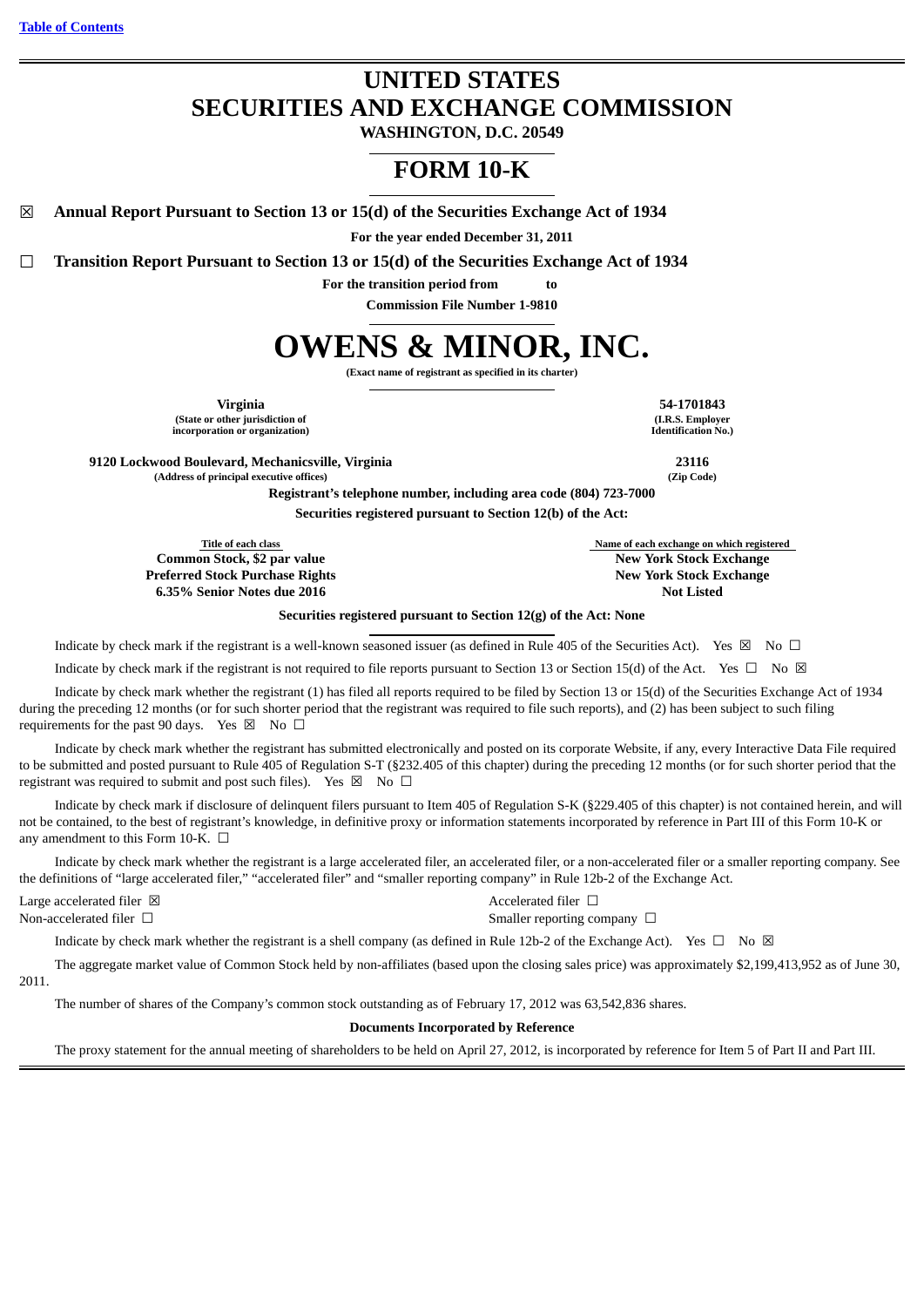### **Form 10-K Table of Contents**

<span id="page-1-0"></span>

| <b>Business</b><br>1.<br><b>Risk Factors</b><br>1A.<br><b>Unresolved Staff Comments</b><br>1B.<br>2.<br><b>Properties</b><br>3.<br><b>Legal Proceedings</b><br>Part II<br>Market for Registrant's Common Equity, Related Stockholder Matters and Issuer Purchases of Equity Securities<br>5.<br><b>Selected Consolidated Financial Data</b><br>6.<br>7.<br>Management's Discussion and Analysis of Financial Condition and Results of Operations<br>Quantitative and Qualitative Disclosures About Market Risk<br>7A.<br><b>Financial Statements and Supplementary Data</b><br>8.<br>Changes in and Disagreements with Accountants on Accounting and Financial Disclosure<br>9.<br><b>Controls and Procedures</b><br>9A.<br><b>Other Information</b><br>9B.<br><b>Management's Report on Internal Control over Financial Reporting</b><br>Report of Independent Registered Public Accounting Firm<br>Part III<br>Directors and Executive Officers of the Registrant<br>10.<br><b>Executive Compensation</b><br>11.<br><b>Security Ownership of Certain Beneficial Owners and Management</b><br>12.<br><b>Certain Relationships and Related Transactions</b><br>13.<br><b>Principal Accountant Fees and Services</b><br>14.<br>Part IV<br><b>Exhibits and Financial Statement Schedules</b><br>15. | Item No.<br>Part I | Page |
|---------------------------------------------------------------------------------------------------------------------------------------------------------------------------------------------------------------------------------------------------------------------------------------------------------------------------------------------------------------------------------------------------------------------------------------------------------------------------------------------------------------------------------------------------------------------------------------------------------------------------------------------------------------------------------------------------------------------------------------------------------------------------------------------------------------------------------------------------------------------------------------------------------------------------------------------------------------------------------------------------------------------------------------------------------------------------------------------------------------------------------------------------------------------------------------------------------------------------------------------------------------------------------------------------|--------------------|------|
|                                                                                                                                                                                                                                                                                                                                                                                                                                                                                                                                                                                                                                                                                                                                                                                                                                                                                                                                                                                                                                                                                                                                                                                                                                                                                                   |                    |      |
|                                                                                                                                                                                                                                                                                                                                                                                                                                                                                                                                                                                                                                                                                                                                                                                                                                                                                                                                                                                                                                                                                                                                                                                                                                                                                                   |                    | 3    |
|                                                                                                                                                                                                                                                                                                                                                                                                                                                                                                                                                                                                                                                                                                                                                                                                                                                                                                                                                                                                                                                                                                                                                                                                                                                                                                   |                    | 10   |
|                                                                                                                                                                                                                                                                                                                                                                                                                                                                                                                                                                                                                                                                                                                                                                                                                                                                                                                                                                                                                                                                                                                                                                                                                                                                                                   |                    | 13   |
|                                                                                                                                                                                                                                                                                                                                                                                                                                                                                                                                                                                                                                                                                                                                                                                                                                                                                                                                                                                                                                                                                                                                                                                                                                                                                                   |                    | 13   |
|                                                                                                                                                                                                                                                                                                                                                                                                                                                                                                                                                                                                                                                                                                                                                                                                                                                                                                                                                                                                                                                                                                                                                                                                                                                                                                   |                    | 13   |
|                                                                                                                                                                                                                                                                                                                                                                                                                                                                                                                                                                                                                                                                                                                                                                                                                                                                                                                                                                                                                                                                                                                                                                                                                                                                                                   |                    |      |
|                                                                                                                                                                                                                                                                                                                                                                                                                                                                                                                                                                                                                                                                                                                                                                                                                                                                                                                                                                                                                                                                                                                                                                                                                                                                                                   |                    | 14   |
|                                                                                                                                                                                                                                                                                                                                                                                                                                                                                                                                                                                                                                                                                                                                                                                                                                                                                                                                                                                                                                                                                                                                                                                                                                                                                                   |                    | 16   |
|                                                                                                                                                                                                                                                                                                                                                                                                                                                                                                                                                                                                                                                                                                                                                                                                                                                                                                                                                                                                                                                                                                                                                                                                                                                                                                   |                    | 17   |
|                                                                                                                                                                                                                                                                                                                                                                                                                                                                                                                                                                                                                                                                                                                                                                                                                                                                                                                                                                                                                                                                                                                                                                                                                                                                                                   |                    | 25   |
|                                                                                                                                                                                                                                                                                                                                                                                                                                                                                                                                                                                                                                                                                                                                                                                                                                                                                                                                                                                                                                                                                                                                                                                                                                                                                                   |                    | 26   |
|                                                                                                                                                                                                                                                                                                                                                                                                                                                                                                                                                                                                                                                                                                                                                                                                                                                                                                                                                                                                                                                                                                                                                                                                                                                                                                   |                    | 26   |
|                                                                                                                                                                                                                                                                                                                                                                                                                                                                                                                                                                                                                                                                                                                                                                                                                                                                                                                                                                                                                                                                                                                                                                                                                                                                                                   |                    | 26   |
|                                                                                                                                                                                                                                                                                                                                                                                                                                                                                                                                                                                                                                                                                                                                                                                                                                                                                                                                                                                                                                                                                                                                                                                                                                                                                                   |                    | 26   |
|                                                                                                                                                                                                                                                                                                                                                                                                                                                                                                                                                                                                                                                                                                                                                                                                                                                                                                                                                                                                                                                                                                                                                                                                                                                                                                   |                    | 27   |
|                                                                                                                                                                                                                                                                                                                                                                                                                                                                                                                                                                                                                                                                                                                                                                                                                                                                                                                                                                                                                                                                                                                                                                                                                                                                                                   |                    | 28   |
|                                                                                                                                                                                                                                                                                                                                                                                                                                                                                                                                                                                                                                                                                                                                                                                                                                                                                                                                                                                                                                                                                                                                                                                                                                                                                                   |                    |      |
|                                                                                                                                                                                                                                                                                                                                                                                                                                                                                                                                                                                                                                                                                                                                                                                                                                                                                                                                                                                                                                                                                                                                                                                                                                                                                                   |                    | 29   |
|                                                                                                                                                                                                                                                                                                                                                                                                                                                                                                                                                                                                                                                                                                                                                                                                                                                                                                                                                                                                                                                                                                                                                                                                                                                                                                   |                    | 29   |
|                                                                                                                                                                                                                                                                                                                                                                                                                                                                                                                                                                                                                                                                                                                                                                                                                                                                                                                                                                                                                                                                                                                                                                                                                                                                                                   |                    | 29   |
|                                                                                                                                                                                                                                                                                                                                                                                                                                                                                                                                                                                                                                                                                                                                                                                                                                                                                                                                                                                                                                                                                                                                                                                                                                                                                                   |                    | 29   |
|                                                                                                                                                                                                                                                                                                                                                                                                                                                                                                                                                                                                                                                                                                                                                                                                                                                                                                                                                                                                                                                                                                                                                                                                                                                                                                   |                    | 29   |
|                                                                                                                                                                                                                                                                                                                                                                                                                                                                                                                                                                                                                                                                                                                                                                                                                                                                                                                                                                                                                                                                                                                                                                                                                                                                                                   |                    |      |
|                                                                                                                                                                                                                                                                                                                                                                                                                                                                                                                                                                                                                                                                                                                                                                                                                                                                                                                                                                                                                                                                                                                                                                                                                                                                                                   |                    | 30   |

Corporate Officers, located on page 8 of the company's printed Annual Report, can be found at the end of the electronic filing of this Form 10-K.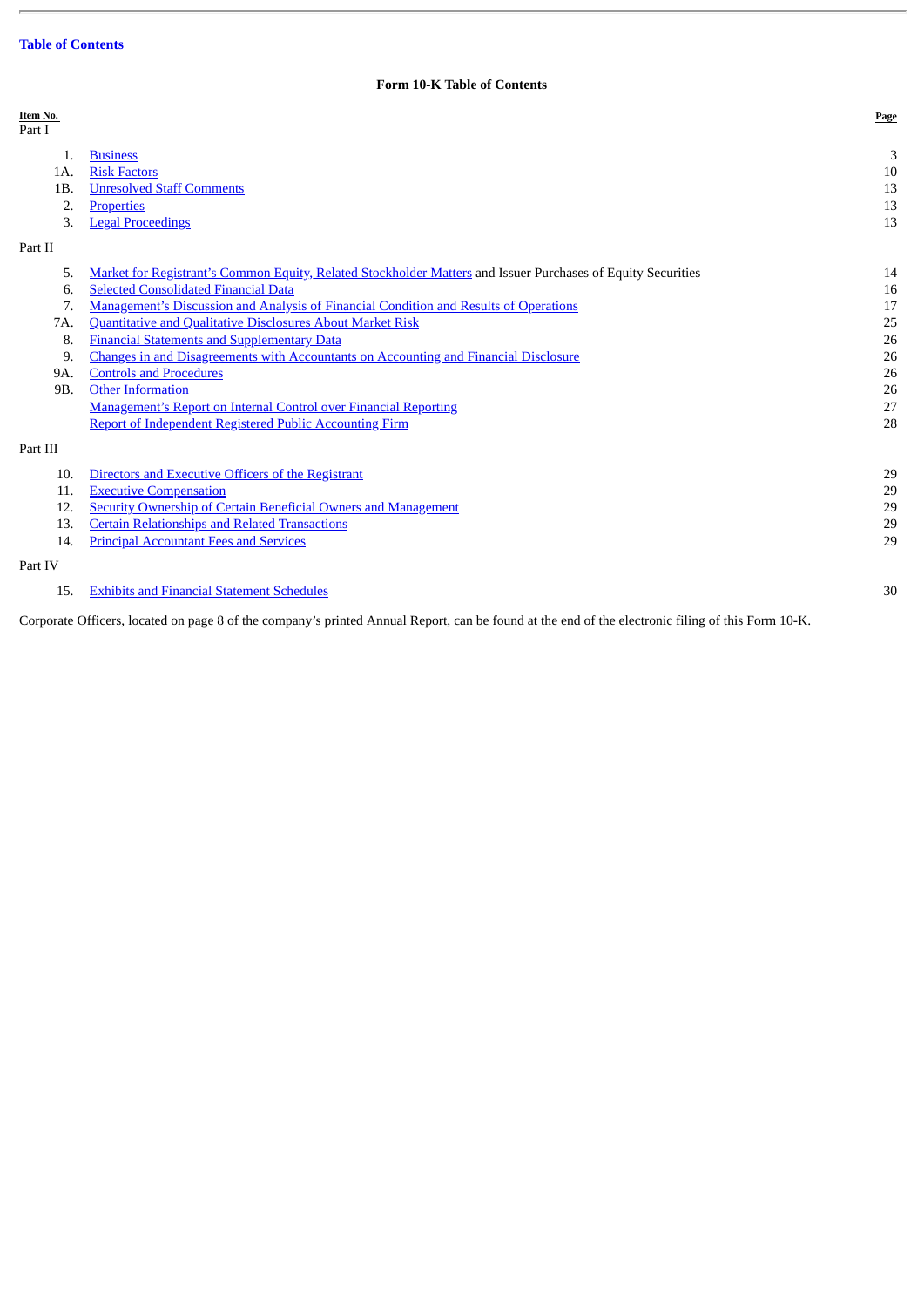### <span id="page-2-0"></span>*Item 1. Business*

### **The Company**

Owens & Minor, Inc. and subsidiaries (we, us, or our) is a Fortune 500 company providing distribution, third-party logistics, and other supply-chain management services to healthcare providers and suppliers of medical and surgical products, and is a leading national distributor of medical and surgical supplies to the acute-care market. The description of our business should be read in conjunction with the consolidated financial statements and supplementary data included in this Form 10-K.

Our core service consists of the distribution of finished medical and surgical products, procured from nearly 1,200 suppliers, to approximately 4,000 healthcare providers from 48 distribution and service centers nationwide. In certain cases, we also perform distribution and supply-chain management services on an outsourced basis from facilities that are owned by customers. In serving our healthcare customers, including acute-care and alternate-site providers and healthcare products suppliers, we also provide a range of data analysis tools and outsourced resource management and consulting services, such as inventory, supply spending and contract management, as well as low-unit-of measure shipments and tailored deliveries. We also provide third-party logistics services for the manufacturers and suppliers of healthcare and life-science products.

We typically provide supply-chain management services, including distribution services, under contractual arrangements with healthcare providers such as hospitals, hospital-based systems, and alternate-site providers. The majority of our revenue is derived from the distribution of consumable medical and surgical goods to healthcare providers. In addition, when providing consulting and outsourcing services to the healthcare market, we enter into fee-based service contracts of varying lengths and terms with customers.

Our company was founded in 1882 and incorporated in 1926 in Richmond, Virginia, as a wholesale drug company. Since 1992, when we sold the wholesale drug division, we have been focused on medical and surgical supply distribution and other supply-chain management services. We have significantly expanded and strengthened our national presence through organic growth and acquisitions.

### **The Healthcare Supply Distribution Industry**

Distributors of medical and surgical supplies provide a wide variety of products and services to healthcare providers which include hospitals, hospitalbased systems and alternate-site providers. Distributors contract with healthcare providers, including integrated healthcare networks (IHNs), directly and through group purchasing organizations (GPOs) that negotiate distribution contracts on behalf of their members. Distributors also serve suppliers by selling and distributing suppliers' healthcare products, including supplies used in medical treatment and surgical procedures. In serving suppliers, distributors provide a wide range of other value-added services, including warehousing, handling returns and recalls, and management of accounts receivable.

Healthcare distribution is dependent on utilization of medical/surgical procedures by consumers, which in turn may be affected by the condition of the United States economy. The healthcare industry continues to grow as a percentage of the United States' gross domestic product, as a result of an aging population that is expected to consume an increasing amount of healthcare services. The healthcare distribution industry is also growing as demand increases from healthcare providers and suppliers focused on improving the management of their supply-chain operations. Healthcare providers and suppliers rely on strategic relationships with national medical and surgical supply distributors to perform traditional warehousing and delivery functions, as well as to provide effective supply-chain management solutions.

Consolidation trends in the overall healthcare market, including acquisitions of physicians' practices and ambulatory surgery centers by IHN's, have led to the creation of larger and more sophisticated healthcare providers, which increasingly seek methods to lower the total cost of delivering healthcare services. These healthcare providers face a variety of financial challenges, including managing the cost of purchasing, receiving,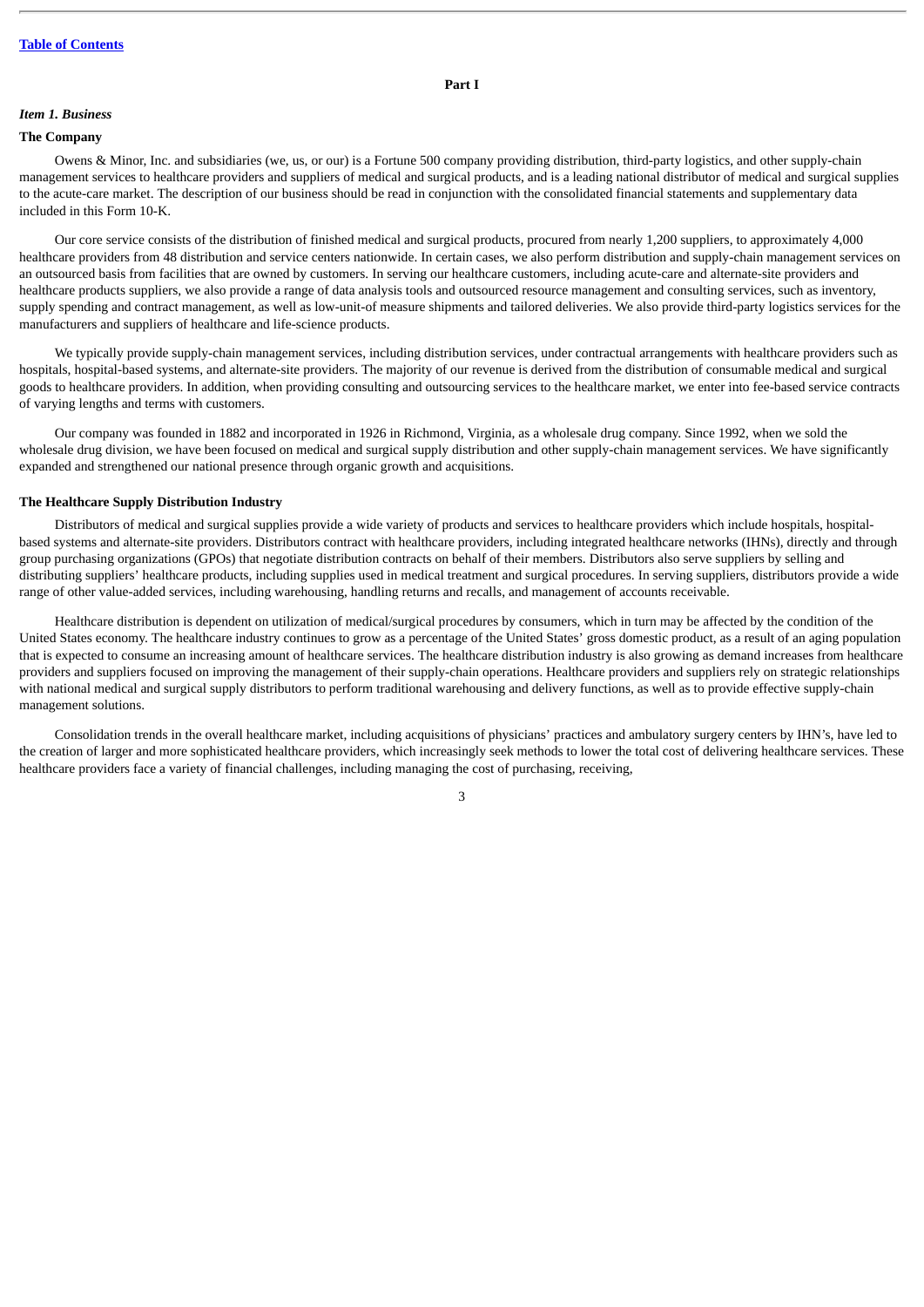storing and tracking medical and surgical supplies. These market trends have also driven significant consolidation within the healthcare supply distribution industry due to the competitive advantages enjoyed by larger distributors. These advantages include, among other things, the ability to serve customers in widespread geographical locations, buy inventory in large volume, develop technology platforms and decision support systems and provide expertise to healthcare providers and suppliers to help reduce supply-chain costs.

### **The Healthcare Supply Distribution Business Model**

Through our traditional distribution business, we purchase a large volume of medical and surgical products from suppliers, store these items at our distribution centers, and provide delivery of these products and related services to healthcare providers. In addition, we have a third-party logistics offering for suppliers that is branded as OM HealthCare Logistics(OM HCL). OM HCL offers flexible warehousing and distribution services and business process outsourcing services to suppliers, enabling them to take advantage of our advanced supply-chain management expertise and significant presence in the healthcare industry. The OM HCL offering provides distribution opportunities for high value products that cannot economically be distributed using a buy-sell model.

In serving the healthcare industry, we also provide outsourced resource management and consulting services, which make use of our proprietary supplychain management programs and technologies. Our OMSolutions<sup>SM</sup> team provides, to acute-care providers, fee-based consulting and outsourcing services designed to improve the provider's supply chain through more efficient management of inventory, supply spending and supply chain processes.

We have 48 distribution centers located throughout the continental United States; three of these are integrated service centers primarily serving the needs of specific healthcare systems and two others are dedicated to OM HCL's third-party logistics services. Our distribution centers generally serve hospitals and healthcare providers within a 200-mile radius, delivering most supplies with a fleet of leased trucks. Almost all of our delivery personnel are our employees, thereby ensuring the consistency of customer service. Contract carriers and parcel services are used in situations where they are more cost-effective and timely, including for OM HCL. We customize our product deliveries, whether the orders are "just-in-time," "low-unit-of-measure," pallets, or truckloads, and we also customize delivery schedules according to customers' needs, to increase their efficiency in receiving and storing the product. Sales, logistics, credit management and operations teammates are located regionally and, in some cases, locally to manage service to customers*.* In certain of our larger distribution centers, we utilize automation equipment in low-unit-of-measure picking modules, and our distribution centers have voice-pick technology which enhances speed and accuracy in certain warehousing processes.

Our supply-chain management offering is supported by a significant investment in information technology infrastructure and services. We use a variety of software and information technology systems to support our business needs and efficiently manage our business growth, including warehouse management systems, customer service functions, and demand forecasting programs. We employ a number of customer-facing technology solutions, including OMDirect<sup>SM</sup>, an Internet-based product catalog and direct ordering system that facilitates commerce with customers and suppliers.

### **Products & Services**

We offer customers a broad portfolio of products and services. Distribution of medical and surgical supplies to healthcare providers, including our MediChoice® private label product line, accounts for over 95% of our revenues. Additional services include logistics, supplier management, analytics inventory management, outsourced resource management, clinical supply management and business process consulting. Examples of our service offerings include the following:

• PANDAC<sup>SM</sup> is an operating room-focused inventory management program that helps healthcare providers manage suture and endo-mechanical inventory. We provide detailed analysis and ongoing reporting which enables customers to decrease redundancy and obsolescence and increase inventory turns, which in turn reduces investment in these high-cost products.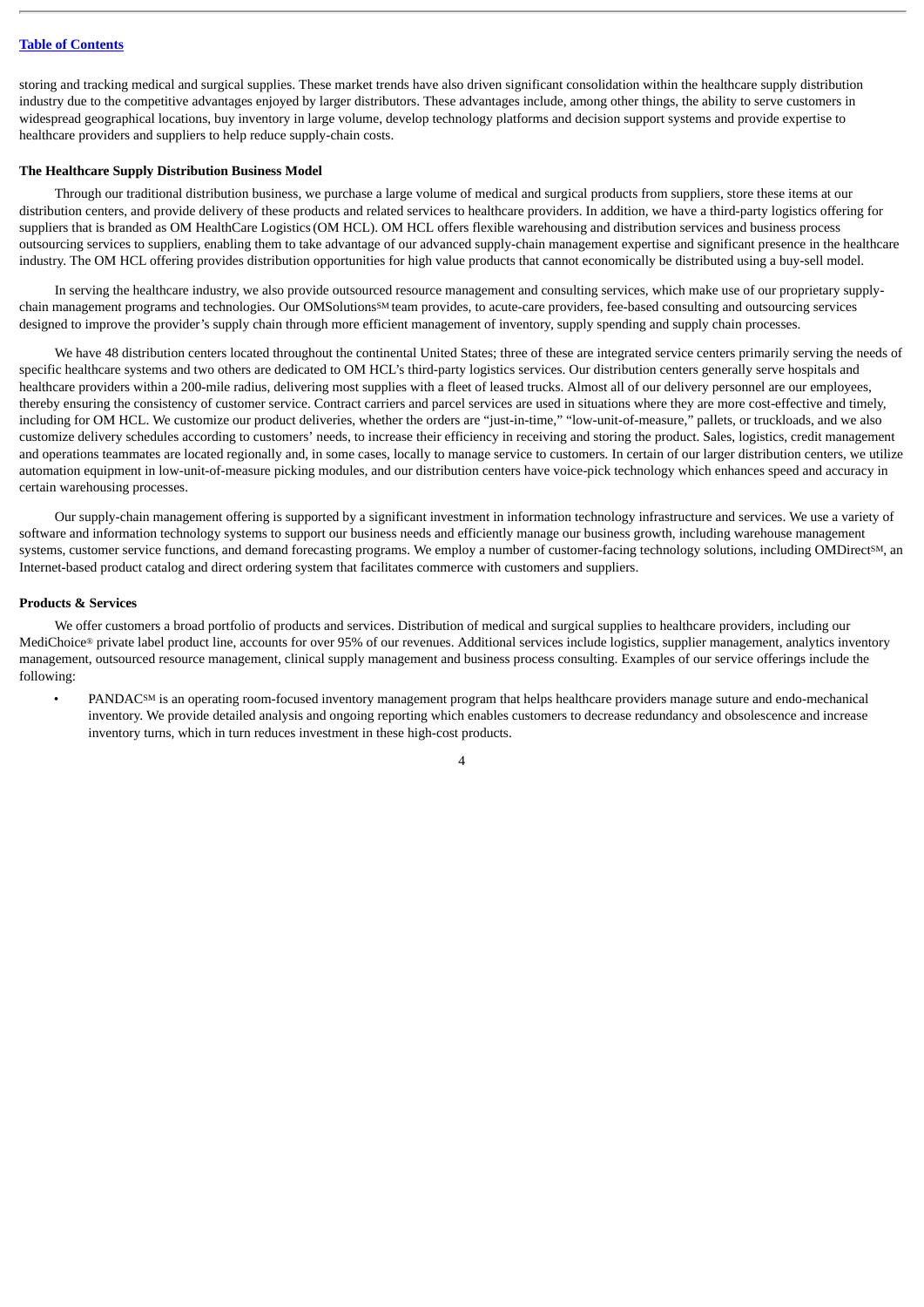- SurgiTrack® is a customizable surgical supply service that includes the assembly and delivery of surgical supplies in procedure-based totes, based on a healthcare provider's surgical schedule. The SurgiTrack program also provides in-depth analysis designed to enable healthcare providers to standardize products used in procedures, reduce inventory and streamline workflow.
- OMSolutionsis a supply-chain consulting, customer technology and resource management service offering. OMSolutionsimplements customized healthcare supply-chain solutions through the integration of people, processes and technologies. Services offered by OMSolutions decrease supplychain costs while increasing operating efficiency. For example, OMSolutions provides consultants who work one-on-one with hospital staff to standardize and efficiently utilize products, processes and technologies. Other examples of OMSolutionsservices are in-depth value analysis and cost management, cost reduction through the management of purchased services, receiving and storeroom redesign, conducting physical inventories, and configuration of automatic inventory replenishment systems. Additional technology-based services offered by OMSolutions are WISDOM Gold<sup>sM</sup>, Clinical Supply Solutions<sup>SM</sup> and Implant Purchase Manager<sup>SM</sup>.

WISDOM Gold is an Internet-based supply spend management, data normalization and contract management solution, which is supported by OMSolutions analysts who identify cost-saving opportunities for customers. WISDOM Gold enables customers to gain deeper understanding and control over their supply procurement and contracting efforts.

Clinical Supply Solutions is an inventory and contract management service that enables healthcare providers to reduce expenses by accurately tracking and managing physician-preference products and medical/surgical inventories in high-cost clinical specialty departments, such as cardiac catheterization labs, radiology and operating rooms. Clinical Supply Solutions is enabled by our proprietary web-based technology, including a complete database of products, and the expertise of our inventory specialists and professional analysts.

Implant Purchase Manager is a technology-based service that enables healthcare provider customers to better manage their inventory of high-dollar implants and devices through improved tracking of utilization, contract compliance, and billing. Typically, these implants are not held in inventory but are delivered just-in-time for procedures.

• OM HCL is an offering of customized third-party logistics and business process outsourcing services, primarily marketed to suppliers of medical devices and life science companies. This business provides flexible warehousing and distribution services to meet unique product requirements. OM HCL also provides full order-to-cash services, including reverse logistics and chargeback management. The two logistics centers dedicated to OM HCL are state-of-the art facilities that are strategically positioned in central and western U.S. locations. OM HCL's services are enabled by sophisticated supply-chain management software and technology.

### **Customers**

We currently provide distribution, outsourced resource management and/or consulting services to approximately 4,000 healthcare providers, primarily hospitals in the acute-care market. Many of the hospital customers are represented by IHNs or GPOs that negotiate pricing with suppliers and also contract for distribution services with us. We also serve the federal government, including the U.S. Department of Defense, as a prime vendor for medical and surgical supply distribution services. On a more limited basis, we serve alternate-site providers, including ambulatory surgery centers, physicians' practices, clinics, home healthcare organizations, nursing homes and rehabilitation facilities. We also provide distribution and supply-chain management services, including third-party logistics and business process outsourcing services, to suppliers of medical and surgical products.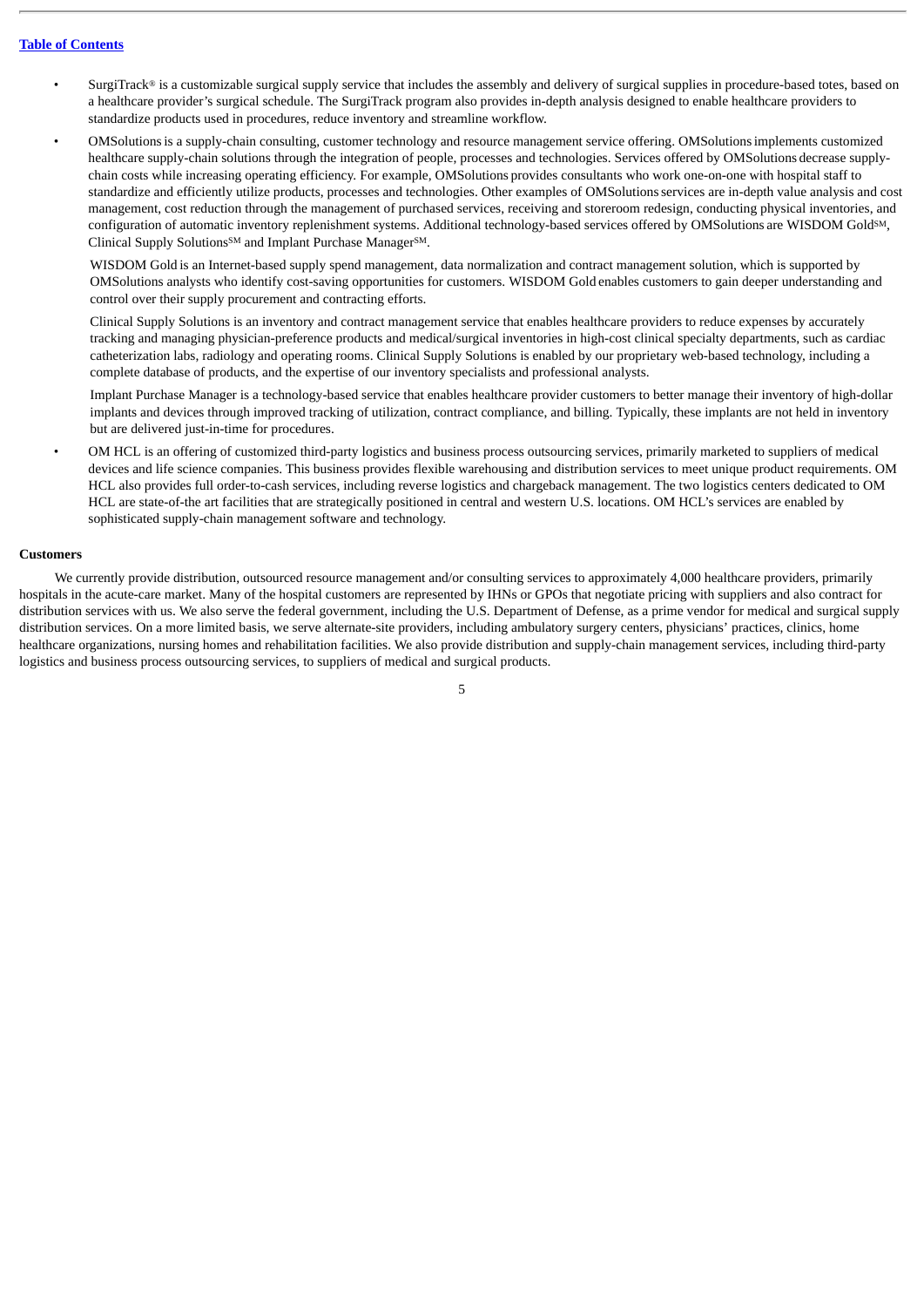### *GPOs and IHNs*

GPOs are entities that act on behalf of a group of healthcare providers to obtain better pricing and other benefits than may be available to individual providers. Hospitals, physicians and other types of healthcare providers have joined GPOs to take advantage of improved economies of scale and to obtain services from medical and surgical supply distributors ranging from discounted product pricing to logistical and clinical support. GPOs negotiate directly with medical and surgical product suppliers and distributors on behalf of their members, establishing exclusive or multi-supplier relationships; however, GPOs cannot ensure that members will purchase their supplies from a particular distributor.

We have contracts to provide distribution services to the members of a number of national GPOs, including Novation, LLC (Novation), MedAssets Inc. (MedAssets) and its subsidiary Broadlane, Inc. (Broadlane) and Premier Purchasing Partners, L.P. (Premier). Our agreement with Novation expires in August 2012 and is renewable for up to one additional year. Sales to Novation members represented approximately 35% of our revenue in 2011. Our agreement with MedAssets and Broadlane expires in May 2013. Sales to MedAssets and Broadlane members combined represented approximately 24% of our revenue in 2011. Our agreement with Premier expires December 2012. Sales to Premier members represented approximately 20% of our revenue in 2011.

IHNs are typically networks of commonly owned or managed healthcare providers that seek to offer a broad spectrum of healthcare services and geographic coverage to a particular market. IHNs are significant in the acute-care market because of their expanding role in healthcare delivery and cost containment and their reliance upon the hospital as a key component of their organizations. Because IHNs frequently rely on cost containment as a competitive advantage, IHNs have become an important source of demand for our enhanced inventory management and other value-added services.

#### *Individual Providers*

In addition to contracting with healthcare providers at the IHN level and through GPOs, we contract directly with individual healthcare providers, including surgery centers and physicians' practices, and smaller networks of healthcare providers that have joined together to negotiate terms.

#### **Sales and Marketing**

Our sales and marketing organization is built to support a broad customer base with sales and service teams positioned within the markets we serve so that we can effectively respond to local needs. Enterprise sales and national account teams support IHNs and GPOs, helping to coordinate our multifaceted engagements and implement our service offerings consistently across their network or membership. Our integrated marketing strategy centers around five areas of value-added supply-chain services, including supplier management, distribution and logistics, analytics, outsourced resource management and consulting, and clinical supply management.

#### **Pricing**

Industry practice is for healthcare providers, or their IHNs or GPOs, to negotiate product pricing directly with suppliers and then negotiate distribution pricing terms with distributors. The medical/surgical supply distribution industry is characterized by pricing pressure on product and distribution pricing.

The majority of our distribution arrangements compensate us on a cost-plus percentage basis, under which a negotiated percentage distribution fee is added to the contract price agreed to by the customer and the supplier. The determination of this percentage distribution fee is typically based on purchase volume, as well as other factors, and usually remains constant for the life of the contract. In many cases, distribution contracts in the medical/surgical supply industry specify a minimum volume of product to be purchased and are terminable by either party upon relatively short notice.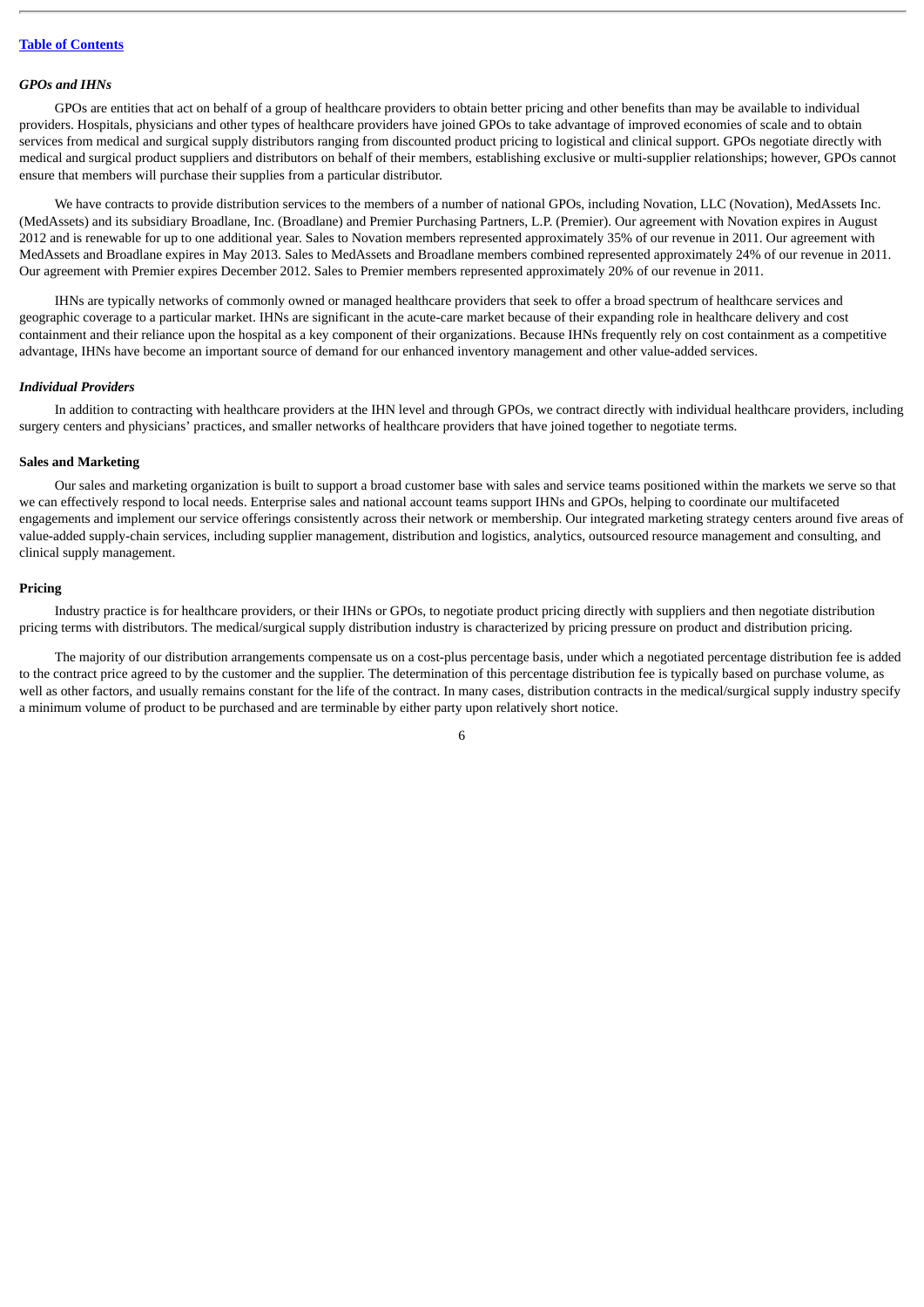In some cases, we may offer pricing that varies during the life of the contract depending upon purchase volume, and, as a result, the negotiated percentage distribution fee may increase or decrease over time as purchase volumes change. Under these contracts, customers' percentage distribution fees may be reset after a measurement period to either more or less favorable pricing based on significant changes in purchase volume. If a customer's percentage distribution fee is adjusted, the modified percentage distribution fee applies only to purchases made following the change. Because customers' sales volumes typically change gradually, changes in percentage distribution fees for individual customers under this type of arrangement have an insignificant effect on total company results.

Pricing under our CostTrack<sup>SM</sup> activity-based pricing model differs from pricing under a traditional cost-plus model. With CostTrack, the pricing of services is based on our cost of providing the services required by the customer. As a result, this pricing model aligns distribution fees charged with the costs of the individual services provided.

OMSolutions pricing is based on professional rates and costs of managing and providing staffing, to perform specific services. Additionally, pricing for technology services is based on the structure and complexity of the customer engagement, including spending level and number of contracts, system interfaces and facilities. We have contracts for OMSolutions and other supply-chain management services which include performance targets related to cost-saving initiatives for customers that result from our services. Achievement against these performance targets is measured as determined by contractual terms. In the event the performance targets are not achieved, we may be obligated to refund or reduce a portion of our fees, or to provide a credit toward future purchases by the customer. When performance targets are achieved, we may be entitled to additional fees.

OM HCL pricing is activity-based, with service-based fees determined by customers' particular requirements for warehousing, handling and delivery services.

Our traditional distribution and OM HCL contracts with healthcare providers and suppliers generally include mutual provisions designed to facilitate targeted efficiencies for our operations and our customers' operations. These contractual provisions may include financial and nonfinancial incentives or penalties, or a combination of both, for performance against targets.

#### **Suppliers**

We offer a variety of supplier programs that benefit our supplier partners, which are designed to increase market share, drive sales growth for their products, or result in operational efficiencies. Through standardization and consolidation of these suppliers' products for sale to our customer base, we strive to provide operational benefits and cost savings throughout the supply chain. Supplier programs, which are generally negotiated on an annual basis, provide for enhanced levels of support that are aligned with annual supplier objectives and growth goals.

We have contractual arrangements with suppliers participating in these programs that provide performance-based incentives, as well as cash discounts for prompt payment. Program incentives can be earned on a monthly, quarterly or annual basis.

Additionally, we offer customers a private-label brand of medical and surgical products under our proprietary MediChoice brand name which provides cost-saving alternatives on over 2,900 commodity products. We source our MediChoice products from a select group of manufacturers known for their quality and high service levels. Through our offering of both MediChoice products and branded supplier products, we offer a comprehensive product portfolio to our customers. In late 2011, we established a joint venture with a healthcare products developer and manufacturer to provide sourcing services for our MediChoice private label offering. We believe that this expansion of our private label sourcing capabilities will improve service, quality and value for our customers.

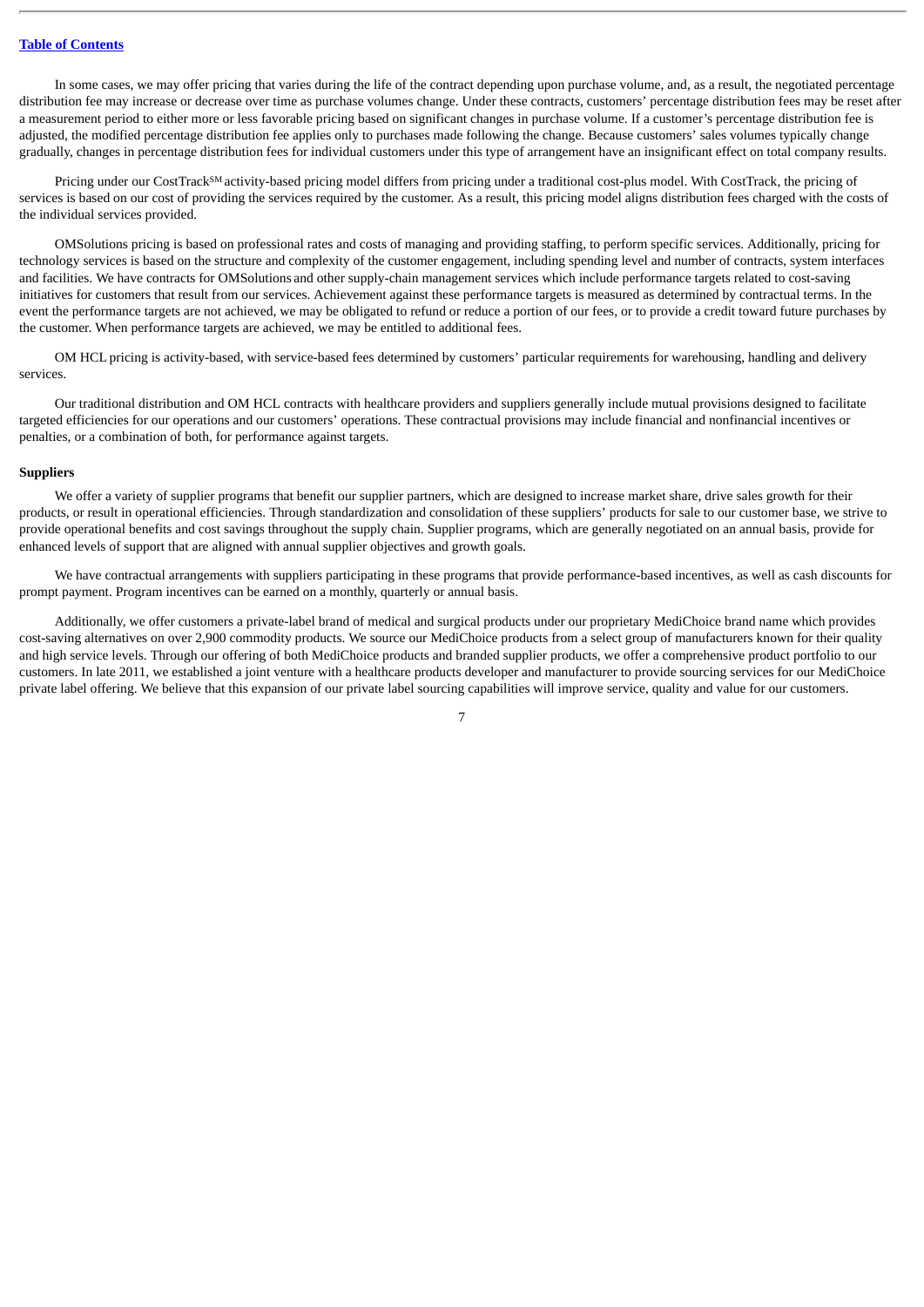Sales of products supplied by subsidiaries of Covidien Ltd. accounted for approximately 14% of our revenue for 2011. Sales of products supplied by Johnson & Johnson Health Care Systems, Inc. were approximately 10% of our revenue for 2011.

### **Information Technology**

To support our strategic efforts, we have implemented information systems to manage all aspects of operations, including order fulfillment, customer service, warehouse and inventory management, asset management, electronic commerce, and financial management. We believe that our investment in technology for the management of operations provides us with a significant competitive advantage.

We have an agreement with Dell Perot Systems, which expires in December 2014, to outsource our information technology operations. This agreement includes the management and operation of information technology and infrastructure, as well as support, development and enhancement of all key business systems.

Our technology strategy and expenditures focus on customer service, electronic commerce, data warehousing, decision support, supply-chain management, warehouse management, and sales and marketing programs, as well as significant enhancements to back office systems and overall technology infrastructure. We use electronic commerce technology to conduct business transactions with customers, suppliers and other trading partners. Our proprietary technology includes the OMDirect Internet order fulfillment system, the WISDOM Gold knowledge management and decision-support system, and the QSight<sup>5M</sup> clinical inventory management system.

During 2011, we invested in improvements to software used in our operations, including customer-facing technologies. In addition, we purchased technology for our Implant Purchase Manager service offering.

### **Asset Management**

In the healthcare supply distribution industry, a significant investment in inventory and accounts receivable is required to meet the rapid delivery requirements of customers and provide high-quality service. As a result, efficient asset management is essential to our profitability. We are focused on effective processes to optimize inventory and collect accounts receivable.

#### *Inventory*

We are focused in our efforts to optimize inventory and continually consolidate products and collaborate with supply-chain partners on inventory productivity initiatives. When we convert large-scale, multi-state IHN customers to our distribution network, an additional investment in inventory in advance of expected sales is generally required. We actively monitor inventory for obsolescence and use inventory turnover and other operational metrics to measure our performance in managing inventory. We implemented changes throughout 2011 to our systems and the purchasing organizational structure to enhance both the productivity of our inventory and the service level we provide our customers.

### *Accounts Receivable*

We provide credit in the normal course of business to our customers and utilize credit management techniques to evaluate customers' creditworthiness and to facilitate collection. These techniques include performing initial and ongoing credit evaluations of customers based primarily on financial information provided by them and from sources available to the general public. As part of credit evaluations, we also use third-party information from sources such as credit reporting agencies, as well as bank and credit references. We actively manage our accounts receivable to minimize credit risk, days sales outstanding (DSO) and accounts receivable carrying costs. Field and home office specialists work together in collecting accounts receivable and resolving disputed balances. Our ability to properly invoice and ship product to customers enhances our collection results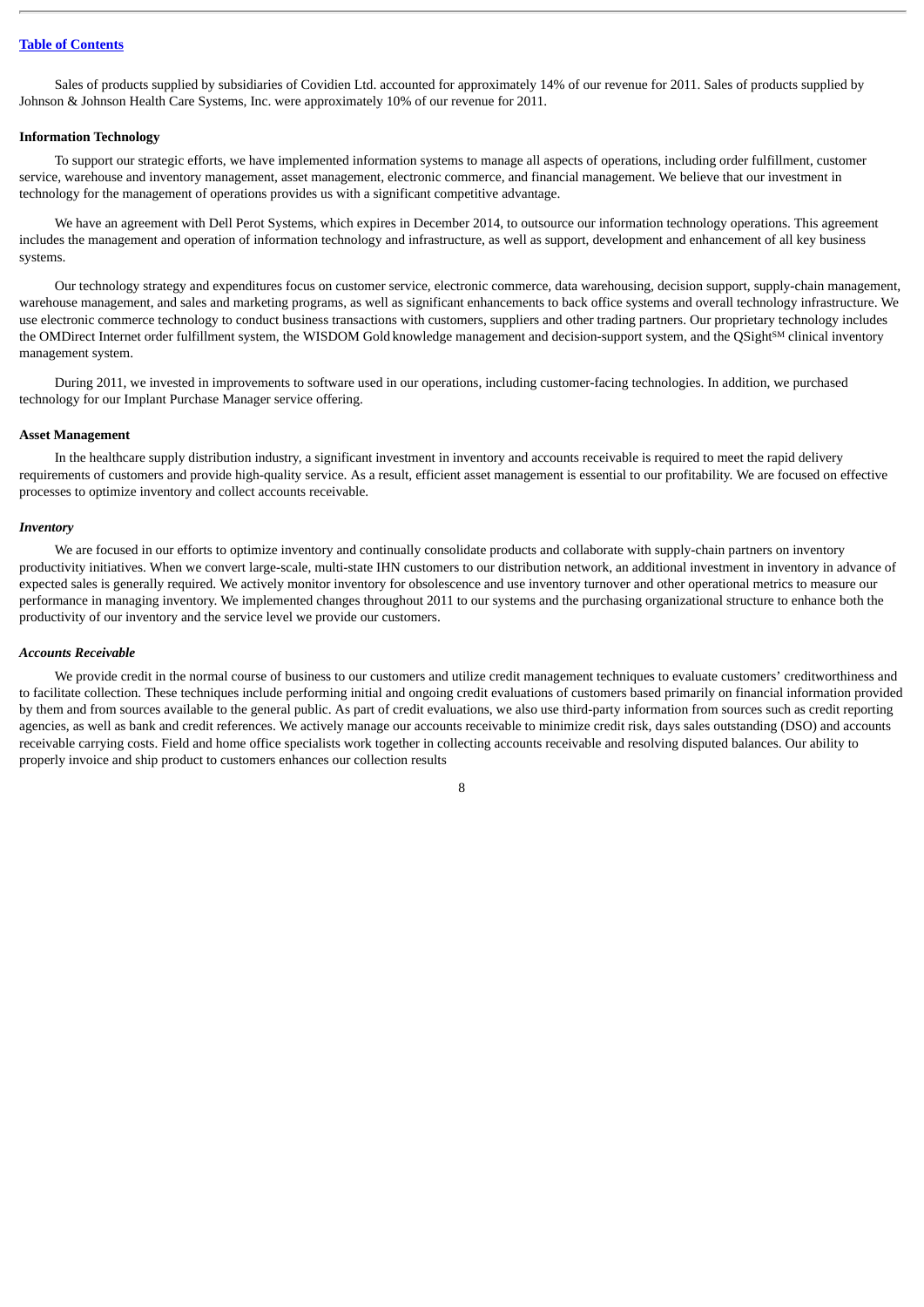and, accordingly, our DSO performance. Also, we have arrangements with certain customers under which they make deposits on account, either because they do not meet our standards for creditworthiness or in order to obtain more favorable pricing.

#### **Competition**

The acute-care medical/surgical supply distribution industry in the United States is highly competitive. The sector includes: two major nationwide distributors, Owens & Minor, Inc. and Cardinal Health, Inc.; a smaller national distributor of medical and surgical supplies, Medline, Inc.; and a number of regional and local distributors; as well as customer self-distribution models.

Competitive factors within the medical/surgical supply distribution industry include market pricing, expense control, product availability, the ability to fill and invoice orders accurately, delivery time, range of services provided, efficient product sourcing, inventory management, information technology, electronic commerce capabilities, and the ability to meet customer-specific requirements. We believe our emphasis on technology, combined with a customer-focused approach to distribution and value-added services, enables us to compete effectively with other distribution models.

### **Direct-to-Consumer Supply Distribution Business**

We exited our direct-to-consumer diabetes supply (DTC) business to focus on our distribution business for healthcare providers and suppliers. In January 2009, we sold certain assets of this business, including customer data and intellectual property, to Liberty Healthcare Group, Inc., a subsidiary of Medco Health Solutions, Inc., for \$63.0 million. We retained the remaining assets and liabilities of the business, including accounts receivable. We operated the DTC business under the trade name AOM Healthcare Solutions (AOM) beginning with our acquisition of Access Diabetic Supply, LLC in 2005. AOM primarily marketed blood glucose monitoring devices, test strips and other ancillary products used by diabetic consumers for self-testing, mainly through direct-response advertising using a variety of media. We substantially completed our exit from this business by the end of the second quarter of 2009, by liquidating our remaining assets and vacating our leased premises. Additional information regarding this discontinued operation is included in Note 3 of the Notes to Consolidated Financial Statements included in this Form 10-K.

### **Other Matters**

#### *Regulation*

The medical/surgical supply distribution industry is subject to regulation by federal, state and local government agencies. Each of our distribution centers is licensed to distribute medical and surgical supplies, as well as certain pharmaceutical and related products. We must comply with laws and regulations, including those governing operating, storage, transportation, safety and security standards for each of our distribution centers, of the Food and Drug Administration, the Drug Enforcement Agency, the Department of Transportation, the Department of Homeland Security, the Occupational Safety and Health Administration, and state boards of pharmacy, or similar state licensing boards and regulatory agencies as they apply to the operation of each of our distribution centers. We are also subject to various federal and state laws intended to protect the privacy of health or other personal information and to prevent healthcare fraud and abuse. In addition, the DTC business was required to comply with Medicare regulations regarding billing practices. We believe we are in material compliance with all statutes and regulations applicable to distributors of medical and surgical supply products and pharmaceutical and related products, including the Healthcare Insurance Portability and Accountability Act of 1996 (HIPAA), Medicare, Medicaid, as well as applicable general employment and employee health and safety laws and regulations.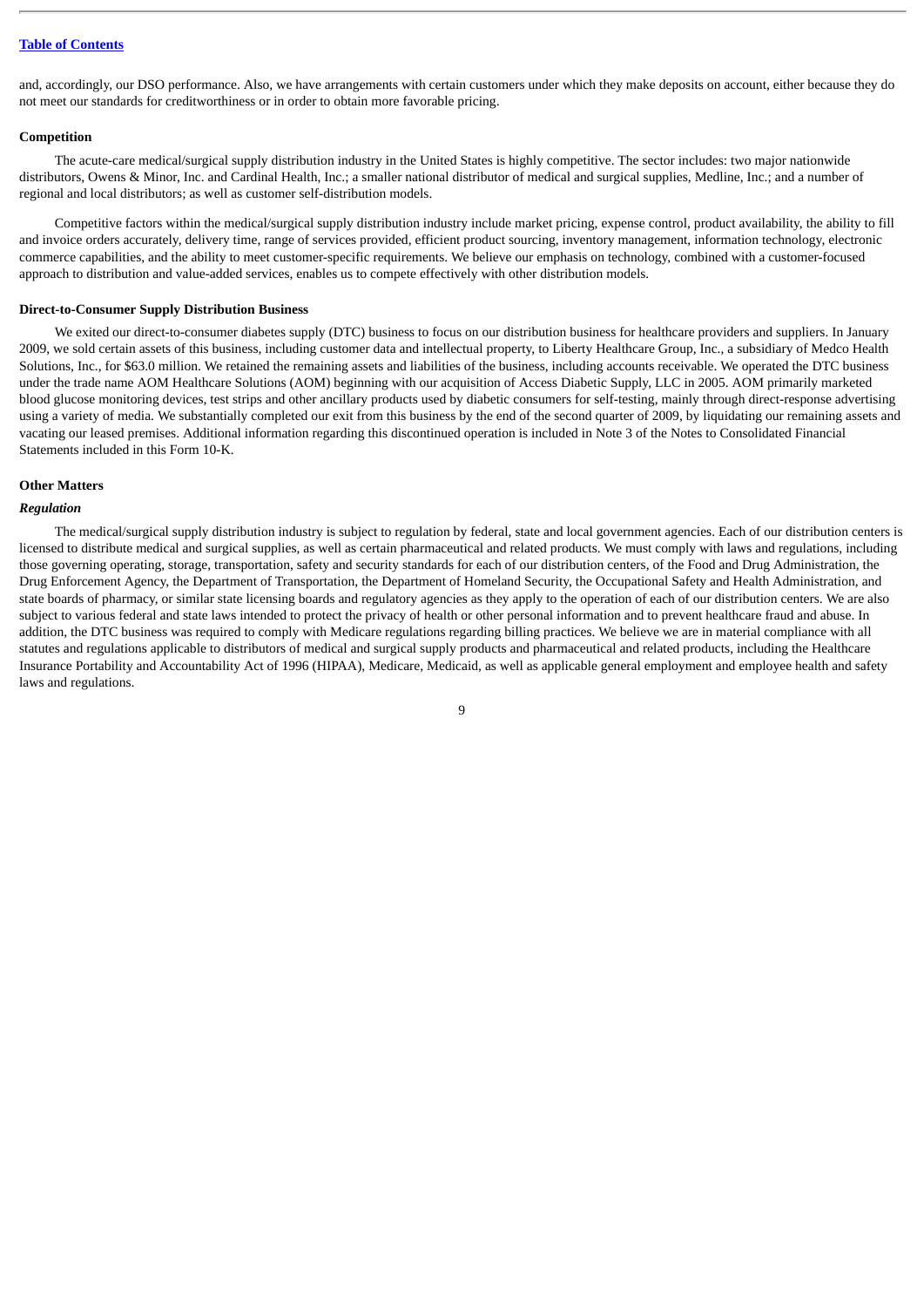#### *Employees*

At the end of 2011, we employed approximately 4,800 full- and part-time teammates. We believe that ongoing teammate training is critical to performance and use Owens & Minor University®, an in-house training facility, to offer classes in leadership, management development, finance, operations, safety and sales. We believe that relations with teammates are good.

#### *Available Information*

We make our Forms 10-K, Forms 10-Q and Forms 8-K (and all amendments to these reports) available free of charge through the SEC Filings link in the Investor Relations content section on our website located at www.owens-minor.com as soon as reasonably practicable after they are filed with or furnished to the SEC. Information included on our website is not incorporated by reference into this Annual Report on Form 10-K.

You may read and copy any materials we file with the SEC at the SEC's Public Reference Room at 100 F Street, NE, Washington, DC 20549. You may obtain information on the operation of the Public Reference Room by calling the SEC at 1-800-SEC-0330. The SEC also maintains an Internet site that contains reports, proxy and information statements, and other information regarding the company (http://www.sec.gov).

Additionally, we have adopted a written Code of Honor that applies to all of our directors, officers and teammates, including our principal executive officer and senior financial officers. This Code of Honor (including any amendments to or waivers of a provision thereof) and our Corporate Governance Guidelines are available on our website at www.owens-minor.com.

#### <span id="page-9-0"></span>*Item 1A. Risk Factors*

Set forth below are certain risk factors that we believe could materially affect our business, financial condition and prospects. These risk factors are in addition to those mentioned in other parts of this report and are not the only risks we face.

### *Competition*

The medical/surgical supply distribution industry in the United States is highly competitive and characterized by intense pricing pressure. We compete with other national distributors and a number of regional and local distributors, as well as customer self-distribution models. Competitive factors within the medical/surgical supply distribution industry include market pricing, total delivered product cost, product availability, the ability to fill and invoice orders accurately, delivery time, range of services provided, efficient product sourcing, inventory management, information technology, electronic commerce capabilities, and the ability to meet special requirements of customers. Our success is dependent on the ability to compete on the above factors, while managing internal costs and expenses. These competitive pressures could have a material adverse effect on our results of operations.

#### *Dependence on Significant Customers*

In 2011, our top ten customers represented approximately 23% of our revenue. In addition, in 2011, approximately 78% of our revenue was from sales to member hospitals under contract with our largest group purchasing organizations (GPO): Novation, Premier, Broadlane and MedAssets. We could lose a significant customer or GPO relationship if an existing contract expires without being replaced or is terminated by the customer or GPO prior to its expiration (if permitted by the applicable contract). Although the termination of our relationship with a given GPO would not necessarily result in the loss of all of the member hospitals as customers, any such termination of a GPO relationship, or a significant individual customer relationship, could have a material adverse effect on our results of operations.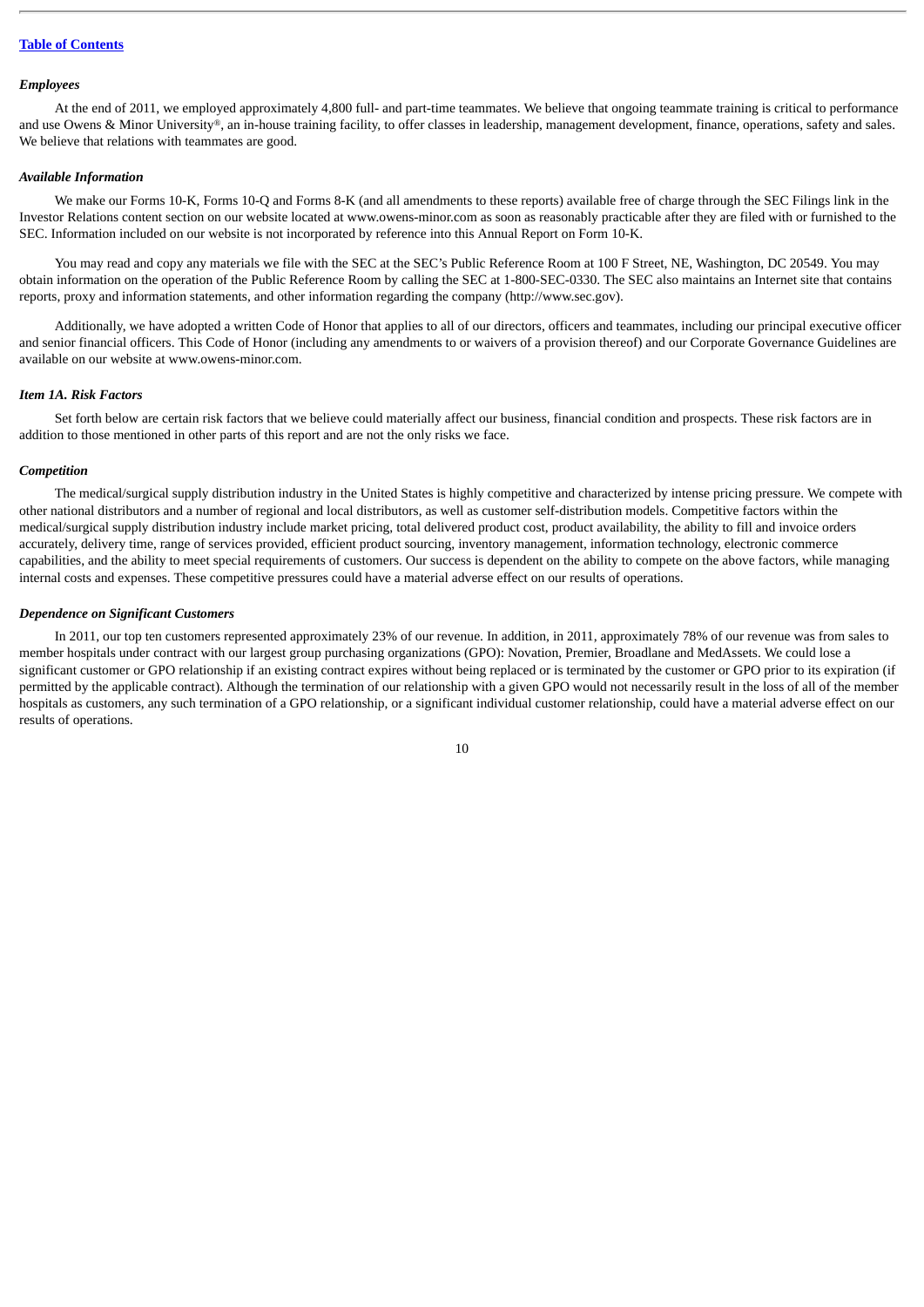### *Dependence on Significant Suppliers*

We distribute products from nearly 1,200 suppliers and are dependent on these suppliers for the continuing supply of products. In 2011, sales of products of our ten largest suppliers accounted for approximately 54% of revenue. We rely on suppliers to provide agreeable purchasing and delivery terms and performance incentives. Our ability to sustain adequate operating earnings has been, and will continue to be, partially dependent upon our ability to obtain favorable terms and incentives from suppliers, as well as suppliers' continuing use of third-party distributors to sell and deliver their products. A change in terms by a significant supplier, or the decision of such a supplier to distribute its products directly to healthcare providers rather than through third-party distributors, could have a material adverse effect on our results of operations.

### *Operating Margin Initiatives*

In response to increasing competitive pricing pressure in the medical/surgical supply distribution market, we are working to counteract the effects of lower pricing on operating margin through several initiatives. These initiatives include, but are not limited to (i) expansion and improved sourcing of our MediChoice® private-label brand of medical and surgical products, (ii) implementation of new funding programs with our suppliers, (iii) modernizing our infrastructure for core distribution through standardization and technology enhancements designed to increase operational and data management efficiencies and improve customer service, (iv) growth and management of third-party logistics services through OM HealthCare Logistics, (v) growth in consulting and value-added supply chain management services offered through OMSolutions<sup>5M</sup> and (vi) continued expansion in non acute-care markets in healthcare. If one or more of these initiatives is unsuccessful, it could have an adverse effect on our future performance.

### *Bankruptcy, Insolvency or other Credit Failure of Customers*

We provide credit in the normal course of business to customers. We perform initial and ongoing credit evaluations of customers and maintain reserves for credit losses. The bankruptcy, insolvency or other credit failure of one or more customers with substantial balances due to us could have a material adverse effect on our results of operations.

#### *Changes in the Healthcare Environment*

We along with our customers and suppliers are subject to extensive federal and state regulations relating to healthcare as well as the policies and practices of the private healthcare insurance industry. In recent years, there have been a number of government and private initiatives to reduce healthcare costs and government spending. These changes have included an increased reliance on managed care; consolidation of competitors, suppliers and customers; and the development of larger, more sophisticated purchasing groups. All of these changes place additional financial pressure on healthcare providers, who in turn seek to reduce the costs and pricing of products and services provided by us. We expect the healthcare industry to continue to change significantly and these potential changes, which may include a reduction in government support of healthcare services, adverse changes in legislation or regulations, and reductions in healthcare reimbursement practices, could have a material adverse effect on our results of operations.

In March 2010, Congress passed and President Obama signed into law the Patient Protection and Affordable Care Act and related Reconciliation Bill, which includes a variety of healthcare reform provisions and requirements that will become effective at varying times from 2010 to 2018. This healthcare reform legislation includes, among other things, provisions for expanded Medicaid eligibility and access to healthcare insurance as well as increased taxes and fees on certain corporations and medical products. The uncertainties surrounding the components of this legislation and the impact of its implementation on the healthcare industry may have an adverse effect on both customer purchasing and payment behavior and supplier product prices and terms of sale, and may require excise taxes to be paid on sales of certain medical products, all of which could adversely affect our results of operations.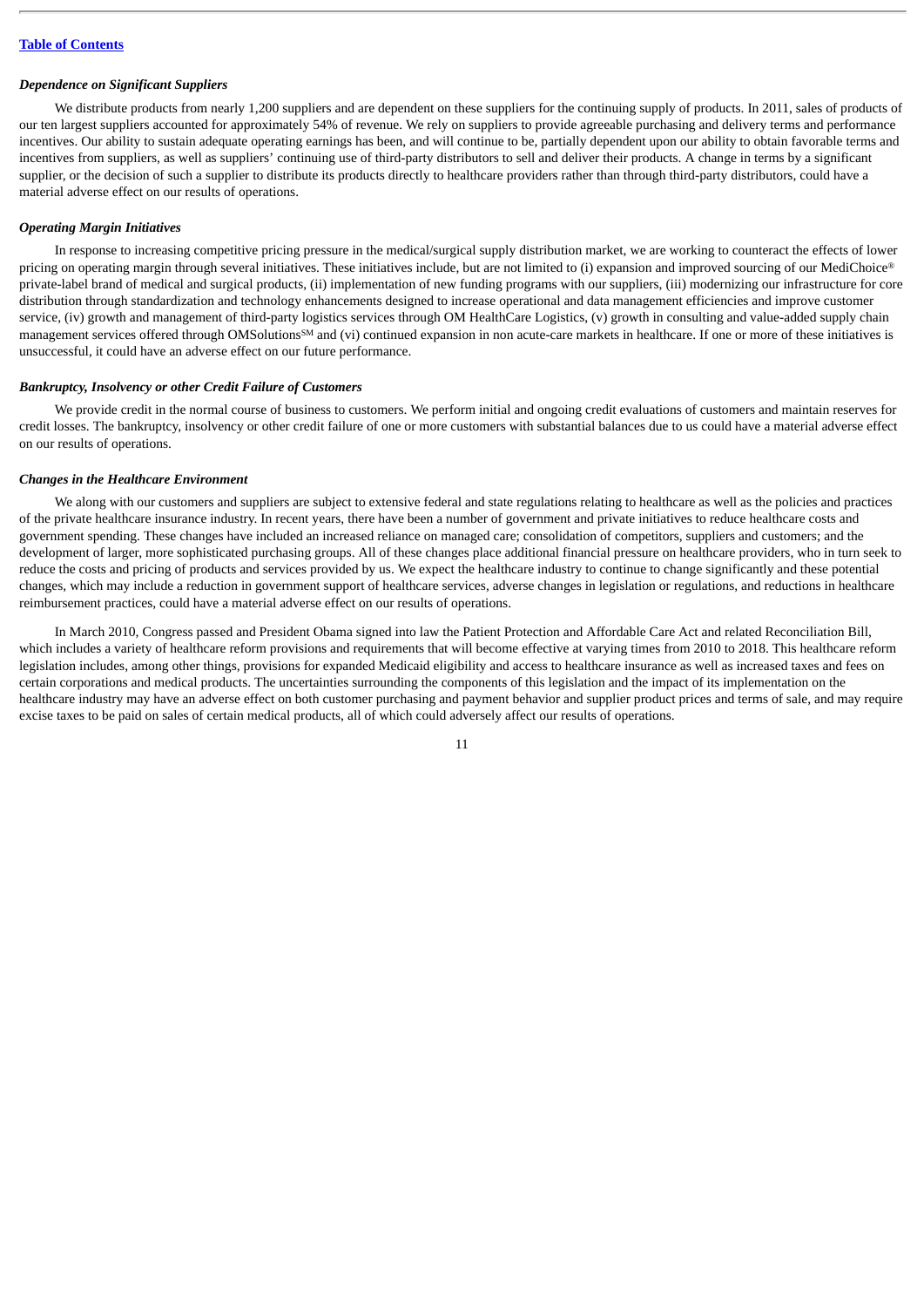#### *Reliance on Information Systems and Technological Advancement*

We rely on information systems to receive, process, analyze and manage data in distributing thousands of inventory items to customers from numerous distribution centers across the country. These systems are also relied upon for billings to and collections from customers, as well as the purchase of and payment for inventory and related transactions from our suppliers. In addition, the success of our long-term growth strategy is dependent upon the ability to continually monitor and upgrade our information systems to provide better service to customers. A third-party service provider, Dell Perot Systems, is responsible for managing a significant portion of our information systems, including key operational and financial systems. Our business and results of operations may be materially adversely affected if systems are interrupted or damaged by unforeseen events or fail to operate for an extended period of time, if we fail to appropriately enhance our systems to support growth and strategic initiatives or if our third-party service provider does not perform satisfactorily.

### *Regulatory Requirements*

We must comply with numerous laws and regulations, including those of the Food and Drug Administration, the Drug Enforcement Agency, the Department of Transportation, the Department of Homeland Security, the Occupational Safety and Health Administration, and state boards of pharmacy, or similar state licensing boards, and other regulatory agencies. Also, we are subject to various federal and state laws intended to protect the privacy of health or other personal information and prevent healthcare fraud and abuse. Although we believe we are in material compliance with all applicable laws and regulations, any failure to comply with existing laws and regulations or the imposition of any additional laws and regulations could have a material adverse effect on our business.

#### *Changes in Tax Laws*

We operate throughout the United States. As a result we are subjected to the tax laws and regulations of many jurisdictions. From time to time, legislative and regulatory initiatives are proposed, including proposals to repeal LIFO (last-in, first-out) treatment of inventory or change tax accounting methods for inventory or other tax items, that could adversely affect our tax positions, tax rate or cash payments for taxes.

#### *General Economic Climate*

Deterioration in the financial and economic climate in recent years is continuing to have a negative impact on most sectors of the U.S. economy. This deterioration in the financial and economic climate has reduced patient demand for healthcare services, intensified pressures on healthcare providers to reduce both costs and purchases of our products and services and could compromise customers' ability to timely pay for their purchases. Poor economic conditions could lead our suppliers to offer less favorable terms of purchase to distributors, which would negatively affect our profitability. These and other possible consequences of financial and economic changes including, but not limited to, the ability of banks to honor commitments under our credit facility, could materially and adversely affect our business and results of operations.

#### <span id="page-11-0"></span>*Item 1B. Unresolved Staff Comments*

None.

### <span id="page-11-1"></span>*Item 2. Properties*

We had 48 distribution centers, including office and warehouse space, across the United States as of December 31, 2011. We lease 47 of these distribution centers from unaffiliated third parties and own one. Three of the distribution centers are operating as integrated service centers and two are dedicated to OM HealthCare Logistics. We also lease additional warehouse space near four of our distribution centers, as well as small offices for sales and consulting personnel across the United States. In addition, we have a warehousing arrangement in Honolulu, Hawaii, with an unaffiliated third party, and lease space on a temporary basis from time to time to meet our inventory storage needs. We own our corporate headquarters building, and adjacent acreage, in Mechanicsville, Virginia, a suburb of Richmond, Virginia.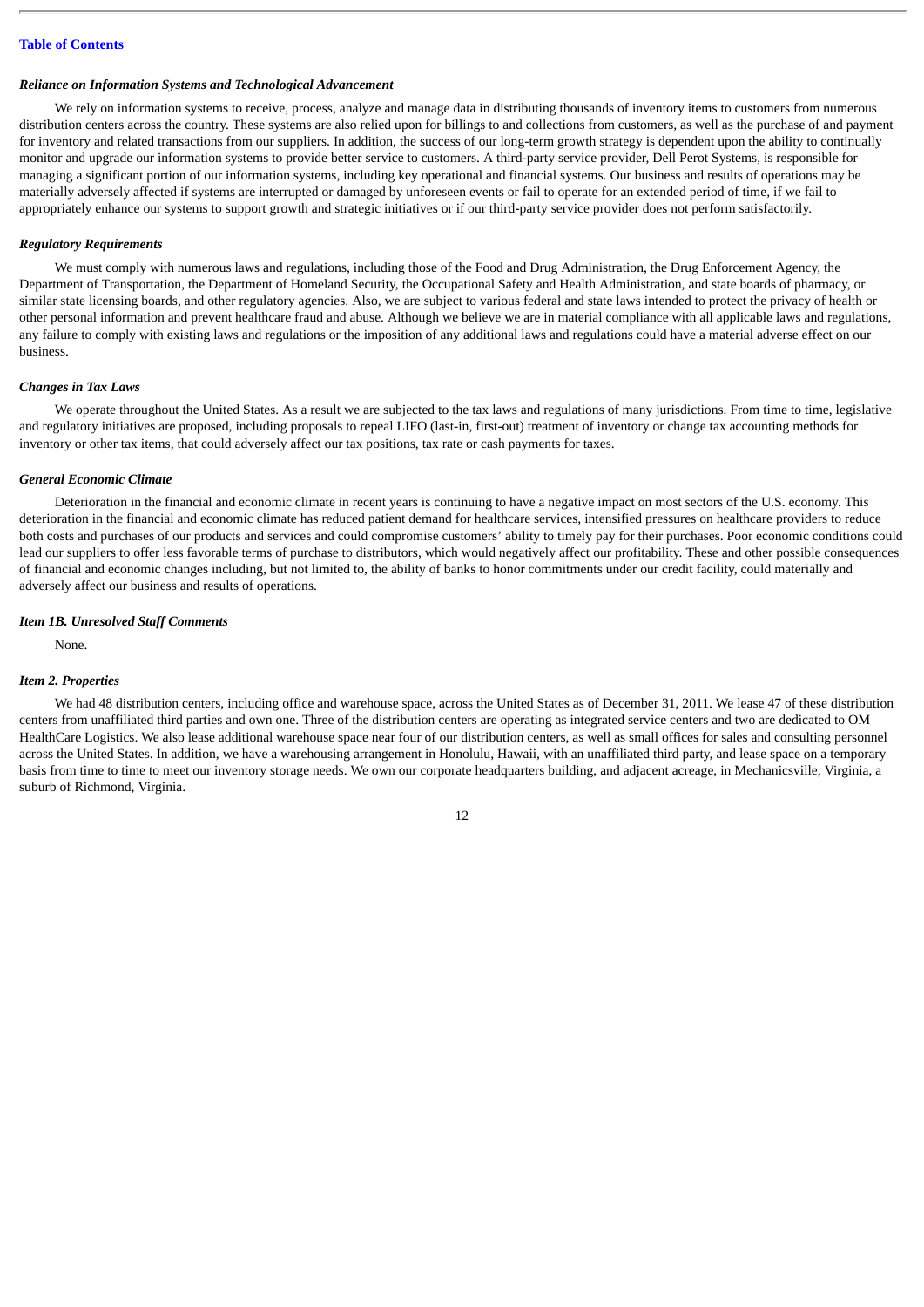We also own two warehouses, which were acquired from The Burrows Company in 2008 and were closed as of December 31, 2011. These warehouses are being offered for sale. We also have two leases with remaining terms ranging from less than one year to five years for office and warehouse facilities that we have vacated.

We regularly assess our business needs and make changes to the capacity and location of distribution centers. We believe that our facilities are adequate to carry on our business as currently conducted. A number of leases are scheduled to terminate within the next several years. We believe that, if necessary, we could find facilities to replace these leased premises without suffering a material adverse effect on our business.

### <span id="page-12-0"></span>*Item 3. Legal Proceedings*

We are subject to various legal actions that are ordinary and incidental to our business, including contract disputes, employment, workers' compensation, product liability, regulatory and other matters. We establish reserves from time to time based upon periodic assessment of the potential outcomes of pending matters. In addition, we believe that any potential liability arising from employment, product liability, workers' compensation and other personal injury litigation matters would be adequately covered by our insurance coverage, subject to policy limits, applicable deductibles and insurer solvency. While the outcome of legal actions cannot be predicted with certainty, we believe, based on current knowledge and the advice of counsel, that the outcome of these currently pending matters, individually or in the aggregate, will not have a material adverse effect on our financial condition or results of operations.

| P.           |
|--------------|
|              |
| ٦<br>×<br>۰, |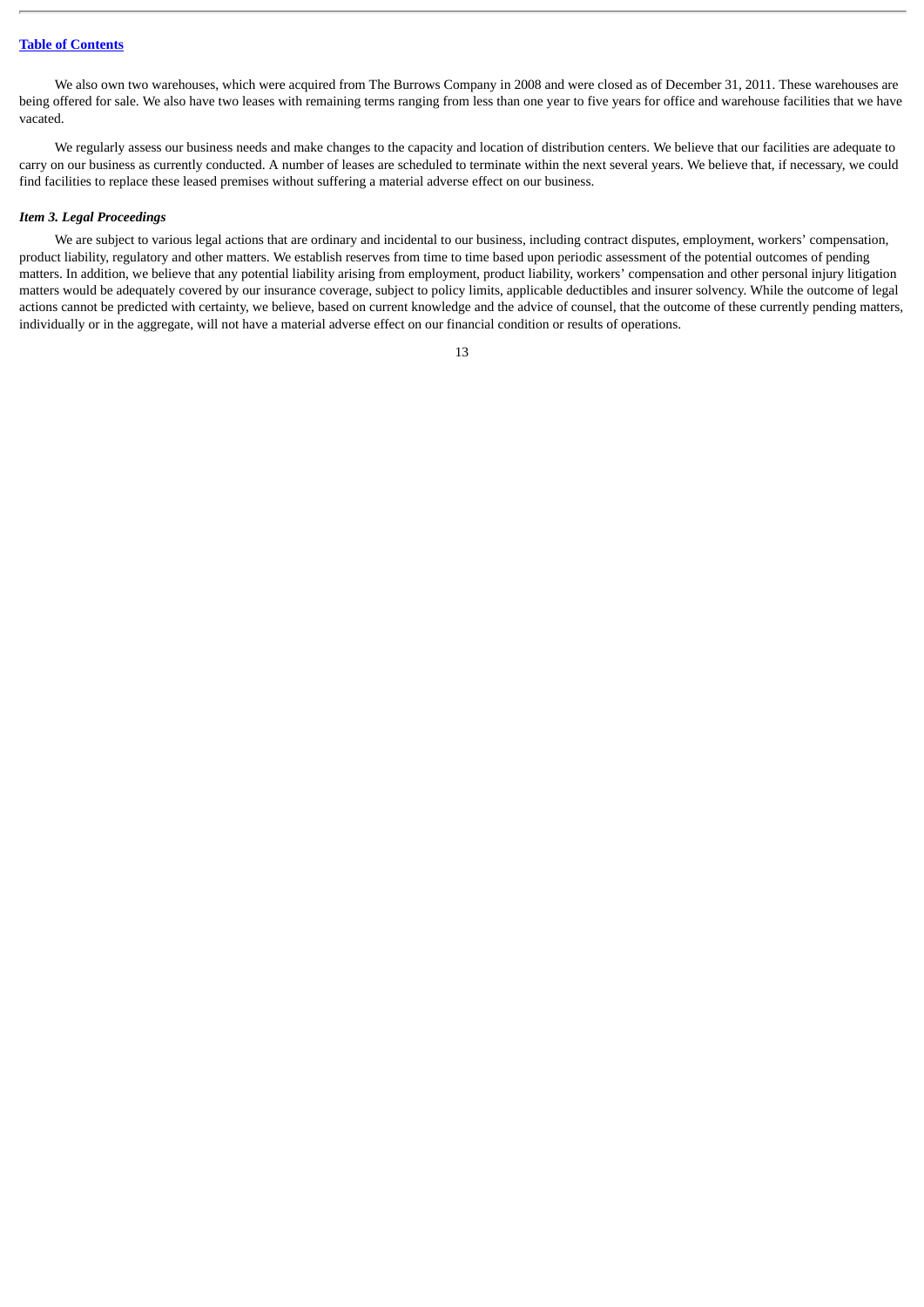### **Part II**

### <span id="page-13-0"></span>*Item 5. Market for Registrant's Common Equity, Related Stockholder Matters, and Issuer Purchases of Equity Securities*

Owens & Minor, Inc.'s common stock trades on the New York Stock Exchange under the symbol OMI. As of February 17, 2012, there were approximately 3,700 common shareholders of record. We believe there are an estimated additional 39,700 beneficial holders of our common stock. See Selected Quarterly Financial Information in Item 15 of this report for high and low closing sales prices of our common stock and quarterly cash dividends per common share and Item 7, Management's Discussion and Analysis of Financial Condition and Results of Operations, for a discussion of our dividend payments.

On March 31, 2010, we effected a three-for-two stock split of our outstanding shares of common stock in the form of a stock dividend of one share of common stock for every two shares outstanding to stockholders of record on March 15, 2010. The common stock began trading on a post-split basis on April 1, 2010. All share and per-share data (except par value) have been adjusted to reflect this split.

### **5-Year Total Shareholder Return**

The following performance graph compares the performance of our common stock to the S&P 500 Index and an Industry Peer Group (which includes the companies listed below) for the last five years. This graph assumes that the value of the investment in the common stock and each index was \$100 on December 31, 2006, and that all dividends were reinvested.



#### (Data provided by Standard & Poor's)

|                     | <b>Base Period</b> |          |          |          |          |          |
|---------------------|--------------------|----------|----------|----------|----------|----------|
|                     | 12/2006            | 12/2007  | 12/2008  | 12/2009  | 12/2010  | 12/2011  |
| Owens & Minor, Inc. | \$100.00           | \$138.14 | \$124.91 | \$145.68 | \$153.46 | \$148.74 |
| S&P 500 Index       | 100.00             | 105.49   | 66.46    | 84.05    | 96.71    | 98.76    |
| Industry Peer Group | 100.00             | 105.10   | 66.19    | 96.01    | 113.74   | 123.58   |

The Industry Peer Group, weighted by market capitalization, consists of companies engaged in the business of healthcare product distribution. The Peer Group includes pharmaceutical distribution companies: AmerisourceBergen Corporation, Cardinal Health, Inc., and McKesson Corporation; and medical product distribution companies: Henry Schein, Inc., Patterson Companies, Inc., and PSS World Medical, Inc.

<sup>14</sup>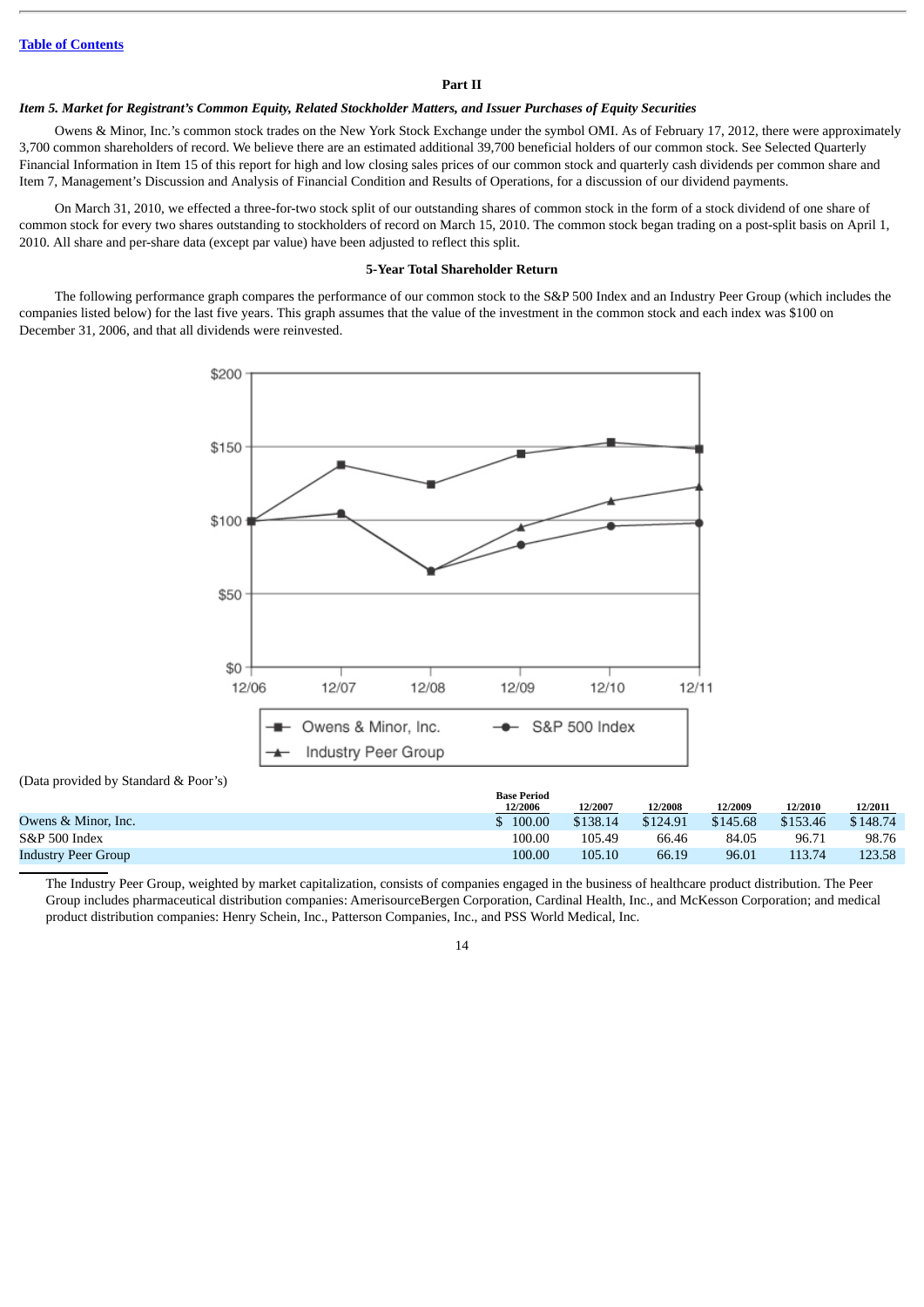*Share Repurchase Program.* In February 2011, our Board of Directors authorized a share repurchase program of up to \$50 million of our outstanding common stock to be executed at the discretion of management over a three-year period, expiring in February 2014. The program is intended to offset shares issued in conjunction with our stock incentive plan and may be suspended or discontinued at any time. During the year ended December 31, 2011, we repurchased in open-market transactions and retired 524,071 shares at an average price per share of \$30.77. As of December 31, 2011, we have \$33.9 million remaining under the repurchase program approved by the Board of Directors. There were no repurchases during the fourth quarter of 2011.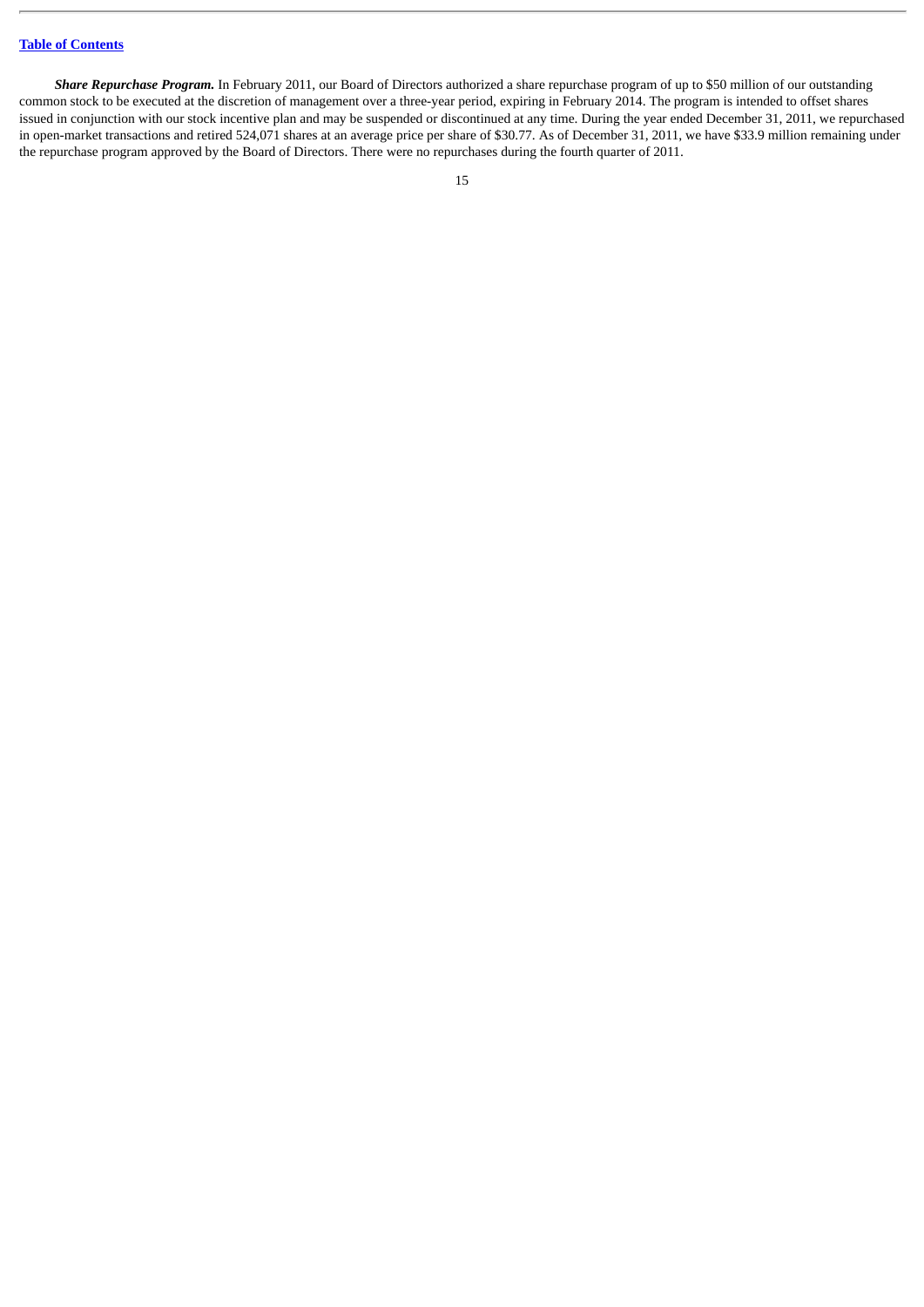### <span id="page-15-0"></span>*Item 6. Selected Consolidated Financial Data*

### *(in thousands, except ratios and per share data)*

|                                                               |               |               | At or for the Year Ended December 31, (1) |                       |                       |
|---------------------------------------------------------------|---------------|---------------|-------------------------------------------|-----------------------|-----------------------|
|                                                               | $2011^{(3)}$  | $2010^{(2)}$  | 2009                                      | 2008                  | 2007                  |
| <b>Summary of Operations:</b>                                 |               |               |                                           |                       |                       |
| Net revenue                                                   | \$8,627,912   | \$8,123,608   | \$8,037,624                               | \$7,243,237           | \$6,694,596           |
| Income from continuing operations                             | \$115,198     | \$ 110,579    | \$116,859                                 | \$101,257             | \$<br>71,411          |
| (Loss) income from discontinued operations, net of tax        |               |               | (12,201)                                  | (7,930)               | 1,299                 |
| Net income                                                    | 115,198<br>\$ | 110,579<br>\$ | \$<br>104,658                             | \$<br>93,327          | \$<br>72,710          |
| Per Common Share(4):                                          |               |               |                                           |                       |                       |
| Income (loss) per common share—basic:                         |               |               |                                           |                       |                       |
| Continuing operations                                         | \$<br>1.82    | \$<br>1.76    | \$<br>1.87                                | \$<br>1.64            | \$<br>1.18            |
| <b>Discontinued operations</b>                                |               |               | (0.19)                                    | (0.13)                | 0.02                  |
| Net income per share-basic                                    | \$<br>1.82    | \$<br>1.76    | \$<br>1.68                                | \$<br>1.51            | \$<br>1.20            |
| Income (loss) per common share—diluted:                       |               |               |                                           |                       |                       |
| Continuing operations                                         | \$<br>1.81    | \$<br>1.75    | \$<br>1.86                                | \$<br>1.63            | \$<br>1.17            |
| <b>Discontinued operations</b>                                |               |               | (0.19)                                    | (0.13)                | 0.02                  |
| Net income per share-diluted                                  | \$<br>1.81    | \$<br>1.75    | \$<br>1.67                                | \$<br>1.50            | \$<br>1.19            |
| Cash dividends                                                | \$<br>0.800   | \$<br>0.708   | \$<br>0.613                               | \$<br>0.533           | \$<br>0.453           |
| Stock price at year end                                       | \$<br>27.79   | \$<br>29.43   | \$<br>28.62                               | \$<br>25.10           | \$<br>28.29           |
| Book value at year end <sup>(5)</sup>                         | \$<br>14.47   | \$<br>13.52   | \$<br>12.23                               | $\mathbb{S}$<br>11.08 | $\mathbb{S}$<br>10.02 |
| <b>Summary of Financial Position:</b>                         |               |               |                                           |                       |                       |
| <b>Total assets</b>                                           | \$1,946,815   | \$1,822,039   | \$1,747,088                               | \$1,776,190           | \$1,528,003           |
| Cash and cash equivalents                                     | 135,938       | \$159,213     | 96,136<br>\$                              | \$<br>7,886           | 10,395<br>\$          |
| Total debt                                                    | 214,556       | 210,906       | \$<br>210,917                             | \$<br>362,003         | \$<br>286,976         |
| Total Owen's & Minor, Inc. shareholders' equity               | 918,087<br>\$ | 857,518<br>\$ | \$<br>769,179                             | \$<br>689,051         | \$.<br>614,359        |
| <b>Selected Ratios:</b>                                       |               |               |                                           |                       |                       |
| Gross margin as a percent of revenue                          | 9.94%         | 9.94%         | 10.13%                                    | 10.23%                | 10.02%                |
| Selling, general, and administrative expenses as a percent of |               |               |                                           |                       |                       |
| revenue                                                       | 7.08%         | 6.94%         | 7.37%                                     | 7.52%                 | 7.69%                 |
| Operating earnings as a percent of revenue                    | 2.36%         | 2.41%         | 2.50%                                     | 2.50%                 | 2.10%                 |
| Day sales outstanding(6)                                      | 20.7          | 19.6          | 21.4                                      | 24.5                  | 23.6                  |
| Average annual inventory turnover <sup>(7)</sup>              | 10.2          | 10.4          | 10.6                                      | 10.4                  | 9.7                   |
| Days payables outstanding(7)                                  | 27.0          | 26.5          | 27.6                                      | 28.9                  | 28.6                  |
| Total debt to equity <sup>(8)</sup>                           | 0.23          | 0.25          | 0.27                                      | 0.53                  | 0.47                  |

*In January 2009, we exited our direct-to-consumer diabetes supply (DTC) business. Accordingly, the DTC business is presented as discontinued operations for all periods presented. For additional information regarding discontinued operations, see Note 3 of Notes to Consolidated Financial Statements. (1)*

*We terminated our frozen defined benefit pension plan in the fourth quarter of 2010 and recognized a settlement charge of \$19.6 million (\$11.9 million after taxes, or \$0.19 per common share). See Note 12 of Notes to Consolidated Financial Statements. (2)*

*We incurred charges of \$12.7 million associated with exit and realignment activities (\$7.7 million after taxes, or \$0.13 per common share) in the fourth quarter of 2011. See Note 8 of Notes to Consolidated Financial Statements. (3)*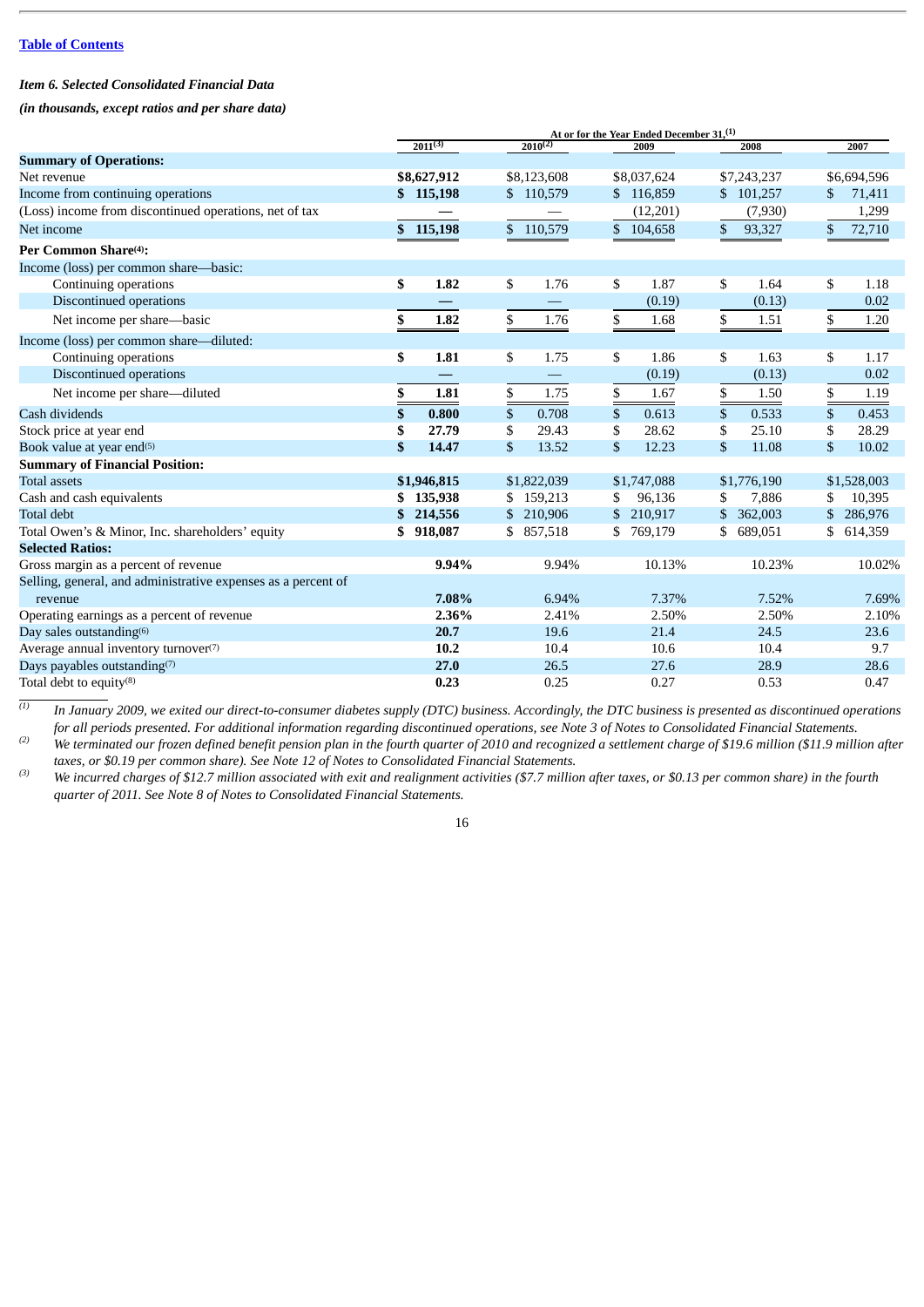- *Prior periods have been retroactively adjusted to reflect a three-for-two stock split effected on March 31, 2010. See Note 1 of Notes to Consolidated Financial Statements. (4)*
- *Represents Owens & Minor, Inc. shareholders' equity divided by year-end common shares outstanding. (5)*
- *Based on net revenue for the fourth quarter of the year. (6)*
- *Based on cost of goods sold for the preceding 12 months. (7)*
- *Represents total debt divided by Owens & Minor, Inc. shareholders' equity. (8)*

#### <span id="page-16-0"></span>*Item 7. Management's Discussion and Analysis of Financial Condition and Results of Operations*

The discussion and analysis presented below refers to, and should be read in conjunction with, the consolidated financial statements and related notes included in this form 10-K. Unless otherwise indicated, throughout this Management's Discussion and Analysis of Financial Condition and Results of Operations we are referring to our continuing operations.

### **2011 Financial Results**

*Overview.* Owens & Minor, Inc. (we, us, or our) is a leading national distributor of name-brand medical and surgical supplies and a healthcare supply-chain management company. Operating earnings increased 3.9% to \$203.5 million for 2011, compared to \$195.9 million for 2010. In 2011, net income was \$115.2 million, an increase of 4.2% from \$110.6 million for 2010. Income from continuing operations per diluted common share was \$1.81 in 2011, an increase of 3.4% from \$1.75 for 2010. Operating earnings were negatively affected in 2011 by exit and realignment charges of \$12.7 million and in 2010 by a settlement charge of \$19.6 million recognized due to the termination of our defined benefit pension plan. Excluding these charges, operating earnings, net income and net income per diluted share would have been \$216.2 million, \$122.9 million and \$1.94, in 2011, and \$215.5 million, \$122.5 million and \$1.94 in 2010. See Exhibit 11.2 of this report for a reconciliation of these non-GAAP measures to the corresponding GAAP measures for 2011 and 2010.

*Stock Split.* On March 31, 2010, we effected a three-for-two stock split of our outstanding shares of common stock in the form of a stock dividend of one share of common stock for every two shares outstanding to stockholders of record on March 15, 2010. All share and per-share data (except par value) have been retroactively adjusted to reflect this stock split for all periods presented.

*Divestiture.* In January 2009, we exited our direct-to-consumer distribution business (DTC business). Accordingly, the DTC business is presented as discontinued operations in our consolidated financial statements, and all prior period information has been reclassified to be consistent with the current period presentation.

### **Results of Operations**

*Financial highlights.* The following table presents highlights from our consolidated statements of income on a percentage-of-revenue basis:

| Year ended December 31,                       | <u>2011</u> | 2010     | 2009   |
|-----------------------------------------------|-------------|----------|--------|
| Gross margin                                  | 9.94%       | 9.94%    | 10.13% |
| Selling, general, and administrative expenses | 7.08%       | 6.94%    | 7.37%  |
| <b>Operating earnings</b>                     | 2.36%       | 2.41%    | 2.50%  |
| Income from continuing operations             | 1.34%       | $-.36\%$ | .45%   |

*Net revenue.* Net revenue was \$8.63 billion for 2011, \$8.12 billion for 2010 and \$8.04 billion for 2009, representing increases of 6.2% for 2011 compared to 2010 and 1.1% for 2010 compared to 2009.

The following table presents the components of the increase in net revenue for the years ended December 31, 2011 and 2010, compared with the same periods in the prior year, and presents new customer changes net of lost customer activity ("net new (lost)"). Fee-for-service revenue represents revenue from services provided to customers that are not directly related to sales of product through our traditional distribution services and includes revenue from our OM HealthCare Logistics and OMSolutions<sup>SM</sup> businesses.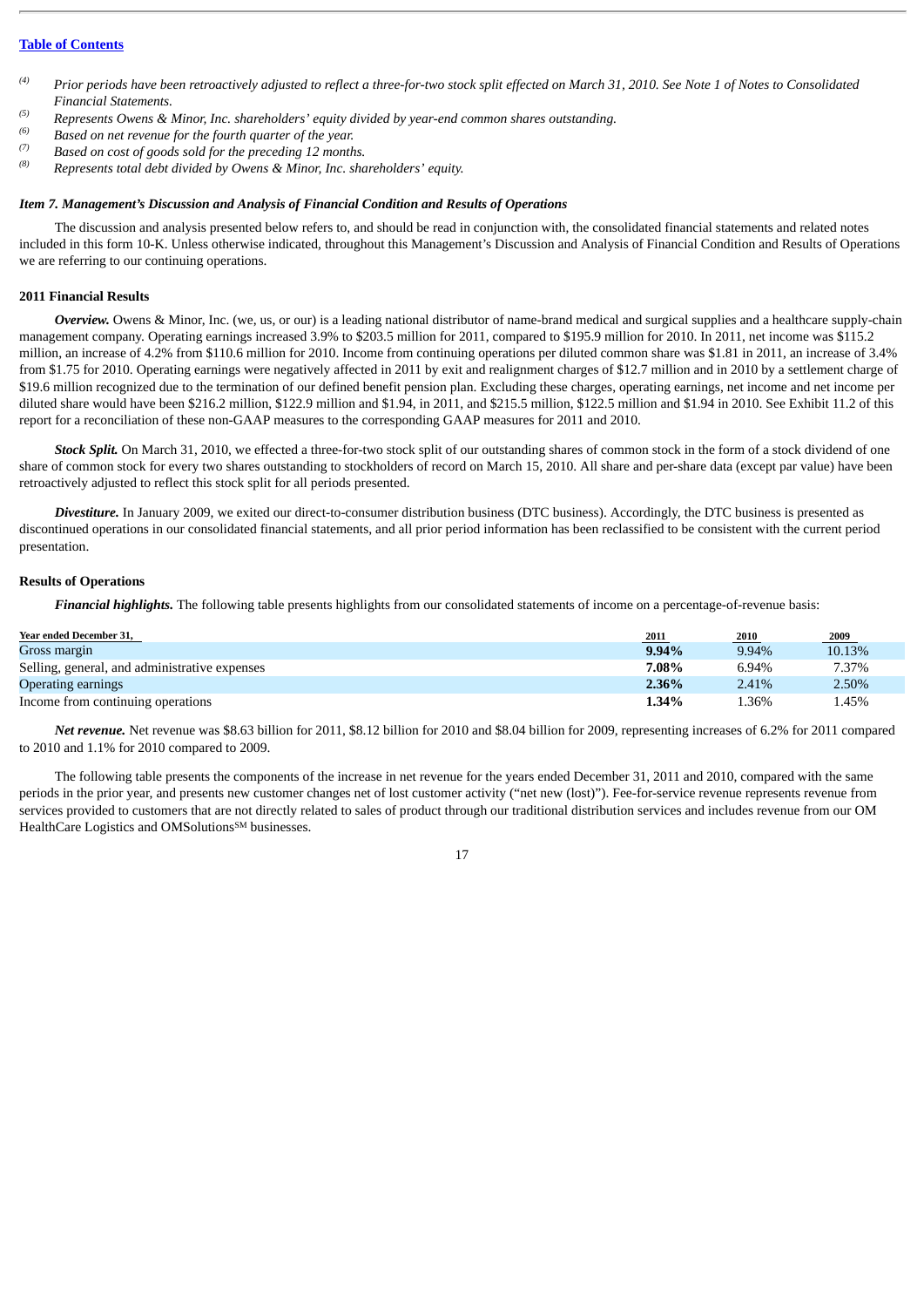| (Dollars in millions)                               |                    |                                             |                    |              |
|-----------------------------------------------------|--------------------|---------------------------------------------|--------------------|--------------|
| Increase (decrease) for the year ended December 31, |                    | <b>2010 versus 2009</b><br>2011 versus 2010 |                    |              |
|                                                     |                    | Contribution                                |                    | Contribution |
|                                                     | <b>Net Revenue</b> | to Total                                    | <b>Net Revenue</b> | to Total     |
| Revenue from sales of products to:                  |                    |                                             |                    |              |
| <b>Existing customers</b>                           | 381.1              | 4.7%                                        | 188.9              | 2.4%         |
| Net new (lost) customers                            | 95.9               | 1.2%                                        | (100.0)            | $(1.2)\%$    |
| Fee-for-service revenue                             | 27.3               | 0.3%                                        | (2.9)              | (0.1)%       |
| Total increase in net revenues                      | 504.3              | 6.2%                                        | 86.0               | 1.1%         |

*Gross margin.* Gross margin dollars increased 6.2% to \$857.5 million for 2011, from \$807.7 million for 2010, which decreased 0.8% from \$814.4 million for 2009. The following table presents the components of the increase or decrease in gross margin for the years ended December 31, 2011 and 2010. This table presents gross margin from customer contracts related to sales of product, contribution to gross margin relating to supplier incentives, and gross margin from other services through traditional distribution services ("traditional distribution") and margin from OM HealthCare Logistics, OMSolutions and other supplychain services that are not directly related to sales of product ("fee-for-service").

#### *(Dollars in millions)*

| Increase (decrease) for the year ended December 31, |                                                                                | 2011 versus 2010 |            | <b>2010 versus 2009</b> |       |                                                         |  |
|-----------------------------------------------------|--------------------------------------------------------------------------------|------------------|------------|-------------------------|-------|---------------------------------------------------------|--|
|                                                     | Impact on<br>gross margin<br>as a percent of<br><b>Gross Margin</b><br>revenue |                  |            | <b>Gross Margin</b>     |       | Impact on<br>gross margin<br>as a percent of<br>revenue |  |
| Gross margin components:                            |                                                                                |                  |            |                         |       |                                                         |  |
| Traditional distribution                            |                                                                                | 25.6             | $(0.26)\%$ |                         | 1.1   | $(0.08)\%$                                              |  |
| Fee-for-service                                     |                                                                                | 27.3             | 0.28%      |                         | (2.8) | $(0.05)\%$                                              |  |
| Provision for LIFO                                  |                                                                                | (2.6)            | $(0.02)\%$ |                         | (8.4) | $(0.11)\%$                                              |  |
| Other                                               |                                                                                | (0.5)            | $0.00\%$   |                         | 3.4   | 0.05%                                                   |  |
| Total increase (decrease) in gross margin           |                                                                                | 49.8             | $0.00\%$   |                         | (6.7) | (0.19)%                                                 |  |

Gross margin for traditional distribution services declined in 2011 and 2010 as a result of lower gross margin on sales to new and existing customers, primarily large integrated health networks.

We value inventory under the LIFO method. Had inventory been valued under the first-in, first-out (FIFO) method, gross margin as a percentage of revenue would have been higher by 16 basis points in 2011, 14 basis points in 2010 and 3 basis points in 2009.

*Selling, general and administrative (SG&A) expenses.* SG&A expenses include labor, warehousing, handling and delivery costs associated with our distribution and third-party logistics services, as well as labor costs for our supply-chain consulting services. The costs to convert new customers to our information systems are generally incurred prior to the recognition of revenues from the new customers.

SG&A expenses increased 8.2% to \$610.7 million for 2011, compared with \$564.2 million for 2010. SG&A expenses increased \$25.7 million for fee-forservice operations, including costs to convert new third-party logistics business. SG&A expenses unrelated to fee-for-service operations increased \$14.8 million for labor costs, \$6.3 million for delivery expenses resulting from increased fuel costs and business growth, and \$2.2 million for consulting expenses.

SG&A expenses decreased 4.8% to \$564.2 million for 2010 compared with \$592.3 million for 2009. SG&A expenses decreased \$17.3 million for labor costs, primarily related to incentive compensation expense; \$7.6 million for information technology outsourcing and consulting primarily related to technology infrastructure enhancements; \$4.3 million in Burrows acquisition transition-related expenses; \$1.6 million for delivery costs;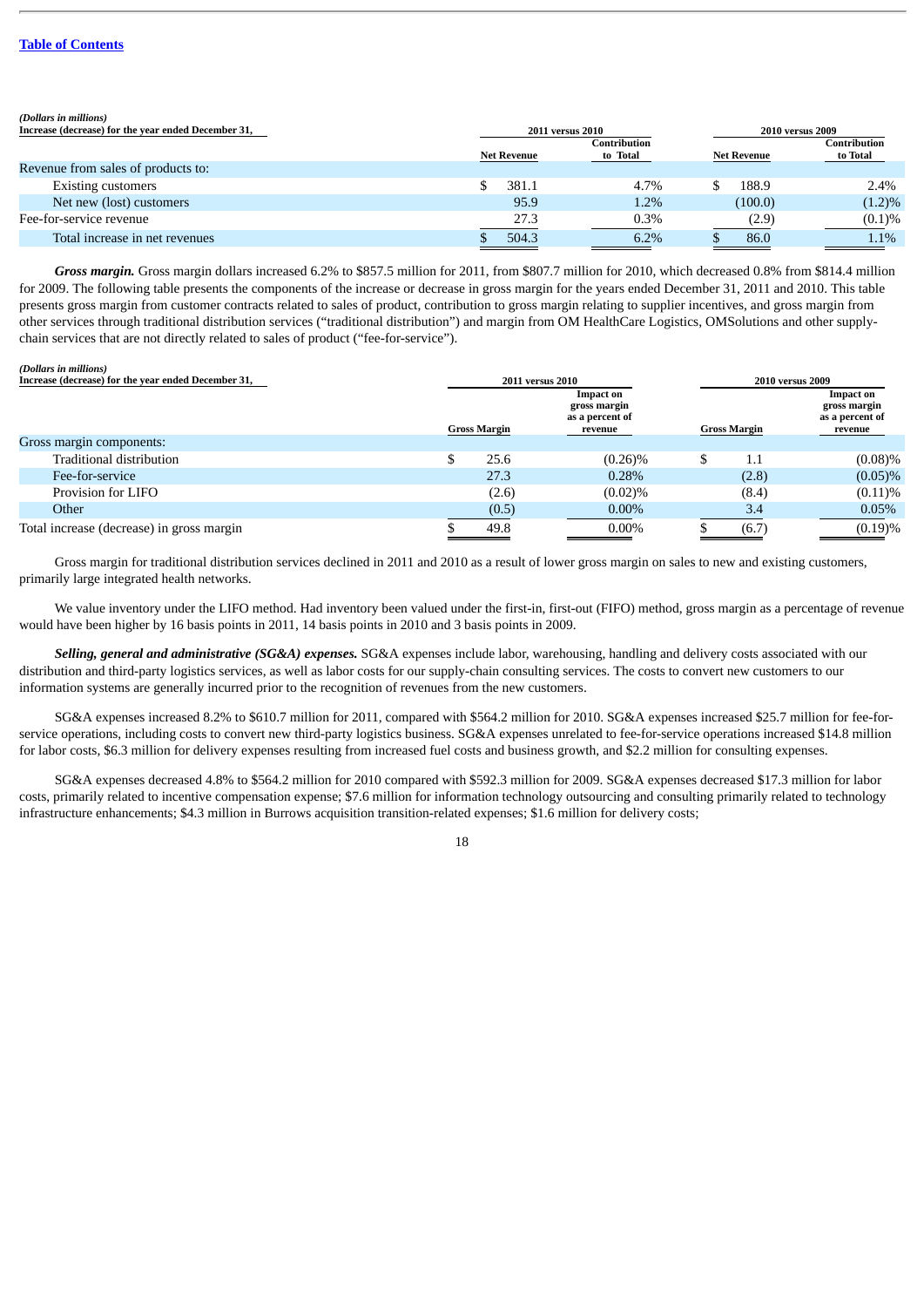and \$1.3 million resulting from a lower provision for losses on accounts and notes receivable. These decreases in SG&A expenses were partially offset by an increase of \$2.5 million for costs incurred in our fee-for-service operations. The decrease in incentive compensation expense for 2010 compared with 2009 reflects lower achievement against certain performance-based measures.

*Exit and realignment charges.* With the continuing consolidation of healthcare providers as well as their aggregation for the purpose of purchasing services, we are experiencing a trend of increasingly larger healthcare systems and integrated healthcare networks converting to our distribution and supply chain services. These customers have a relatively lower gross margin profile because of their significant revenue and scale. In response to this change in customer mix, we are making adjustments to our infrastructure to better align our service model for these customers, including the closure of two distribution centers in 2011. Our actions resulted in total charges of \$12.7 million in 2011, associated with exit activities and our organizational realignment. These charges included loss accruals for operating leases of \$8.4 million, employee severance costs of \$3.0 million, and losses on property and equipment and other expenses of \$1.3 million. The exit and realignment charges had a negative impact of \$0.13 on income from continuing operations per diluted common share for 2011.

*Pension expense.* In 2010, we terminated our defined benefit pension plan (which had been frozen since December 31, 1996), contributed \$13.9 million to the plan, and completed the distribution of substantially all of the plan assets to plan participants. Pension expense of \$21.4 million for 2010 includes net actuarial losses of \$19.6 million recognized due to the settlement of the plan's obligations and \$1.8 million in other net periodic pension cost. The settlement charge had a negative impact of \$0.19 on income from continuing operations per diluted common share for 2010.

*Depreciation and amortization expense.* Depreciation and amortization expense increased 17.1% to \$34.1 million for 2011 from \$29.1 million for 2010. The increase was primarily due to depreciation and amortization of warehouse equipment and leasehold improvements for relocated and expanded distribution centers and third-party logistics distribution centers, as well as amortization of operational software improvements and certain customer-related technologies. Depreciation and amortization expense increased to \$29.1 million for 2010 from \$25.3 million for 2009. The increase was primarily due to amortization of computer software related to enhancements in infrastructure and customer-facing technologies, technology for our third-party logistics operations, and voice-pick systems for our distribution centers, as well as amortization of leasehold improvements for our third-party logistics distribution centers and relocated or expanded distribution centers.

*Other operating income, net.* Other operating income, net, was \$3.5 million, \$2.9 million and \$5.2 million for 2011, 2010 and 2009, including finance charge income of \$2.9 million for 2011, \$2.3 million for 2010, and \$4.8 million for 2009*.* Other operating income for 2011 also includes \$2.2 million received in settlement of a class action lawsuit, offset by an increase of \$2.2 million in transaction-related costs.

*Operating earnings.* Operating earnings for 2011 increased 3.9% to \$203.5 million from \$195.9 million for 2010, which decreased 2.7% from \$201.3 million for 2009. In comparing 2011 to 2010, the increase in operating earnings was primarily due to an increase in net revenues, partially offset by SG&A expenses to service new business, exit and realignment charges and increased depreciation and amortization expense. In comparing 2010 to 2009, the decrease in operating earnings was primarily due to an increase in pension expense, resulting from the termination of our defined benefit pension plan, and a decrease in gross margin, partially offset by a decrease in SG&A expenses.

*Interest expense, net.* Interest expense, net of interest earned on cash balances, was \$13.7 million for 2011, as compared with \$14.3 million for 2010 and \$13.0 million for 2009. The following table presents the components of our effective interest rate and average borrowings for years ended December 31, 2011, 2010 and 2009.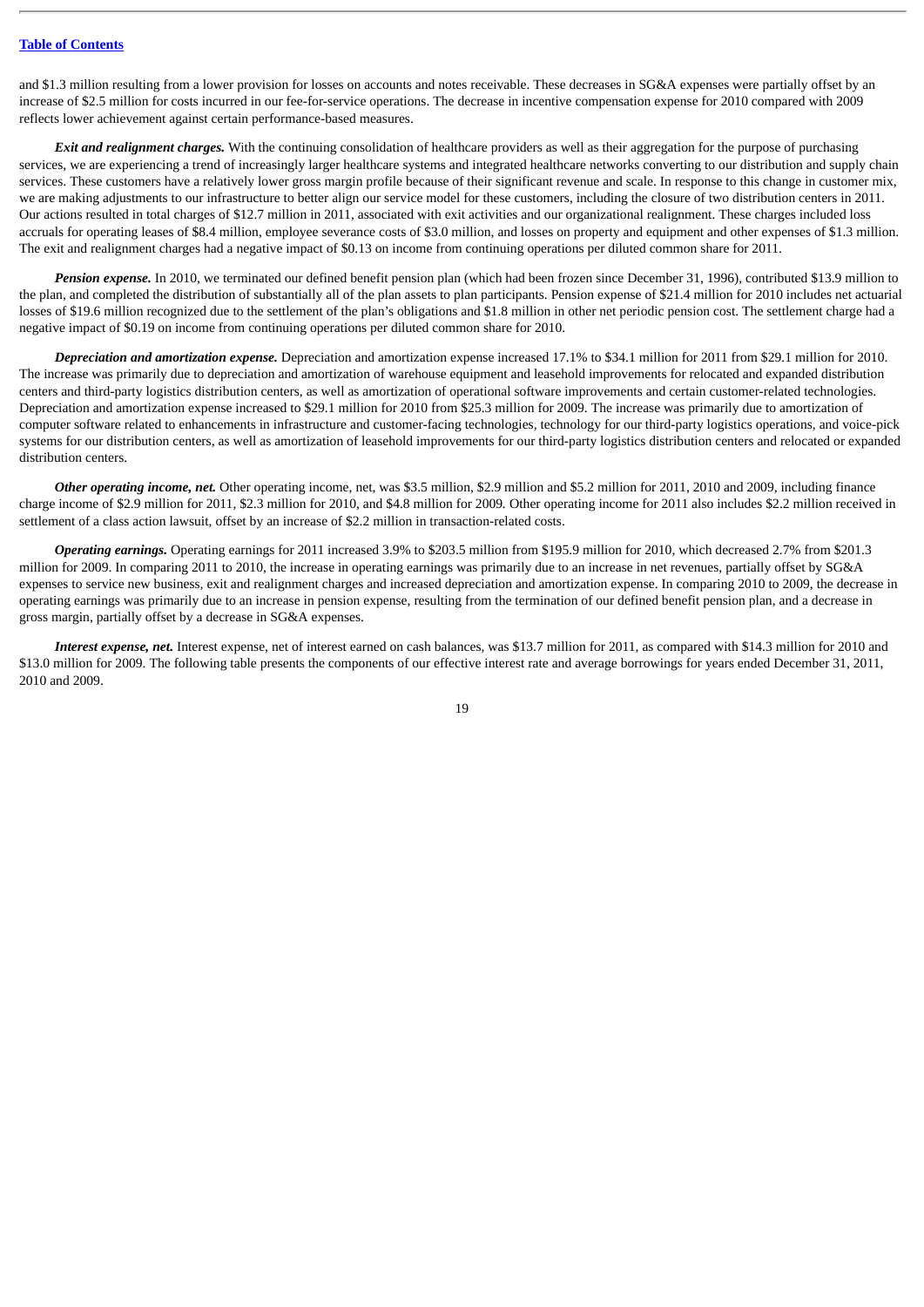| (Dollars in millions)         |                  |                  |                                  |
|-------------------------------|------------------|------------------|----------------------------------|
| Year ended December 31,       | 2011             | 2010             | 2009                             |
| Senior notes                  | 6.35%            | 6.35%            | 6.35%                            |
| Commitment and other fees     | 1.27%            | 0.98%            | 0.46%                            |
| Interest rate swaps           | $(1.28)\%$       | $(0.64)\%$       | $(0.67)\%$                       |
| Other, net of interest income | 0.08%            | 0.14%            | $(0.14)\%$                       |
| Total effective interest rate | 6.42%            | 6.83%            | 6.00%                            |
| Average borrowings            | _____<br>\$213.0 | _____<br>\$209.8 | $\sim$ $\sim$<br>\$217.4<br>____ |

For 2011, the effective interest rate decreased 41 basis points due to amortization of gains resulting from interest rate swap activities (64 basis points), partially offset by greater commitment fees and amortization of deferred transaction costs associated with our \$350 million revolving credit facility, which was executed in June 2010 (29 basis points).

*Income taxes.* The provision for income taxes was \$74.6 million for 2011, compared with \$71.0 million for 2010, and \$71.4 million for 2009. Our effective tax rate was 39.3% for 2011, as compared with 39.1% for 2010, and 37.9% for 2009. The lower effective tax rate for 2009 compared to 2011 and 2010 was primarily the result of recognizing tax benefits due to the conclusion of audits by the Internal Revenue Service of our 2007 and 2006 income tax returns.

*Income from continuing operations.* Income from continuing operations was \$115.2 million for 2011, \$110.6 million for 2010, and \$116.9 million for 2009. The increase for 2011 compared to 2010 is primarily due to an increase in operating earnings of \$7.5 million, which includes exit and realignment charges of \$7.7 million, net of tax. The decrease for 2010 compared to 2009 is primarily due to a decrease in operating earnings of \$5.3 million, which includes a pension settlement charge of \$11.9 million, net of tax.

*Loss from discontinued operations, net of tax.* There was no income or loss from discontinued operations in 2011 or 2010. Loss from discontinued operations, net of tax, was \$12.2 million in 2009, and included costs related to exiting the DTC business.

### **Financial Condition, Liquidity and Capital Resources**

*Financial Condition.* Cash and cash equivalents decreased to \$135.9 million at December 31, 2011 from \$159.2 million at December 31, 2010. Nearly all of our cash and cash equivalents are held in cash depository accounts with major banks in the United States or invested in high-quality, short-term liquid investments.

Accounts and notes receivable, net of allowances, increased \$35.1 million, or 7.4%, to \$507 million at December 31, 2011, from \$472 million at December 31, 2010, primarily due to an increase in accounts receivable days outstanding (DSO) of 1.1 days and increased sales. DSO was 20.7 days at December 31, 2011, 19.6 days at December 31, 2010, and 21.4 days at December 31, 2009, based on three months' sales.

Merchandise inventories increased to \$806 million at December 31, 2011 from \$720 million at December 31, 2010. Average annual inventory turnover was 10.2 in 2011 and 10.4 in 2010. The increase in merchandise inventories at 2011 year-end and the decline in inventory turnover for 2011 compared to the prior year-end primarily resulted from growth in business, which requires higher levels of available inventory and the build-up inventory for new customers in anticipation of their full conversion.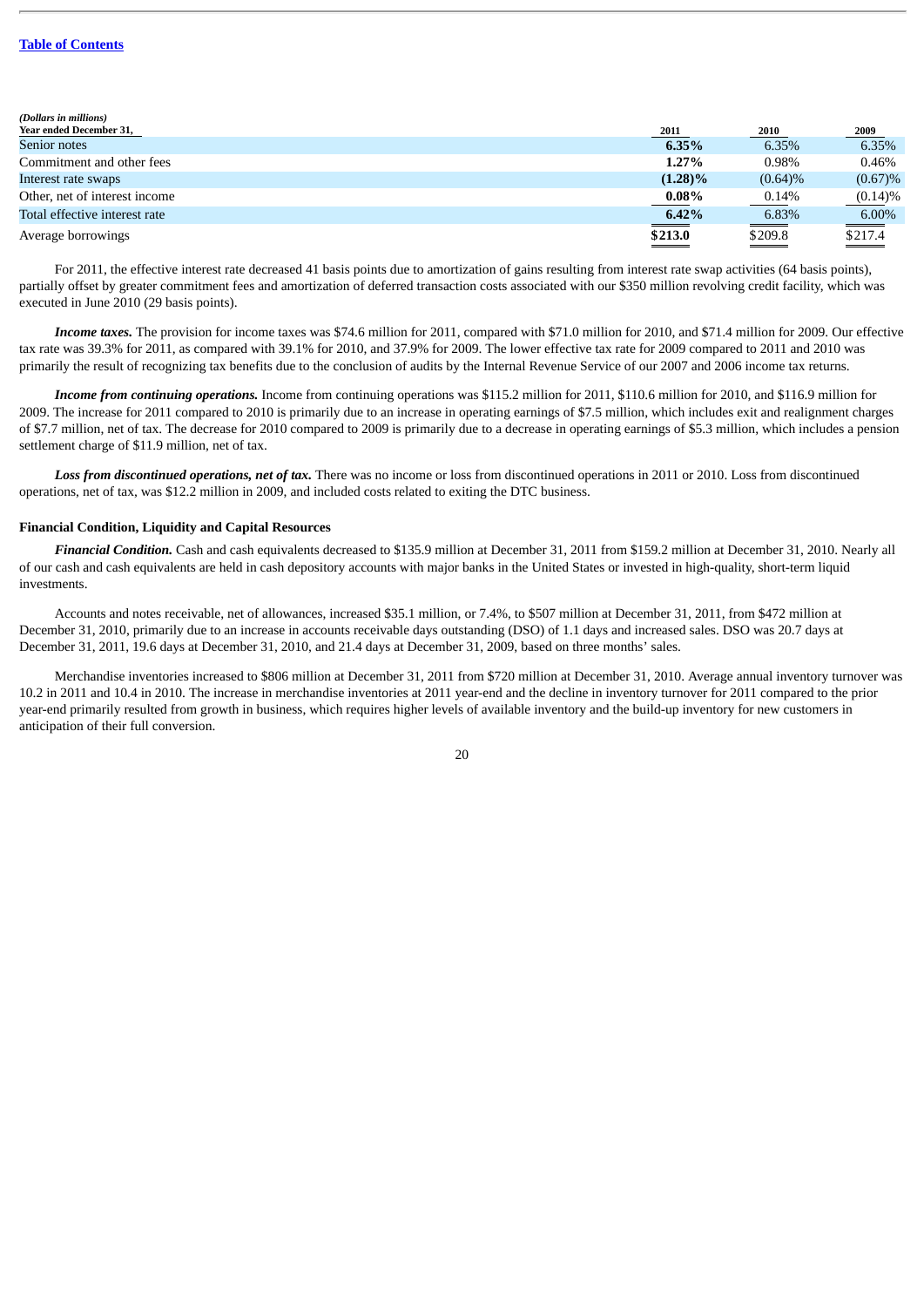*Liquidity and capital expenditures.* The following table summarizes our consolidated statements of cash flows for the years ended December 31, 2011, 2010 and 2009:

| (Dollars in millions)                                   | <b>2011</b>         | 2010    | <b>2009</b> |
|---------------------------------------------------------|---------------------|---------|-------------|
| Net cash provided by (used for) continuing operations:  |                     |         |             |
| Operating activities                                    | \$68.4              | \$143.2 | \$218.0     |
| Investing activities                                    | (33.9)              | (37.4)  | (21.2)      |
| <b>Financing activities</b>                             | (57.5)              | (41.0)  | (181.8)     |
| Net cash (used for) provided by discontinued operations | (0.3)               | (1.7)   | 73.3        |
| (Decrease) increase in cash and cash equivalents        | $\frac{$(23.3)}{2}$ | \$63.1  | 88.3        |

Cash provided by operating activities was \$68.4 million in 2011, compared to \$143.2 million in 2010 and \$218.0 million in 2009. Cash from operating activities in 2011 was a result of operating earnings and an increase in accounts payable, due to increased inventory purchases, offset by a build-up of inventory of approximately \$100 million for new business, an increase in DSO of 1.1 days (adverse impact on cash of \$26.3 million), and an increase in other current assets related to our growth in revenues. Cash from operating activities for 2010 was positively affected by operating earnings, a decrease in DSO of 1.8 days (positive impact on cash of approximately \$43 million), and an increase in accounts payable. Cash from operating activities for 2010 was negatively affected by an increase in inventory for new customers.

Cash used for investing activities decreased to \$33.9 million for 2011 from \$37.4 million for 2010, which was increased from \$21.2 million for 2009. Capital expenditures were \$36.3 million for 2011, primarily related to our strategic and operational efficiency initiatives. These expenditures included investments in leasehold improvements and warehouse equipment both for our distribution centers and third-party logistics facilities, as well as investments in operational software improvements and certain customer-facing technologies.

Capital expenditures were \$41.3 million for 2010, primarily related to relocating or expanding distribution centers for new distribution and third-party logistics business, as well as continued investment in operational efficiency initiatives. Capital expenditures in 2010 also included investments in software for the continued implementation of voice-pick and customer-facing technologies and other technology infrastructure enhancements. These capital expenditures were partially offset by proceeds from the sale of properties acquired from The Burrows Company (Burrows).

In 2009, capital expenditures were \$32.3 million, primarily related to our strategic initiatives, including leasehold improvements and information technology systems for our third-party logistics operations. During 2009, we also invested in infrastructure initiatives designed to improve operational efficiency in our operating units. We installed automation equipment in certain large distribution centers where the high volume of low unit-of-measure business benefits the most from the use of such equipment through productivity improvements, such as an increase in the number of lines-picked-per-hour. In addition, we installed voice-pick technology in 40 distribution centers in 2009. These capital expenditures were partially offset by proceeds from the sale of properties acquired from Burrows and the receipt of a \$7.0 million purchase price adjustment.

Net cash used in financing activities was \$57.5 million in 2011, \$41.0 million in 2010, and \$181.8 million in 2009. In 2011, we paid dividends of \$50.9 million, repurchased common stock under a share repurchase program for \$16.1 million of cash, and received proceeds of \$4.0 million as a result of the termination of interest rate swaps. In 2010, we paid dividends of \$44.8 million and financing costs of \$2.8 million. In 2009, proceeds of \$63.0 million from the sale of the DTC business, as well as cash from operating activities of continuing operations and discontinued operations, were used primarily to reduce our revolving credit facility by \$150.6 million, net of borrowings, and to pay dividends of \$38.4 million. We received proceeds from exercises of stock options of \$9.2 million, \$7.2 million and \$6.6 million in 2011, 2010 and 2009. Although our stock options generally have an exercise period of 10 years, we believe that this trend may not continue as we have not issued stock options since 2007.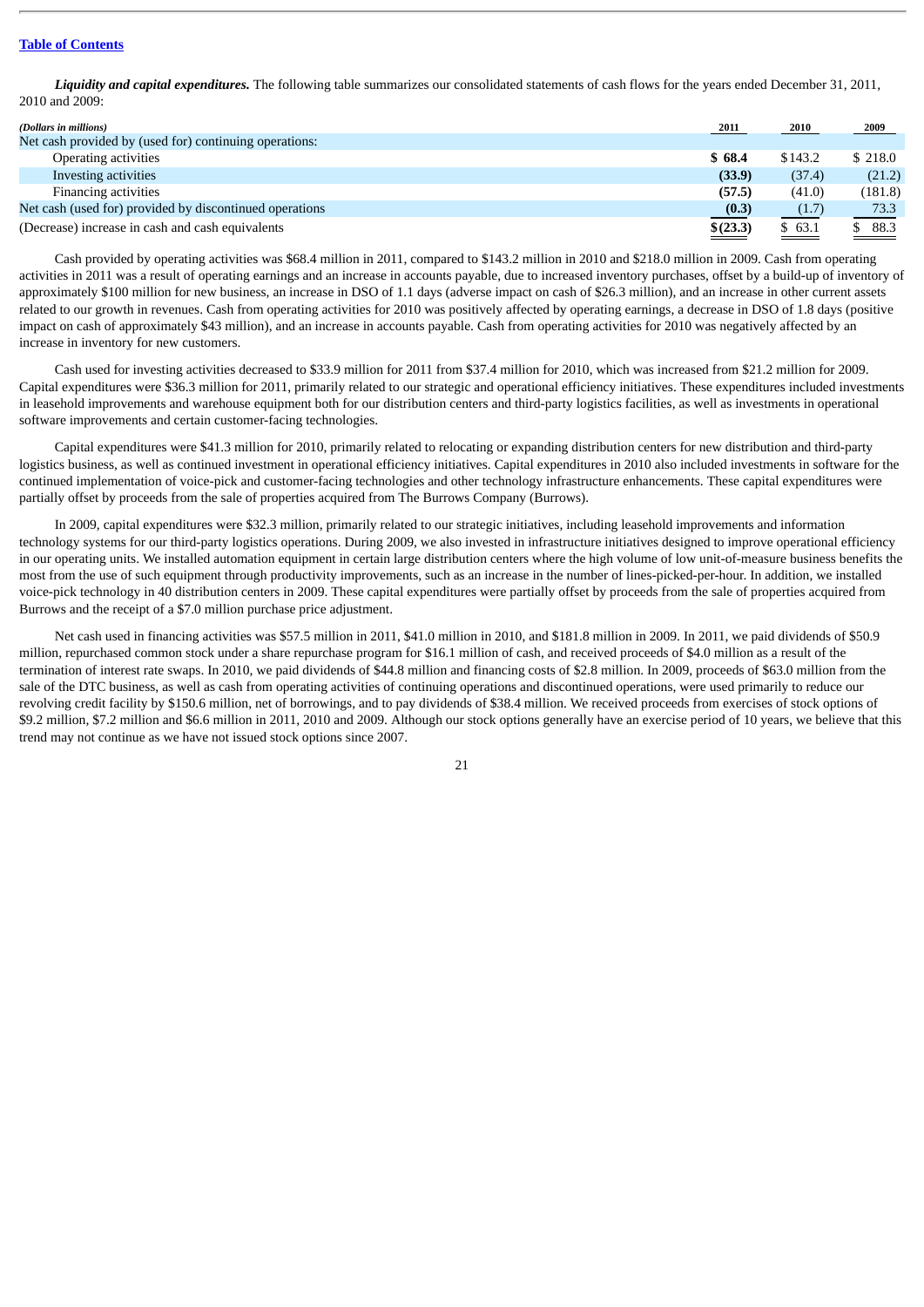Cash used by operating activities of discontinued operations was \$0.3 million for 2011, associated with administrative costs, compared with \$1.7 million in 2010, primarily associated with leased facilities of the discontinued DTC business.

*2012 Planned Capital Expenditures.* In late 2011, we initiated a multi-year transformation of our information technology infrastructure to improve operational and data management efficiencies and customer service and to reduce future operating expense increases. As part of this initiative, we have extended and amended our contract for outsourced information technology operations, which expires in December 2014. We anticipate that our capital expenditures will increase \$20 million to \$25 million for 2012, as compared with 2011, with resulting increases in depreciation and amortization targeted to begin in the second half of 2012. In addition, we are targeting expenses for IT outsourcing and maintenance to decrease over the same timeframe, thereby offsetting the negative financial impact of these operational initiatives on our results of operations.

*Capital resources.* Our sources of liquidity include cash and cash equivalents and a revolving credit facility. We have a \$350 million Credit Agreement with Bank of America, N.A., Wells Fargo Bank, N.A. and a syndicate of banks which expires on June 7, 2013 (the Revolving Credit Facility). The interest rate on the Revolving Credit Facility, which is subject to adjustment quarterly, is based on, at our discretion, the London Interbank Offered Rate (LIBOR), the Federal Funds Rate or the Prime Rate, plus an adjustment based on our leverage ratio (Credit Spread). We are charged a commitment fee of between 37.5 and 62.5 basis points on the unused portion of the facility. The terms of the agreement limit the amount of indebtedness that we may incur and require us to maintain ratios for leverage and interest coverage. At December 31, 2011, the following financial institutions had commitments under the facility: Bank of America, N.A., Wells Fargo Bank, N.A., SunTrust Bank, N.A., U.S. Bank National Association, JPMorgan Chase Bank N.A., Branch Banking & Trust Company, Citibank N.A., Comerica Bank, Fifth Third Bank, and PNC Bank N.A. We may utilize the Revolving Credit Facility for long-term strategic growth, capital expenditures, working capital and general corporate purposes. If we were unable to access the Revolving Credit Facility, it could impact our ability to fund these needs.

During 2011, we had no borrowings or repayments under the Revolving Credit Facility. At December 31, 2011, we had \$5.0 million of letters of credit and no borrowings outstanding under the facility, leaving \$345.0 million available for borrowing. Based on our leverage ratio at December 31, 2011, the interest rate under the facility will remain unchanged at LIBOR plus 250 basis points at the next adjustment date.

We have \$200 million of senior notes outstanding, which mature in 2016 and bear interest at 6.35%, payable semi-annually on April 15 and October 15. The Revolving Credit Facility and senior notes contain cross-default provisions which could result in the acceleration of payments due in the event of default of either agreement. We believe we were in compliance with our debt covenants at December 31, 2011.

We paid quarterly cash dividends on our outstanding common stock at the rate of \$0.20 per share during 2011, \$0.177 per share during 2010, and \$0.153 per share during 2009. Our annual dividend payout ratio for the three years ended December 31, 2011, was in the range of 36.7% to 44.2%. In February 2012, the Board of Directors approved a 10% increase in the amount of our quarterly dividend to \$0.22 per common share. We anticipate continuing to pay quarterly cash dividends in the future. However, the payment of future dividends remains within the discretion of the Board of Directors and will depend upon our results of operations, financial condition, capital requirements and other factors.

In February 2011, the Board of Directors authorized a share repurchase program of up to \$50 million of our outstanding common stock to be executed at the discretion of management over a three-year period, expiring in February 2014. The program is intended to offset shares issued in conjunction with our stock incentive plan and may be suspended or discontinued at any time. During 2011, we repurchased approximately 524,000 shares at \$16.1 million under this program.

We believe available financing sources, including cash generated by operating activities and borrowings under the Revolving Credit Facility, will be sufficient to fund our working capital needs, capital expenditures,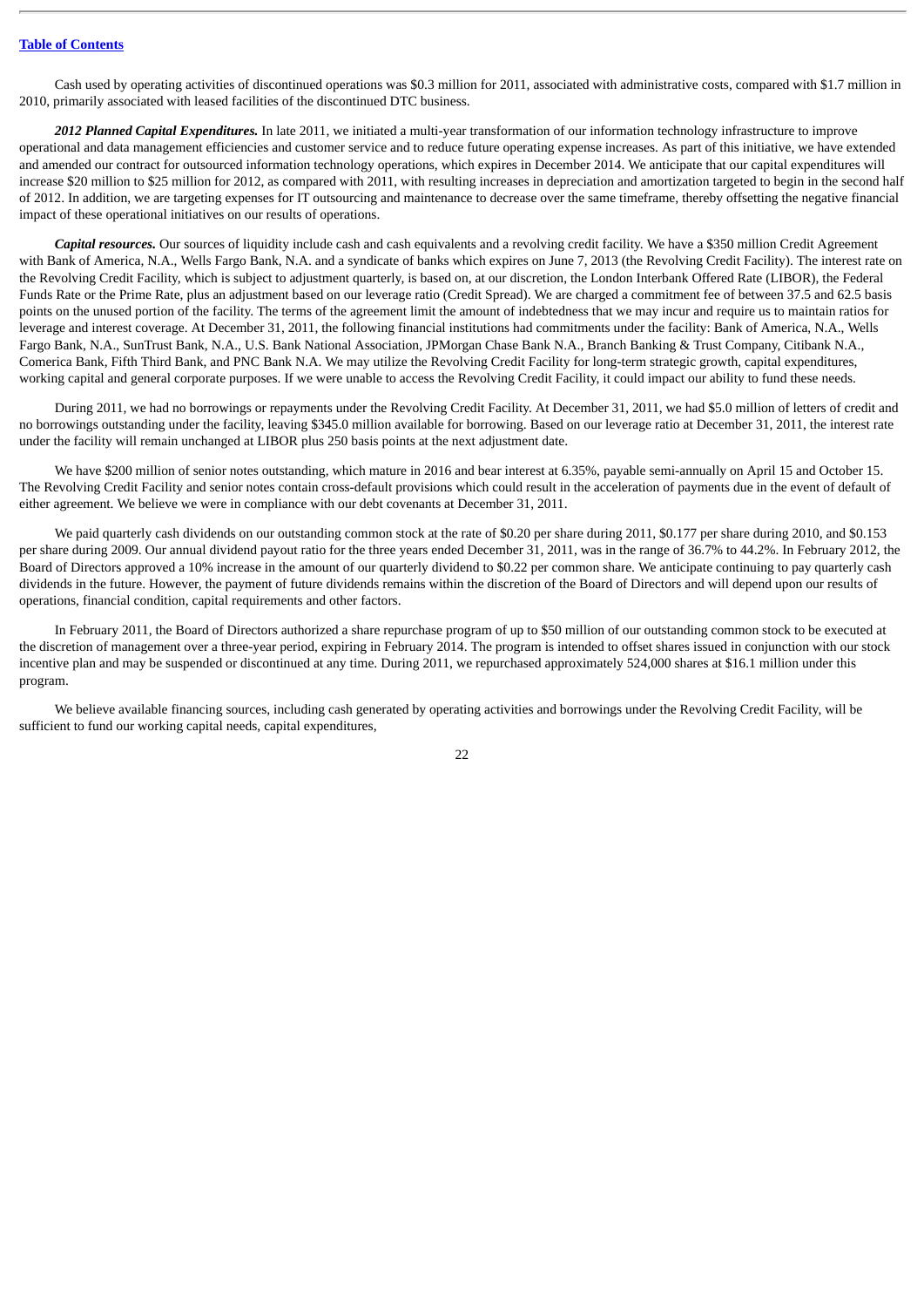long-term strategic growth, payments under long-term debt and lease arrangements, payments of quarterly cash dividends, share repurchases and other cash requirements. While we believe that we will have the ability to meet our financing needs in the foreseeable future, changes in economic conditions may impact (i) the ability of financial institutions to meet their contractual commitments to us, (ii) the ability of our customers and suppliers to meet their obligations to us or (iii) our cost of borrowing.

### **Off-Balance Sheet Arrangements**

We do not have guarantees or other off-balance sheet financing arrangements, including variable interest entities, which we believe could have a material impact on financial condition or liquidity.

### **Contractual Obligations**

The following is a summary of our significant contractual obligations as of December 31, 2011:

| (in millions)                                                                     |              |                     |               |               |               |
|-----------------------------------------------------------------------------------|--------------|---------------------|---------------|---------------|---------------|
| <b>Contractual obligations</b>                                                    | <b>Total</b> | Less than<br>1 year | $1 - 3$ years | $4 - 5$ years | After 5 years |
| 6.35% Senior Notes maturing April 2016 including interest payments <sup>(1)</sup> | \$257.2      | \$12.7              | 25.4          | \$219.1       |               |
| Operating leases <sup>(2)</sup>                                                   | 135.6        | 39.6                | 57.0          | 29.3          | 9.7           |
| Purchase obligations <sup>(2)</sup>                                               | 128.6        | 44.0                | 84.6          |               |               |
| Unrecognized tax benefits, net <sup>(3)</sup>                                     | 12.8         |                     |               |               |               |
| Capital lease obligations <sup>(1)</sup>                                          | 7.5          | 2.3                 | 3.3           | 1.6           | 0.3           |
| Other long-term liabilities <sup>(4)</sup>                                        | 74.7         | 3.7                 | 5.8           | 5.2           | 60.0          |
| Total contractual obligations <sup>(5)</sup>                                      | \$616.4      | \$102.3             | \$176.1       | \$255.2       | 70.0          |

*See Note 9 of Notes to Consolidated Financial Statements. Debt is assumed to be held to maturity with interest paid at the stated rate in effect at December 31, 2011. (1)*

*See Note 17 of Notes to Consolidated Financial Statements. (2)*

*We cannot reasonably estimate the timing of cash settlement for the liability associated with unrecognized tax benefits. (3)*

*Other long-term liabilities include estimated minimum required payments for our unfunded retirement plan for certain officers. See Note 13 of Notes to Consolidated Financial Statements. Certain long-term liabilities, including deferred tax liabilities and post-retirement benefit obligations, are excluded as we cannot reasonably estimate the timing of payments for these items. (4)*

*Excludes certain contingent contractual obligations that are required to be paid in the event that performance targets specified by customer contracts are not achieved. See Note 17 of Notes to Consolidated Financial Statements*. *(5)*

### **Critical Accounting Policies**

Our consolidated financial statements and accompanying notes have been prepared in accordance with U.S. generally accepted accounting principles. The preparation of the financial statements requires us to make estimates and assumptions that affect the reported amounts and related disclosures. We continually evaluate the accounting policies and estimates used to prepare the financial statements.

Critical accounting policies are defined as those policies that relate to estimates that require us to make assumptions about matters that are highly uncertain at the time the estimate is made and could have a material impact on our results due to changes in the estimate or the use of different assumptions that could reasonably have been used. Our estimates are generally based on historical experience and various other assumptions that are judged to be reasonable in light of the relevant facts and circumstances. Because of the uncertainty inherent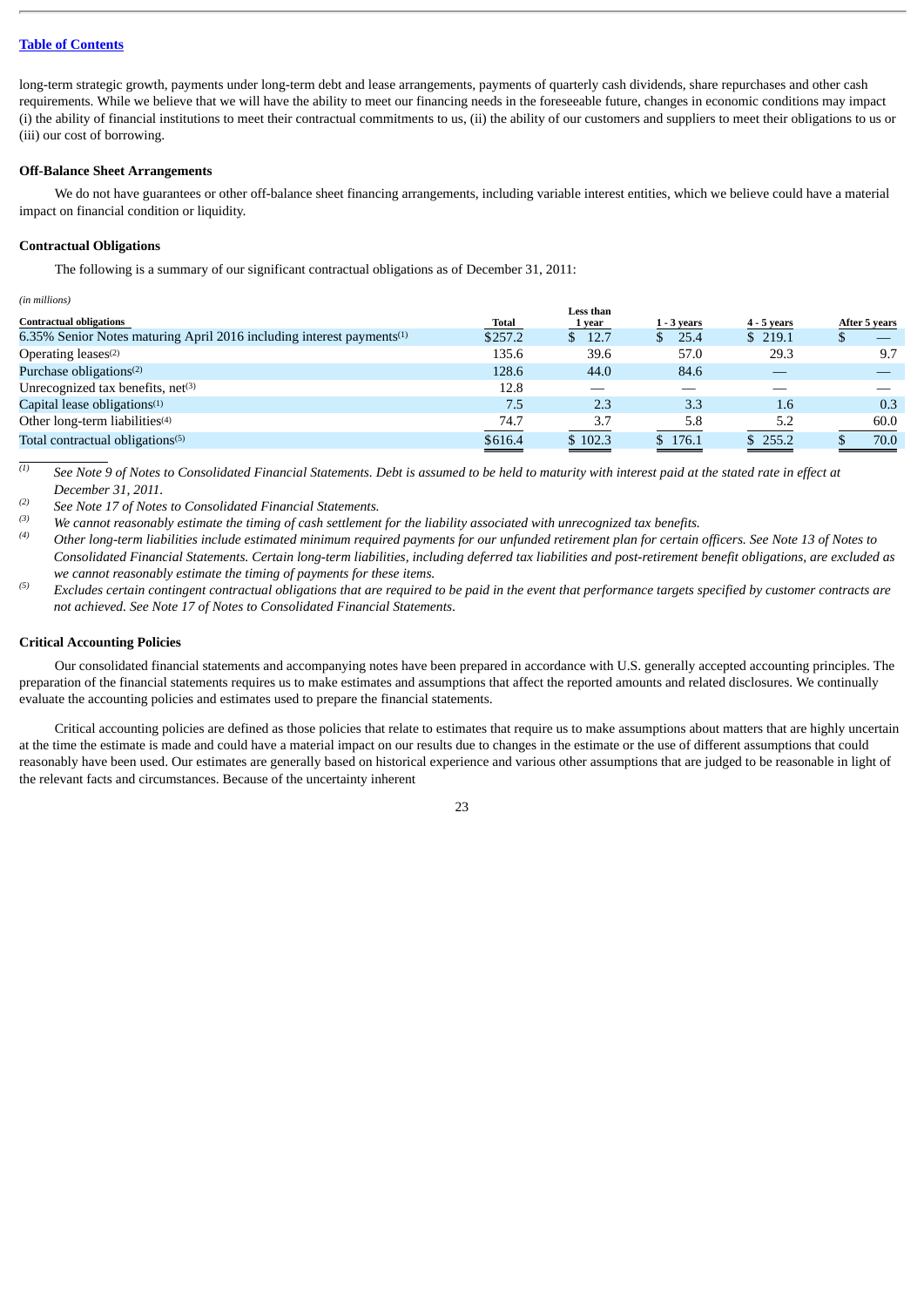in such estimates, actual results may differ. We believe our critical accounting policies and estimates include allowances for losses on accounts and notes receivable, inventory valuation, accounting for goodwill and long-lived assets, self-insurance liabilities, and supplier incentives.

*Allowances for losses on accounts and notes receivable.* We maintain valuation allowances based upon the expected collectability of accounts and notes receivable. The allowances include specific amounts for accounts that are likely to be uncollectible, such as customer bankruptcies and disputed amounts, and general allowances for accounts that may become uncollectible. These allowances are estimated based on a number of factors, including industry trends, current economic conditions, creditworthiness of customers, age of the receivables, changes in customer payment patterns, and historical experience. At December 31, 2011, accounts and notes receivable were \$506.8 million, net of allowances of \$15.6 million. An unexpected bankruptcy or other adverse change in the financial condition of a customer could result in increases in these allowances, which could have a material effect on the results of operations.

*Inventory valuation.* Merchandise inventories are valued at the lower of cost or market, with cost determined using the last-in, first-out (LIFO) method. An actual valuation of inventory under the LIFO method is made only at the end of the year based on the inventory levels and costs at that time. LIFO calculations are required for interim reporting purposes and are based on estimates of the expected mix of products in year-end inventory. In addition, inventory valuation includes estimates of allowances for obsolescence and variances between actual inventory on-hand and perpetual inventory records that can arise between physical inventory dates. These estimates are based on factors such as the age of inventory and historical trends. At December 31, 2011, the carrying value of inventory was \$806.4 million, which is \$106.7 million less than the value of inventory accounted for on a current cost or first-in, first out (FIFO) basis.

*Goodwill and long-lived assets.* Goodwill represents the excess of consideration paid over the fair value of identifiable net assets acquired. Long-lived assets, which are a component of identifiable net assets, include intangible assets with finite useful lives, property and equipment, and computer software costs. Intangible assets with finite useful lives consist primarily of customer relationships and non-compete agreements acquired through business combinations. Certain assumptions and estimates are employed in determining the fair value of identifiable net assets acquired.

We evaluate goodwill for impairment annually and whenever events occur or changes in circumstance indicate that the carrying amount of goodwill may not be recoverable. In performing the impairment test, we estimate the fair value of the reporting unit using valuation techniques which can include comparable multiples of the reporting unit's earnings before interest, taxes, depreciation and amortization (EBITDA) and discounted cash flows. The EBITDA multiples are based on an analysis of current enterprise valuations and recent acquisition prices of similar companies, if available. The carrying value of the reporting unit is then compared to its fair value to determine potential impairment. Goodwill totaled \$248.5 million at December 31, 2011.

Long-lived assets, which exclude goodwill, are evaluated for impairment whenever events or changes in circumstances indicate that the carrying amount of long-lived assets may not be recoverable. We assess long-lived assets for potential impairment by comparing the carrying value of an asset, or group of related assets, to its estimated undiscounted future cash flows. At December 31, 2011, long-lived assets included property and equipment of \$115.1 million, net of accumulated depreciation; intangible assets of \$22.1 million, net of accumulated amortization; and computer software costs of \$29.7 million, net of accumulated amortization.

We did not record any material impairment losses related to goodwill or long-lived assets in 2011. However, the impairment review of goodwill and longlived assets requires the extensive use of accounting judgment, estimates and assumptions. The application of alternative assumptions could produce materially different results.

*Self-insurance liabilities.* We are self-insured for most employee healthcare, workers' compensation and automobile liability costs; however, we maintain insurance for individual losses exceeding certain limits. Liabilities are estimated for healthcare costs using current and historical claims data. Liabilities for workers'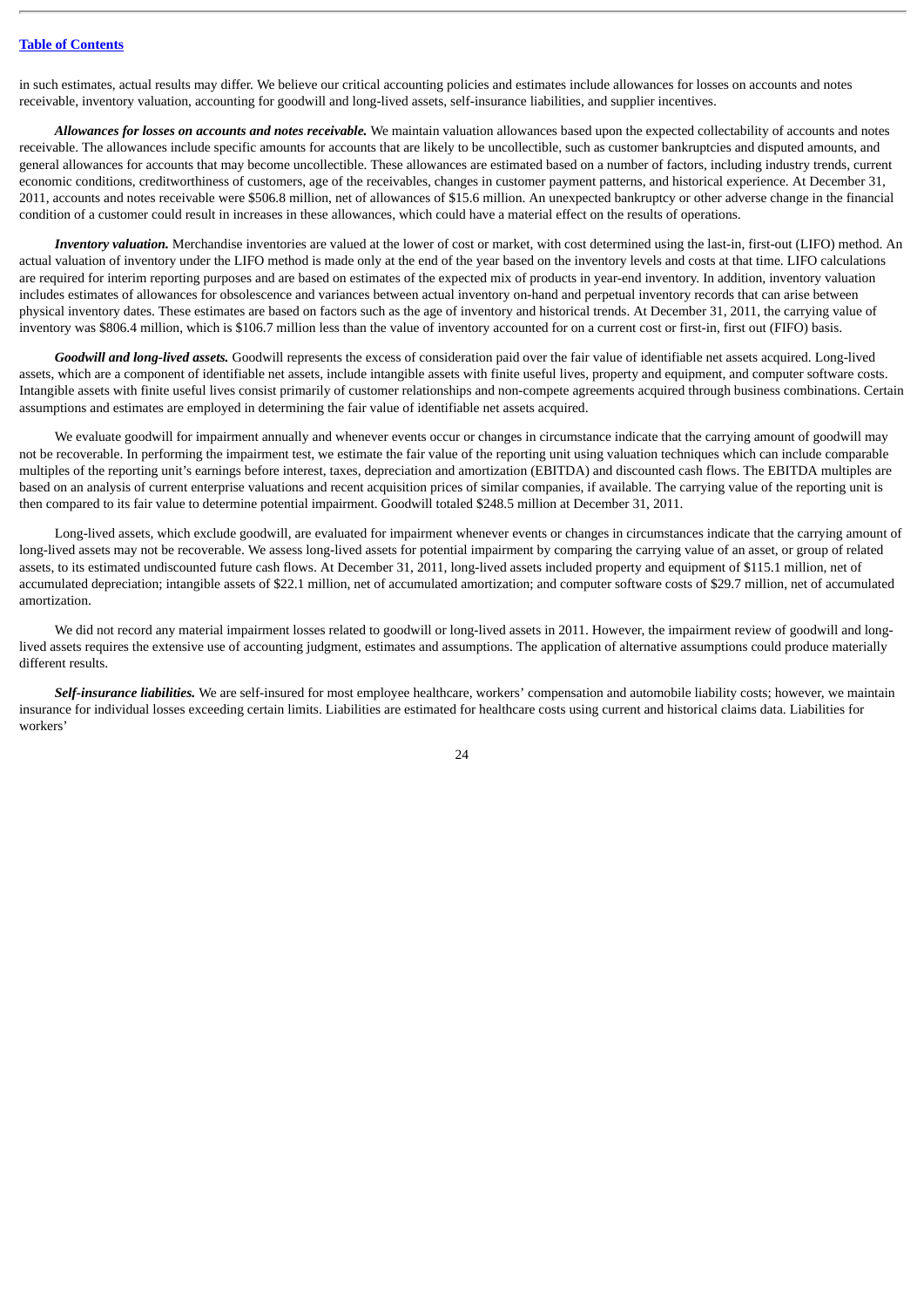compensation and automobile liability claims are estimated using historical claims data and loss development factors. If the underlying facts and circumstances of existing claims change or historical trends are not indicative of future trends, then we may be required to record additional expense that could have a material effect on the results of operations. Self-insurance liabilities recorded in our consolidated balance sheet for employee healthcare, workers' compensation and automobile liability costs totaled \$11.5 million at December 31, 2011.

**Supplier incentives.** We have contractual arrangements with certain suppliers that provide incentives, including operational efficiency and performancebased incentives, on a monthly, quarterly or annual basis. These incentives are recognized as a reduction in cost of goods sold as targets become probable of achievement. Supplier incentives receivable are recorded for interim and annual reporting purposes and are based on our estimate of the amounts which are expected to be realized. If we do not achieve required targets under certain programs as estimated, it could have a material effect on our results of operations.

### **Recent Accounting Pronouncements**

For a discussion of recent accounting pronouncements, see Note 1 of Notes to the Consolidated Financial Statements.

### <span id="page-24-0"></span>*Item 7A. Quantitative and Qualitative Disclosures About Market Risk*

We provide credit in the normal course of business to our customers and are exposed to losses resulting from nonpayment or delinquent payment by customers. We perform initial and ongoing credit evaluations of our customers and maintain reserves for estimated credit losses. We measure our performance in collecting customer accounts receivable in terms of days sales outstanding (DSO). Accounts receivable from continuing operations at December 31, 2011, were \$506.8 million, and DSO at December 31, 2011, was 20.7, based on three months' sales. A hypothetical increase (decrease) in DSO of one day would result in a decrease (increase) in our cash balances, an increase (decrease) in borrowings against our revolving credit facility, or a combination thereof of approximately \$24 million.

We are exposed to market risk from changes in interest rates related to our revolving credit facility. We had no outstanding borrowings and \$5.0 million in letters of credit under the facility at December 31, 2011. A hypothetical increase in interest rates of 100 basis points would result in a potential reduction in future pre-tax earnings of approximately \$0.1 million per year for every \$10 million of outstanding borrowings under the revolving credit facility.

Due to the nature of our distribution services, which generally include delivery of product to specified locations, we are exposed to potential volatility in fuel prices. The price and availability of fuel fluctuates due to market conditions generally outside of our control. Increased fuel costs may have a negative impact on our results of operations by increasing the costs we incur to deliver product, either through utilizing our own fleet or third-party carriers.

Fuel costs related to deliveries, excluding any amounts recovered through fuel surcharges and activity-based transportation fees, increased by approximately \$6 million in 2011 from 2010. We estimate that approximately \$4 million of this increase was related to increases in diesel prices. We benchmark our diesel fuel purchase prices against the U.S. Weekly Retail On-Highway Diesel Prices (the "Diesel Benchmark Price") as quoted on the website of the U.S. Energy Information Administration. The Diesel Benchmark Price averaged \$3.84 per gallon in 2011, up 28% from \$2.99 per gallon in 2010. Accordingly, in 2011 we estimate that every 10 cents per gallon increase in the Diesel Benchmark Price reduced our operating earnings by approximately \$470,000. Our strategies for helping to mitigate our exposure to changing fuel prices include the use of fuel surcharges, activity-based pricing and hedging alternatives.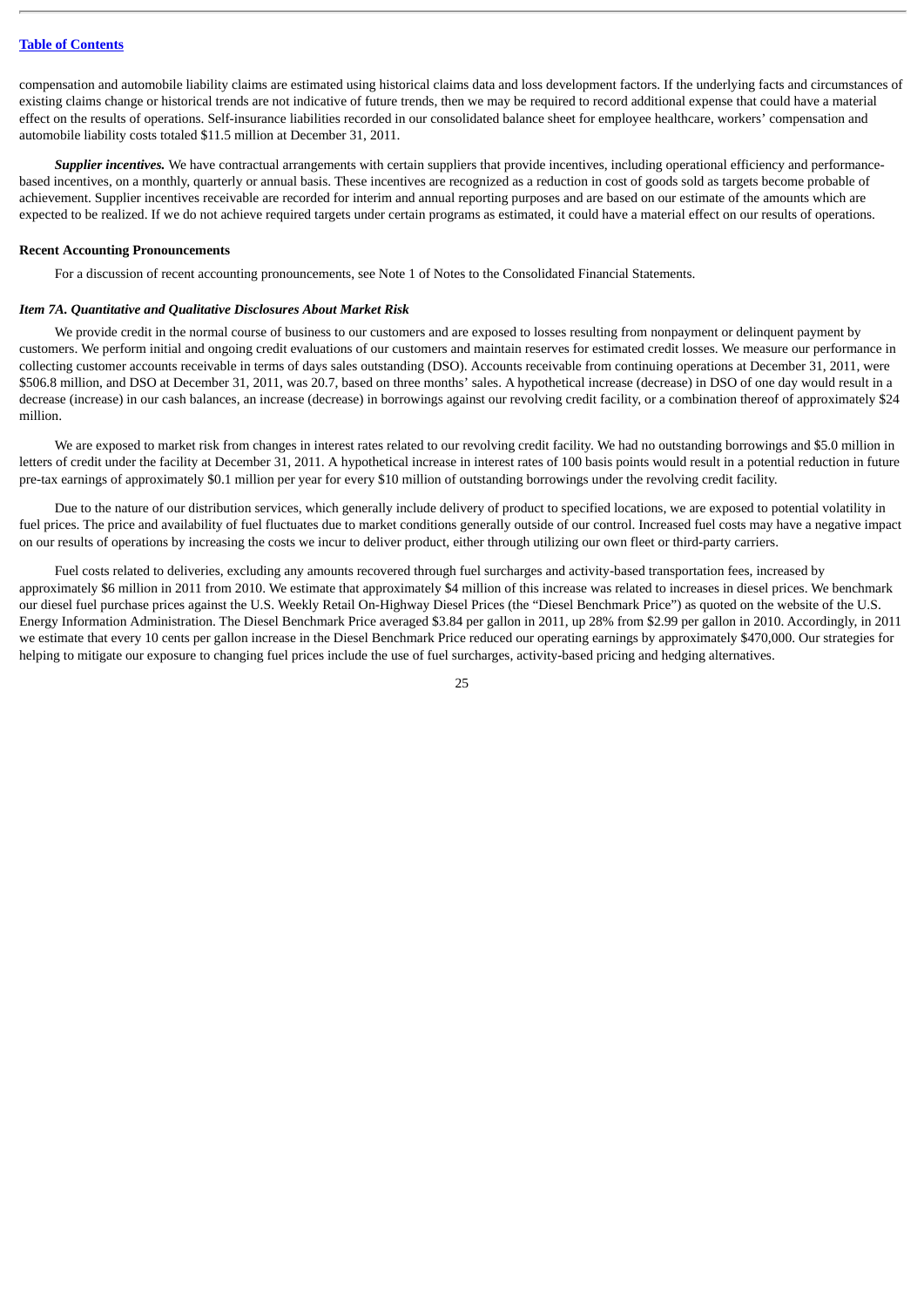### <span id="page-25-0"></span>*Item 8. Financial Statements and Supplementary Data*

See Item 15, Exhibits and Financial Statement Schedules.

### <span id="page-25-1"></span>*Item 9. Changes in and Disagreements with Accountants on Accounting and Financial Disclosure*

None.

### <span id="page-25-2"></span>*Item 9A. Controls and Procedures*

We carried out an evaluation, with the participation of management, including our principal executive officer and principal financial officer, of the effectiveness of our disclosure controls and procedures (pursuant to Rule 13a-15(e) under the Securities Exchange Act of 1934, as amended) as of the end of the period covered by this report. Based upon that evaluation, the principal executive officer and principal financial officer concluded that our disclosure controls and procedures were effective as of December 31, 2011.

There has been no change in our internal control over financial reporting during our last fiscal quarter (our fourth quarter in the case of an annual report) ended December 31, 2011, that has materially affected, or is reasonably likely to materially affect, our internal control over financial reporting.

### <span id="page-25-3"></span>*Item 9B. Other Information*

Not applicable.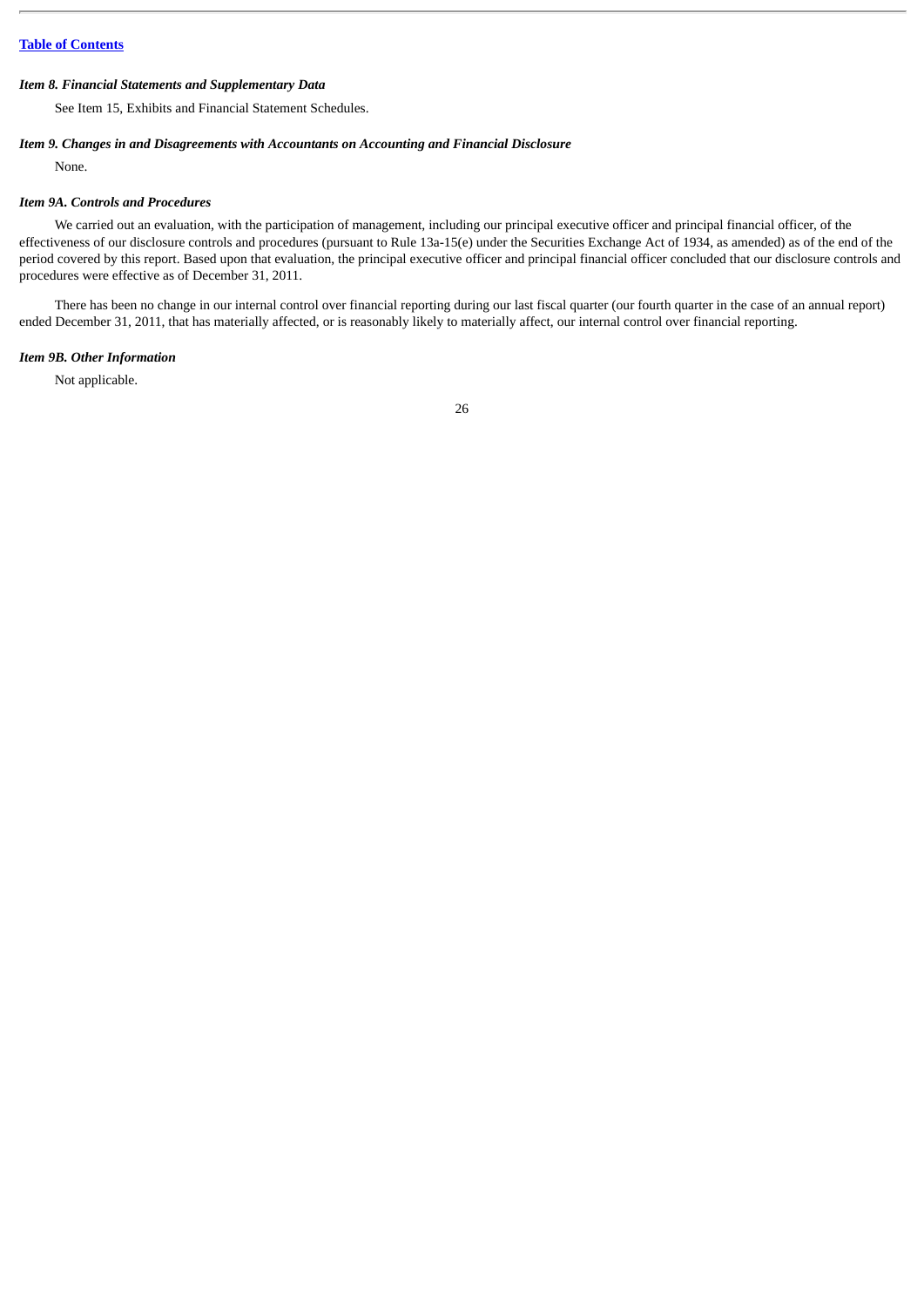### **Management's Report on Internal Control over Financial Reporting**

<span id="page-26-0"></span>Management is responsible for establishing and maintaining adequate internal control over financial reporting, as such term is defined in Exchange Act Rules 13a-15(f), for Owens & Minor, Inc. (the company). Under the supervision and with the participation of management, including the company's principal executive officer and principal financial officer, we conducted an evaluation of the effectiveness of our internal control over financial reporting as of December 31, 2011, based on the framework in *Internal Control—Integrated Framework* issued by the Committee of Sponsoring Organizations of the Treadway Commission (COSO). Based on our evaluation under the COSO framework*,* management concluded that the company's internal control over financial reporting was effective as of December 31, 2011.

The effectiveness of the company's internal control over financial reporting as of December 31, 2011, has been audited by KPMG LLP, an independent registered public accounting firm, as stated in their report which is included in this annual report.

 $\stackrel{\cdot}{m}$  /t $-$ 

**Craig R. Smith President & Chief Executive Officer**

**James L. Bierman Executive Vice President & Chief Financial Officer**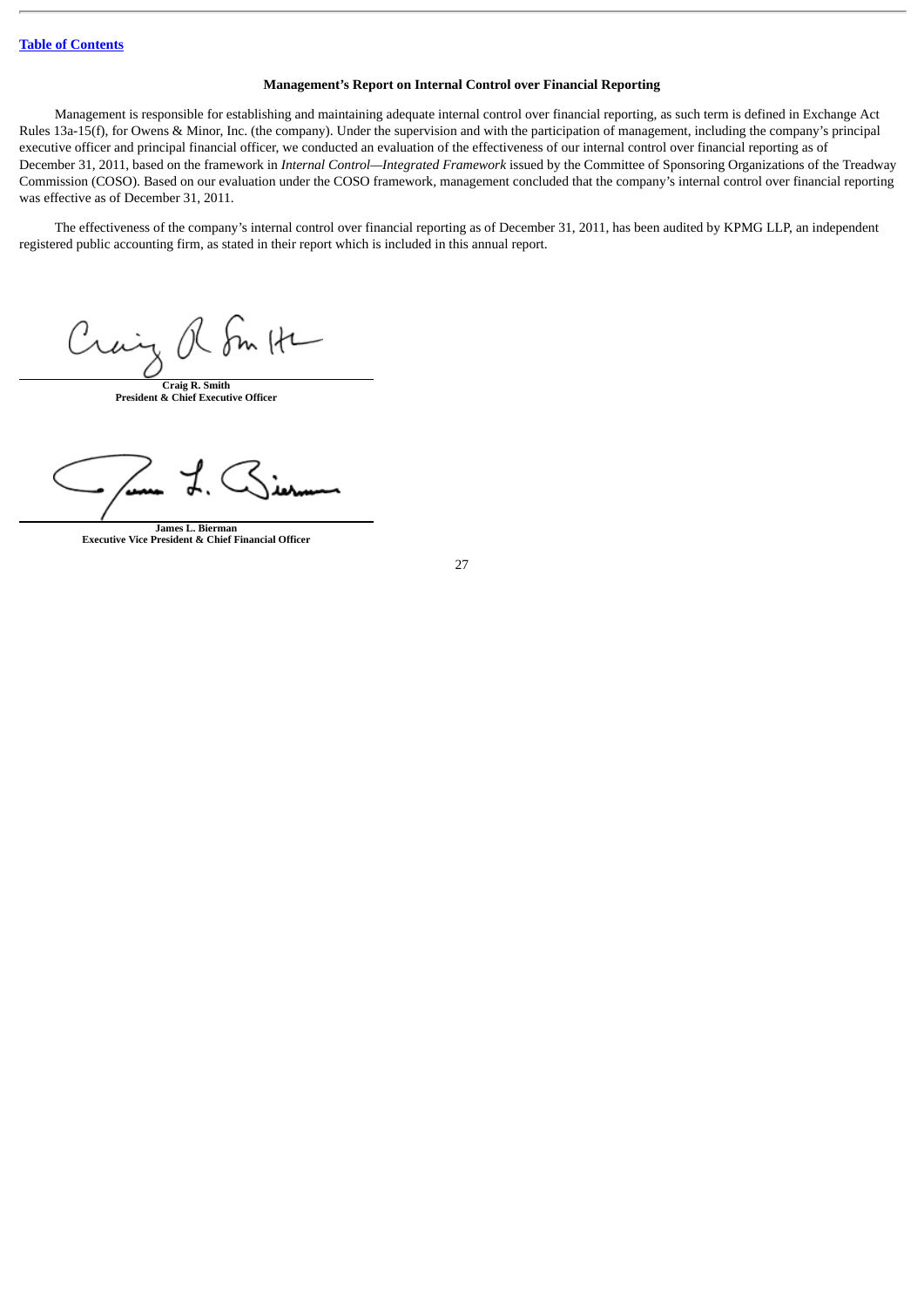#### **Report of Independent Registered Public Accounting Firm**

<span id="page-27-0"></span>The Board of Directors and Shareholders Owens & Minor, Inc.:

We have audited Owens & Minor, Inc.'s (the Company) internal control over financial reporting as of December 31, 2011, based on criteria established in *Internal Control—Integrated Framework* issued by the Committee of Sponsoring Organizations of the Treadway Commission (COSO). The Company's management is responsible for maintaining effective internal control over financial reporting and for its assessment of the effectiveness of internal control over financial reporting. Our responsibility is to express an opinion on the Company's internal control over financial reporting based on our audit.

We conducted our audit in accordance with the standards of the Public Company Accounting Oversight Board (United States). Those standards require that we plan and perform the audit to obtain reasonable assurance about whether effective internal control over financial reporting was maintained in all material respects. Our audit included obtaining an understanding of internal control over financial reporting, assessing the risk that a material weakness exists, and testing and evaluating the design and operating effectiveness of internal control based on the assessed risk. Our audit also included performing such other procedures as we considered necessary in the circumstances. We believe that our audit provides a reasonable basis for our opinion.

A company's internal control over financial reporting is a process designed to provide reasonable assurance regarding the reliability of financial reporting and the preparation of financial statements for external purposes in accordance with generally accepted accounting principles. A company's internal control over financial reporting includes those policies and procedures that (1) pertain to the maintenance of records that, in reasonable detail, accurately and fairly reflect the transactions and dispositions of the assets of the company; (2) provide reasonable assurance that transactions are recorded as necessary to permit preparation of financial statements in accordance with generally accepted accounting principles, and that receipts and expenditures of the company are being made only in accordance with authorizations of management and directors of the company; and (3) provide reasonable assurance regarding prevention or timely detection of unauthorized acquisition, use, or disposition of the company's assets that could have a material effect on the financial statements.

Because of its inherent limitations, internal control over financial reporting may not prevent or detect misstatements. Also, projections of any evaluation of effectiveness to future periods are subject to the risk that controls may become inadequate because of changes in conditions, or that the degree of compliance with the policies or procedures may deteriorate.

In our opinion, Owens & Minor, Inc. maintained, in all material respects, effective internal control over financial reporting as of December 31, 2011, based on criteria established in *Internal Control—Integrated Framework* issued by the Committee of Sponsoring Organizations of the Treadway Commission (COSO).

We also have audited, in accordance with the standards of the Public Company Accounting Oversight Board (United States), the consolidated balance sheets of Owens & Minor, Inc. and subsidiaries as of December 31, 2011 and 2010, and the related consolidated statements of income, changes in shareholders' equity, and cash flows for each of the years in the three-year period ended December 31, 2011, and our report dated February 24, 2012, expressed an unqualified opinion on those consolidated financial statements.



Richmond, Virginia February 24, 2012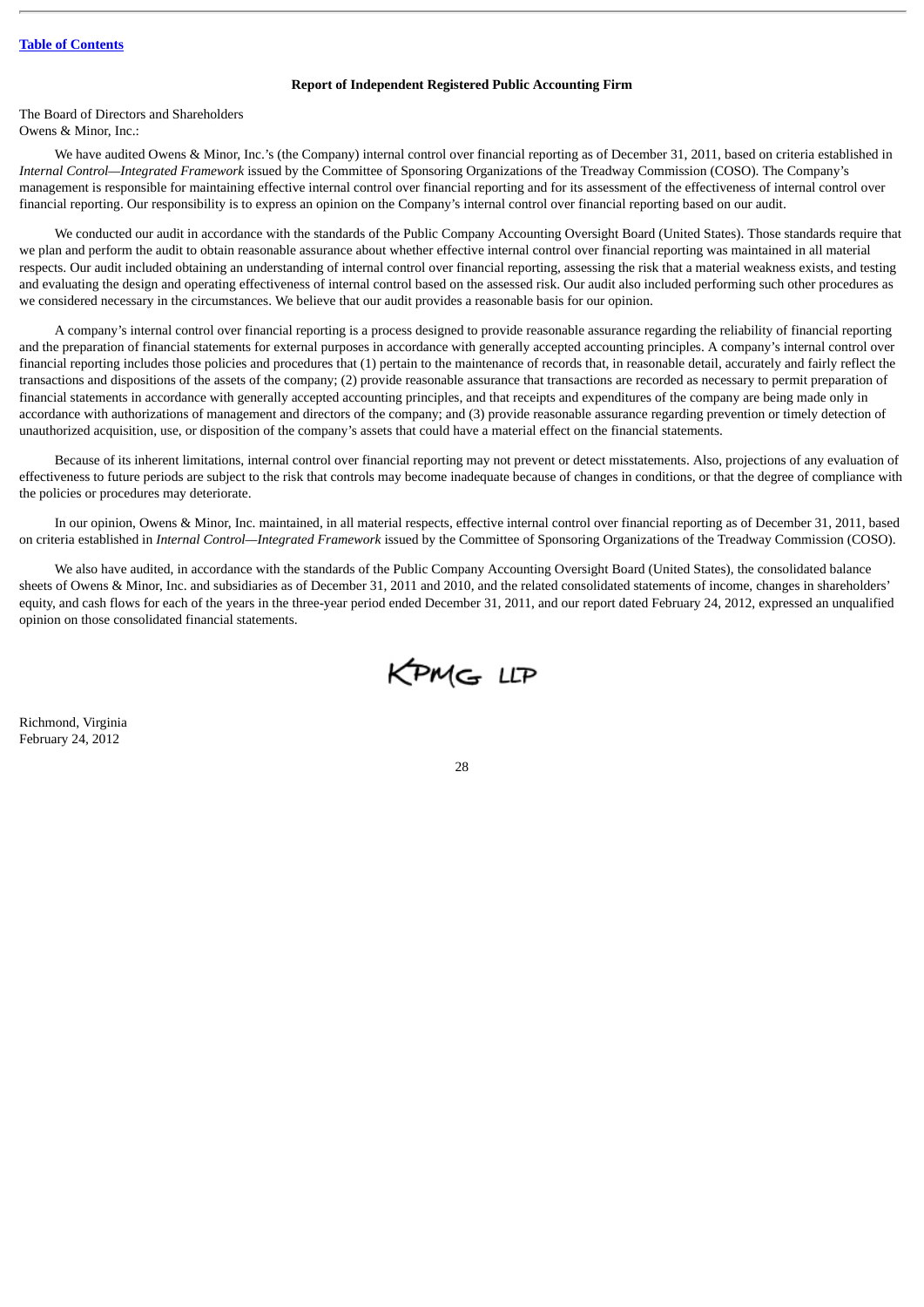### **Part III**

### <span id="page-28-0"></span>*Items 10-14.*

Information required by Items 10-14 can be found under Corporate Officers on page 8 of the Annual Report (or at the end of the electronic filing of this Form 10-K) and the registrant's 2011 Proxy Statement pursuant to instructions (1) and G(3) of the General Instructions to Form 10-K.

Because our common stock is listed on the New York Stock Exchange (NYSE), our Chief Executive Officer is required to make, and he has made, an annual certification to the NYSE stating that he was not aware of any violation by of the corporate governance listing standards of the NYSE. Our Chief Executive Officer made his annual certification to that effect to the NYSE as of May 24, 2011. In addition, we have filed, as exhibits to this Annual Report on Form 10-K, the certifications of our principal executive officer and principal financial officer required under Sections 906 and 302 of the Sarbanes-Oxley Act of 2002 to be filed with the Securities and Exchange Commission regarding the quality of our public disclosure.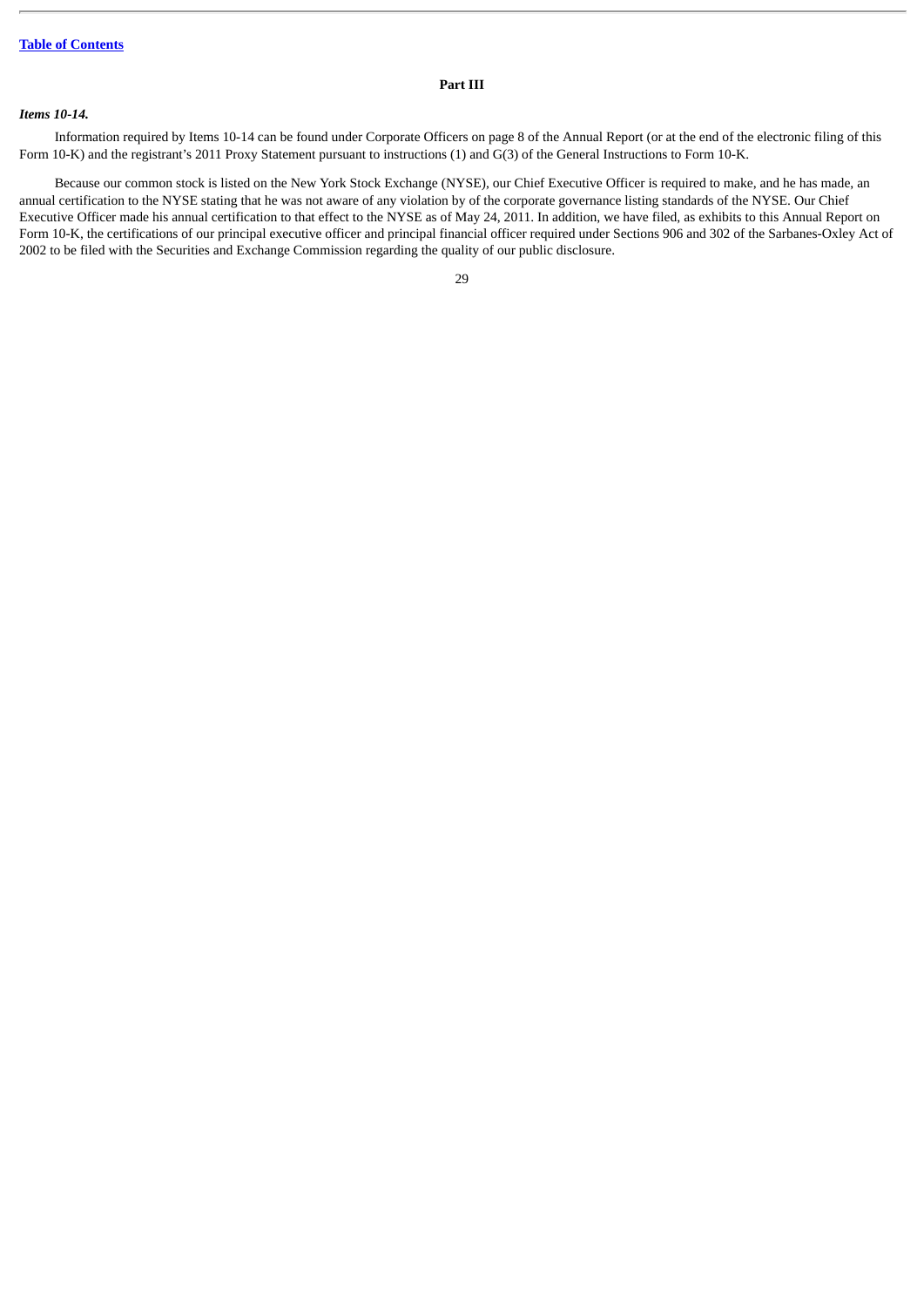### **Part IV**

### <span id="page-29-0"></span>*Item 15. Exhibits and Financial Statement Schedules*

a) The following documents are filed as part of this report:

|                                                                                                                 | Page |
|-----------------------------------------------------------------------------------------------------------------|------|
| Consolidated Statements of Income for the Years Ended December 31, 2011, 2010 and 2009                          | 31   |
| Consolidated Balance Sheets as of December 31, 2011 and 2010                                                    | 32   |
| Consolidated Statements of Cash Flows for the Years Ended December 31, 2011, 2010 and 2009                      | 33   |
| Consolidated Statements of Changes in Shareholders' Equity for the Years Ended December 31, 2011, 2010 and 2009 | 34   |
| <b>Notes to Consolidated Financial Statements</b>                                                               | 35   |
| Report of Independent Registered Public Accounting Firm                                                         | 63   |
| <b>Selected Quarterly Financial Information (unaudited)</b>                                                     | 64   |
|                                                                                                                 |      |

b) Exhibits:

See Index to Exhibits on page 65.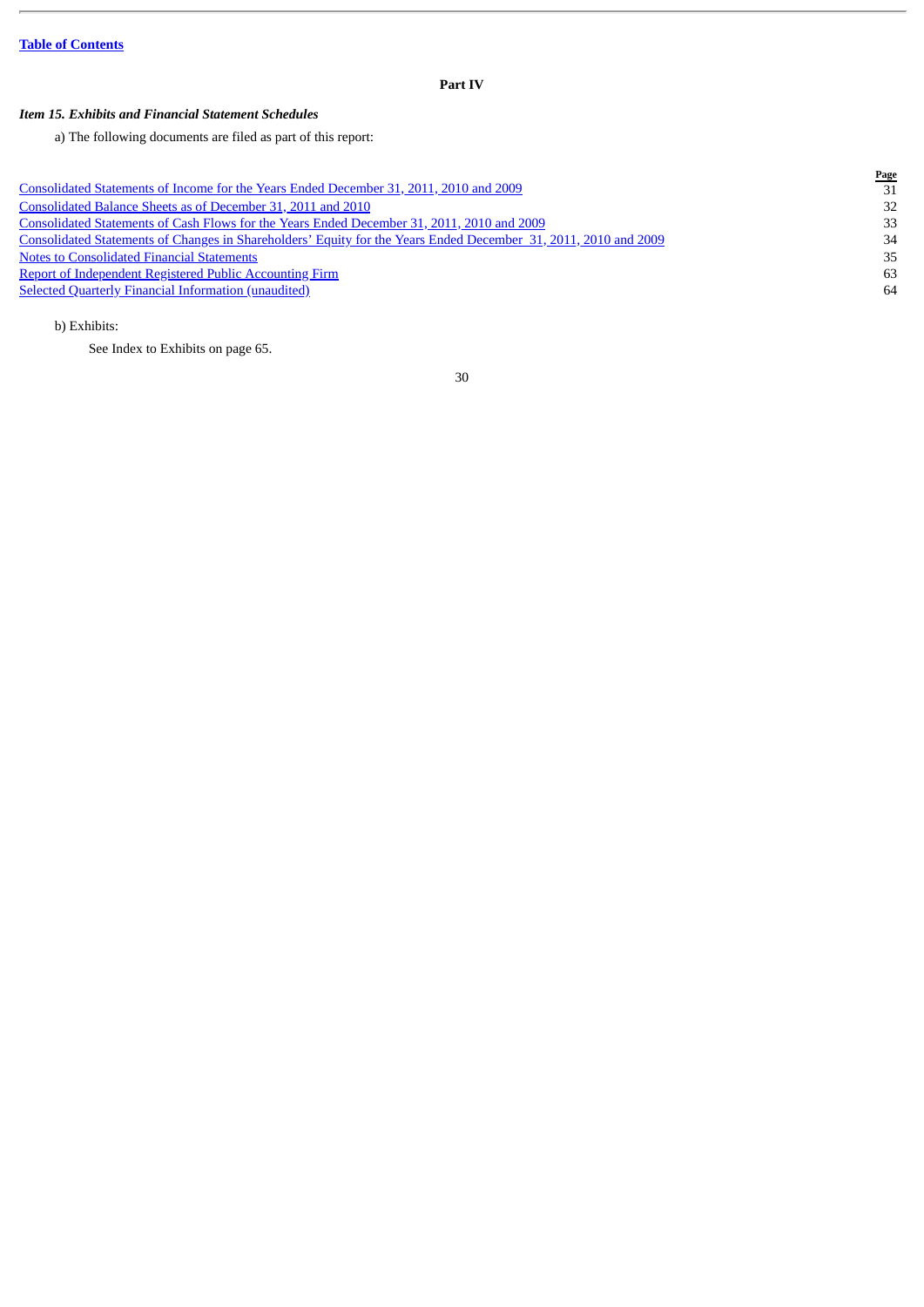# **OWENS & MINOR, INC. AND SUBSIDIARIES CONSOLIDATED STATEMENTS OF INCOME**

### <span id="page-30-0"></span>*(in thousands, except per share data)*

| Year ended December 31,                               | 2011          |              | 2010        | 2009          |
|-------------------------------------------------------|---------------|--------------|-------------|---------------|
| Net revenue                                           | \$8,627,912   |              | \$8,123,608 | \$8,037,624   |
| Cost of goods sold                                    | 7,770,375     |              | 7,315,883   | 7,223,237     |
| Gross margin                                          | 857,537       |              | 807,725     | 814,387       |
| Selling, general, and administrative expenses         | 610,657       |              | 564,169     | 592,340       |
| Exit and realignment charges                          | 12,708        |              |             |               |
| Pension expense                                       |               |              | 21,366      | 752           |
| Depreciation and amortization                         | 34,135        |              | 29,148      | 25,265        |
| Other operating income, net                           | (3, 478)      |              | (2,894)     | (5,245)       |
| Operating earnings                                    | 203,515       |              | 195,936     | 201,275       |
| Interest expense, net                                 | 13,682        |              | 14,323      | 13,028        |
| Income from continuing operations before income taxes | 189,833       |              | 181,613     | 188,247       |
| Income tax provision                                  | 74,635        |              | 71,034      | 71,388        |
| Income from continuing operations                     | 115,198       |              | 110,579     | 116,859       |
| Loss from discontinued operations, net of tax         |               |              |             | (12, 201)     |
| Net income                                            | \$<br>115,198 |              | \$ 110,579  | \$<br>104,658 |
| Income (loss) per common share—basic:                 |               |              |             |               |
| Continuing operations                                 | \$<br>1.82    | $\mathbb{S}$ | 1.76        | \$<br>1.87    |
| Discontinued operations                               |               |              |             | (0.19)        |
| Net income per share—basic                            | \$<br>1.82    | \$.          | 1.76        | \$<br>1.68    |
| Income (loss) per common share—diluted:               |               |              |             |               |
| Continuing operations                                 | \$<br>1.81    | \$           | 1.75        | \$<br>1.86    |
| Discontinued operations                               |               |              |             | (0.19)        |
| Net income per share—diluted                          | \$<br>1.81    | \$           | 1.75        | \$<br>1.67    |
| Cash dividends per common share                       | \$<br>0.800   | \$           | 0.708       | \$<br>0.613   |

See accompanying notes to consolidated financial statements.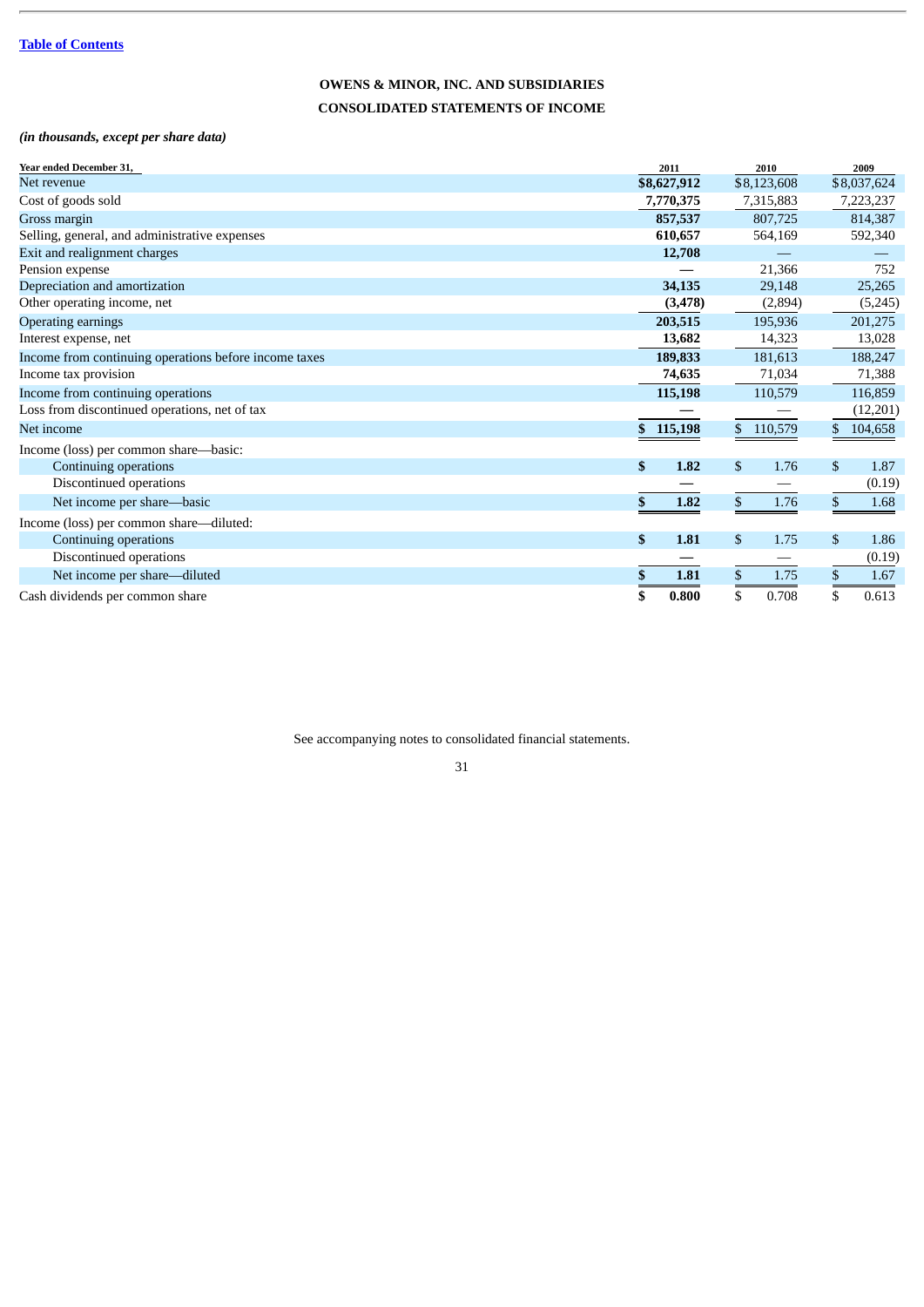## **OWENS & MINOR, INC. AND SUBSIDIARIES CONSOLIDATED BALANCE SHEETS**

### <span id="page-31-0"></span>*(in thousands, except per share data)*

| December 31,                                                                                                                            | 2011        | 2010        |
|-----------------------------------------------------------------------------------------------------------------------------------------|-------------|-------------|
| <b>Assets</b>                                                                                                                           |             |             |
| <b>Current assets</b>                                                                                                                   |             |             |
| Cash and cash equivalents                                                                                                               | \$135,938   | \$159,213   |
| Accounts and notes receivable, net                                                                                                      | 506,758     | 471,661     |
| Merchandise inventories                                                                                                                 | 806,366     | 720,116     |
| Other current assets                                                                                                                    | 76,763      | 52,799      |
| <b>Total current assets</b>                                                                                                             | 1,525,825   | 1,403,789   |
| Property and equipment, net                                                                                                             | 108,061     | 101,545     |
| Goodwill, net                                                                                                                           | 248,498     | 247,271     |
| Intangible assets, net                                                                                                                  | 22,142      | 24,825      |
| Other assets, net                                                                                                                       | 42,289      | 44,609      |
| <b>Total assets</b>                                                                                                                     | \$1,946,815 | \$1,822,039 |
| Liabilities and shareholders' equity                                                                                                    |             |             |
| <b>Current liabilities</b>                                                                                                              |             |             |
| Accounts payable                                                                                                                        | \$575,793   | \$ 531,735  |
| Accrued payroll and related liabilities                                                                                                 | 20,668      | 20,588      |
| Deferred income taxes                                                                                                                   | 42,296      | 39,082      |
| Other accrued liabilities                                                                                                               | 93,608      | 103,076     |
| <b>Total current liabilities</b>                                                                                                        | 732,365     | 694,481     |
| Long-term debt, excluding current portion                                                                                               | 212,681     | 209,096     |
| Deferred income taxes                                                                                                                   | 21,894      | 12,107      |
| Other liabilities                                                                                                                       | 60,658      | 48,837      |
| <b>Total liabilities</b>                                                                                                                | 1,027,598   | 964,521     |
| <b>Commitments and contingencies</b>                                                                                                    |             |             |
| <b>Shareholders' equity</b>                                                                                                             |             |             |
| Preferred stock, par value \$100 per share, authorized—10,000 shares, Series A Participating Cumulative Preferred<br>Stock: none issued |             |             |
| Common stock, par value \$2 per share; authorized—200,000 shares; issued and outstanding—63,449 shares and 63,433                       |             |             |
| shares                                                                                                                                  | 126,900     | 126,867     |
| Paid-in capital                                                                                                                         | 179,052     | 165,447     |
| Retained earnings                                                                                                                       | 619,629     | 570,320     |
| Accumulated other comprehensive loss                                                                                                    | (7, 494)    | (5, 116)    |
| Total Owens & Minor, Inc. shareholders' equity                                                                                          | 918,087     | 857,518     |
| Noncontrolling interest                                                                                                                 | 1,130       |             |
| <b>Total shareholders' equity</b>                                                                                                       | 919,217     | 857,518     |
| Total liabilities and shareholders' equity                                                                                              | \$1,946,815 | \$1,822,039 |

See accompanying notes to consolidated financial statements.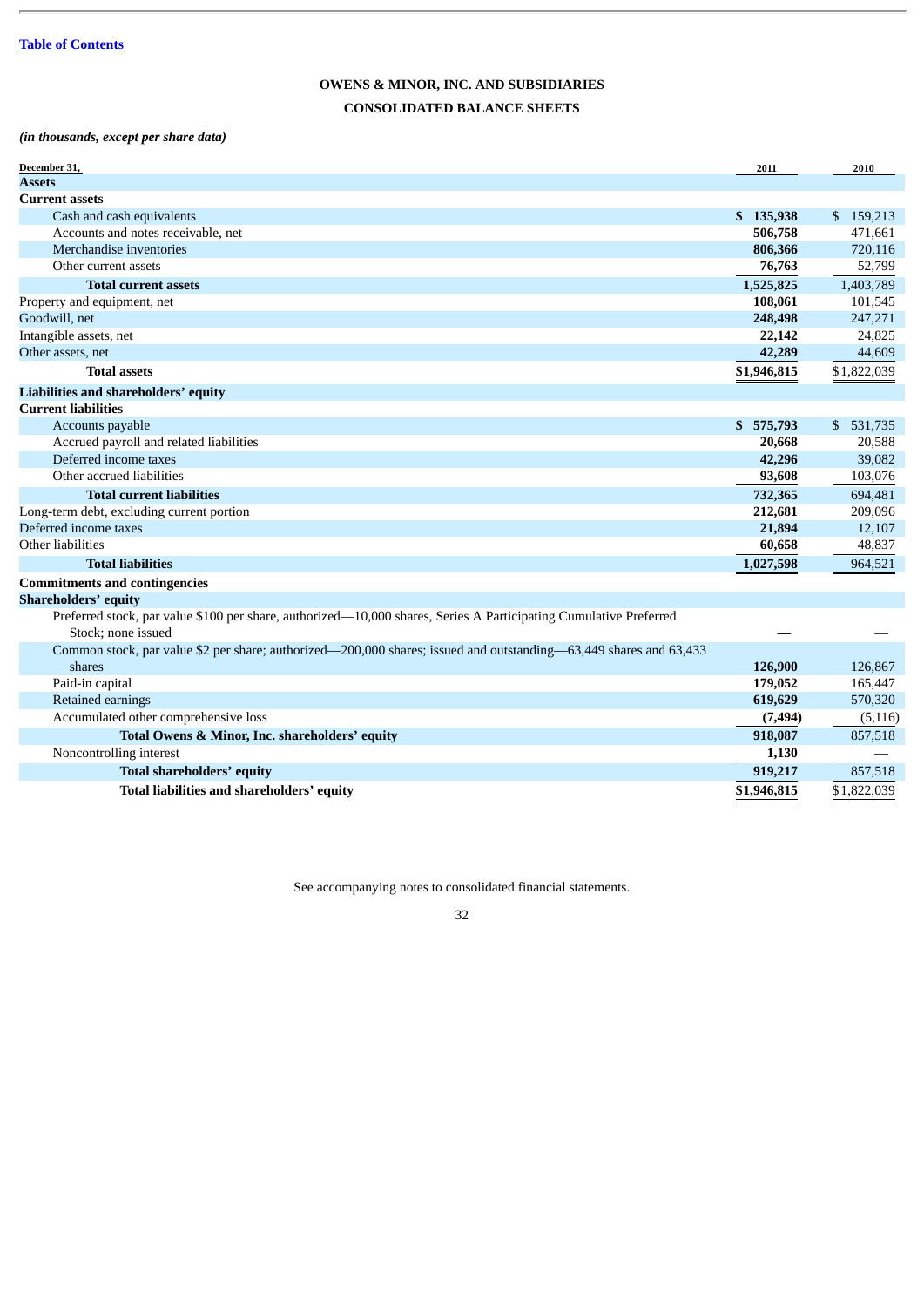# **OWENS & MINOR, INC. AND SUBSIDIARIES CONSOLIDATED STATEMENTS OF CASH FLOWS**

### <span id="page-32-0"></span>*(in thousands)*

| Year ended December 31,                                                                                | 2011      | 2010      | 2009                   |
|--------------------------------------------------------------------------------------------------------|-----------|-----------|------------------------|
| <b>Operating activities:</b>                                                                           |           |           |                        |
| Net income                                                                                             | \$115,198 | \$110,579 | \$104,658              |
| Adjustments to reconcile net income to cash provided by operating activities of continuing operations: |           |           |                        |
| Loss from discontinued operations, net of tax                                                          |           |           | 12,201                 |
| Depreciation and amortization                                                                          | 34,135    | 29,148    | 25,265                 |
| Deferred income tax expense (benefit)                                                                  | 14,520    | (94)      | 10,869                 |
| Provision for LIFO reserve                                                                             | 13,700    | 11,088    | 2,708                  |
| Share-based compensation expense                                                                       | 5,674     | 6,358     | 7,035                  |
| Provision for losses on accounts and notes receivable                                                  | 2,176     | 1,808     | 3,976                  |
| Pension expense                                                                                        |           | 21,366    | 752                    |
| Pension contributions                                                                                  | (409)     | (13, 850) | (1,500)                |
| Changes in operating assets and liabilities:                                                           |           |           |                        |
| Accounts and notes receivable                                                                          | (37, 273) | 24,611    | 19,255                 |
| Merchandise inventories                                                                                | (99, 950) | (41, 315) | (13,528)               |
| Accounts payable                                                                                       | 44,058    | (15,254)  | 33,963                 |
| Net change in other assets and liabilities                                                             | (24, 654) | 9,334     | 13,756                 |
| Other, net                                                                                             | 1,244     | (596)     | (1, 372)               |
| Cash provided by operating activities of continuing operations                                         | 68,419    | 143,183   | 218,038                |
| <b>Investing activities:</b>                                                                           |           |           |                        |
| Additions to property and equipment                                                                    | (24, 981) | (31,221)  | (19,746)               |
| Additions to computer software and intangible assets                                                   | (11, 334) | (10, 128) | (12, 543)              |
| Net cash received related to acquisitions of businesses                                                |           |           | 6,994                  |
| Proceeds from sale of property and equipment                                                           | 2,430     | 3,926     | 4,080                  |
| Cash used for investing activities of continuing operations                                            | (33, 885) | (37, 423) | (21, 215)              |
| <b>Financing activities:</b>                                                                           |           |           |                        |
| Payments on revolving credit facility                                                                  |           |           | (301, 964)             |
| Borrowings on revolving credit facility                                                                |           |           | 151,386                |
| Cash dividends paid                                                                                    | (50, 909) | (44,780)  | (38, 370)              |
| Repurchases of common stock                                                                            | (16, 124) |           |                        |
| Excess tax benefits related to share-based compensation                                                | 2,154     | 2,091     | 2,570                  |
| Proceeds from termination of interest rate swaps                                                       | 4,005     |           |                        |
| Proceeds from exercise of stock options                                                                | 9,179     | 7,234     | 6,593                  |
| Other, net                                                                                             | (5, 836)  | (5,568)   | (2,045)                |
| Cash used for financing activities of continuing operations                                            | (57, 531) | (41, 023) | (181, 830)             |
| <b>Discontinued operations:</b>                                                                        |           |           |                        |
| Operating cash flows                                                                                   | (278)     | (1,660)   | 10,257                 |
| Investing cash flows                                                                                   |           |           | 63,000                 |
| Net cash (used for) provided by discontinued operations                                                | (278)     | (1,660)   | 73,257                 |
| Net (decrease) increase in cash and cash equivalents                                                   | (23, 275) | 63,077    | 88,250                 |
| Cash and cash equivalents at beginning of year                                                         | 159,213   | 96,136    | 7,886                  |
| Cash and cash equivalents at end of year                                                               | \$135,938 | \$159,213 | $\mathbb{S}$<br>96,136 |

See accompanying notes to consolidated financial statements.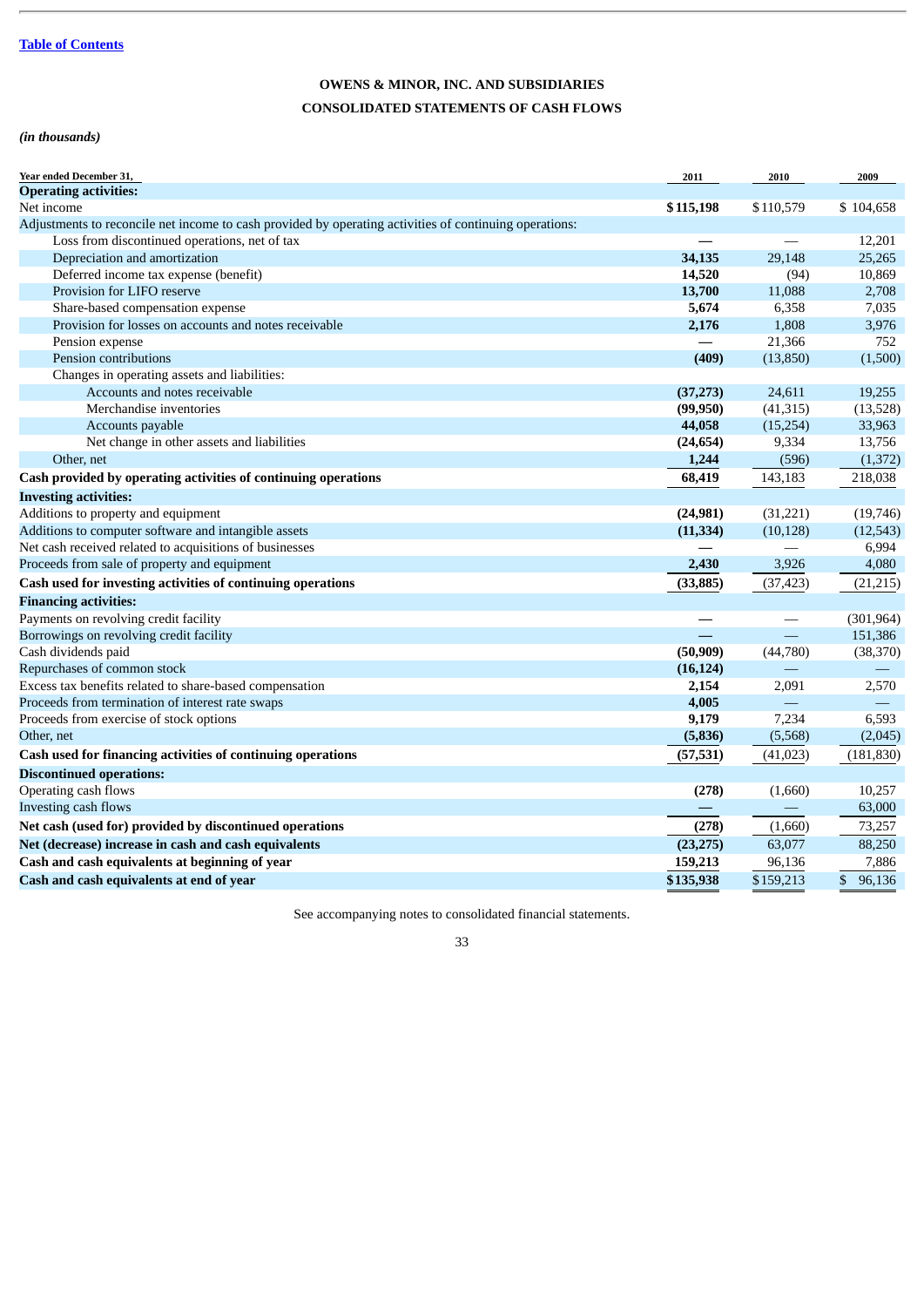### **OWENS & MINOR, INC. AND SUBSIDIARIES**

### **CONSOLIDATED STATEMENTS OF CHANGES IN SHAREHOLDERS' EQUITY**

<span id="page-33-0"></span>

|                                                                                | Owens & Minor, Inc. Shareholders' Equity |                                                        |                    |                                    |                                                      |                            |                                         |
|--------------------------------------------------------------------------------|------------------------------------------|--------------------------------------------------------|--------------------|------------------------------------|------------------------------------------------------|----------------------------|-----------------------------------------|
|                                                                                | Common<br><b>Shares</b><br>Outstanding   | Common<br><b>Stock</b><br>\$2 <sub>par</sub><br>value) | Paid-In<br>Capital | <b>Retained</b><br><b>Earnings</b> | <b>Accumulated</b><br>Other<br>Comprehensive<br>Loss | Noncontrolling<br>Interest | <b>Total</b><br>Shareholders'<br>Equity |
| Balance December 31, 2008                                                      | 62,162                                   | \$ 82,881                                              | \$180,074          | \$438,192                          | \$<br>(12,096)                                       | \$                         | \$689,051                               |
| Net income                                                                     |                                          |                                                        |                    | 104,658                            |                                                      |                            | 104,658                                 |
| Other comprehensive loss:                                                      |                                          |                                                        |                    |                                    |                                                      |                            |                                         |
| Retirement and pension benefit plan                                            |                                          |                                                        |                    |                                    |                                                      |                            |                                         |
| adjustments, net of \$566 tax benefit                                          |                                          |                                                        |                    |                                    | (885)                                                |                            | (885)                                   |
| Cash flow hedge activity, net of \$32 tax<br>benefit                           |                                          |                                                        |                    |                                    | (52)                                                 |                            | (52)                                    |
| Comprehensive income                                                           |                                          |                                                        |                    |                                    |                                                      |                            | 103,721                                 |
| Dividends declared (\$0.613 per share)                                         |                                          |                                                        |                    | (38, 370)                          |                                                      |                            | (38, 370)                               |
| Share-based compensation expense, exercises and<br>other                       | 708                                      | 946                                                    | 13,831             |                                    |                                                      |                            | 14,777                                  |
|                                                                                | 62,870                                   | 83,827                                                 | 193,905            | 504,480                            |                                                      |                            | 769,179                                 |
| Balance December 31, 2009<br>Net income                                        |                                          |                                                        |                    | 110,579                            | (13,033)                                             |                            | 110,579                                 |
| Other comprehensive income (loss):                                             |                                          |                                                        |                    |                                    |                                                      |                            |                                         |
| Retirement and pension benefit plan                                            |                                          |                                                        |                    |                                    |                                                      |                            |                                         |
| adjustments, net of \$5,094 tax expense                                        |                                          |                                                        |                    |                                    | 7,967                                                |                            | 7,967                                   |
| Cash flow hedge activity, net of \$32 tax<br>benefit                           |                                          |                                                        |                    |                                    | (50)                                                 |                            | (50)                                    |
| Comprehensive income                                                           |                                          |                                                        |                    |                                    |                                                      |                            | 118,496                                 |
| Stock split (three-for-two)                                                    |                                          | 42,126                                                 | (42, 126)          |                                    |                                                      |                            |                                         |
| Dividends declared (\$0.708 per share)                                         |                                          |                                                        |                    | (44, 739)                          |                                                      |                            | (44, 739)                               |
| Share-based compensation expense, exercises and                                |                                          |                                                        |                    |                                    |                                                      |                            |                                         |
| other                                                                          | 563                                      | 914                                                    | 13,668             |                                    |                                                      |                            | 14,582                                  |
| Balance December 31, 2010                                                      | 63,433                                   | 126,867                                                | 165,447            | 570,320                            | (5, 116)                                             |                            | 857,518                                 |
| Net income                                                                     |                                          |                                                        |                    | 115,198                            |                                                      |                            | 115,198                                 |
| Other comprehensive loss:                                                      |                                          |                                                        |                    |                                    |                                                      |                            |                                         |
| Retirement and pension benefit plan<br>adjustments, net of \$1,488 tax benefit |                                          |                                                        |                    |                                    | (2,328)                                              |                            | (2,328)                                 |
| Cash flow hedge activity, net of \$32 tax                                      |                                          |                                                        |                    |                                    |                                                      |                            |                                         |
| benefit                                                                        |                                          |                                                        |                    |                                    | (50)                                                 |                            | (50)                                    |
| Comprehensive income                                                           |                                          |                                                        |                    |                                    |                                                      |                            | 112,820                                 |
| Non-cash contribution from noncontrolling<br>interest                          |                                          |                                                        |                    |                                    |                                                      | 1,130                      | 1,130                                   |
| Dividends declared (\$0.800 per share)                                         |                                          |                                                        |                    | (50, 813)                          |                                                      |                            | (50, 813)                               |
| Shares repurchased and retired                                                 | (524)                                    | (1,048)                                                |                    | (15,076)                           |                                                      |                            | (16, 124)                               |
| Share-based compensation expense, exercises and                                |                                          |                                                        |                    |                                    |                                                      |                            |                                         |
| other                                                                          | 540                                      | 1,081                                                  | 13,605             |                                    |                                                      |                            | 14,686                                  |
| <b>Balance December 31, 2011</b>                                               | 63,449                                   | \$126,900                                              | \$179,052          | \$619,629                          | \$<br>(7, 494)                                       | \$<br>1,130                | \$<br>919,217                           |

See accompanying notes to consolidated financial statements.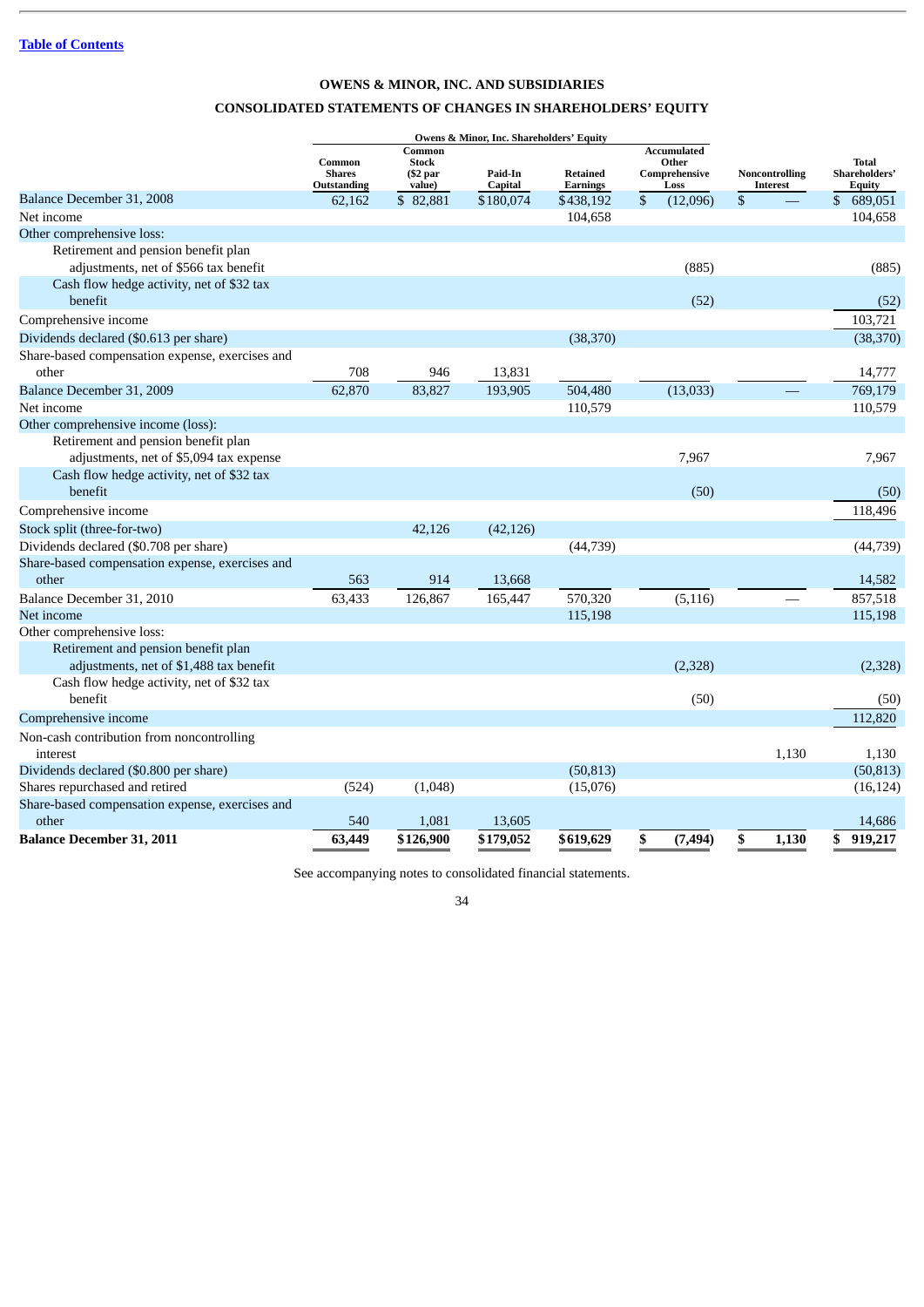### **OWENS & MINOR, INC. AND SUBSIDIARIES**

### **Notes to Consolidated Financial Statements**

*(in thousands, unless otherwise indicated)*

### <span id="page-34-0"></span>**Note 1—Summary of Significant Accounting Policies**

Owens & Minor, Inc. along with its subsidiaries (we, us, or our) is a Fortune 500 company providing distribution, third-party logistics, and other supplychain management services to healthcare providers and suppliers of medical and surgical products, and is a leading national distributor of medical and surgical supplies to the acute-care market.

*Basis of Presentation.* The consolidated financial statements include the accounts of Owens & Minor, Inc. and its subsidiaries it controls, in conformity with U.S generally accepted accounting principles (GAAP). For the consolidated subsidiary in which our ownership is less than 100%, the outside stockholder's interest is presented as a noncontrolling interest. All significant intercompany accounts and transactions have been eliminated.

On March 31, 2010, we effected a three-for-two stock split of our outstanding shares of common stock in the form of a stock dividend of one share of common stock for every two shares outstanding to stockholders of record on March 15, 2010 (Stock Split). All share and per-share data (except par value) have been retroactively adjusted to reflect the Stock Split for all periods presented.

Prior to January 2009, we had operations in the direct-to-consumer diabetes supply (DTC) business. In January 2009, we exited this business. Accordingly, the DTC business is reported as discontinued operations for all periods presented and, unless otherwise noted, all amounts presented in the accompanying consolidated financial statements, including note disclosures, contain only information related to our continuing operations.

*Reclassifications.* Certain prior year amounts have been reclassified to conform to current year presentation.

Amounts previously reported as drafts payable represent outstanding checks issued but not yet presented to banks for disbursement ("book overdrafts"). We have revised the classification of the change in book overdrafts from financing activities to operating activities on the consolidated statements of cash flows for the years ended December 31, 2010 and 2009 to conform to the current year presentation. We concluded this classification is preferable, as book overdrafts do not result in bank financing but rather are similar to trade payables at the end of a reporting period, and presenting changes in book overdrafts within operating activities eliminates operating and financing cash flow volatility that is not representative of actual borrowing and repayment activity or economic performance. These book overdrafts are included within the accounts payable balance in our consolidated balance sheets. The revision in classification had an effect on cash provided by operating activities of a decrease of \$101.4 million for 2010 and an increase of \$52.7 million for 2009. The revisions had no effect on previously reported results of operations, financial position or shareholders' equity.

*Use of Estimates.* The preparation of the consolidated financial statements in conformity with GAAP requires us to make assumptions and estimates that affect reported amounts and related disclosures. Estimates are used for, but are not limited to, the allowances for losses on accounts and notes receivable, inventory valuation allowances, supplier incentives, depreciation and amortization, goodwill valuation, valuation of intangible assets and other long-lived assets, valuation of property held for sale, self-insurance liabilities, tax liabilities, defined benefit obligations, share-based compensation and other contingencies. Actual results may differ from these estimates.

*Cash and Cash Equivalents.* Cash and cash equivalents includes cash and marketable securities with an original maturity or maturity at acquisition of three months or less. Cash and cash equivalents are stated at cost.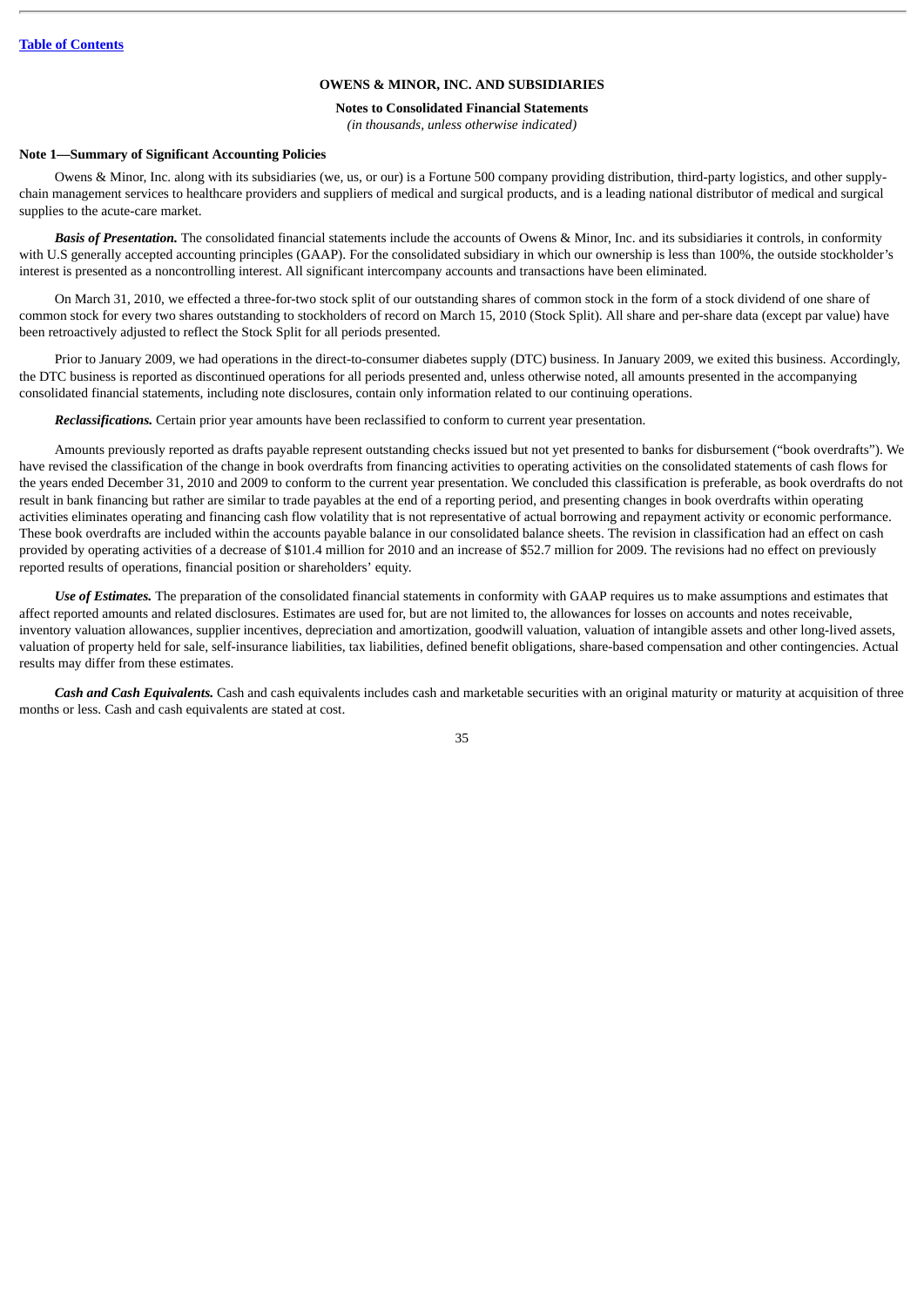*Accounts and Notes Receivable, Net.* Accounts receivable from customers are recorded at the invoiced amount. We assess finance charges on overdue accounts receivable that are recognized as other operating income based on their estimated ultimate collectability. We have arrangements with certain customers under which they make deposits on account. Customer deposits in excess of outstanding receivable balances are classified as other current liabilities.

We maintain valuation allowances based upon the expected collectability of accounts and notes receivable. Our allowances include specific amounts for accounts that are likely to be uncollectible, such as customer bankruptcies and disputed amounts and general allowances for accounts that may become uncollectible. Allowances are estimated based on a number of factors, including industry trends, current economic conditions, creditworthiness of customers, age of the receivables, changes in customer payment patterns, and historical experience. Account balances are charged off against the allowance after all means of collection have been exhausted and the potential for recovery is considered remote.

*Merchandise Inventories.* Merchandise inventories are valued at the lower of cost or market, with cost determined by the last-in, first-out (LIFO) method.

*Property and Equipment.* Property and equipment are stated at cost less accumulated depreciation or, if acquired under capital leases, at the lower of the present value of minimum lease payments or fair market value at the inception of the lease less accumulated amortization. Depreciation and amortization expense for financial reporting purposes is computed on a straight-line method over the estimated useful lives of the assets or, for capital leases and leasehold improvements, over the term of the lease, if shorter. In general, the estimated useful lives for computing depreciation and amortization are four to eight years for warehouse equipment, five to 40 years for buildings and building improvements, and three to eight years for computers, furniture and fixtures, and office and other equipment. Straight-line and accelerated methods of depreciation are used for income tax purposes. Normal maintenance and repairs are expensed as incurred, and renovations and betterments are capitalized.

*Leases.* We have entered into non-cancelable agreements to lease most of our office and warehouse facilities with remaining terms generally ranging from one to eight years. We also lease most of our transportation and material handling equipment for terms generally ranging from five to eight years. Certain information technology assets embedded in an outsourcing agreement are accounted for as capital leases. Leases are classified as operating leases or capital leases at their inception. Rent expense for leases with rent holidays or pre-determined rent increases are recognized on a straight-line basis over the lease term. Incentives and allowances for leasehold improvements are deferred and recognized as a reduction of rent expense over the lease term.

Goodwill. We evaluate goodwill for impairment annually, as of April 30, and whenever events occur or changes in circumstance indicate that the carrying amount of goodwill may not be recoverable. We test goodwill for impairment by first comparing the carrying amount to the fair value of the reporting unit. If the fair value of the reporting unit is determined to be less than its carrying value, a second step is performed to measure the goodwill impairment loss as the excess of the carrying value of the reporting unit's goodwill over the estimated fair value of its goodwill. We estimate the fair value of the reporting unit using valuation techniques which can include comparable multiples of the unit's earnings before interest, taxes, depreciation and amortization (EBITDA) and present value of expected cash flows. The EBITDA multiples are based on an analysis of current enterprise values and recent acquisition prices of similar companies, if available. During 2011, 2010, and 2009, the fair value of the reporting units substantially exceeded their carrying value.

*Intangible Assets.* Intangible assets acquired through purchases or business combinations are stated at fair value at the acquisition date, net of accumulated amortization. Intangible assets, consisting of customer relationships, non-competition agreements and trademarks, are amortized over their estimated useful lives. In determining the useful life of an intangible asset, we consider our historical experience in renewing or extending similar arrangements. Customer relationships are generally amortized for 15 years. Other intangible assets are amortized on a straight-line basis, generally for periods between three and 15 years.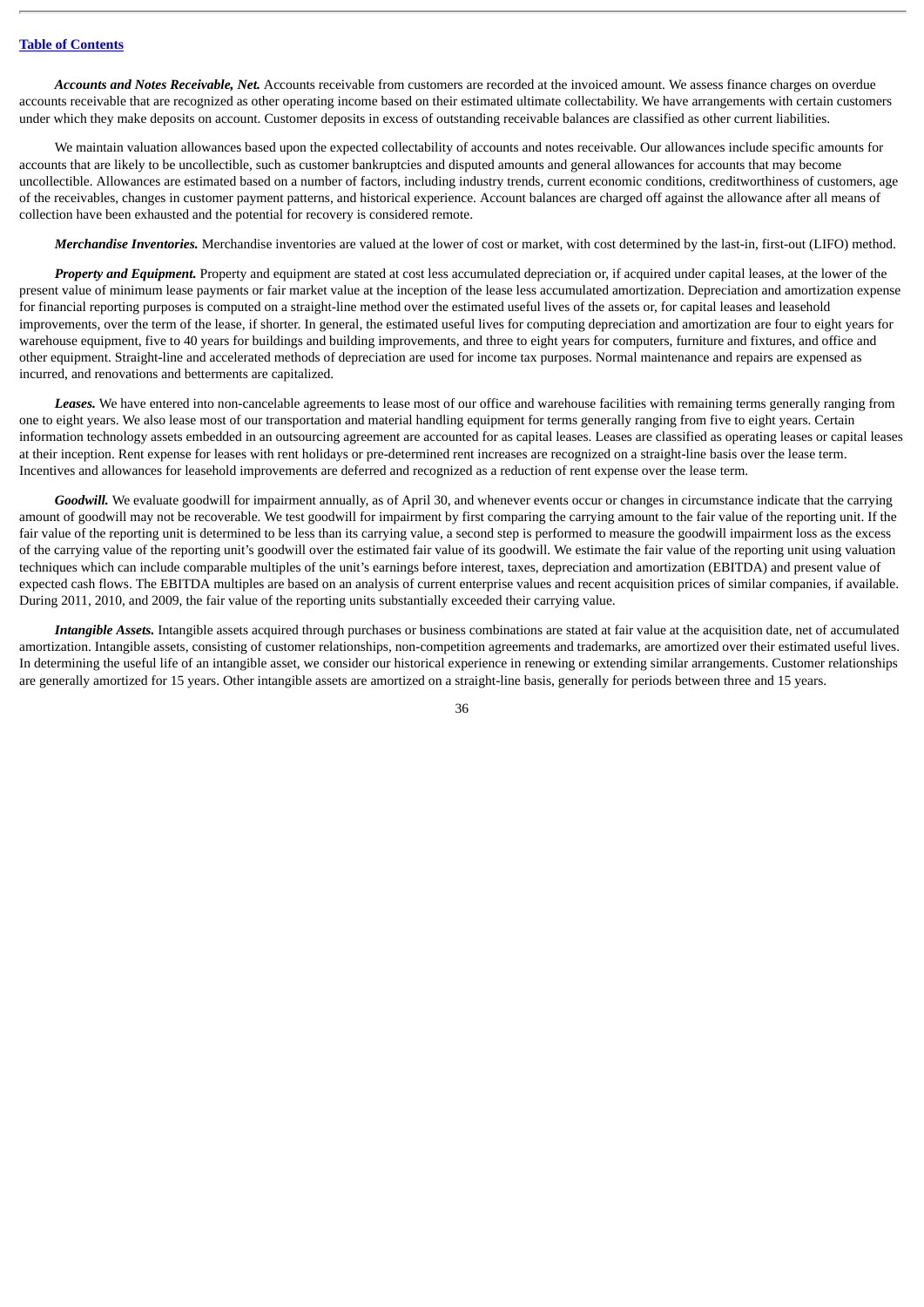*Computer Software.* We develop and purchase software for internal use. Software development costs incurred during the application development stage are capitalized. Once the software has been installed and tested, and is ready for use, additional costs incurred in connection with the software are expensed as incurred. Capitalized computer software costs are amortized over the estimated useful life of the software, usually between three and five years. Computer software costs are included in other assets, net, in the consolidated balance sheets. Unamortized software at December 31, 2011 and 2010 was \$29.7 million and \$27.3 million. Depreciation and amortization expense includes \$9.9 million, \$8.1 million and \$6.7 million of software amortization for the years ended December 31, 2011, 2010 and 2009.

*Long-Lived Assets.* Long-lived assets, which excludes goodwill, are evaluated for impairment whenever events or changes in circumstances indicate that the carrying amount of long-lived assets may not be recoverable. We assess long-lived assets for potential impairment by comparing the carrying value of an asset, or group of related assets, to their estimated undiscounted future cash flows.

*Self-Insurance Liabilities.* We are self-insured for most employee healthcare, workers' compensation and automobile liability costs; however, we maintain insurance for individual losses exceeding certain limits. Liabilities are estimated for healthcare costs using current and historical claims data. Liabilities for workers' compensation and automobile liability claims are estimated using historical claims data and loss development factors. If the underlying facts and circumstances of existing claims change or historical trends are not indicative of future trends, then we may be required to record additional expense or reductions to expense. Self-insurance liabilities are included in other accrued liabilities on the consolidated balance sheets.

*Revenue Recognition.* Revenue is recognized when persuasive evidence of an arrangement exists, delivery has occurred or services have been rendered, the price or fee is fixed or determinable, and collectability is reasonably assured.

Under most of our healthcare provider distribution contracts, title passes to the customer when the product is received by the customer. We record product revenue at the time that shipment is completed. Distribution fee revenue, when calculated as a mark-up of the product cost, is also recognized at the time that shipment is completed.

Revenue for activity-based distribution fees and other services is recognized as work is performed and as amounts are earned. Depending on the specific contractual provisions and nature of the deliverable, revenue from services may be recognized on a straight-line basis over the term of the service, on a proportional performance model, based on level of effort, or when final deliverables have been provided. Additionally, we generate fees from arrangements that include performance targets related to cost-saving initiatives for customers that result from our supply-chain management services. Achievement against performance targets, measured in accordance with contractual terms, may result in additional fees paid to us or, if performance targets are not achieved, we may be obligated to refund or reduce a portion of our fees to provide credits toward future purchases by the customer. For these arrangements, all contingent revenue is deferred and recognized as the performance target is achieved and the applicable contingency is released. When we determine that a loss is probable under a contract, the estimated loss is accrued.

We allocate revenue for arrangements with multiple deliverables meeting the criteria for a separate unit of accounting using the relative selling price method and recognize revenue for each deliverable in accordance with applicable revenue recognition criteria.

In most cases, we record revenue gross, as we are the primary obligor in our sales arrangements, bear the risk of general and physical inventory loss and carry all credit risk associated with sales. Sales taxes collected from customers and remitted to governmental authorities are excluded from revenues.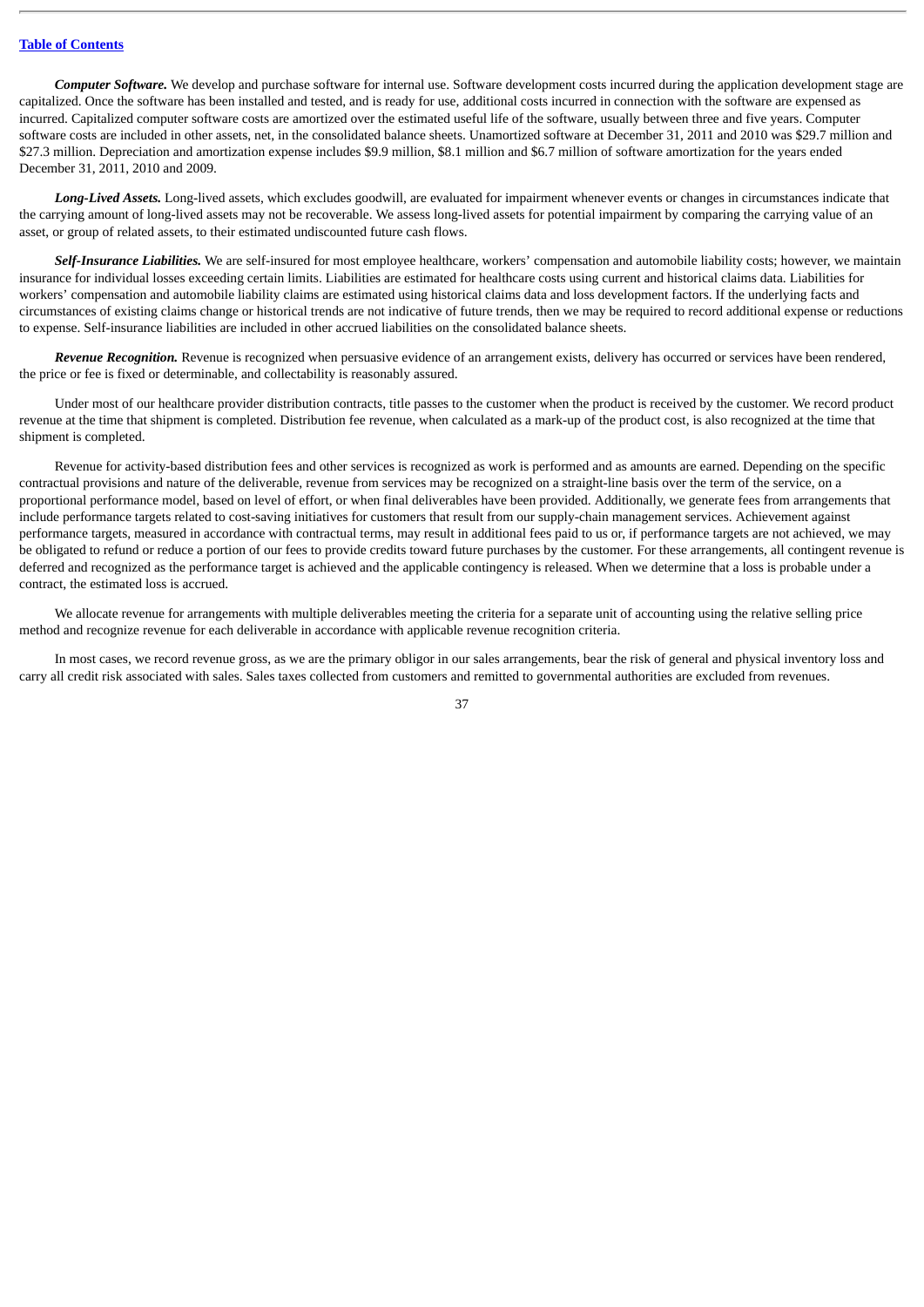*Selling, General and Administrative (SG&A) Expenses.* SG&A expenses include labor and warehousing costs associated with our distribution and thirdparty logistics services, as well as labor costs for our supply-chain consulting services. Shipping and handling costs are included in SG&A on the consolidated statements of income and include costs to store, move and prepare products for shipment, as well as costs to deliver products to customers. Shipping and handling costs billed to customers are included in net revenues. Freight costs incurred for shipments of products from manufacturers to our distribution centers are included in cost of goods sold.

*Supplier Incentives.* We have contractual arrangements with certain suppliers that provide incentives, including cash discounts for prompt payment, operational efficiency and performance-based incentives. These incentives are recognized as a reduction in cost of goods sold as targets become probable of achievement.

*Share-Based Compensation.* We account for share-based payments to employees at fair value and recognize the related expense in selling, general and administrative expenses over the service period for awards expected to vest.

*Derivative Financial Instruments.* We enter into interest rate swaps as part of our interest rate risk management strategy. The purpose of these swaps is to maintain a mix of fixed to floating rate financing in order to manage interest rate risk. Generally, the interest rate swaps are designated as fair value hedges of specified portions of long-term debt using the shortcut method, when both the swaps and the long-term debt meet all of the conditions for the use of this method. Accordingly, no net gains or losses are typically recorded in the consolidated statements of income related to changes in the fair value of the underlying debt and interest rate swaps. These swaps are recognized on the balance sheet at their value, which is determined by using observable market inputs (Level 2).

*Income Taxes*. We account for income taxes under the asset and liability method. Deferred tax assets and liabilities are recognized for the future tax consequences attributable to differences between the financial statement carrying amounts of existing assets and liabilities and their respective tax bases and operating loss and tax credit carryforwards. Deferred tax assets and liabilities are measured using enacted tax rates expected to apply to taxable income in the years in which those temporary differences are expected to be recovered or settled. The effect on deferred tax assets and liabilities of a change in tax rates is recognized in income from continuing operations in the period that includes the enactment date. Valuation allowances are provided if it is more likely than not that a deferred tax asset will not be realized. When we have claimed tax benefits that may be challenged by a tax authority, an estimate of the effect of these uncertain tax positions is recorded. It is our policy to provide for uncertain tax positions and the related interest and penalties based upon an assessment of whether a tax benefit is more likely than not to be sustained upon examination by tax authorities. To the extent that the tax outcome of these uncertain tax positions changes, based on our assessment, such changes in estimate may impact the income tax provision in the period in which such determination is made.

*Fair Value Measurements.* Fair value is determined based on assumptions that a market participant would use in pricing an asset or liability. The assumptions used are in accordance with a three-tier hierarchy, defined by GAAP, that draws a distinction between market participant assumptions based on (i) observable inputs such as quoted prices in active markets (Level 1), (ii) inputs other than quoted prices in active markets that are observable either directly or indirectly (Level 2) and (iii) unobservable inputs that require the use of present value and other valuation techniques in the determination of fair value (Level 3).

The carrying amounts of cash and cash equivalents, accounts receivable and accounts payable reported in the consolidated balance sheets approximate fair value due to the short-term nature of these instruments. Property held for sale is reported at estimated fair value less selling costs with fair value determined based on recent sales prices for comparable properties in similar locations (Level 2). The fair value of our long-term debt is estimated based on quoted market prices or dealer quotes for the identical liability when traded as an asset in an active market (Level 1) or, if quoted market prices or dealer quotes are not available, on the borrowing rates currently available for loans with similar terms, credit ratings, and average remaining maturities (Level 2). See Notes 6, 9 and 10 for the fair value of property held for sale, debt instruments and interest rate swaps.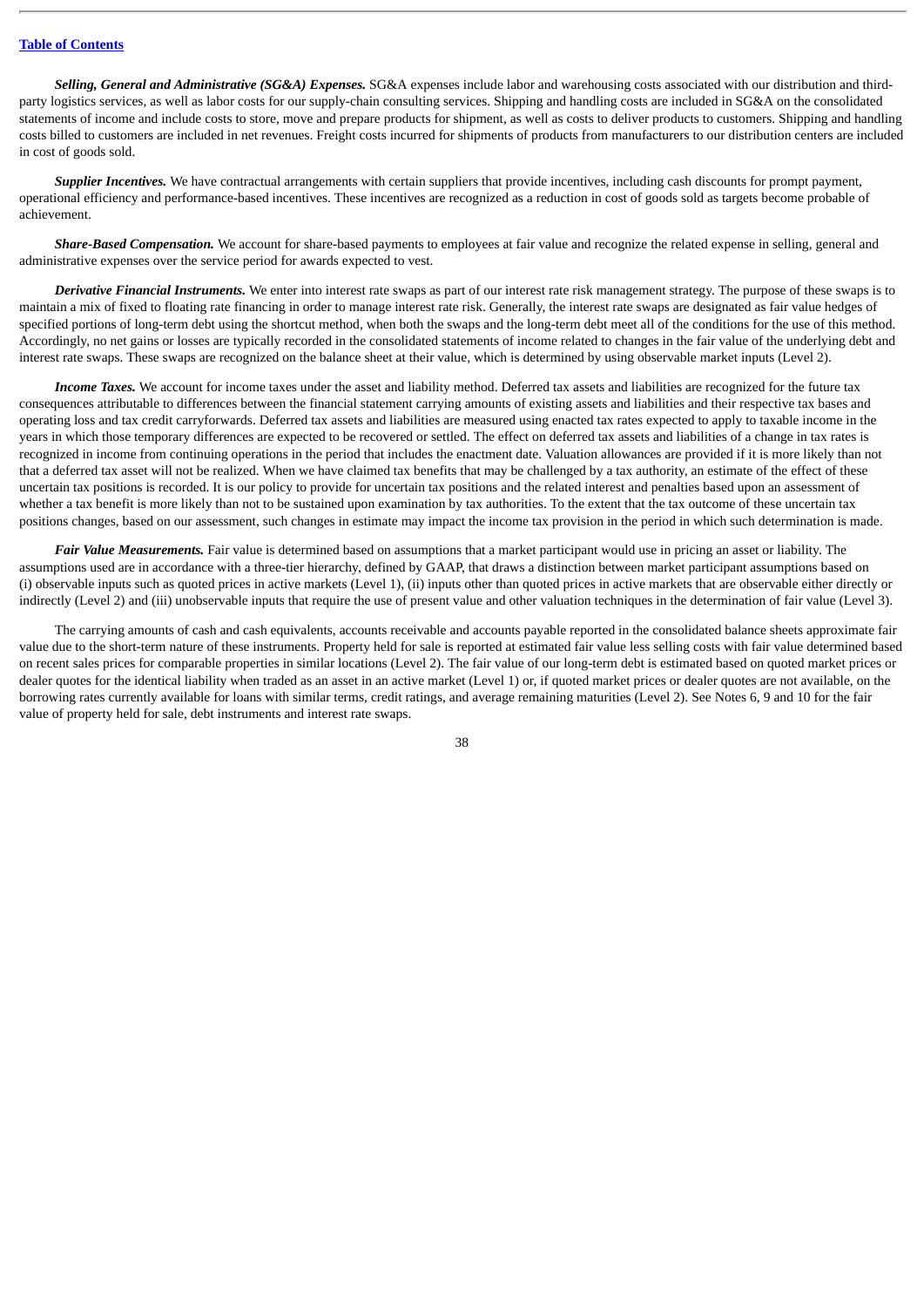*Exit and realignment costs*. Costs associated with exit and realignment activities are recorded at their fair value when a liability has been incurred. Liabilities are established at the cease-use date for remaining operating lease and other contractual obligations, net of estimated sub-lease income. The net lease termination cost is discounted using a credit-adjusted risk-free rate of interest. We evaluate these assumptions quarterly and adjust the liability accordingly. The current portion of accrued lease and other contractual termination costs is included in other accrued liabilities on the consolidated balance sheets, and the noncurrent portion is included in other liabilities. Severance benefits are recorded when payment is considered probable and reasonably estimable.

*Income Per Share.* Basic and diluted income per share is calculated pursuant to the two-class method, under which unvested share-based payment awards containing nonforfeitable rights to dividends are participating securities.

#### **Recent Accounting Pronouncements**

In the first quarter of 2011, we adopted an Accounting Standards Update (ASU) issued by the Financial Accounting Standards Board (FASB) relating to multiple-deliverable arrangements prospectively for all contracts entered into or amended after January 1, 2011. This ASU requires an entity to allocate contract consideration using the relative selling price method and eliminates the use of the residual method. It also establishes a hierarchy of evidence to determine the stand-alone selling price of a deliverable based on the vendor-specific objective evidence (VSOE), third-party evidence, and the best estimate of selling price.

Our multiple-element arrangements can include a combination of distribution and other supply-chain management services. We evaluate each deliverable within a multiple-element arrangement at inception to determine the separate units of accounting. The adoption of this ASU did not have an impact on our units of accounting as we have historically been able to obtain evidence of fair value for our products and services under the previous accounting standard.

Consideration is allocated to separate units of accounting based on the relative selling price method using VSOE, as most services included in our multipleelement arrangements are sold on a stand-alone basis. If VSOE is unavailable, we utilize third-party evidence or our best estimate of selling price. Revenue is recognized for each separate unit of accounting in accordance with applicable revenue recognition criteria. Generally, products are delivered and services are performed on a continuous basis throughout the life of the arrangement. The adoption of this ASU did not have a material impact on the timing of revenue recognition for the current period and is not expected to have material impact on future periods.

In the first quarter of 2011, we adopted an ASU relating to how the carrying value of a reporting unit should be calculated when performing the first step of the goodwill impairment test. This update modified the first step of the goodwill impairment test for those reporting units with a zero or negative carrying value. The adoption of this update had no impact on our financial position and results of operations or disclosures.

In the first quarter of 2011, we adopted an ASU relating to the disclosure of supplementary pro forma information for business combinations. This update clarifies that, if a public entity presents comparative financial statements, the entity should disclose revenue and earnings of the combined entity as though the business combination that occurred during the current year had occurred as of the beginning of the comparable prior annual reporting period only. The adoption of this update had no impact on our financial position and results of operations or disclosures.

In the second quarter of 2011, the FASB issued an ASU for fair value measurement. This update amends and clarifies certain measurement principles and disclosure requirements for fair value measurement. We will adopt this guidance prospectively when it becomes effective in the first quarter of 2012. We do not expect the adoption of this guidance to have an impact on our financial position or results of operations.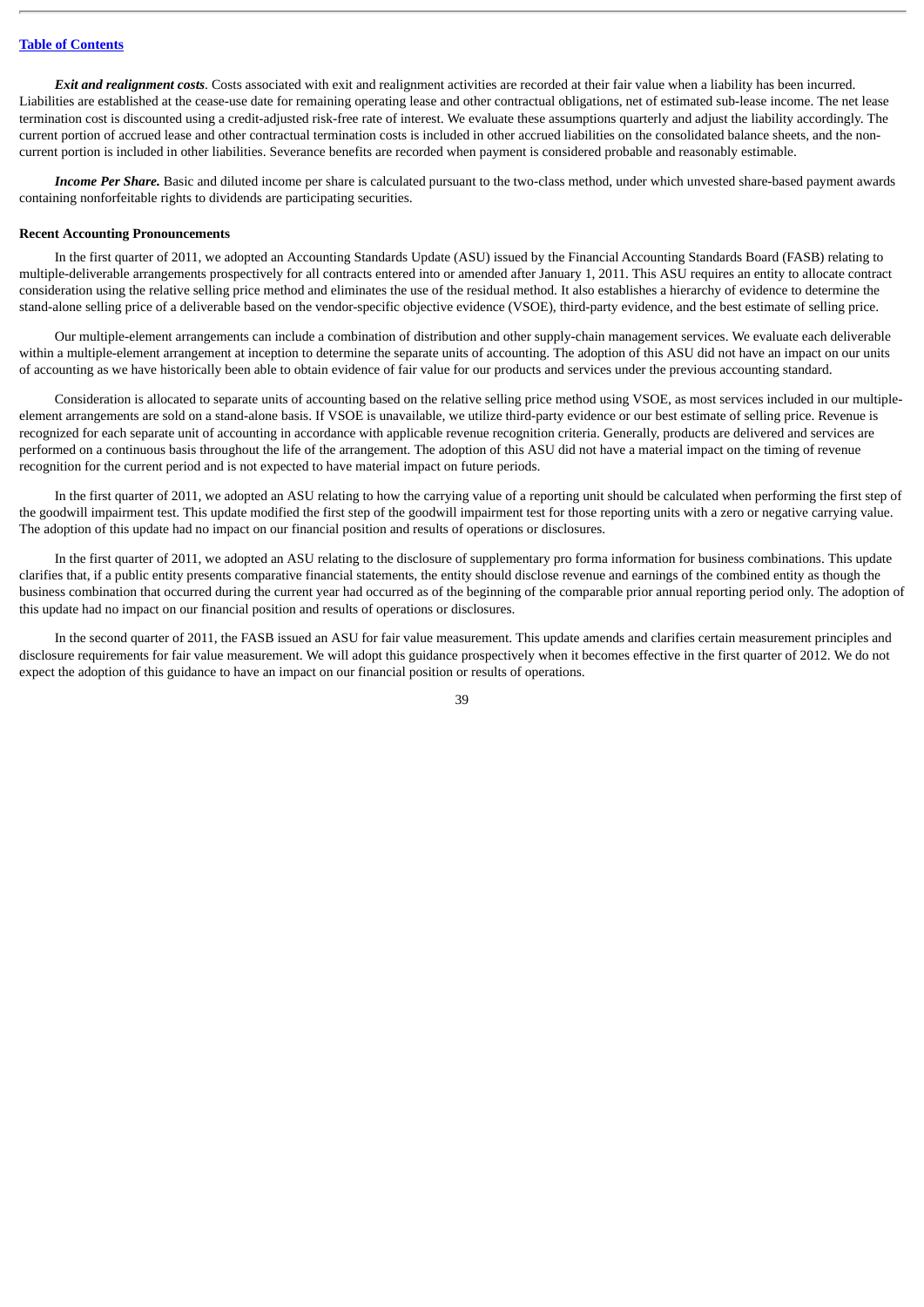In the second quarter of 2011, FASB issued an ASU regarding the presentation of comprehensive income. This update requires entities to report comprehensive income in either a continuous statement of comprehensive income or two separate but consecutive statements. We will adopt this guidance when it becomes effective in the first quarter of 2012. The adoption of this guidance will not have an impact on our financial position or result of operations.

In the third quarter of 2011, the FASB issued an ASU for the testing of goodwill. This update allows entities the option to first assess qualitative factors as a basis for determining whether it is necessary to perform the two-step impairment test for goodwill. We will adopt this guidance prospectively when it becomes effective in the first quarter of 2012. We do not expect the adoption of this guidance to have an impact on our financial position or results of operations.

#### **Note 2—Significant Risks and Uncertainties**

Many of our hospital customers are represented by group purchasing organizations (GPOs) that contract with us for distribution services on behalf of the GPO members. GPOs representing a significant portion of our business are Novation, LLC (Novation), MedAssets Inc. (MedAssets) and its subsidiary Broadlane, Inc. (Broadlane) and Premier Purchasing Partners, L.P. (Premier). Members of Novation, Broadlane, MedAssets and Premier have incentives to purchase from their primary selected distributor; however, they operate independently and are free to negotiate directly with distributors and manufacturers. For 2011, 2010 and 2009, net revenue from hospitals under contract with these GPOs represented the following percentages of our net revenue annually: Novation— 35% to 37%; Broadlane and MedAssets combined—21% to 24%; and Premier—20%.

Net revenue from sales of product supplied by subsidiaries of Covidien Ltd. and Johnson & Johnson Healthcare Systems, Inc. represented approximately 14% and 10% of our net revenue annually for 2011, 2010 and 2009.

#### **Note 3—Discontinued Operations**

In January 2009, we sold certain assets of the DTC business to Liberty Healthcare Group, Inc., a subsidiary of Medco Health Solutions, Inc., for \$63.0 million in cash and recognized a gain on sale of \$3.2 million.

There were no revenues or income or loss from discontinued operations in 2011 or 2010. Cash used by operating activities of discontinued operations was \$0.3 million for 2011, associated with administrative costs, and \$1.7 million in 2010, primarily associated with leased facilities of the discontinued DTC business. The following table provides summary financial information for the DTC business for the year ended December 31, 2009:

| Year ended December 31,                               | 2009          |
|-------------------------------------------------------|---------------|
| Revenue                                               | $\frac{s}{s}$ |
| Loss from discontinued operations before income taxes | \$(19,570)    |
| Income tax benefit                                    | 7,369         |
| Loss from discontinued operations                     | \$(12,201)    |

We incurred charges associated with exiting the DTC business during 2009 related to the valuation of accounts receivable, as we entered into an agreement with a third party during 2009 to pursue collection of remaining accounts receivable; losses on the disposal of other remaining assets; costs associated with leased facilities; and payroll costs, including severance. No debt was required to be repaid as a result of the sale. We elected not to allocate a portion of consolidated interest expense to discontinued operations.

#### **Note 4—Accounts and Notes Receivable, Net**

Allowances for losses on accounts and notes receivable of \$15.6 million, \$15.4 million and \$16.4 million have been applied as reductions of accounts receivable at December 31, 2011, 2010, and 2009. Write-offs of accounts and notes receivable were \$2.3 million, \$2.9 million and \$2.4 million for 2011, 2010 and 2009.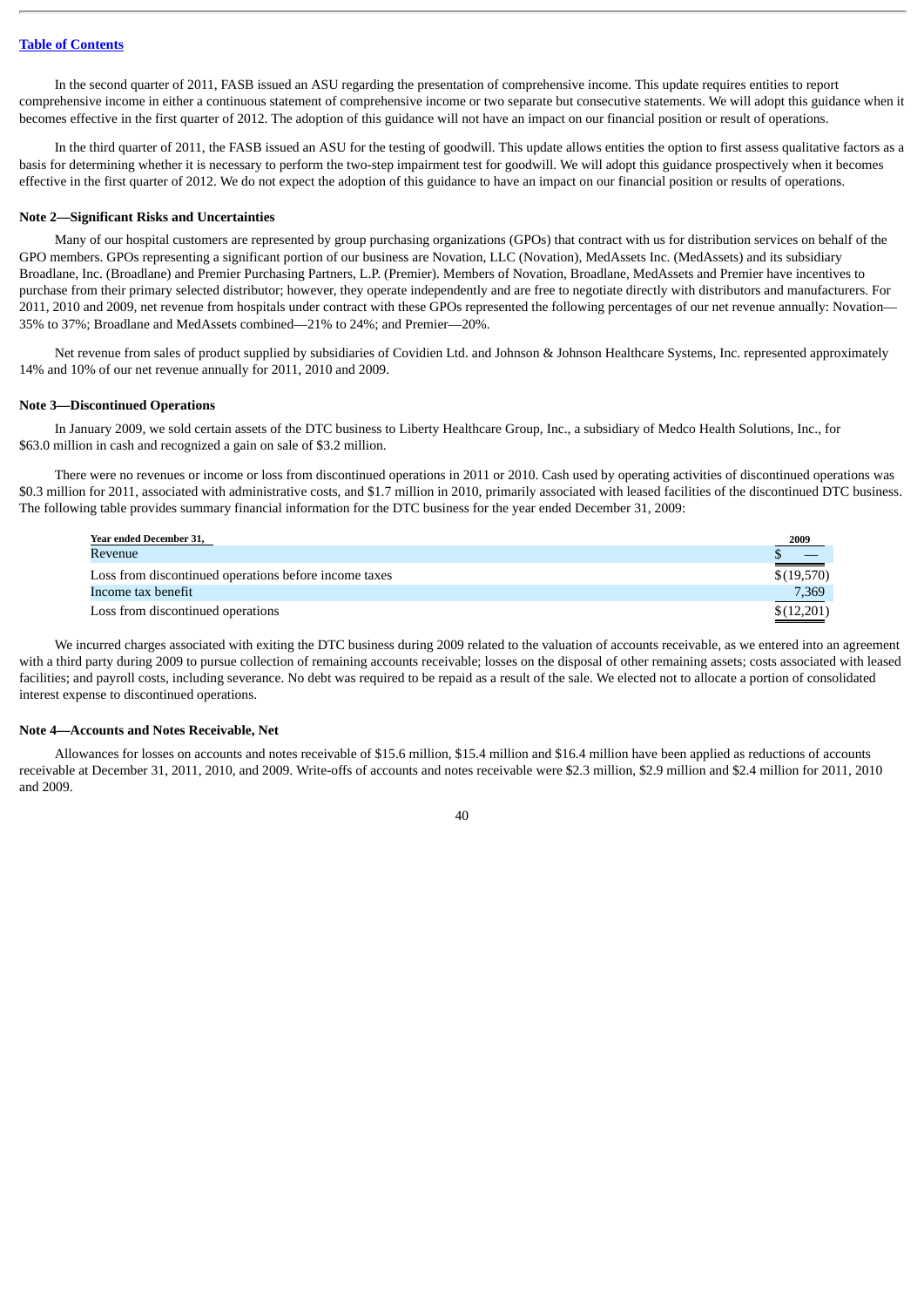## **Note 5—Merchandise Inventories**

At December 31, 2011 and 2010, we had inventory of \$806.4 million and \$720.1 million. If LIFO inventories had been valued on a current cost or first-in, first-out (FIFO) basis, they would have been greater by \$106.7 million and \$93.0 million as of December 31, 2011 and 2010.

## **Note 6—Property and Equipment**

Property and equipment consists of the following:

| December 31,                              | 2011       | 2010      |
|-------------------------------------------|------------|-----------|
| Warehouse equipment                       | \$82,813   | \$72,914  |
| Computer equipment                        | 33,471     | 34,006    |
| Building and improvements                 | 25,223     | 25,204    |
| Leasehold improvements                    | 32,536     | 25,400    |
| Land and improvements                     | 13,778     | 13,778    |
| Furniture and fixtures                    | 11,330     | 10,987    |
| Office equipment and other                | 11,814     | 8,504     |
|                                           | 210,965    | 190,793   |
| Accumulated depreciation and amortization | (102, 904) | (89, 248) |
| Property and equipment, net               | \$108,061  | \$101.545 |

Depreciation and amortization expense for property and equipment was \$21.2 million, \$18.0 million, and \$15.6 million for the years ended December 31, 2011, 2010, and 2009.

Property held for sale of \$4.2 million and \$7.4 million at December 31, 2011 and 2010 is included in other assets, net, in the consolidated balance sheets. We are actively marketing the property for sale; however, the ultimate timing is dependent on local market conditions.

## **Note 7—Goodwill and Intangible Assets**

Goodwill was \$248.5 million and \$247.3 million at December 31, 2011 and 2010. Goodwill was increased \$1.2 million in 2011 to reflect the contribution of a business to one of our consolidated subsidiaries by a noncontrolling interest.

Intangible assets at December 31, 2011 and 2010 are as follows:

|                              |                                                                                                                                  | 2011                        |                                  |                             |  | 2010 |  |
|------------------------------|----------------------------------------------------------------------------------------------------------------------------------|-----------------------------|----------------------------------|-----------------------------|--|------|--|
|                              | Customer<br><b>Relationships</b>                                                                                                 | Other<br><b>Intangibles</b> | Customer<br><b>Relationships</b> | Other<br><b>Intangibles</b> |  |      |  |
| Gross intangible assets      | 31,622<br>D                                                                                                                      | 4,720                       | 31,300                           | 4,670                       |  |      |  |
| Accumulated amortization     | (9,569)                                                                                                                          | (4,631)                     | (7,257                           | (3,888)                     |  |      |  |
| Net intangible assets        | 22,053                                                                                                                           | 89                          | 24,043                           | 782                         |  |      |  |
| Weighted average useful life | 15 years<br><u> 1989 - Johann Stoff, deutscher Stoff, der Stoff, deutscher Stoff, der Stoff, der Stoff, der Stoff, der Stoff</u> | <u>5</u> years              | 15 years                         | $rac{5 \text{ years}}{2}$   |  |      |  |

Amortization expense for intangible assets was \$3.1 million for 2011 and 3.0 million each for 2010 and 2009.

Based on the current carrying value of intangible assets subject to amortization, estimated amortization expense is \$2.2 million for 2012 and \$2.1 million annually for 2013 through 2016.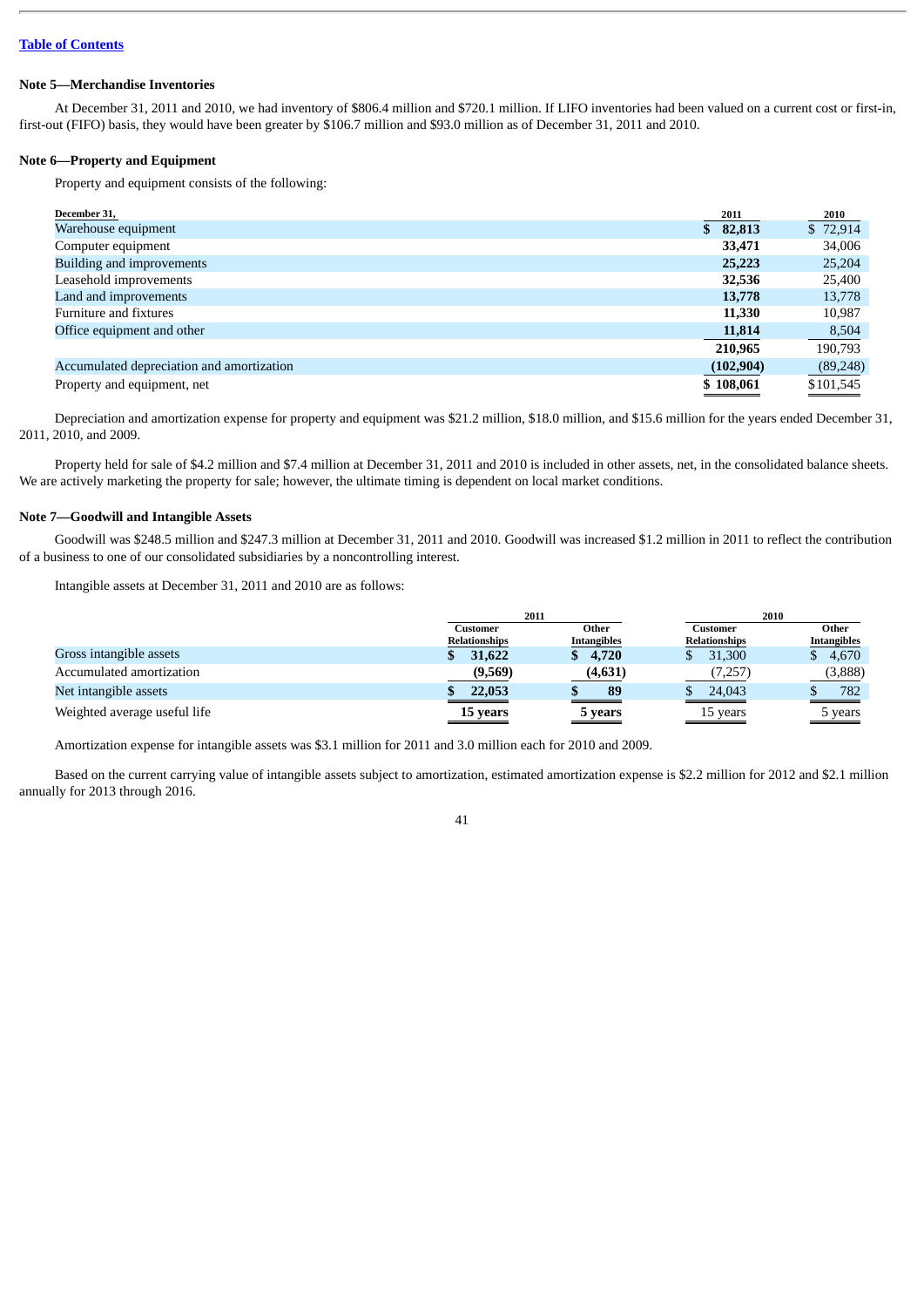# **Note 8—Exit and Realignment Costs**

During 2011 we recognized total charges of \$12.7 million associated with exit activities and our organizational realignment. These charges included loss accruals for operating leases of \$8.4 million, employee severance costs of \$3.0 million and losses on property and equipment and other expenses of \$1.3 million.

The accrual for exit costs includes the following activity for the year ended December 31, 2011:

|                                       | Lease       | <b>Severance and</b> |              |
|---------------------------------------|-------------|----------------------|--------------|
| Year ended December 31, 2011          | obligations | Other                | <b>Total</b> |
| Accrued exit costs, January 1, 2011   |             |                      |              |
| Provision for exit activities         | 8.362       | 3.002                | 11,364       |
| Cash payments                         | (98)        | (1,171)              | (1,269)      |
| Accrued exit costs, December 31, 2011 | 8,264       | 1.831                | \$10,095     |

# **Note 9—Debt**

Debt consists of the following:

|                                                                  | 2011               |                                       | 2010               |                                       |
|------------------------------------------------------------------|--------------------|---------------------------------------|--------------------|---------------------------------------|
| December 31,                                                     | Carrying<br>Amount | <b>Estimated</b><br><b>Fair Value</b> | Carrying<br>Amount | <b>Estimated</b><br><b>Fair Value</b> |
| 6.35% Senior Notes, \$200 million par value, maturing April 2016 | \$207,479          | \$217,000                             | \$204,785          | \$203,250                             |
| Capital leases                                                   | 7,077              | 7,077                                 | 6,092              | 6,092                                 |
| Other                                                            |                    |                                       | 29                 | 29                                    |
| Total debt                                                       | 214,556            | 224,077                               | 210,906            | 209,371                               |
| Less current maturities                                          | (1, 875)           | (1, 875)                              | (1,810)            | (1,810)                               |
| Long-term debt                                                   | \$212,681          | \$222,202                             | \$209,096          | \$207,561                             |

At December 31, 2011 and 2010, we had \$200 million of 6.35% Senior Notes outstanding, which mature on April 15, 2016 (Senior Notes). Interest on the Senior Notes is payable semi-annually on April 15 and October 15. We may redeem the Senior Notes, in whole or in part, at a redemption price of the greater of 100% of the principal amount of the Senior Notes or the present value of remaining scheduled payments of principal and interest discounted at the applicable Treasury Rate plus 0.25%. The estimated fair value interest rate used to compute the fair value of the Senior Notes at December 31, 2011 was 4.16%.

In June 2010, we entered into a Credit Agreement with Bank of America, N.A., Wells Fargo Bank, N.A. and a syndicate of banks. This agreement replaced an existing \$306 million revolving credit facility with a \$350 million revolving credit facility which expires on June 7, 2013 (the Revolving Credit Facility). Under the facility, we have the ability to request two one-year extensions and to request an increase in aggregate commitments by up to \$150 million. The interest rate on the Revolving Credit Facility, which is subject to adjustment quarterly, is based on, at our discretion, the London Interbank Offered Rate (LIBOR), the Federal Funds Rate or the Prime Rate, plus an adjustment based on our leverage ratio (Credit Spread). We are charged a commitment fee of between 37.5 and 62.5 basis points on the unused portion of the facility. The Credit Spread for LIBOR-based borrowings ranges from 225 basis points (at a leverage ratio of less than 0.5) to 325 basis points (at a leverage ratio of greater than or equal to 2.50). The terms of the agreement limit the amount of indebtedness that we may incur and require us to maintain ratios for leverage (debt to EBITDA ratio of no greater than 3.5) and interest coverage (EBITDA to interest ratio of no less than 3.0), including on a pro forma basis in the event of an acquisition. At December 31, 2011, we had no borrowings and letters of credit of \$5.0 million outstanding on the Revolving Credit Facility, leaving \$345.0 million available for borrowing.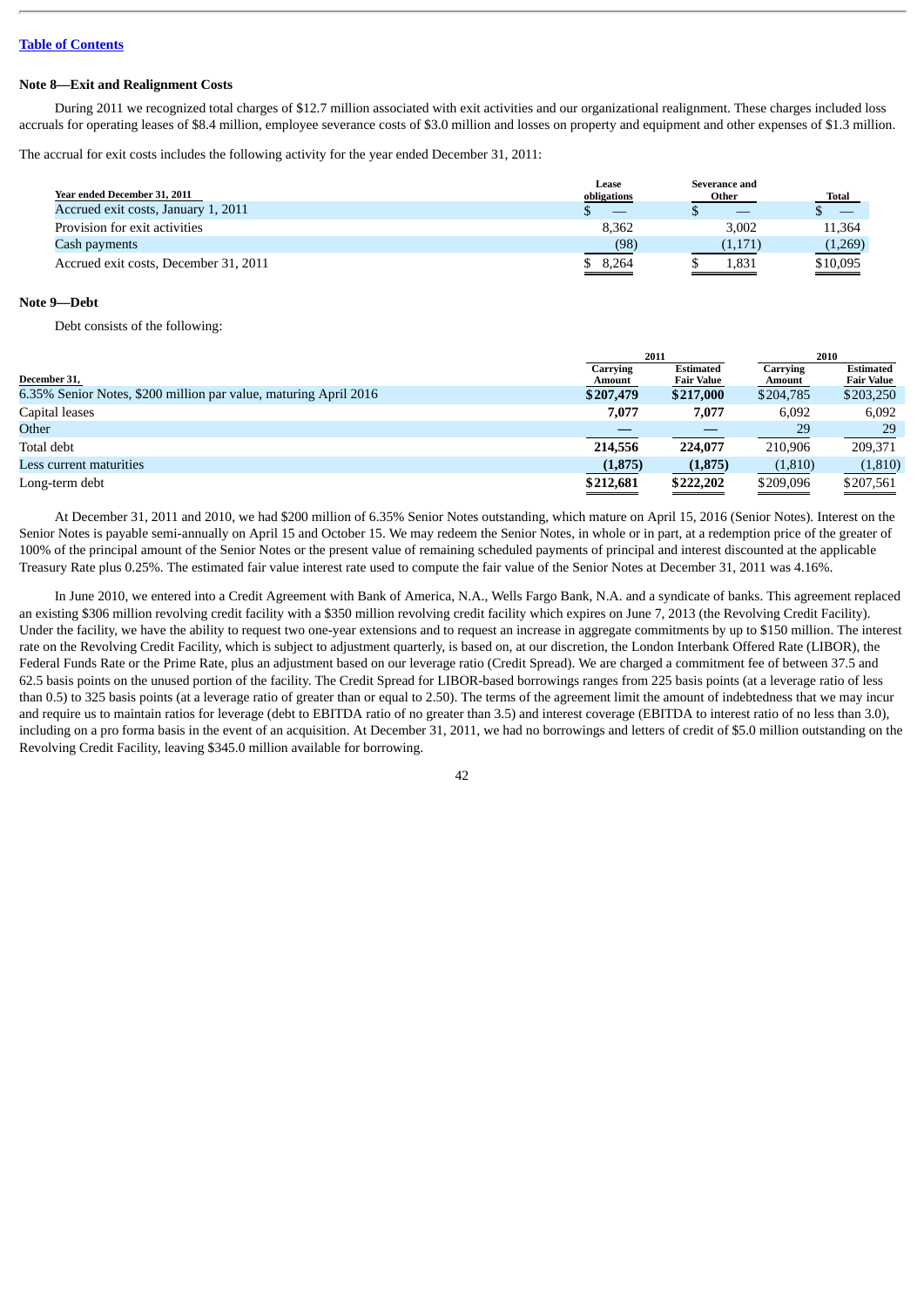The Revolving Credit Facility and Senior Notes contain cross-default provisions which could result in the acceleration of payments due in the event of default of either agreement. We believe we were in compliance with our debt covenants at December 31, 2011.

Cash payments for interest during 2011, 2010 and 2009 were \$14.1 million, \$13.8 million and \$13.2 million.

Based on lease commitments outstanding at December 31, 2011, minimum capital lease payments, excluding interest, are \$1.5 million in 2012, \$1.3 million in 2013, \$1.2 million in 2014, \$1.0 million in 2015 and \$0.4 million in 2016.

#### **Note 10—Derivative Financial Instruments**

In April 2011, we entered into interest rate swap agreements for an aggregate \$175 million in notional amounts, under which we paid counterparties a variable rate based on the six-month LIBOR plus a spread of approximately 393 basis points, and the counterparties paid us a fixed rate of 6.35%. These agreements effectively converted 87.5% of our Senior Notes to variable-rate debt. The swaps were designated as fair value hedges of specified portions of the Senior Notes using the shortcut method, as both the swaps and the Senior Notes met all of the conditions for the use of this method. Accordingly, no net gains or losses were recorded in the consolidated statements of income related to changes in the fair value of the underlying debt and interest rate swap agreements.

We terminated these swaps in July 2011 and received proceeds of \$4.0 million, plus accrued interest of \$0.8 million. The fair value adjustment of \$4.0 million to the carrying value of the related debt, plus the remaining balance of a fair value adjustment related to interest rate swaps terminated in 2008, are being recognized as an offset to interest expense using the interest method over the remaining life of the debt. We did not hold any derivative financial instruments during 2010 or 2009.

#### **Note 11—Share-Based Compensation**

We maintain a share-based compensation plan (the Plan) that is administered by the Compensation and Benefits Committee of the Board of Directors. The Plan allows us to award or grant to officers, directors and employees incentive, non-qualified and deferred compensation stock options, stock appreciation rights (SARs), performance shares, and restricted and unrestricted stock. We use authorized and unissued common shares for grants of restricted stock or for stock option exercises. At December 31, 2011, approximately 2.3 million common shares were available for issuance under the Plan.

Restricted stock awarded under the Plan generally vests over one, three or five years. Certain restricted stock grants contain accelerated vesting provisions, based on the satisfaction of certain performance criteria related to the achievement of certain financial and operational results. Performance shares awarded under the Plan are issuable as restricted stock upon meeting performance goals and vest over three years. Stock options awarded under the Plan are generally subject to graded vesting over three years and expire seven to ten years from the date of grant. The options are granted at a price equal to fair market value at the date of grant.

We have a Management Equity Ownership Program that requires each of our officers to own common stock at specified levels, which gradually increase over five years. Officers and certain other employees who meet specified ownership goals in a given year are awarded restricted stock or performance shares under the provisions of the program. We recognize the fair value of stock-based compensation awards, which is based upon the market price of the underlying common stock at the grant date, on a straight-line basis over the estimated requisite service period, which may be based on a service condition, a performance condition, or a combination of both. The fair value of performance shares as of the date of grant is estimated assuming that performance goals will be achieved at target levels. If such goals are not probable of being met, or are probable of being met at different levels, recognized compensation cost is adjusted to reflect the change in estimated fair value of restricted stock to be issued at the end of the performance period.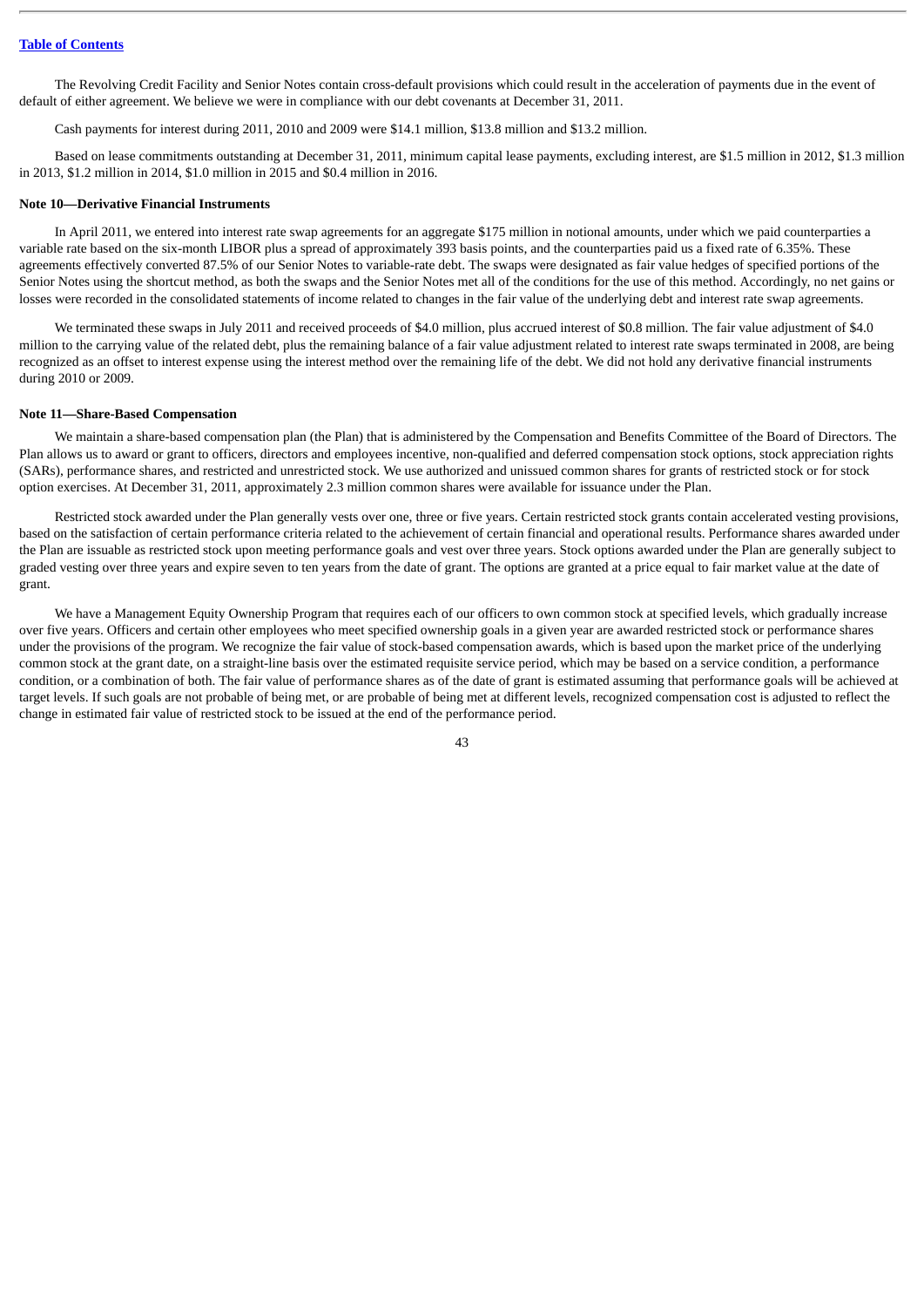Total share-based compensation expense for December 31, 2011, 2010 and 2009, was \$5.7 million, \$6.4 million and \$7.0 million, with recognized tax benefits of \$2.2 million, \$2.5 million and \$2.7 million. Unrecognized compensation cost related to nonvested restricted stock awards, net of estimated forfeitures, was \$8.7 million at December 31, 2011. This amount is expected to be recognized over a weighted-average period of 2.1 years, based on the maximum remaining vesting period required under the awards, and the amount that would be recognized over a shorter period based on accelerated vesting provisions, is less than \$0.5 million. Unrecognized compensation cost related to nonvested performance share awards as of December 31, 2011 is \$1.9 million and will be recognized in 2012 if the related performance targets are met.

The following table summarizes the activity and value of nonvested restricted stock and performance share awards for the years ended December 31, 2011, 2010 and 2009:

|                                       | 2011                                  |                                                           | 2010                                  |                                                                  | 2009                                  |                                                           |
|---------------------------------------|---------------------------------------|-----------------------------------------------------------|---------------------------------------|------------------------------------------------------------------|---------------------------------------|-----------------------------------------------------------|
|                                       | Number of<br><b>Shares</b><br>(000's) | Weighted<br>Average<br>Grant-date<br>Value<br>(per share) | Number of<br><b>Shares</b><br>(000's) | Weighted<br>Average<br><b>Grant-date</b><br>Value<br>(per share) | Number of<br><b>Shares</b><br>(000's) | Weighted<br>Average<br>Grant-date<br>Value<br>(per share) |
| Nonvested awards at beginning of year | 1,027                                 | 27.61                                                     | 878                                   | 25.00                                                            | 734                                   | 25.32                                                     |
| Granted                               | 318                                   | 31.45                                                     | 317                                   | 30.05                                                            | 316                                   | 22.93                                                     |
| <b>Vested</b>                         | (369)                                 | 26.17                                                     | (124)                                 | 22.34                                                            | (144)                                 | 14.17                                                     |
| Forfeited                             | (150)                                 | 28.43                                                     | (44)                                  | 23.50                                                            | (28)                                  | 25.94                                                     |
| Nonvested awards at end of year       | 826                                   | 27.97                                                     | 1,027                                 | 27.61                                                            | 878                                   | 25.00                                                     |

The total value of restricted stock vesting during the years ended December 31, 2011, 2010 and 2009, was \$9.7 million, \$2.8 million and \$2.1 million. There were no SARs outstanding at December 31, 2011 and 2010.

The following table summarizes the activity and terms of outstanding options at December 31, 2011, and for each of the years in the three-year period then ended:

|                                                 | Number of<br>Options (000's) | <b>Weighted Average</b><br><b>Exercise Price</b><br>(per share) | <b>Weighted Average</b><br>Remaining<br><b>Contractual Life</b><br>(years) | Aggregate<br><b>Intrinsic Value</b><br>(millions) |
|-------------------------------------------------|------------------------------|-----------------------------------------------------------------|----------------------------------------------------------------------------|---------------------------------------------------|
| Options outstanding at December 31, 2008        | 1,881                        | 18.77                                                           |                                                                            |                                                   |
| Exercised                                       | (473)                        | 13.92                                                           |                                                                            |                                                   |
| Forfeited                                       | (2)                          | 22.67                                                           |                                                                            |                                                   |
| Options outstanding at December 31, 2009        | 1,406                        | 20.39                                                           |                                                                            |                                                   |
| Exercised                                       | (396)                        | 18.25                                                           |                                                                            |                                                   |
| Forfeited                                       | (17)                         | 17.69                                                           |                                                                            |                                                   |
| Options outstanding at December 31, 2010        | 993                          | 21.30                                                           |                                                                            |                                                   |
| Exercised                                       | (432)                        | 20.74                                                           |                                                                            |                                                   |
| Forfeited                                       | (5)                          | 23.50                                                           |                                                                            |                                                   |
| <b>Options outstanding at December 31, 2011</b> | 556                          | 21.72                                                           | 2.21                                                                       | 3.4                                               |

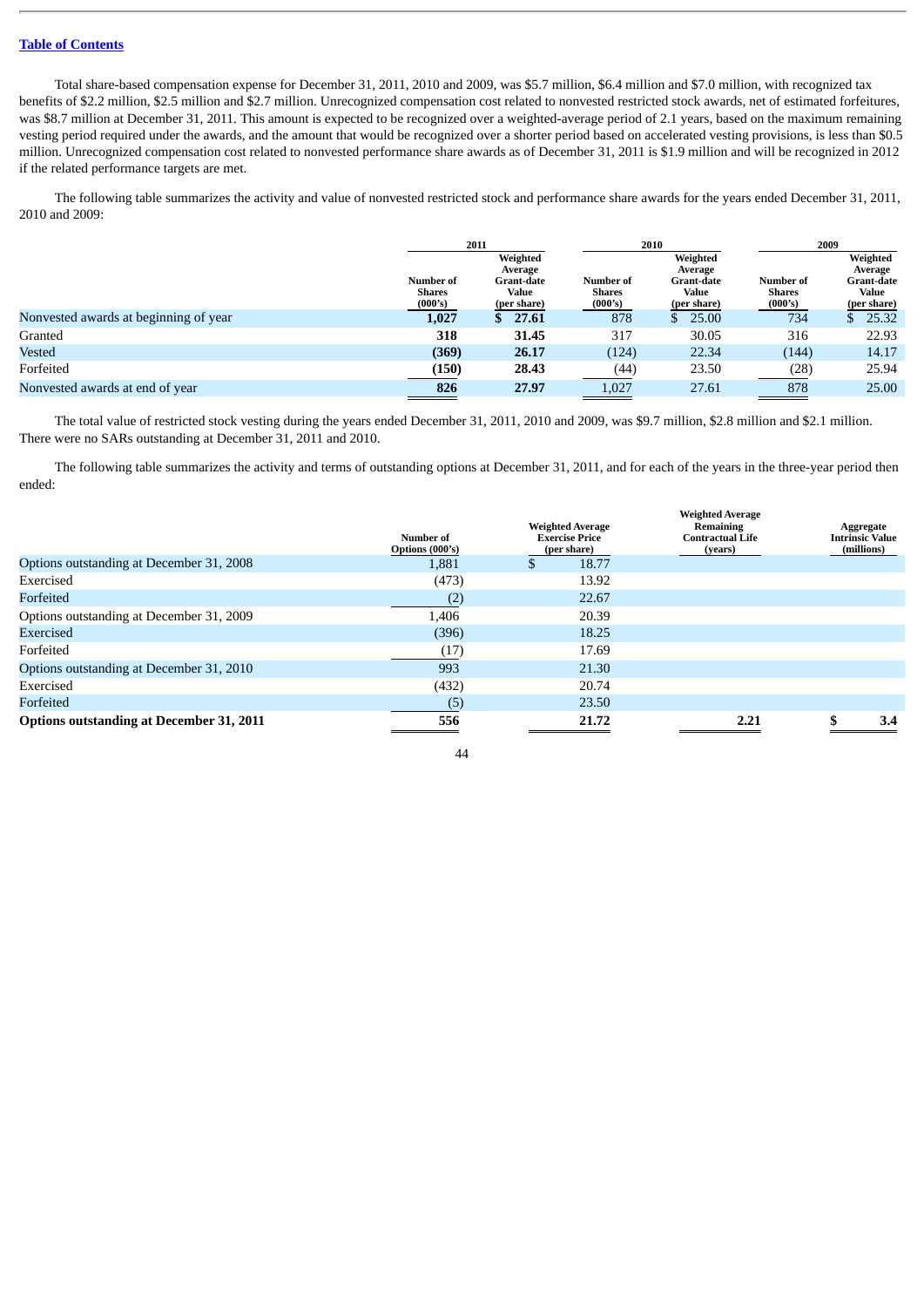At December 31, 2011, the following stock option groups were outstanding:

| Range of Exercise Prices (per share)     | Number of<br><b>Options</b><br>(000's) | Weighted<br>Average<br>Exercise<br>Price<br>(per share) | Weighted<br>Average<br>Remaining<br>Contractual<br>Life<br>(years) |
|------------------------------------------|----------------------------------------|---------------------------------------------------------|--------------------------------------------------------------------|
| $$12.32 - 17.00$                         | 27                                     | \$14.56                                                 | 1.71                                                               |
| $$17.01 - 22.00$                         | 304                                    | 20.64                                                   | 2.17                                                               |
| $$22.01 - 27.00$                         | 225                                    | 24.03                                                   | 2.31                                                               |
| Options outstanding at December 31, 2011 | 556                                    | 21.72<br>$\overline{\phantom{a}}$                       | 2.21                                                               |

**Weighted**

The total intrinsic value of stock options exercised during the years ended December 31, 2011, 2010 and 2009, was \$4.9 million, \$4.8 million, and \$6.5 million. No options were granted in 2009, 2010 or 2011. All options outstanding at December 31, 2011, were vested and exercisable.

#### **Note 12—Terminated Pension Plan**

*Pension Plan.* We had a noncontributory defined benefit pension plan (the Pension Plan). The plan covered substantially all employees who had earned benefits as of December 31, 1996. On that date, substantially all of the benefits of employees under the plan were frozen and all participants became fully vested. In December 2009, the Board of Directors approved a plan to fund and terminate the plan. In 2010, we received final approval to terminate the plan, contributed \$13.9 million to the plan, and completed the distribution of substantially all of the plan assets. Pension expense included on the consolidated statement of income for 2010 includes net actuarial losses of \$19.6 million recognized due to the settlement of the plan's obligations and \$1.8 million in other net periodic pension cost.

The following table sets forth the Pension Plan's financial status and the amounts recognized in our consolidated balance sheets:

| December 31,                                          | 2011                      | 2010        |
|-------------------------------------------------------|---------------------------|-------------|
| Change in benefit obligation                          |                           |             |
| Benefit obligation, beginning of year                 | \$800                     | \$ 36,041   |
| Interest cost                                         |                           | 1,473       |
| <b>Actuarial loss</b>                                 |                           | 3,198       |
| Benefits paid and settlement payments                 | (800)                     | (39, 912)   |
| Benefit obligation, end of year                       |                           | 800         |
| <b>Change in plan assets</b>                          |                           |             |
| Fair value of plan assets, beginning of year          | \$ 391                    | \$26,693    |
| Actual return on plan assets                          |                           | (240)       |
| <b>Employer contribution</b>                          | 409                       | 13,850      |
| Benefits paid and settlement payments                 | (800)                     | (39, 912)   |
| Fair value of plan assets, end of year                |                           | 391         |
| Funded status at December 31                          |                           | (409)       |
| Amounts recognized in the consolidated balance sheets |                           |             |
| Other accrued liabilities                             |                           | \$<br>(409) |
| Net amount recognized                                 | $\frac{\frac{s}{s-}}{s-}$ | (409)       |
| Accumulated benefit obligation                        |                           |             |
|                                                       |                           |             |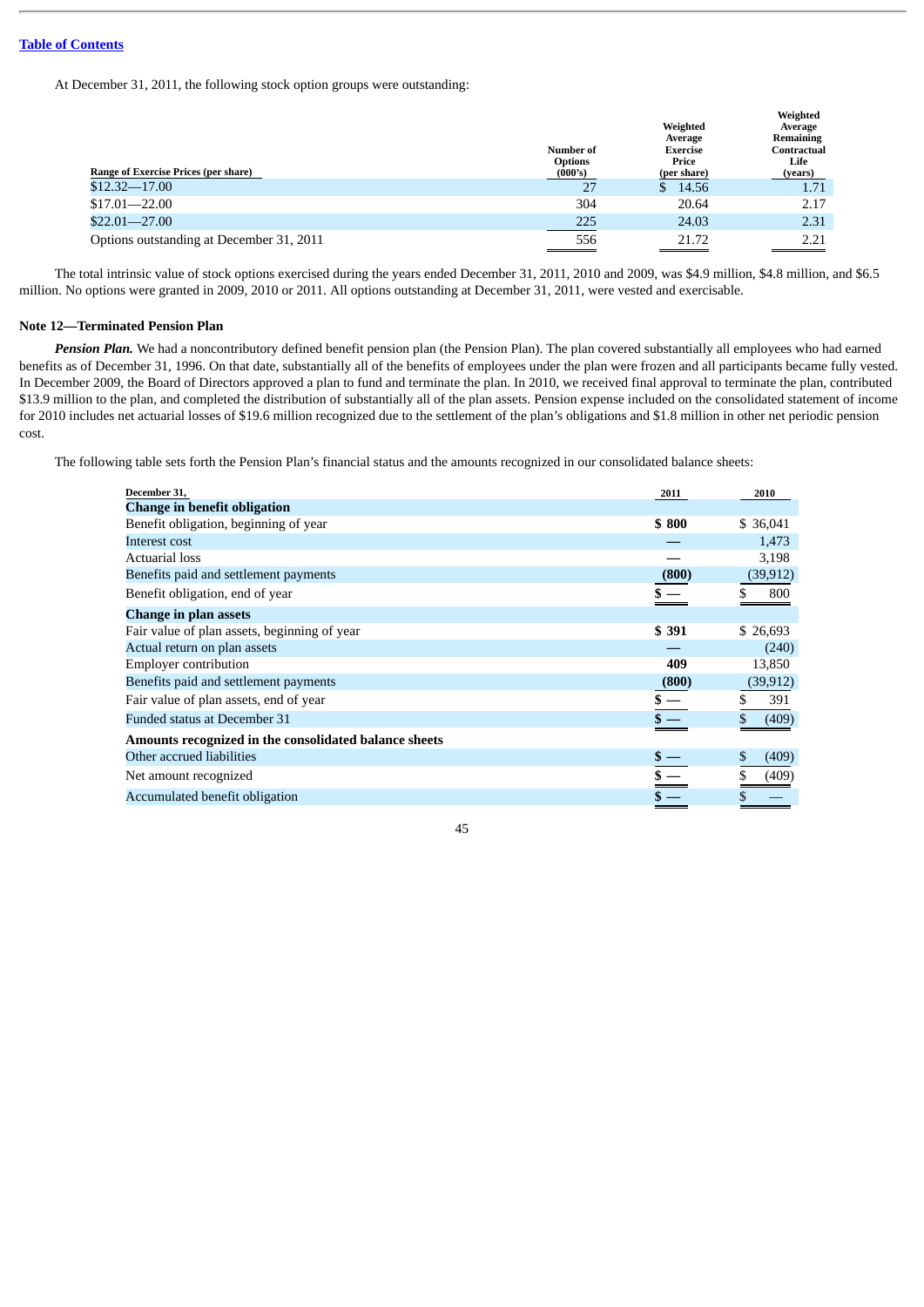Plan assets and plan benefit obligations of the Pension Plan were measured as of the plan settlement date in 2010 and as of December 31, 2009. Plan benefit obligations are determined using assumptions developed at the measurement date. The weighted average discount rate, which is used to calculate the present value of plan liabilities, is an estimate of the interest rate at which the plan liabilities could be effectively settled at the measurement date. When estimating the discount rate, we review yields available on high-quality, fixed-income debt instruments and use a yield curve model from which the discount rate is derived by applying the projected benefit payments under the plan to points on a published yield curve. The plan benefit obligation as of the plan settlement date was measured based on the amounts to be distributed in the form of lump sum payments and for the purchase of a nonparticipating group annuity contract.

Prior to December 2009, the objective of our investment policy for the management of the assets of the Pension Plan was to achieve an adequate rate of return to satisfy the obligations of the plan while keeping long-term risk to an acceptable level. In preparation for the final termination and distribution, we began investing in cash and cash equivalents with a shorter duration and fewer redemption restrictions.

The table below sets forth a summary of changes in the fair value of the Pension Plan's Level 3 assets for the years ended December 31, 2011 and 2010:

|                                        |                | <b>Alternative</b><br>Investment<br>Funds |
|----------------------------------------|----------------|-------------------------------------------|
| Balances December 31, 2009             | $\mathbb{S}^-$ | 7,430                                     |
| Redemption of plan investment in funds |                | (6, 347)                                  |
| Unrealized losses                      |                | (559)                                     |
| Realized losses                        |                | (261)                                     |
| Realized gains                         |                | 91                                        |
| Balance, December 31, 2010             |                | 354                                       |
| Redemption of plan investment in funds |                | (354)                                     |
| Unrealized losses                      |                | 559                                       |
| Realized losses                        |                | (559)                                     |
| Realized gains                         |                |                                           |
| <b>Balance, December 31, 2011</b>      |                |                                           |

Pension expense is determined using assumptions developed at the beginning of each year. To develop the expected long-term rate of return on assets assumption, we considered the historical returns and the future expectations for returns for each asset class, as well as the target asset allocation of the pension portfolio. The assumption also considered expenses to be paid directly by the plan.

The components of pension expense for the Pension Plan are as follows:

| Year ended December 31,                                        | 2010     | 2009    |
|----------------------------------------------------------------|----------|---------|
| Interest cost                                                  | \$1,473  | \$1,853 |
| Expected return on plan assets                                 | (542)    | (1,835) |
| Recognized net actuarial loss                                  | 862      | 734     |
| Recognized net actuarial loss due to settlement                | 19,573   |         |
| Pension expense                                                | \$21,366 | 752     |
| Weighted average assumptions used to determine pension expense |          |         |
| Discount rate                                                  | $5.00\%$ | 6.20%   |
| Expected long-term of rate of return on plan assets            | $2.00\%$ | 7.00%   |

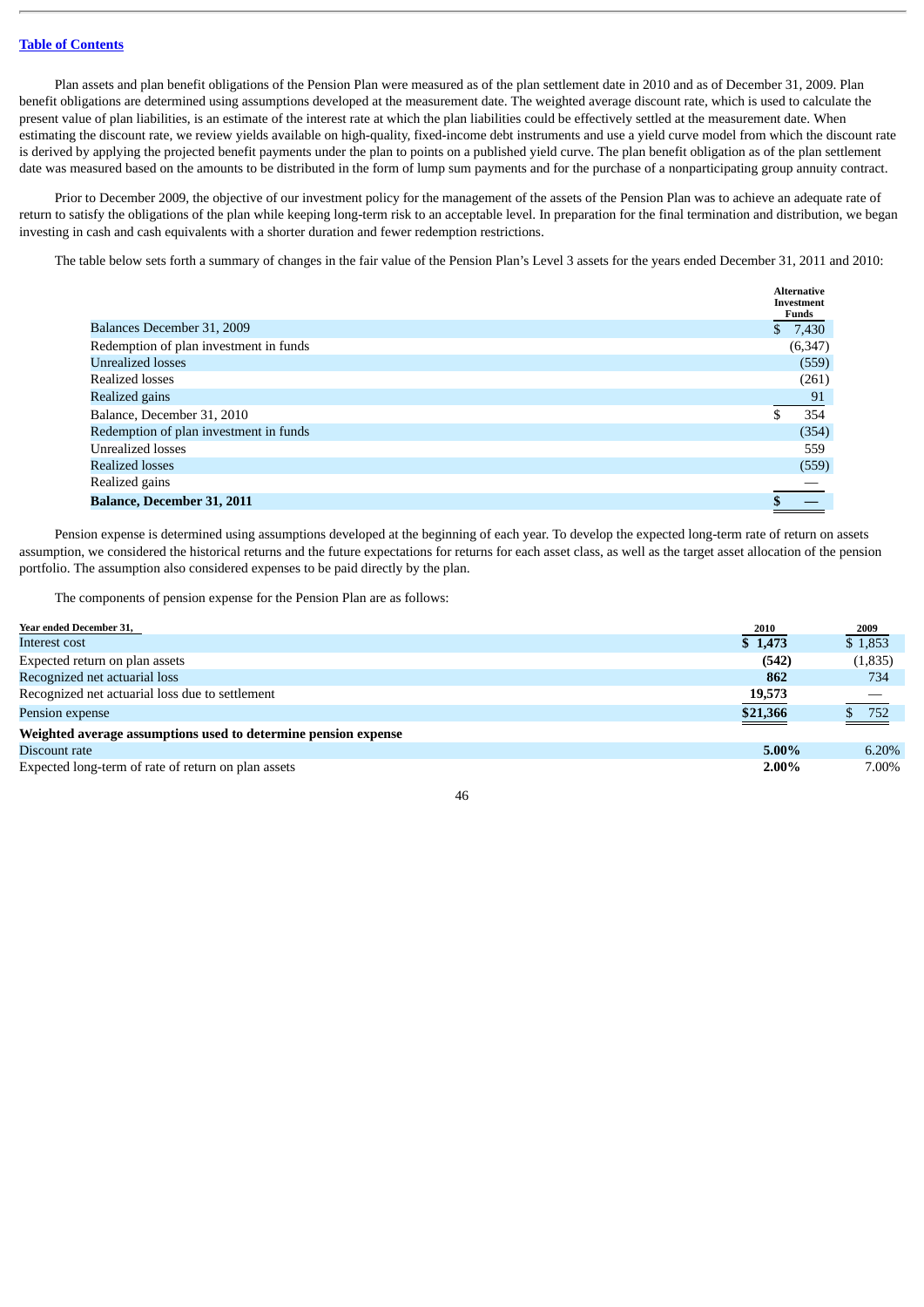Amounts recognized as a component of other comprehensive income for the Pension Plan are as follows:

| Year ended December 31,                                             | 2010                         | 2009                 |
|---------------------------------------------------------------------|------------------------------|----------------------|
| Net actuarial loss                                                  | $$$ (3,553)                  | \$ (914)             |
| Recognized net actuarial loss due to settlement                     | 19,573                       |                      |
| Deferred tax (expense) benefit                                      | (6,248)                      | 356                  |
| Other comprehensive income (loss), net of tax                       | 9,772                        | (558)                |
| Accumulated other comprehensive loss, net of tax, beginning of year | (9,772)                      | (9,214)              |
| Accumulated other comprehensive loss, net of tax, end of year       | $\frac{\text{s}}{\text{}}$ – | $\frac{$(9,772)}{2}$ |

## **Note 13—Retirement Plans**

*Savings and Retirement Plans.* We maintain a voluntary 401(k) savings and retirement plan covering substantially all full-time and certain part-time employees who have completed one month of service and have attained age 18. We match a certain percentage of each employee's contribution. The plan also provides for a minimum contribution by us to the plan for all eligible employees of 1% of their salary, subject to certain limits, and discretionary profit-sharing contributions. We may increase or decrease our matching contributions at our discretion, on a prospective basis. We incurred \$9.8 million, \$9.1 million, and \$9.3 million of expense related to this plan in 2011, 2010 and 2009.

Additionally, a 401(k) plan was offered to employees of the DTC business. In connection with exiting the DTC business in 2009, we terminated this plan. This plan was voluntary to all full-time and part-time employees of this business who had completed three months of service, attained age 18 and met certain other criteria. We matched a certain percentage of each employee's contribution and made additional discretionary contributions to eligible employees.

*Retirement Plan.* We have a noncontributory, unfunded retirement plan for certain officers and other key employees (the Retirement Plan). Benefits are based on a percentage of the employees' compensation. In February 2012, our Board of Directors amended the Retirement Plan to freeze benefit levels and modify vesting provisions under the plan effective as of March 31, 2012. We do not anticipate material changes to the amount of net periodic benefit cost to be recognized in 2012 as a result of the Board of Directors' actions.

The measurement of the Retirement Plan benefit obligations and related disclosures that follow are based on assumptions in effect on December 31, 2011 as an ongoing plan.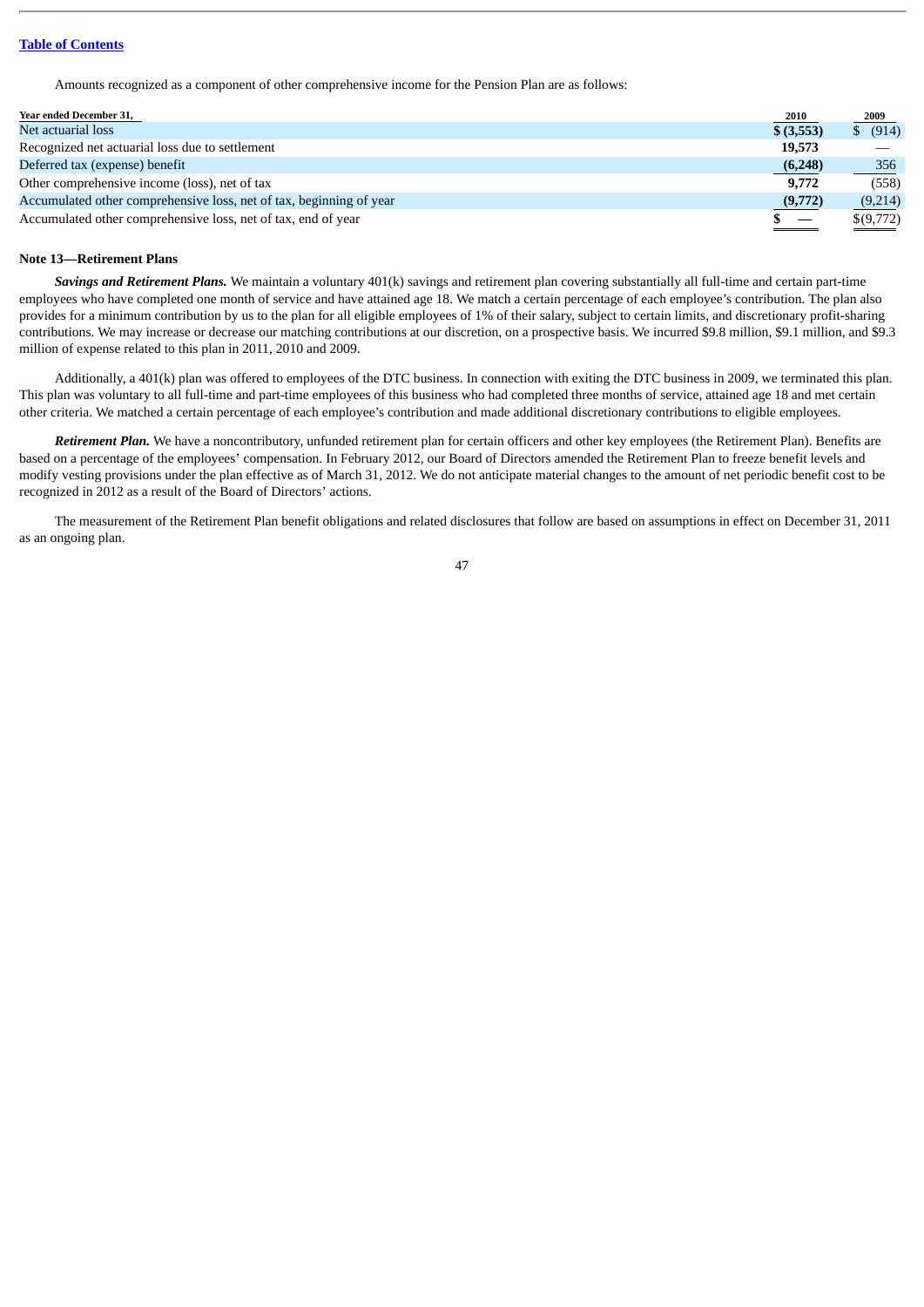The following table sets forth the Retirement Plan's financial status and the amounts recognized in our consolidated balance sheets:

| December 31,                                                      | 2011         | 2010         |
|-------------------------------------------------------------------|--------------|--------------|
| <b>Change in benefit obligation</b>                               |              |              |
| Benefit obligation, beginning of year                             | \$34,996     | \$ 29,911    |
| Service cost                                                      | 1,302        | 1,318        |
| Interest cost                                                     | 1,805        | 1,708        |
| <b>Actuarial loss</b>                                             | 4,691        | 3,435        |
| Benefits paid                                                     | (1,624)      | (1,465)      |
| Prior service cost                                                |              | 89           |
| Benefit obligation, end of year                                   | \$41,170     | \$34,996     |
| <b>Change in plan assets</b>                                      |              |              |
| Fair value of plan assets, beginning of year                      | \$           | \$           |
| Actual return on plan assets                                      |              |              |
| <b>Employer contribution</b>                                      | 1,624        | 1,465        |
| <b>Benefits</b> paid                                              | (1,624)      | (1, 465)     |
| Fair value of plan assets, end of year                            | \$           | \$           |
| <b>Funded status at December 31</b>                               | \$(41,170)   | $$$ (34,996) |
| Amounts recognized in the consolidated balance sheets             |              |              |
| Other accrued liabilities                                         | \$(1,715)    | \$(1,606)    |
| Other liabilities                                                 | (39, 454)    | (33,390)     |
| Accumulated other comprehensive loss                              | 12,634       | 8,818        |
| Net amount recognized                                             | $$$ (28,535) | \$(26, 178)  |
| <b>Accumulated benefit obligation</b>                             | \$39,780     | \$33,671     |
| Weighted average assumptions used to determine benefit obligation |              |              |
| Discount rate                                                     | 4.00%        | 5.20%        |
| Rate of increase in compensation levels                           | 3.00%        | 3.00%        |

Plan benefit obligations of the Retirement Plan were measured as of December 31, 2011 and 2010. Plan benefit obligations are determined using assumptions developed at the measurement date. The weighted average discount rate, which is used to calculate the present value of plan liabilities, is an estimate of the interest rate at which the plan liabilities could be effectively settled at the measurement date. When estimating the discount rate, we review yields available on high-quality, fixed-income debt instruments and use a yield curve model from which the discount rate is derived by applying the projected benefit payments under the plan to points on a published yield curve. To estimate the rate of increase in compensation levels, we consider historic and expected changes in participant compensation.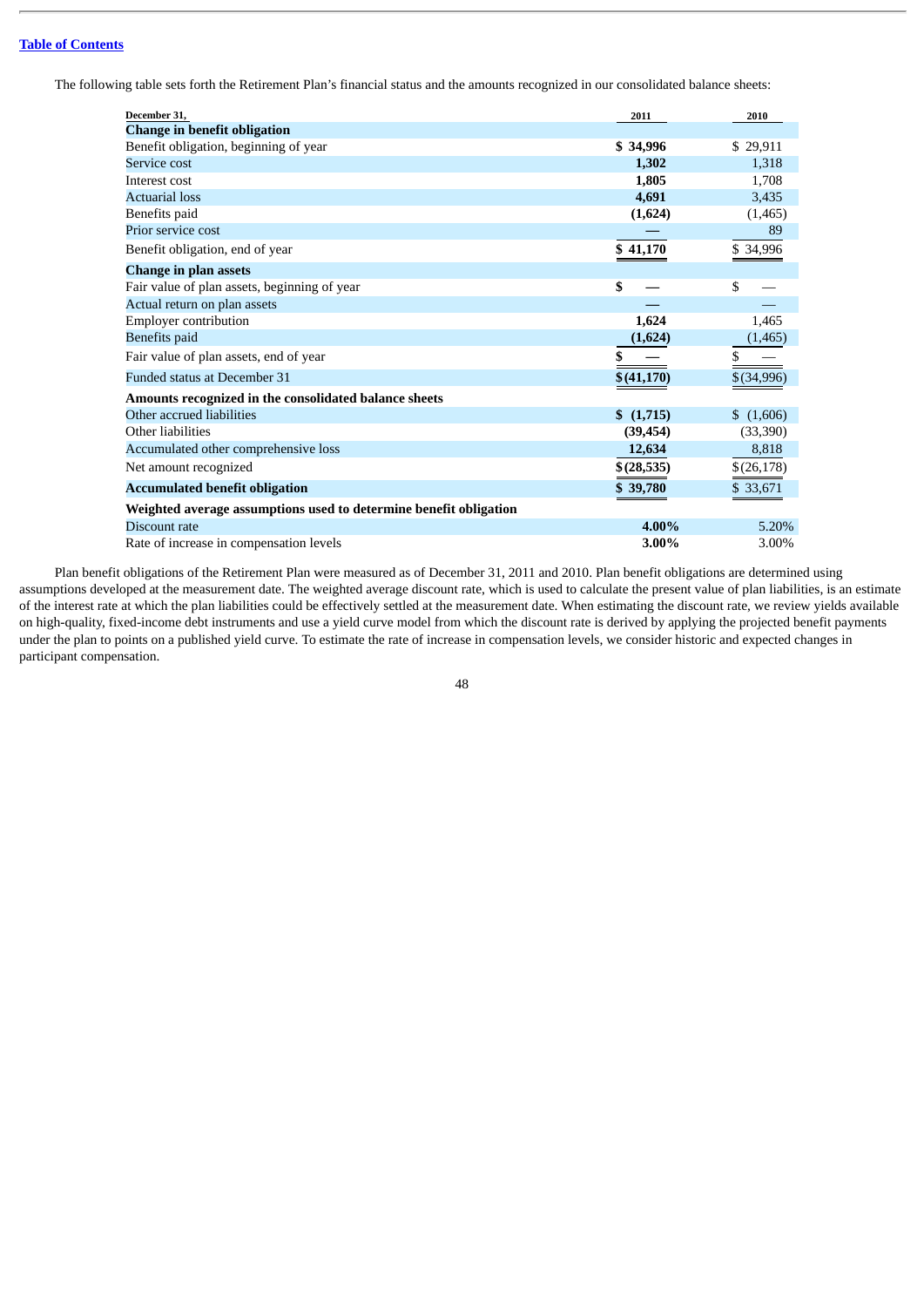The components of net periodic benefit cost for the Retirement Plan, which is included in selling, general and administrative expenses in the consolidated statements of income, are as follows:

| Year ended December 31,                                                  | 2011                                        | 2010    | 2009            |
|--------------------------------------------------------------------------|---------------------------------------------|---------|-----------------|
| Service cost                                                             | \$1,302                                     | \$1,318 | \$1,206         |
| Interest cost                                                            | 1,805                                       | 1.708   | 1,630           |
| Amortization of prior service cost                                       | 293                                         | 279     | 158             |
| Recognized net actuarial loss                                            | 582                                         | 286     | $\frac{117}{1}$ |
| Net periodic benefit cost                                                | \$3,982<br><b>Service Contract Contract</b> | \$3,591 | \$3,111         |
| Weighted average assumptions used to determine net periodic benefit cost |                                             |         |                 |
| Discount rate                                                            | 5.20%                                       | 5.75%   | 6.20%           |
| Rate of increase in future compensation levels                           | 3.00%                                       | 5.50%   | 5.50%           |

Amounts recognized as a component of other comprehensive income for the Retirement Plan are as follows:

| Year ended December 31,                                             | 2011        | 2010       | 2009      |
|---------------------------------------------------------------------|-------------|------------|-----------|
| Net actuarial loss                                                  | $$$ (3,816) | \$(2,960)  | \$ (537)  |
| Deferred tax benefit                                                | 1,488       | 1,155      | 210       |
| Other comprehensive loss, net of tax                                | (2,328)     | (1,805)    | (327)     |
| Accumulated other comprehensive loss, net of tax, beginning of year | (5,379)     | (3,574)    | (3,247)   |
| Accumulated other comprehensive loss, net of tax, end of year       | \$(7,707)   | \$ (5,379) | \$(3,574) |

Amounts recognized as a component of accumulated other comprehensive loss as of the end of the year that have not been recognized as a component of the net periodic benefit cost are presented in the following table. We would have expected to recognize approximately \$1.2 million of the net actuarial loss and \$0.2 million of the prior service cost reported in the following table as of December 31, 2011, as a component of net periodic benefit cost during 2012.

| <b>Year ended December 31.</b>                                       | 2011       | 2010       |
|----------------------------------------------------------------------|------------|------------|
| Net actuarial loss                                                   | \$(12,400) | \$(8,291)  |
| Prior service cost                                                   | (234)      | (527)      |
| Deferred tax benefit                                                 | 4,927      | 3,439      |
| Amounts included in accumulated other comprehensive loss, net of tax | \$(7,707)  | \$ (5,379) |

As of December 31, 2011, the expected benefit payments required for each of the next five years and the five-year period thereafter for the Retirement Plan would have been as follows:

| $\frac{\text{Year}}{2012}$ | \$1,749 |
|----------------------------|---------|
| 2013                       | 1,832   |
| 2014                       | 2,011   |
| 2015                       | 2,045   |
| 2016                       | 2,165   |
| 2017-2021                  | 14,076  |

### **Note 14—Income Taxes**

Total income tax expense (benefit) is allocated as follows:

| Year ended December 31.  | 2011     | 2010     | 2009               |
|--------------------------|----------|----------|--------------------|
| Continuing operations    | \$74,635 | \$71,034 | \$71,388           |
| Discontinued operations  |          |          | (7,369)            |
| Total income tax expense | \$74,635 | \$71,034 | \$64,019<br>______ |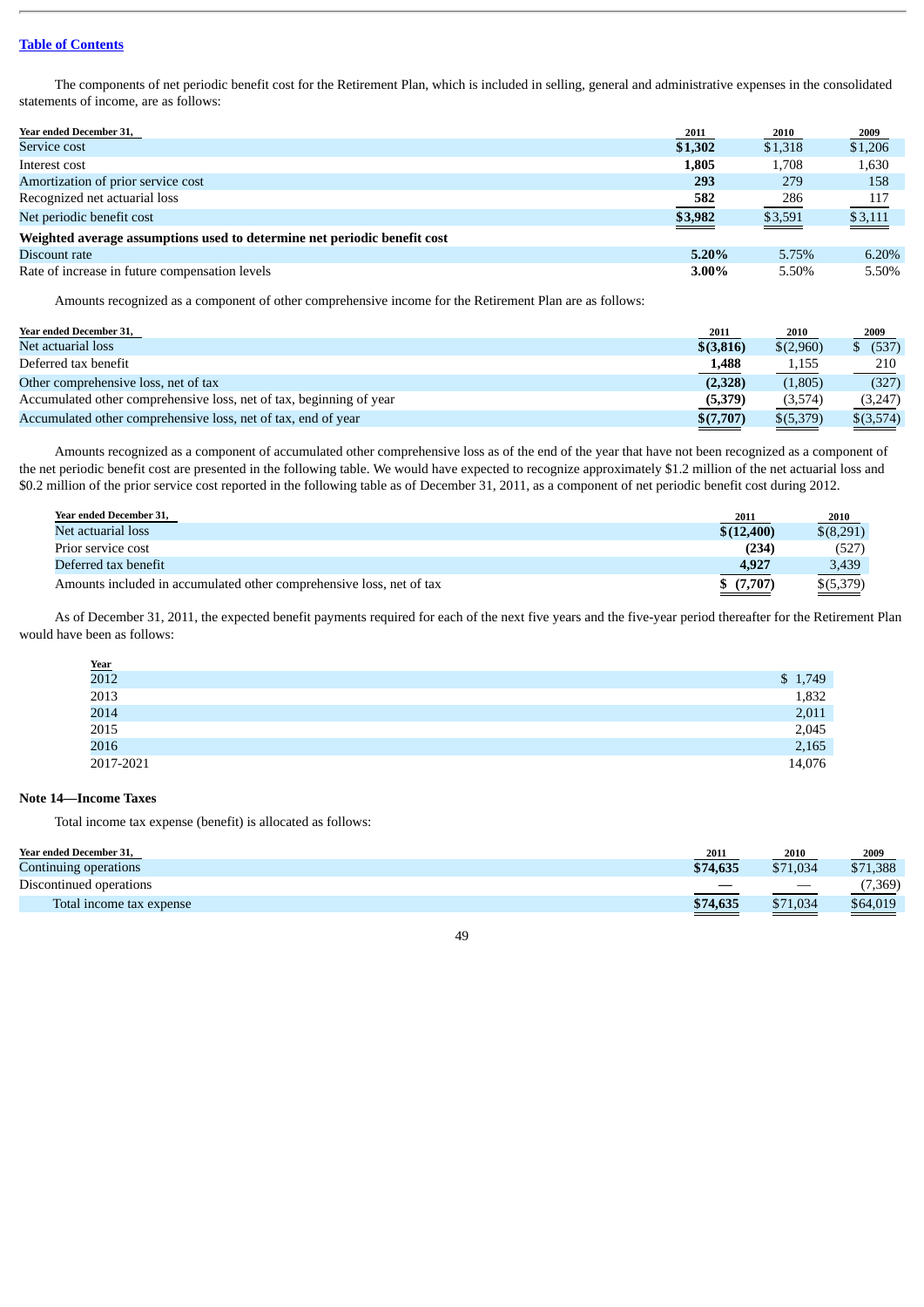The income tax provision for continuing operations consists of the following:

| Year ended December 31,    | 2011     | 2010     | 2009     |
|----------------------------|----------|----------|----------|
| Current tax provision:     |          |          |          |
| Federal                    | \$50,780 | \$60,882 | \$51,548 |
| <b>State</b>               | 9,335    | 10,246   | 8,971    |
| Total current provision    | 60,115   | 71,128   | 60,519   |
| Deferred tax provision:    |          |          |          |
| Federal                    | 12,983   | (545)    | 9,794    |
| <b>State</b>               | 1,537    | 451      | 1,075    |
| Total deferred provision   | 14,520   | (94)     | 10,869   |
| Total income tax provision | \$74,635 | \$71,034 | \$71,388 |
|                            |          |          |          |

A reconciliation of the federal statutory rate to our effective income tax rate for continuing operations is shown below:

| Year ended December 31,                              | <b>2011</b> | 2010  | 2009      |
|------------------------------------------------------|-------------|-------|-----------|
| <b>Federal statutory rate</b>                        | 35.0%       | 35.0% | 35.0%     |
| Increases in the rate resulting from:                |             |       |           |
| State income taxes, net of federal income tax impact | 3.7%        | 3.8%  | 3.5%      |
| Other                                                | $0.6\%$     | 0.3%  | $(0.6\%)$ |
| Effective income tax rate                            | 39.3%       | 39.1% | 37.9%     |

The tax effects of temporary differences that give rise to significant portions of the deferred tax assets and deferred tax liabilities are presented below:

| Deferred tax assets:<br>Employee benefit plans<br>\$27,506<br>\$25,183<br>Accrued liabilities not currently deductible<br>18,943<br>16,735<br>Finance charges<br>7,867<br>7,407<br>Intangible assets<br>3,969<br>3,623<br>Allowance for losses on accounts and notes receivable<br>3,868<br>3,245<br>1,367<br>Other<br>902<br>63,060<br>57,555<br>Total deferred tax assets<br>Deferred tax liabilities:<br>Merchandise inventories<br>74,200<br>68,071<br>Goodwill<br>28,594<br>26,637<br>Property and equipment<br>7,524<br>13,983<br>Computer software<br>9,076<br>5,104<br>1,258<br>1,240<br>Insurance<br>Other<br>136<br>168 | Year ended December 31, | 2011 | 2010 |
|-----------------------------------------------------------------------------------------------------------------------------------------------------------------------------------------------------------------------------------------------------------------------------------------------------------------------------------------------------------------------------------------------------------------------------------------------------------------------------------------------------------------------------------------------------------------------------------------------------------------------------------|-------------------------|------|------|
|                                                                                                                                                                                                                                                                                                                                                                                                                                                                                                                                                                                                                                   |                         |      |      |
|                                                                                                                                                                                                                                                                                                                                                                                                                                                                                                                                                                                                                                   |                         |      |      |
|                                                                                                                                                                                                                                                                                                                                                                                                                                                                                                                                                                                                                                   |                         |      |      |
|                                                                                                                                                                                                                                                                                                                                                                                                                                                                                                                                                                                                                                   |                         |      |      |
|                                                                                                                                                                                                                                                                                                                                                                                                                                                                                                                                                                                                                                   |                         |      |      |
|                                                                                                                                                                                                                                                                                                                                                                                                                                                                                                                                                                                                                                   |                         |      |      |
|                                                                                                                                                                                                                                                                                                                                                                                                                                                                                                                                                                                                                                   |                         |      |      |
|                                                                                                                                                                                                                                                                                                                                                                                                                                                                                                                                                                                                                                   |                         |      |      |
|                                                                                                                                                                                                                                                                                                                                                                                                                                                                                                                                                                                                                                   |                         |      |      |
|                                                                                                                                                                                                                                                                                                                                                                                                                                                                                                                                                                                                                                   |                         |      |      |
|                                                                                                                                                                                                                                                                                                                                                                                                                                                                                                                                                                                                                                   |                         |      |      |
|                                                                                                                                                                                                                                                                                                                                                                                                                                                                                                                                                                                                                                   |                         |      |      |
|                                                                                                                                                                                                                                                                                                                                                                                                                                                                                                                                                                                                                                   |                         |      |      |
|                                                                                                                                                                                                                                                                                                                                                                                                                                                                                                                                                                                                                                   |                         |      |      |
|                                                                                                                                                                                                                                                                                                                                                                                                                                                                                                                                                                                                                                   |                         |      |      |
| Total deferred tax liabilities<br>127,247<br>108,744                                                                                                                                                                                                                                                                                                                                                                                                                                                                                                                                                                              |                         |      |      |
| \$ (64, 187)<br>\$ (51,189)<br>Net deferred tax liability                                                                                                                                                                                                                                                                                                                                                                                                                                                                                                                                                                         |                         |      |      |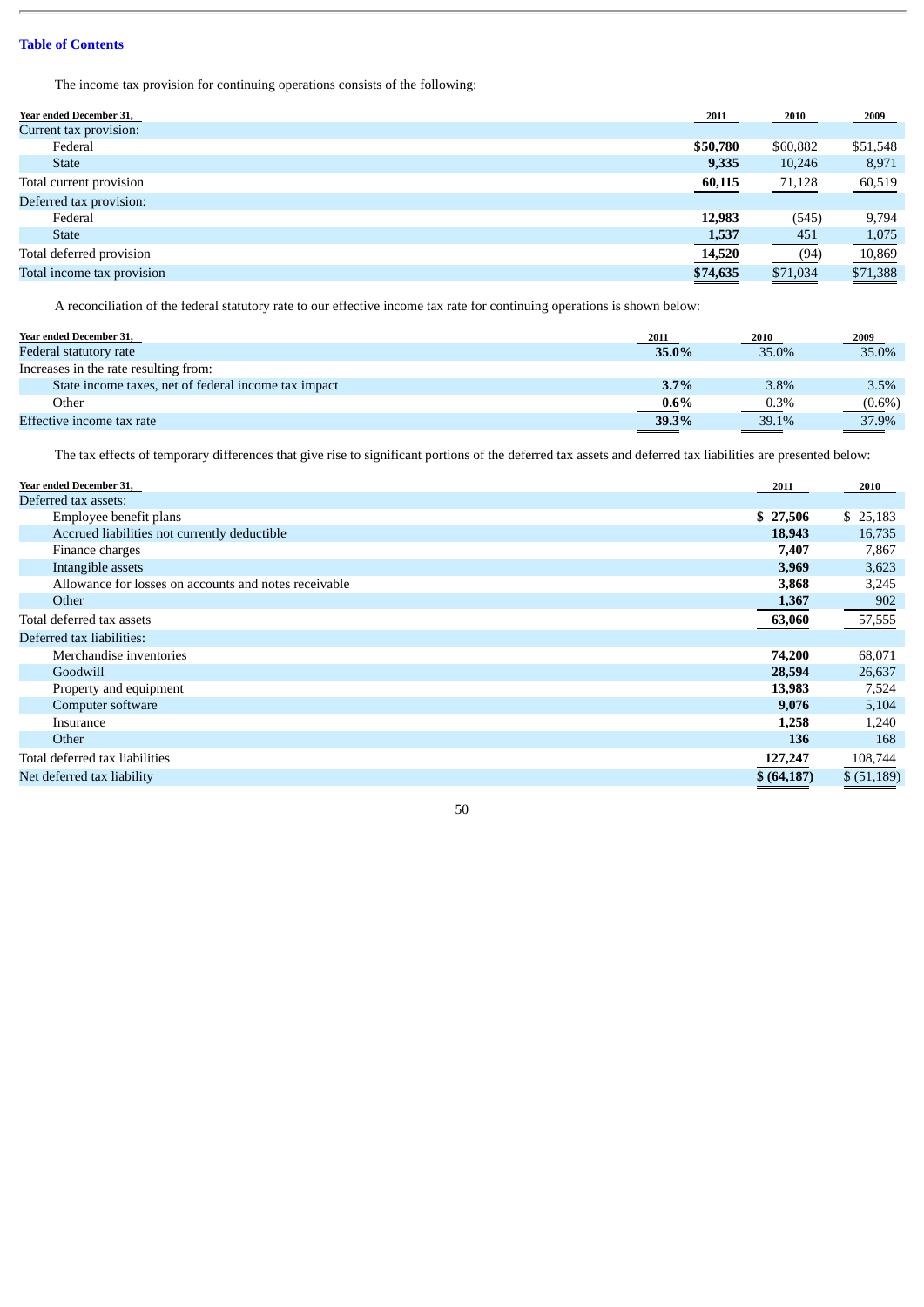Based on management's judgments using available evidence about future events, management believes it is more likely than not that we will realize the benefits of our deferred tax assets. The valuation allowance at December 31, 2011 and 2010 and changes in the valuation allowance for 2011, 2010 and 2009 were not material.

Cash payments for income taxes, including interest, for 2011, 2010, and 2009 were \$61.8 million, \$55.9 million, and \$57.3 million.

At December 31, 2011 and 2010, the liability for unrecognized tax benefits was \$13.2 million and \$13.4 million. A reconciliation of the changes in unrecognized tax benefits from the beginning to the end of the reporting period is as follows:

|                                                     | 2011     | 2010     |
|-----------------------------------------------------|----------|----------|
| Unrecognized tax benefits at January 1,             | \$13,412 | \$21,431 |
| Increases for positions taken during current period | 1,340    | 1,896    |
| Increases for positions taken during prior periods  | 4        | -61      |
| Decreases for positions taken during prior periods  | (1,383)  | (9,902)  |
| Lapse of statute of limitations                     | (25)     | (13)     |
| Settlements with taxing authorities                 | (196)    | $-$ (61) |
| Unrecognized tax benefit at December 31,            | \$13,152 | \$13,412 |
|                                                     |          |          |

Included in the liability for unrecognized tax benefits at December 31, 2011 and 2010, were \$11.5 million and \$10.9 million of tax positions for which the ultimate deductibility is highly certain but for which there is uncertainty about the timing of such deductibility. These tax positions are temporary differences which do not impact the annual effective tax rate under deferred tax accounting. Any change in the deductibility period of these tax positions would impact the timing of cash payments to taxing jurisdictions. Unrecognized tax benefits of \$1.9 million and \$2.4 million at December 31, 2011 and 2010, would impact our effective tax rate if recognized.

We recognize accrued interest and penalties related to unrecognized tax benefits in income tax expense. Accrued interest at December 31, 2011 and 2010 was \$0.7 million and \$0.6 million. Interest expense recognized annually during 2011 and 2010 was \$0.2 million. Interest income recognized during 2009 was \$1.4 million. There were no penalties accrued at December 31, 2011 or 2010 or recognized in 2011, 2010 and 2009.

Our federal income tax returns for the years 2008 through 2010 are subject to examination. Our income tax returns for state and local jurisdictions are generally open for the years 2008 through 2010; however, certain returns may be subject to examination for differing periods.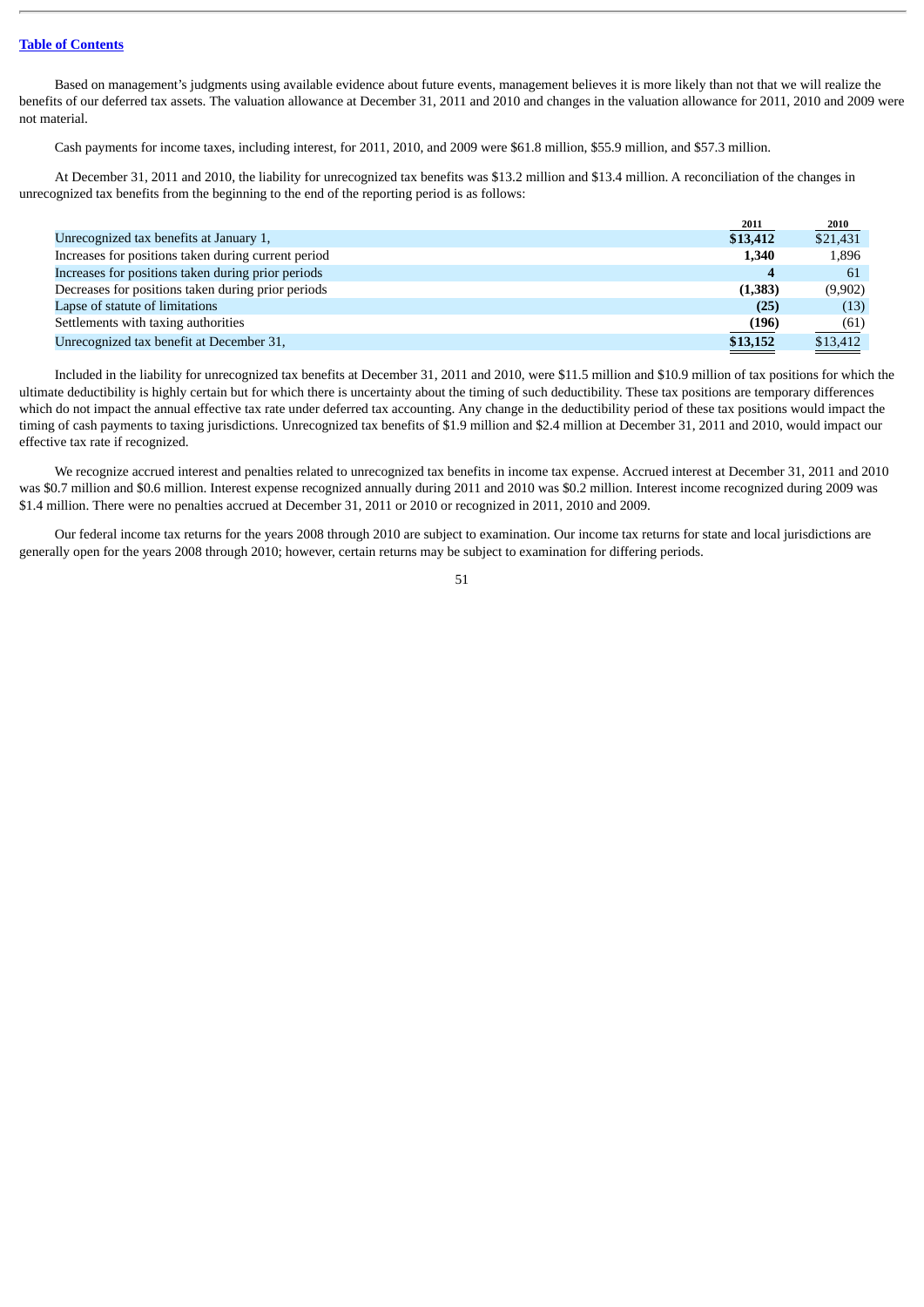### **Note 15—Income from Continuing Operations per Common Share**

The following summarizes the calculation of income from continuing operations per common share for the years ended December 31, 2011, 2010, and 2009.

| Year ended December 31,                                                          | 2011      | 2010        | 2009       |
|----------------------------------------------------------------------------------|-----------|-------------|------------|
| Numerator:                                                                       |           |             |            |
| Income from continuing operations                                                | \$115,198 | \$110,579   | \$116,859  |
| Less: income allocated to unvested restricted shares                             | (1,059)   | (1,167)     | (1,282)    |
| Income from continuing operations attributable to common shareholders-basic      | 114,139   | 109,412     | 115,577    |
| Add: undistributed income attributable to unvested restricted shares—basic       | 480       | 555         | 787        |
| Less: undistributed income reallocated to unvested restricted shares—diluted     | (479)     | (553)       | (783)      |
| Income from continuing operations attributable to common shareholders-diluted    | \$114,140 | \$109,414   | \$115,581  |
| Denominator:                                                                     |           |             |            |
| Weighted average shares outstanding—basic                                        | 62,756    | 62.315      | 61.716     |
| Dilutive shares—stock options                                                    | 168       | 248         | 368        |
| Weighted average shares outstanding—diluted                                      | 62,924    | 62,563      | 62,084     |
| Income from continuing operations per share attributable to common shareholders: |           |             |            |
| <b>Basic</b>                                                                     | 1.82      | 1.76<br>\$. | 1.87       |
| Diluted                                                                          | 1.81      | 1.75<br>S.  | \$<br>1.86 |

### **Note 16—Shareholders' Equity**

The number of shares of common stock issuable upon exercise of outstanding stock options or achievement of certain performance criteria and the number of shares reserved for issuance under our share-based compensation plan and shareholder rights agreement were proportionately increased for the Stock Split, described in Note 1, in accordance with terms of the respective plans. The Stock Split was recorded by a transfer of \$42.1 million from paid-in capital to common stock, representing a \$2 par value for each additional share issued. The number of authorized common shares remained at 200 million, and the number of authorized preferred shares, none of which have been issued, remained at 10 million.

We have a shareholder rights agreement under which one Right is attendant to each outstanding share of our common stock. Adjusted for the Stock Split, each Right entitles the registered holder to purchase from us one fifteen-hundredth of a share of a new Series A Participating Cumulative Preferred Stock (New Series A Preferred Stock) at an exercise price of \$66.67 (New Purchase Price). The Rights will become exercisable, if not earlier redeemed, only if a person or group acquires more than 15% of the outstanding shares of our common stock, or if the Board of Directors so determines following the commencement of a public announcement of a tender or exchange offer, the consummation of which would result in ownership by a person or group of more than 15% of such outstanding shares. Each holder of a Right, upon the occurrence of certain events, will become entitled to receive, upon exercise and payment of the New Purchase Price, New Series A Preferred Stock (or in certain circumstances, cash, property or other securities of ours or a potential acquirer) having a value equal to twice the amount of the New Purchase Price. The agreement is subject to review every three years by our independent directors. The Rights will expire on April 30, 2014, if not earlier redeemed.

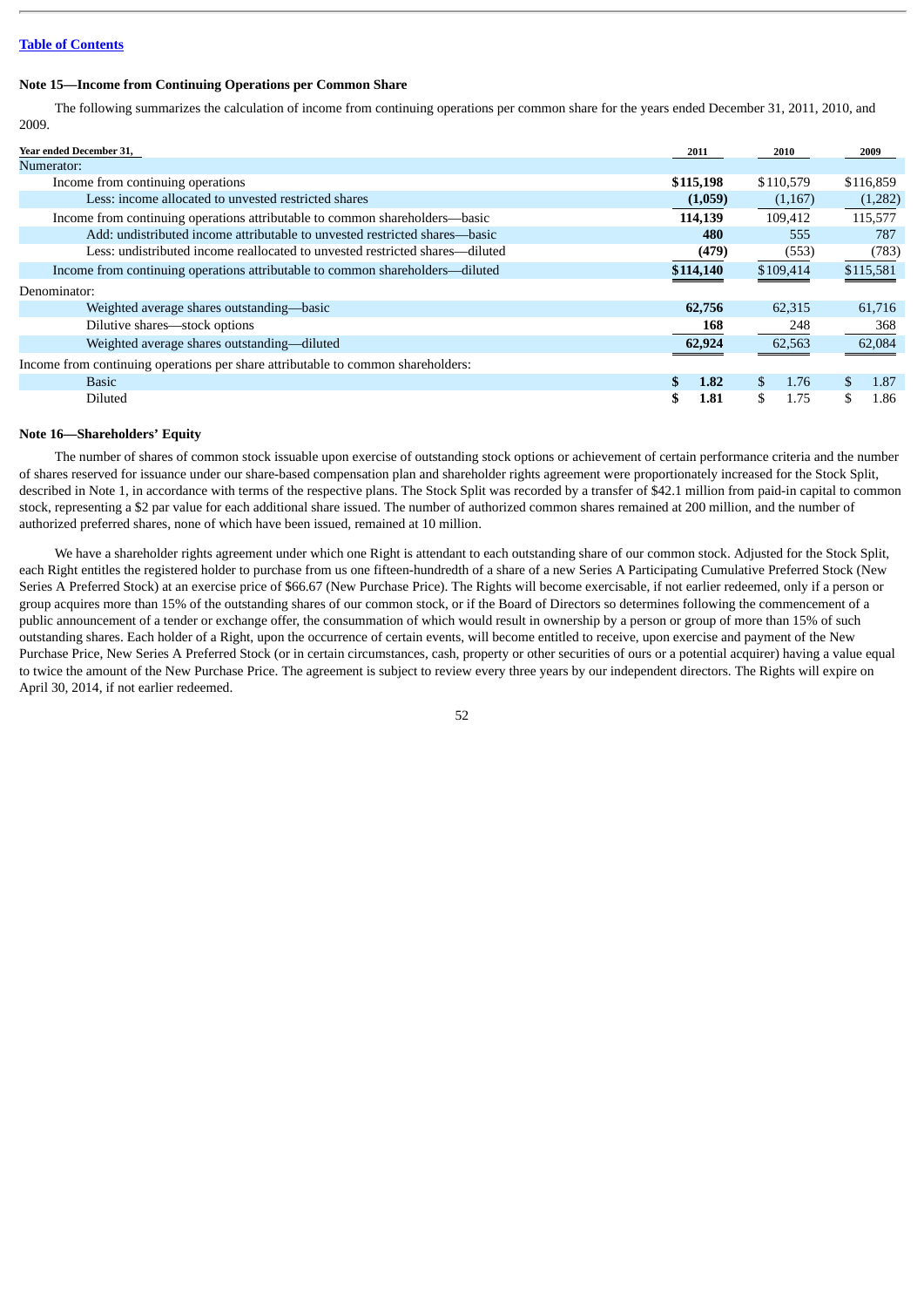In February 2011, our Board of Directors authorized a share repurchase program of up to \$50 million of our outstanding common stock to be executed at the discretion of management over a three-year period, expiring in February 2014. The program is intended to offset shares issued in conjunction with our stock incentive plan and may be suspended or discontinued at any time. During the year ended December 31, 2011, we repurchased in open-market transactions and retired approximately 524 thousand shares of our common stock for an aggregate of \$16.1 million, or an average price per share of \$30.77. As of December 31, 2011, we have approximately \$33.9 million remaining under the repurchase program approved by the Board of Directors. We have elected to allocate any excess of share repurchase price over par value to retained earnings.

#### **Note 17—Commitments and Contingencies**

We have a contractual commitment to outsource information technology operations, including the management and operation of our information technology systems and distributed services processing, as well as application support, development and enhancement services. This agreement was amended in January 2012 to extend the terms of service through December 2014. The commitment is cancelable with 180 days notice and payment of a termination fee. The termination fee is based upon certain costs which would be incurred by the vendor as a direct result of the early termination of the agreement. Based on the amended terms, the maximum termination fee payable was \$4.1 million at December 31, 2011, declining each year to zero at the end of the final contract year.

Assuming no early termination of the contract, the fixed and determinable portion of the remaining obligations under this agreement ranges from \$43 million in 2012 to \$42 million in 2014, totaling \$126 million. These obligations can vary annually up to a certain level for changes in the Consumer Price Index or for a significant increase in our medical/surgical distribution business. Additionally, the service fees under this contract can vary to the extent additional services are provided by the vendor which are not covered by the negotiated base fees, or as a result of reduction in services that were included in these base fees. We paid \$48.4 million, \$46.6 million, and \$52.9 million under this contract in 2011, 2010, and 2009. We have recorded approximately \$5.1 million of capital lease assets associated with this outsourcing contract.

We have a contractual commitment to purchase certain products in 2016. The maximum penalty which we would incur if we do not fulfill this commitment is \$1 million.

We have entered into non-cancelable agreements to lease most of our office and warehouse facilities with remaining terms generally ranging from one to eight years. Certain leases include renewal options, generally for five-year increments. We also lease most of our transportation and material handling equipment for terms generally ranging from five to eight years. At December 31, 2011, future minimum annual payments under non-cancelable lease agreements with original terms in excess of one year, and including payments required under operating leases for facilities we have vacated, are as follows:

|                        | Total                    |
|------------------------|--------------------------|
| 2012                   | \$39,620                 |
| 2013                   | 33,493                   |
| 2014                   | 23,520                   |
| 2015                   | 17,458                   |
| 2016                   | 11,751                   |
| Later years            | $\frac{9,735}{$135,577}$ |
| Total minimum payments |                          |

Rent expense for all operating leases for the years ended December 31, 2011, 2010, and 2009, was \$56.3 million, \$55.3 million, and \$54.2 million.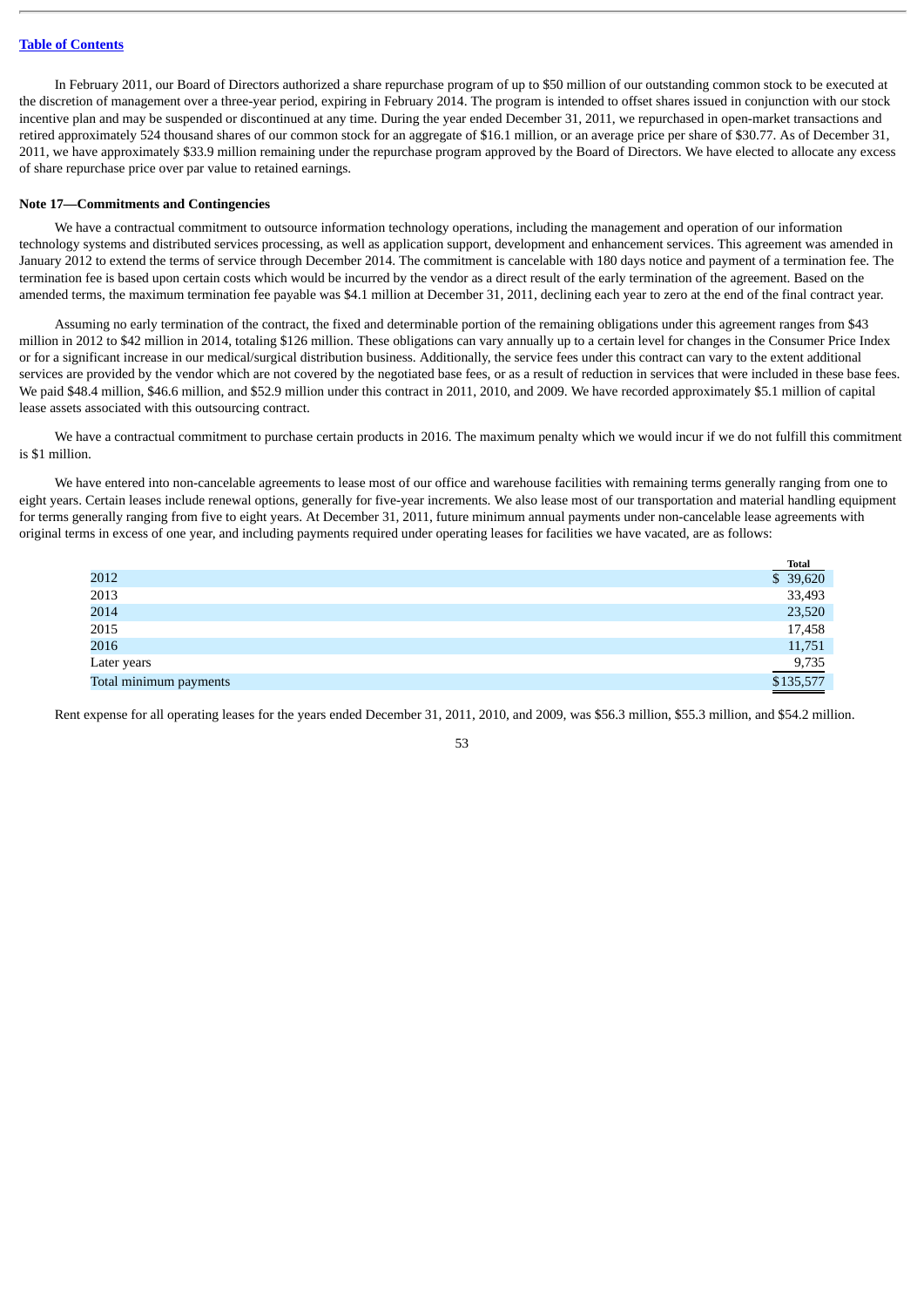We have contractual obligations that are required to be paid to customers in the event that certain contractual performance targets are not achieved as of specified dates, generally within 36 months from inception of the contract. These contingent obligations total \$2.6 million as of December 31, 2011. If none of the performance targets are met as of the specified dates, and customers have met their contractual commitments, payments will be due as follows: 2012—\$1.2 million; 2013—\$0.9 million; and 2014—\$0.5 million. None of these contingent obligations were accrued at December 31, 2011, as we do not consider any of them probable. We deferred the recognition of fees that are contingent upon our future performance under the terms of these contracts. As of December 31, 2011, \$0.9 million of deferred revenue related to outstanding contractual performance targets is included in other accrued liabilities.

The state of California is conducting an administrative review of certain ongoing local sales tax incentives that may be available to us. As a result of this review, we could potentially receive tax incentive payments for all or some of the quarterly periods beginning with the first quarter of 2009. The exact amount, if any, is dependent upon a number of factors, including the timing of negotiation and execution of certain customer agreements, collection of amounts from the parties involved, the variability in sales and our operations in California. As of December 31, 2011, the estimated potential payment we could receive and related contingent gain related to prior periods is up to \$7.4 million.

Prior to exiting the DTC business in January 2009, we received reimbursements from Medicare, Medicaid, and private healthcare insurers for certain customer billings. We are subject to audits of these reimbursements for up to seven years from the date of the service.

#### **Note 18—Legal Proceedings**

We are subject to various legal actions that are ordinary and incidental to our business, including contract disputes, employment, workers' compensation, product liability, regulatory and other matters. We have insurance coverage for employment, product liability, workers' compensation and other personal injury litigation matters, subject to policy limits, applicable deductibles and insurer solvency. We establish reserves from time to time based upon periodic assessment of the potential outcomes of pending matters.

Based on current knowledge and the advice of counsel, we believe that the accrual as of December 31, 2011 for currently pending matters considered probable of loss, which is not material, is sufficient. In addition, we believe that other currently pending matters are not reasonably likely to result in a material loss, as either the claims are insignificant, individually and in the aggregate, or are expected to be adequately covered by insurance.

## **Note 19—Condensed Consolidating Financial Information**

The following tables present condensed consolidating financial information for: Owens & Minor, Inc., on a combined basis; the guarantors of Owens & Minor, Inc.'s Senior Notes; and the non-guarantor subsidiaries of the Senior Notes. Separate financial statements of the guarantor subsidiaries are not presented because the guarantors are jointly, severally and unconditionally liable under the guarantees, and we believe the condensed consolidating financial information is more meaningful in understanding the financial position, results of operations and cash flows of the guarantor subsidiaries.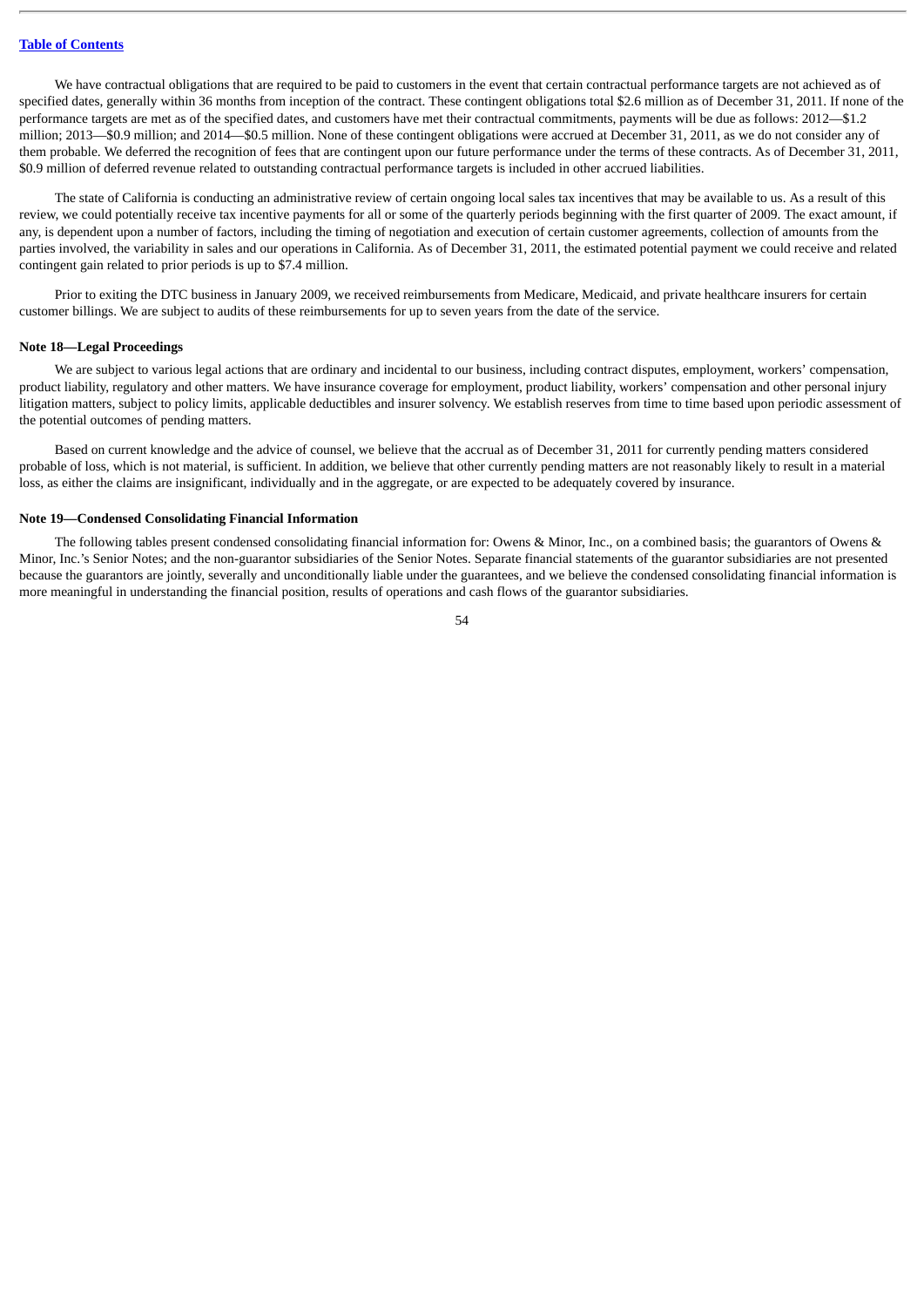# **Condensed Consolidating Financial Information**

|                                                              | Owens &<br>Minor, | Guarantor           | Non-<br>guarantor |                     |              |
|--------------------------------------------------------------|-------------------|---------------------|-------------------|---------------------|--------------|
| Year ended December 31, 2011                                 | Inc.              | <b>Subsidiaries</b> | Subsidiaries      | <b>Eliminations</b> | Consolidated |
| <b>Statements of Income</b>                                  |                   |                     |                   |                     |              |
| Net revenue                                                  | \$                | \$8,627,786         | \$<br>126         | \$                  | \$8,627,912  |
| Cost of goods sold                                           |                   | 7,770,359           | 16                |                     | 7,770,375    |
| Gross margin                                                 |                   | 857,427             | 110               |                     | 857,537      |
| Selling, general and administrative expenses                 | 1,123             | 608,905             | 629               |                     | 610,657      |
| Exit and realignment charges                                 |                   | 12,708              |                   |                     | 12,708       |
| Depreciation and amortization                                |                   | 34,135              |                   |                     | 34,135       |
| Other operating expense (income), net                        | 677               | (4,051)             | (104)             |                     | (3, 478)     |
| Operating (loss) earnings                                    | (1,800)           | 205,730             | (415)             |                     | 203,515      |
| Interest expense, net                                        | 9,749             | 3,855               | 78                |                     | 13,682       |
| Income (loss) from continuing operations before income taxes | (11,549)          | 201,875             | (493)             |                     | 189,833      |
| Income tax provision (benefit)                               | (4,538)           | 79,320              | (147)             |                     | 74,635       |
| Equity in earnings of subsidiaries                           | 122,209           |                     |                   | (122, 209)          |              |
| Income (loss) from continuing operations                     | 115,198           | 122,555             | (346)             | (122, 209)          | 115,198      |
| Loss from discontinued operations, net of tax                |                   |                     |                   |                     |              |
| Net income (loss)                                            | \$115,198         | 122,555             | (346)             | \$(122, 209)        | 115,198      |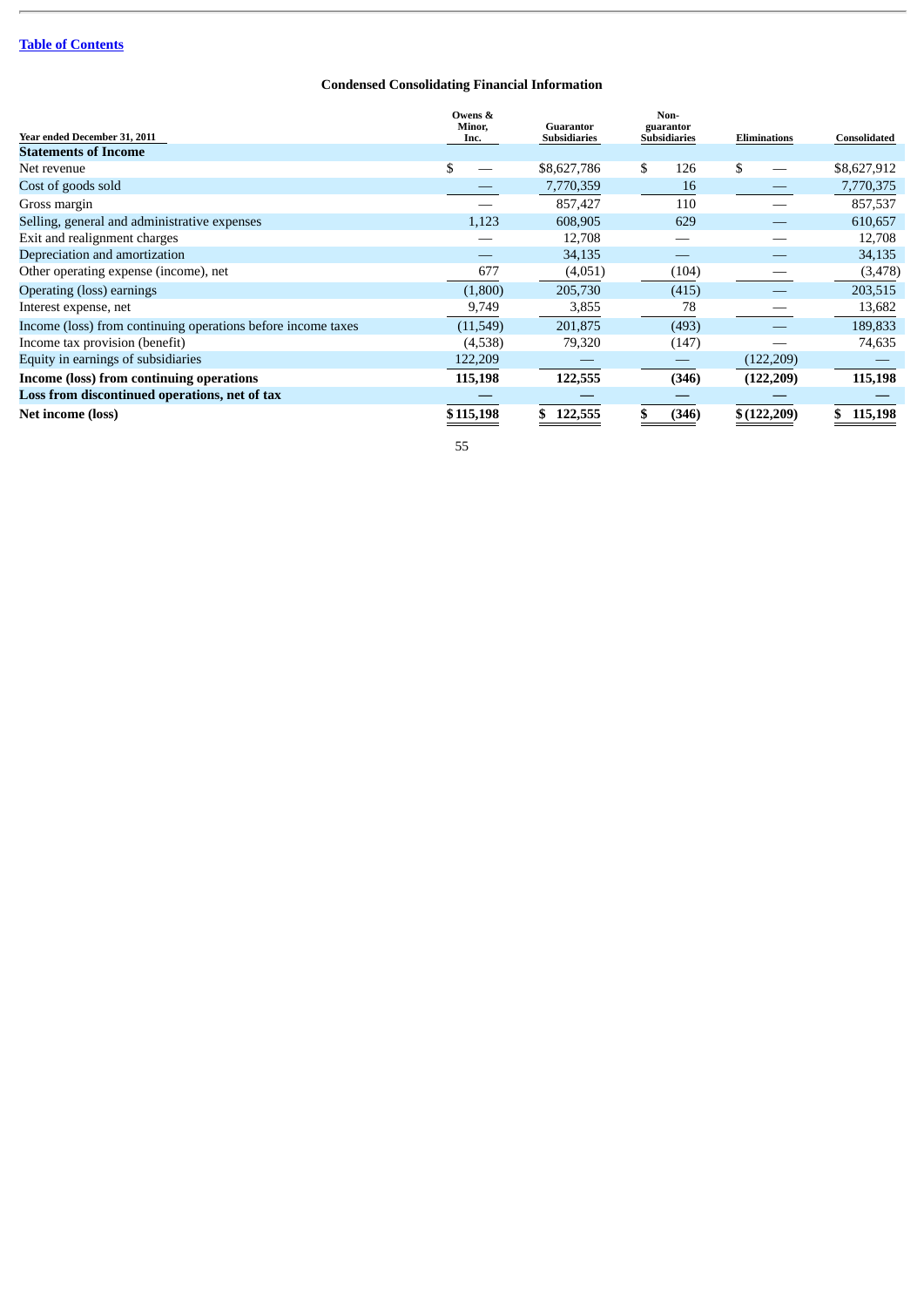# **Condensed Consolidating Financial Information**

|                                                              | Owens &<br>Minor, | Guarantor           | Non-<br>guarantor   |                     |              |
|--------------------------------------------------------------|-------------------|---------------------|---------------------|---------------------|--------------|
| Year ended December 31, 2010                                 | Inc.              | <b>Subsidiaries</b> | <b>Subsidiaries</b> | <b>Eliminations</b> | Consolidated |
| <b>Statements of Income</b>                                  |                   |                     |                     |                     |              |
| Net revenue                                                  | \$                | \$8,121,944         | \$<br>1,664         | \$.                 | \$8,123,608  |
| Cost of goods sold                                           |                   | 7,315,791           | 92                  |                     | 7,315,883    |
| Gross margin                                                 |                   | 806,153             | 1,572               |                     | 807,725      |
| Selling, general and administrative expenses                 | 1,900             | 560,550             | 1,719               |                     | 564,169      |
| Pension expense                                              |                   | 21,366              |                     |                     | 21,366       |
| Depreciation and amortization                                |                   | 29,144              | 4                   |                     | 29,148       |
| Other operating income, net                                  | (313)             | (2,581)             |                     |                     | (2,894)      |
| Operating (loss) earnings                                    | (1,587)           | 197,674             | (151)               |                     | 195,936      |
| Interest expense, net                                        | 10,396            | 3,861               | 66                  |                     | 14,323       |
| Income (loss) from continuing operations before income taxes | (11,983)          | 193,813             | (217)               |                     | 181,613      |
| Income tax (benefit) provision                               | (4,687)           | 75,806              | (85)                |                     | 71,034       |
| Equity in earnings of subsidiaries                           | 117,875           |                     |                     | (117, 875)          |              |
| Income (loss) from continuing operations                     | 110,579           | 118,007             | (132)               | (117, 875)          | 110,579      |
| Loss from discontinued operations, net of tax                |                   |                     |                     |                     |              |
| Net income (loss)                                            | \$110,579         | 118,007             | \$<br>(132)         | \$(117, 875)        | 110,579      |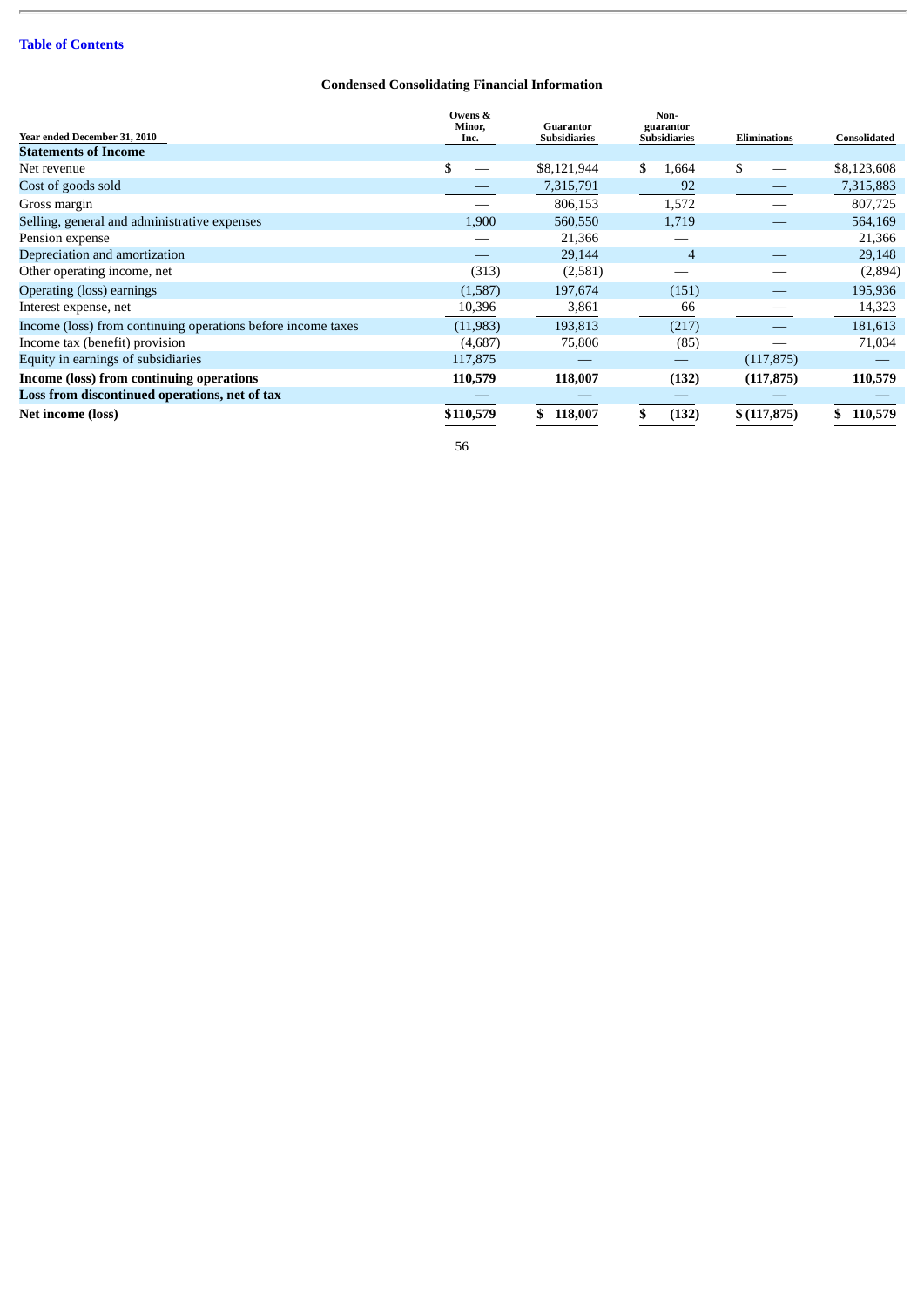# **Condensed Consolidating Financial Information**

|                                                              | Owens &<br>Minor, | Guarantor           | Non-<br>guarantor |                     |              |
|--------------------------------------------------------------|-------------------|---------------------|-------------------|---------------------|--------------|
| Year ended December 31, 2009                                 | Inc.              | <b>Subsidiaries</b> | Subsidiaries      | <b>Eliminations</b> | Consolidated |
| <b>Statements of Income</b>                                  |                   |                     |                   |                     |              |
| Net revenue                                                  | \$                | \$8,036,886         | \$<br>738         | \$                  | \$8,037,624  |
| Cost of goods sold                                           |                   | 7,223,185           | 52                |                     | 7,223,237    |
| Gross margin                                                 |                   | 813,701             | 686               |                     | 814,387      |
| Selling, general and administrative expenses                 | 2,254             | 589,025             | 1,061             |                     | 592,340      |
| Pension expense                                              |                   | 752                 |                   |                     | 752          |
| Depreciation and amortization                                |                   | 25,233              | 32                |                     | 25,265       |
| Other operating (income) expense, net                        |                   | (5,370)             | 125               |                     | (5,245)      |
| Operating (loss) earnings                                    | (2,254)           | 204,061             | (532)             |                     | 201,275      |
| Interest (income) expense, net                               | (1, 317)          | 14,277              | 68                |                     | 13,028       |
| Income (loss) from continuing operations before income taxes | (937)             | 189,784             | (600)             |                     | 188,247      |
| Income tax (benefit) provision                               | (355)             | 71,971              | (228)             |                     | 71,388       |
| Equity in earnings of subsidiaries                           | 105,240           |                     |                   | (105, 240)          |              |
| Income (loss) from continuing operations                     | 104,658           | 117,813             | (372)             | (105, 240)          | 116,859      |
| Loss from discontinued operations, net of tax                |                   |                     | (12,201)          |                     | (12,201)     |
| Net income (loss)                                            | \$104,658         | \$117,813           | \$(12,573)        | \$(105,240)         | 104,658      |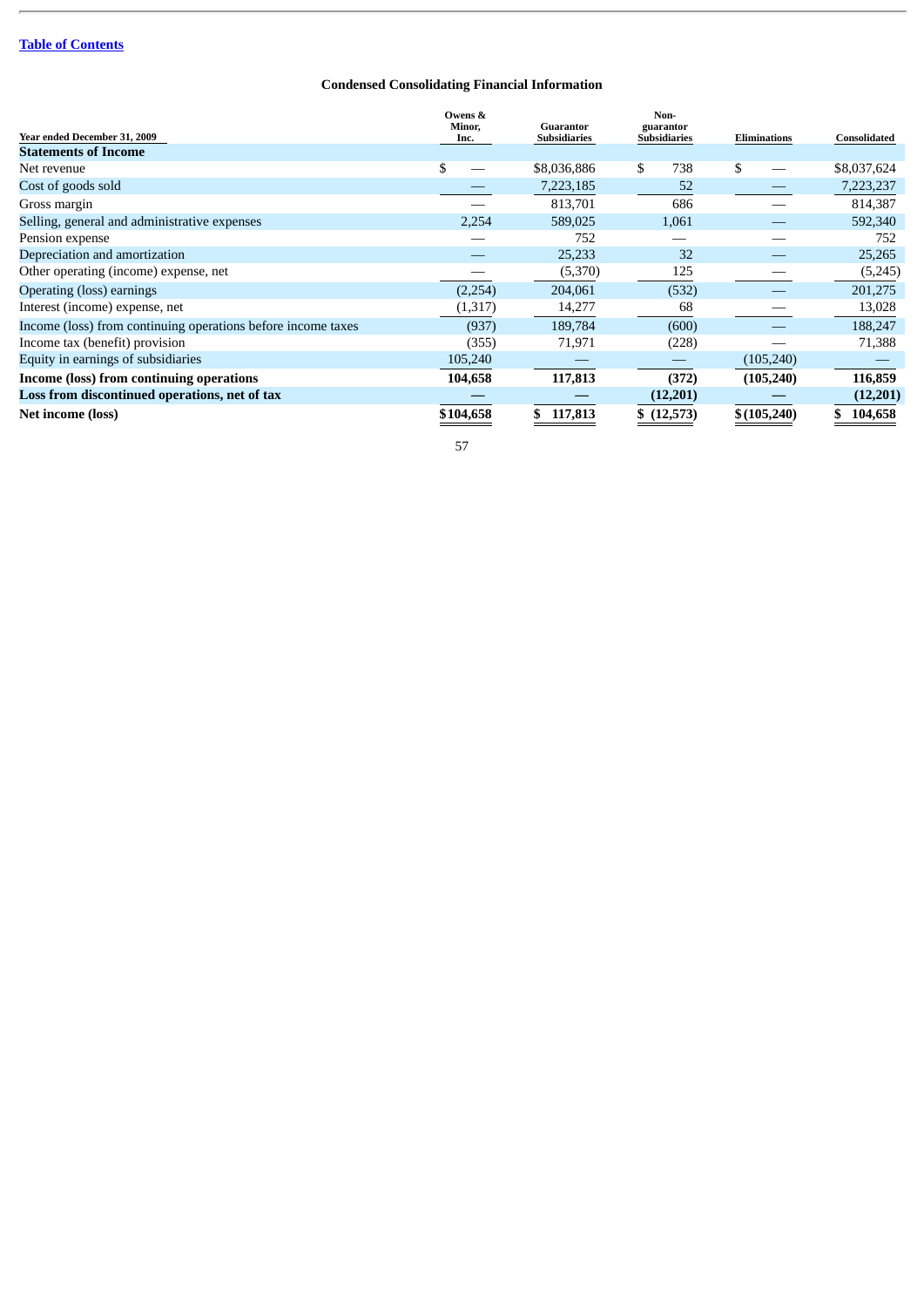| <b>December 31, 2011</b>                                 | Owens &<br>Minor, Inc.   | <b>Guarantor</b><br><b>Subsidiaries</b> | Non-<br>guarantor<br><b>Subsidiaries</b> | Consolidated                   |             |
|----------------------------------------------------------|--------------------------|-----------------------------------------|------------------------------------------|--------------------------------|-------------|
| <b>Balance Sheets</b>                                    |                          |                                         |                                          |                                |             |
| Assets                                                   |                          |                                         |                                          |                                |             |
| <b>Current assets</b>                                    |                          |                                         |                                          |                                |             |
| Cash and cash equivalents                                | \$120,010                | 14,809<br>\$.                           | \$<br>1,119                              | \$                             | \$135,938   |
| Accounts and notes receivable, net                       |                          | 506,633                                 | 125                                      |                                | 506,758     |
| Merchandise inventories                                  |                          | 806,281                                 | 85                                       |                                | 806,366     |
| Other current assets                                     | 139                      | 76,696                                  | 35                                       | (107)                          | 76,763      |
| <b>Total current assets</b>                              | 120,149                  | 1,404,419                               | 1,364                                    | (107)                          | 1,525,825   |
| Property and equipment, net                              |                          | 107,878                                 | 183                                      |                                | 108,061     |
| Goodwill, net                                            |                          | 247,271                                 | 1,227                                    |                                | 248,498     |
| Intangible assets, net                                   |                          | 22,142                                  |                                          |                                | 22,142      |
| Due from O&M and subsidiaries                            |                          |                                         | 40,888                                   | (40, 888)                      |             |
| Advances to and investments in consolidated subsidiaries | 1,142,592                |                                         | $\overline{\phantom{0}}$                 | (1, 142, 592)                  |             |
| Other assets, net                                        | 779                      | 41,373                                  | 137                                      |                                | 42,289      |
| <b>Total assets</b>                                      | \$1,263,520              | \$1,823,083                             | \$<br>43,799                             | \$(1,183,587)                  | \$1,946,815 |
| Liabilities and shareholders' equity                     |                          |                                         |                                          |                                |             |
| <b>Current liabilities</b>                               |                          |                                         |                                          |                                |             |
| Accounts payable                                         | \$113,100                | \$462,604                               | \$<br>89                                 | \$<br>$\overline{\phantom{0}}$ | \$575,793   |
| Accrued payroll and related liabilities                  |                          | 20.653                                  | 15                                       |                                | 20,668      |
| Deferred income taxes                                    |                          | 42,296                                  |                                          |                                | 42,296      |
| Other accrued liabilities                                | 6,505                    | 86,980                                  | 230                                      | (107)                          | 93,608      |
| <b>Total current liabilities</b>                         | 119,605                  | 612,533                                 | 334                                      | (107)                          | 732,365     |
| Long-term debt, excluding current portion                | 207,480                  | 5,201                                   |                                          |                                | 212,681     |
| Due to O&M and subsidiaries                              | 18,348                   | 22,540                                  |                                          | (40, 888)                      |             |
| Intercompany debt                                        | $\overline{\phantom{0}}$ | 138,890                                 |                                          | (138, 890)                     |             |
| Deferred income taxes                                    |                          | 21,894                                  | $\overline{\phantom{0}}$                 |                                | 21,894      |
| Other liabilities                                        |                          | 60,658                                  |                                          |                                | 60,658      |
| <b>Total liabilities</b>                                 | 345,433                  | 861,716                                 | 334                                      | (179, 885)                     | 1,027,598   |
| <b>Shareholders' equity</b>                              |                          |                                         |                                          |                                |             |
| Common stock                                             | 126,900                  |                                         | 1,500                                    | (1,500)                        | 126,900     |
| Paid-in capital                                          | 179,052                  | 242.024                                 | 64,314                                   | (306, 338)                     | 179,052     |
| Retained earnings (deficit)                              | 619,629                  | 727,050                                 | (23, 479)                                | (703, 571)                     | 619,629     |
| Accumulated other comprehensive loss                     | (7, 494)                 | (7,707)                                 | $\overline{\phantom{m}}$                 | 7,707                          | (7, 494)    |
| Total Owens & Minor, Inc. shareholders' equity           | 918,087                  | 961,367                                 | 42,335                                   | (1,003,702)                    | 918,087     |
| Noncontrolling interest                                  |                          |                                         | 1,130                                    |                                | 1,130       |
| <b>Total shareholders' equity</b>                        | 918,087                  | 961,367                                 | 43,465                                   | (1,003,702)                    | 919,217     |
| Total liabilities and shareholders' equity               | \$1,263,520              | \$1,823,083                             | \$43,799                                 | \$(1,183,587)                  | \$1,946,815 |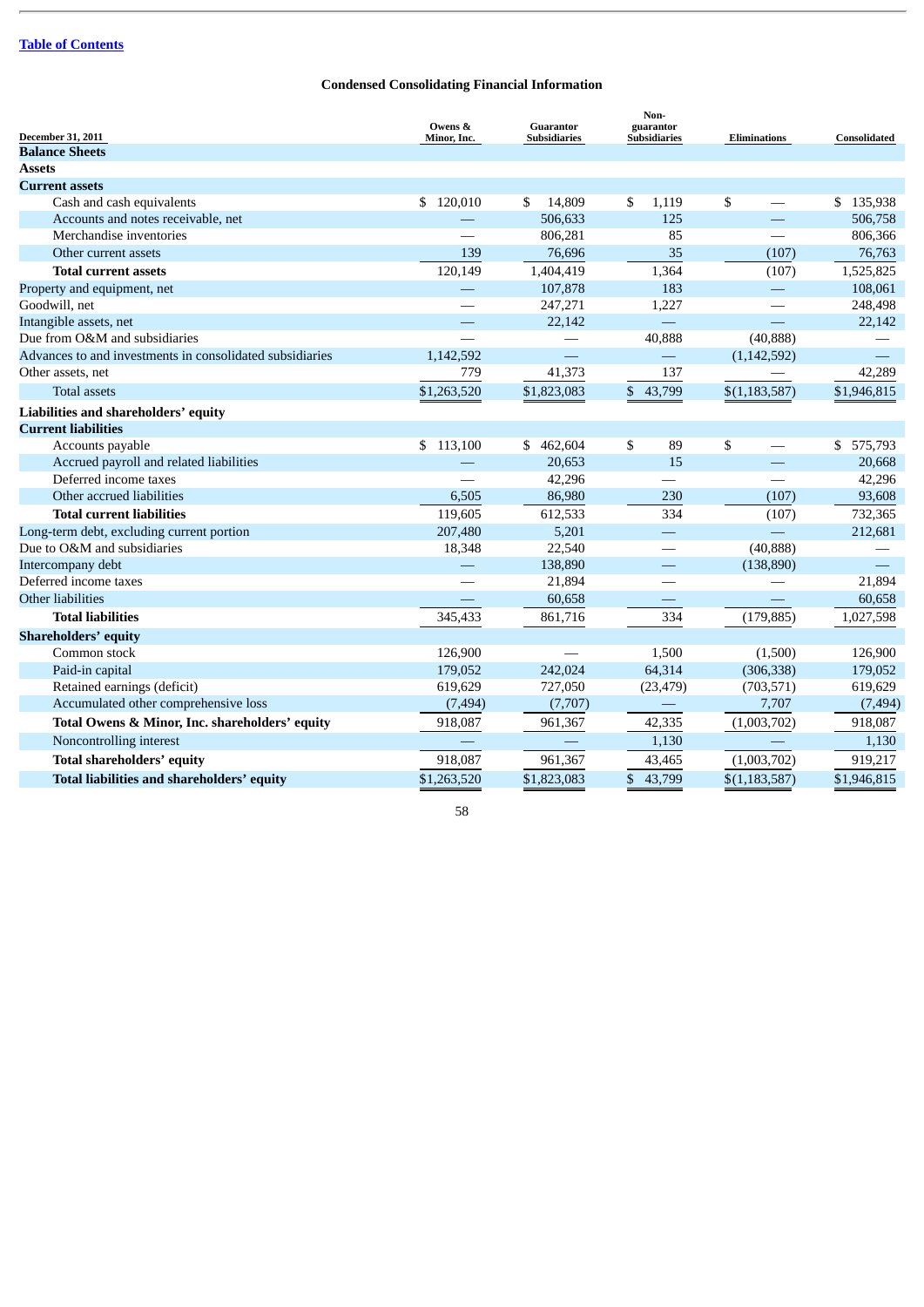| <b>December 31, 2010</b>                                 | Owens &<br>Minor, Inc.         | Guarantor<br><b>Subsidiaries</b> | Non-<br>guarantor<br><b>Subsidiaries</b> | <b>Eliminations</b>      | Consolidated             |
|----------------------------------------------------------|--------------------------------|----------------------------------|------------------------------------------|--------------------------|--------------------------|
| <b>Balance Sheets</b>                                    |                                |                                  |                                          |                          |                          |
| <b>Assets</b>                                            |                                |                                  |                                          |                          |                          |
| <b>Current assets</b>                                    |                                |                                  |                                          |                          |                          |
| Cash and cash equivalents                                | \$156,897                      | \$<br>2,316                      | \$                                       | \$                       | \$159,213                |
| Accounts and notes receivable, net                       | 313                            | 471,348                          |                                          |                          | 471,661                  |
| Merchandise inventories                                  |                                | 720,116                          |                                          |                          | 720,116                  |
| Other current assets                                     | 118                            | 52,438                           | 243                                      |                          | 52,799                   |
| <b>Total current assets</b>                              | 157,328                        | 1,246,218                        | 243                                      |                          | 1,403,789                |
| Property and equipment, net                              |                                | 101,542                          | 3                                        |                          | 101,545                  |
| Goodwill, net                                            |                                | 247,271                          |                                          |                          | 247,271                  |
| Intangible assets, net                                   |                                | 24,825                           |                                          |                          | 24,825                   |
| Due from O&M and subsidiaries                            |                                | 84,966                           | 41,523                                   | (126, 489)               |                          |
| Advances to and investments in consolidated subsidiaries | 1,036,211                      | $\equiv$                         | $\overline{\phantom{0}}$                 | (1,036,211)              |                          |
| Other assets, net                                        | 1,450                          | 43,159                           |                                          |                          | 44,609                   |
| <b>Total assets</b>                                      | \$1,194,989                    | \$1,747,981                      | \$<br>41,769                             | \$(1,162,700)            | \$1,822,039              |
| Liabilities and shareholders' equity                     |                                |                                  |                                          |                          |                          |
| <b>Current liabilities</b>                               |                                |                                  |                                          |                          |                          |
| Accounts payable                                         | \$<br>$\overline{\phantom{0}}$ | \$531,732                        | \$<br>3                                  | \$<br>$\equiv$           | \$531,735                |
| Accrued payroll and related liabilities                  |                                | 20,570                           | 18                                       |                          | 20,588                   |
| Deferred income taxes                                    |                                | 39,082                           |                                          |                          | 39,082                   |
| Other accrued liabilities                                | 6,197                          | 96,311                           | 568                                      |                          | 103,076                  |
| <b>Total current liabilities</b>                         | 6,197                          | 687,695                          | 589                                      | $\overline{\phantom{0}}$ | 694,481                  |
| Long-term debt, excluding current portion                | 204,785                        | 4,311                            |                                          |                          | 209,096                  |
| Due to O&M and subsidiaries                              | 126,489                        |                                  |                                          | (126, 489)               |                          |
| Intercompany debt                                        | $\overline{\phantom{0}}$       | 138,890                          | $\overline{\phantom{0}}$                 | (138, 890)               | $\overline{\phantom{0}}$ |
| Deferred income taxes                                    |                                | 12,107                           |                                          |                          | 12,107                   |
| Other liabilities                                        |                                | 48,837                           |                                          |                          | 48,837                   |
| <b>Total liabilities</b>                                 | 337,471                        | 891,840                          | 589                                      | (265, 379)               | 964,521                  |
| <b>Shareholders' equity</b>                              |                                |                                  |                                          |                          |                          |
| Common stock                                             | 126,867                        |                                  | 1,500                                    | (1,500)                  | 126,867                  |
| Paid-in capital                                          | 165,447                        | 242,024                          | 62,814                                   | (304, 838)               | 165,447                  |
| Retained earnings (deficit)                              | 570,320                        | 619,496                          | (23, 134)                                | (596, 362)               | 570,320                  |
| Accumulated other comprehensive loss                     | (5, 116)                       | (5, 379)                         |                                          | 5,379                    | (5, 116)                 |
| Total Owens & Minor, Inc. shareholders' equity           | 857,518                        | 856,141                          | 41,180                                   | (897, 321)               | 857,518                  |
| Noncontrolling interest                                  |                                |                                  |                                          |                          |                          |
| <b>Total shareholders' equity</b>                        | 857,518                        | 856,141                          | 41,180                                   | (897, 321)               | 857,518                  |
| Total liabilities and shareholders' equity               | \$1,194,989                    | \$1,747,981                      | \$<br>41,769                             | \$(1,162,700)            | \$1,822,039              |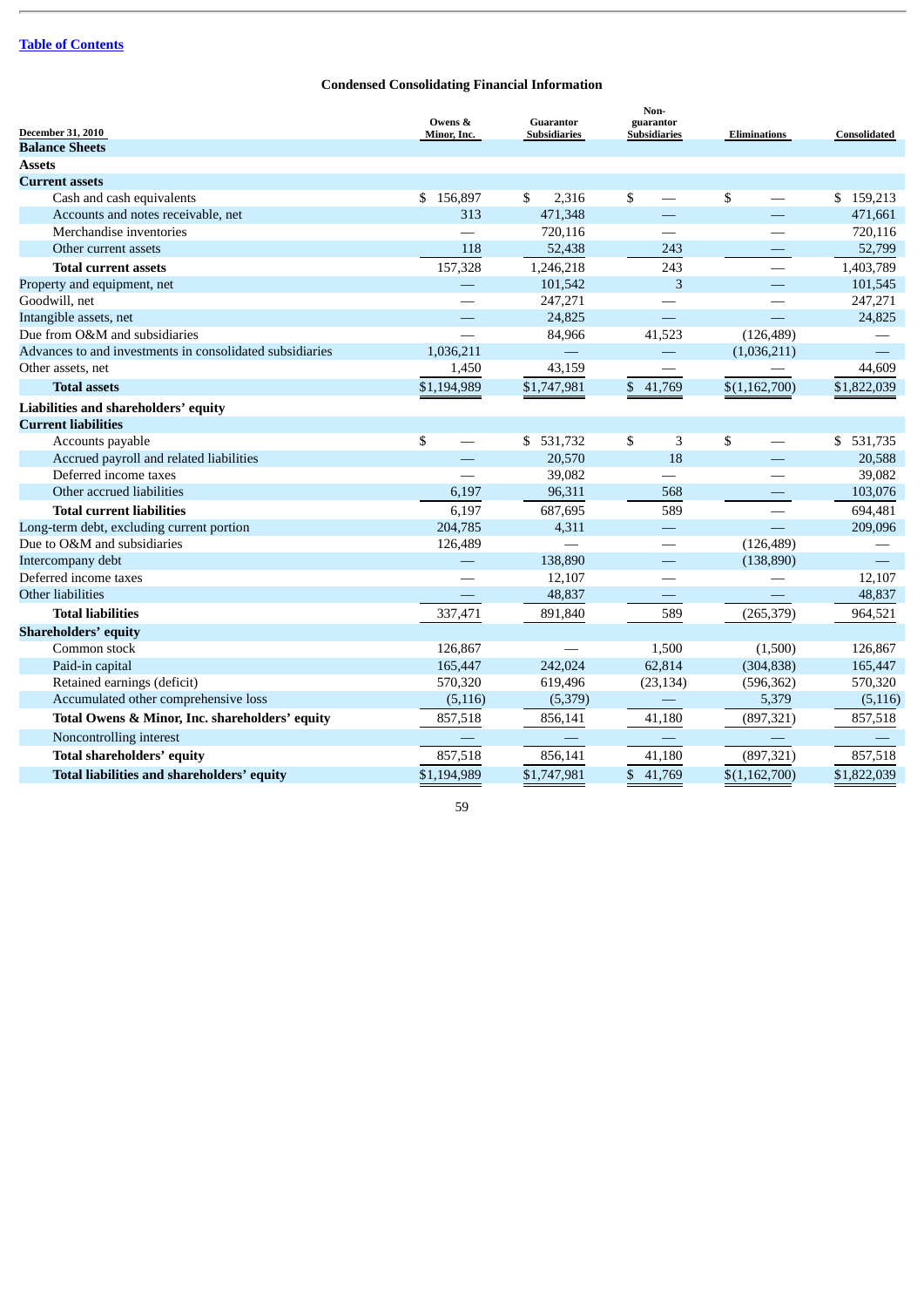| Year ended December 31, 2011                                       | Owens &<br>Minor,<br>Inc. | Guarantor<br><b>Subsidiaries</b> | Non-<br>guarantor<br><b>Subsidiaries</b> | <b>Eliminations</b> | Consolidated |
|--------------------------------------------------------------------|---------------------------|----------------------------------|------------------------------------------|---------------------|--------------|
| <b>Statements of Cash Flows</b>                                    |                           |                                  |                                          |                     |              |
| <b>Operating activities:</b>                                       |                           |                                  |                                          |                     |              |
| Net income (loss)                                                  | \$115,198                 | \$122,555                        | \$<br>(346)                              | \$(122, 209)        | \$115,198    |
| Adjustments to reconcile net income to cash provided by (used for) |                           |                                  |                                          |                     |              |
| operating activities:                                              |                           |                                  |                                          |                     |              |
| Equity in earnings of subsidiaries                                 | (122, 209)                |                                  |                                          | 122,209             |              |
| Depreciation and amortization                                      |                           | 34,135                           |                                          |                     | 34,135       |
| Deferred income tax expense                                        |                           | 14,520                           |                                          |                     | 14,520       |
| Provision for LIFO reserve                                         |                           | 13,700                           |                                          |                     | 13,700       |
| Share-based compensation expense                                   |                           | 5,674                            |                                          |                     | 5,674        |
| Provision for losses on accounts and notes receivable              |                           | 2,176                            |                                          |                     | 2,176        |
| Pension contributions                                              |                           | (409)                            |                                          |                     | (409)        |
| Changes in operating assets and liabilities:                       |                           |                                  |                                          |                     |              |
| Accounts and notes receivable                                      | 313                       | (37, 461)                        | (125)                                    |                     | (37, 273)    |
| Merchandise inventories                                            |                           | (99, 865)                        | (85)                                     |                     | (99, 950)    |
| Accounts payable                                                   | 113,100                   | (69, 128)                        | 86                                       |                     | 44,058       |
| Net change in other assets and liabilities                         | 539                       | (25, 338)                        | 145                                      |                     | (24, 654)    |
| Other, net                                                         | (998)                     | 2,339                            | (97)                                     |                     | 1,244        |
| Cash provided by (used for) operating activities of continuing     |                           |                                  |                                          |                     |              |
| operations                                                         | 105,943                   | (37, 102)                        | (422)                                    |                     | 68,419       |
| <b>Investing activities:</b>                                       |                           |                                  |                                          |                     |              |
| Additions to property and equipment                                |                           | (24,798)                         | (183)                                    |                     | (24, 981)    |
| Additions to computer software and intangible assets               |                           | (11, 197)                        | (137)                                    |                     | (11, 334)    |
| Proceeds from sale of property and equipment                       |                           | 2,430                            |                                          |                     | 2,430        |
| Cash used for investing activities of continuing operations        |                           | (33, 565)                        | (320)                                    |                     | (33, 885)    |
| <b>Financing activities:</b>                                       |                           |                                  |                                          |                     |              |
| Change in intercompany advances                                    | (87, 415)                 | 85,276                           | 2,139                                    |                     |              |
| Cash dividends paid                                                | (50, 909)                 |                                  |                                          |                     | (50, 909)    |
| Repurchases of common stock                                        | (16, 124)                 |                                  |                                          |                     | (16, 124)    |
| Excess tax benefits related to share-based compensation            | 2,154                     |                                  |                                          |                     | 2,154        |
| Proceeds from termination of interest rate swaps                   | 4,005                     |                                  |                                          |                     | 4,005        |
| Proceeds from exercise of stock options                            | 9,179                     |                                  |                                          |                     | 9,179        |
| Other, net                                                         | (3,720)                   | (2, 116)                         |                                          |                     | (5,836)      |
|                                                                    |                           |                                  |                                          |                     |              |
| Cash (used for) provided by financing activities of continuing     |                           | 83.160                           |                                          |                     |              |
| operations                                                         | (142, 830)                |                                  | 2,139                                    |                     | (57, 531)    |
| <b>Discontinued operations:</b>                                    |                           |                                  |                                          |                     |              |
| Operating cash flows                                               |                           |                                  | (278)                                    |                     | (278)        |
| Net cash used for discontinued operations                          |                           |                                  | (278)                                    |                     | (278)        |
| Net (decrease) increase in cash and cash equivalents               | (36, 887)                 | 12,493                           | 1,119                                    |                     | (23, 275)    |
| Cash and cash equivalents at beginning of year                     | 156,897                   | 2,316                            |                                          |                     | 159,213      |
| Cash and cash equivalents at end of year                           | \$120,010                 | \$14,809                         | \$<br>1,119                              | \$                  | \$135,938    |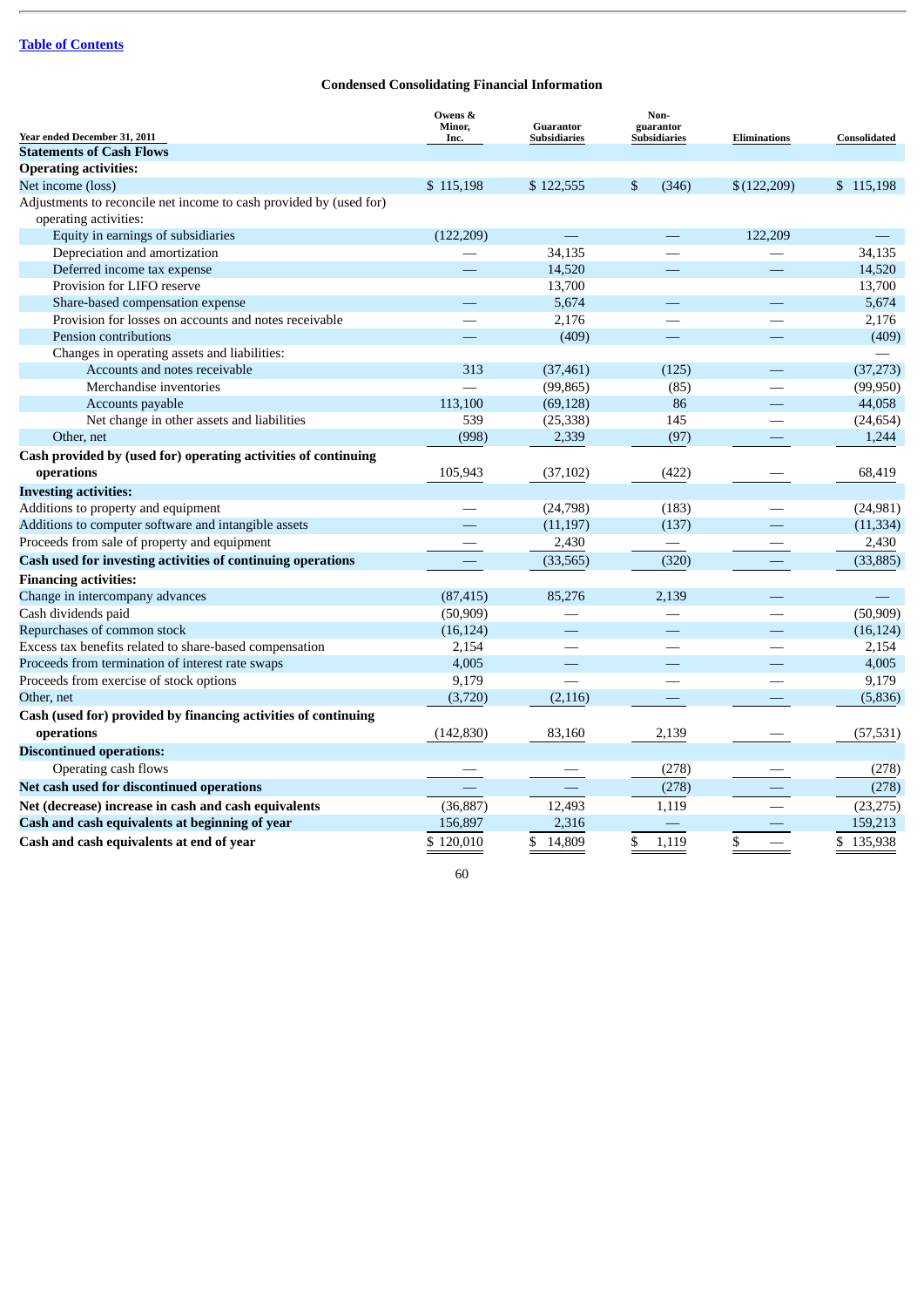| Year ended December 31, 2010                                       | Owens &<br>Minor,<br>Inc. | Guarantor<br><b>Subsidiaries</b> | Non-<br>guarantor<br><b>Subsidiaries</b> | <b>Eliminations</b> | Consolidated |
|--------------------------------------------------------------------|---------------------------|----------------------------------|------------------------------------------|---------------------|--------------|
| <b>Statements of Cash Flows</b>                                    |                           |                                  |                                          |                     |              |
| <b>Operating activities:</b>                                       |                           |                                  |                                          |                     |              |
| Net income (loss)                                                  | \$110,579                 | \$118,007                        | \$<br>(132)                              | \$(117, 875)        | \$110,579    |
| Adjustments to reconcile net income to cash (used for) provided by |                           |                                  |                                          |                     |              |
| operating activities:                                              |                           |                                  |                                          |                     |              |
| Equity in earnings of subsidiaries                                 | (117, 875)                |                                  |                                          | 117,875             |              |
| Depreciation and amortization                                      |                           | 29,144                           | $\overline{4}$                           |                     | 29,148       |
| Deferred income tax benefit                                        |                           | (94)                             |                                          |                     | (94)         |
| Provision for LIFO reserve                                         |                           | 11,088                           |                                          |                     | 11,088       |
| Share-based compensation expense                                   | 534                       | 5,824                            |                                          |                     | 6,358        |
| Provision for losses on accounts and notes receivable              |                           | 1,808                            |                                          |                     | 1,808        |
| Pension expense                                                    |                           | 21,366                           |                                          |                     | 21,366       |
| Pension contributions                                              | $\overline{\phantom{0}}$  | (13,850)                         | $\overline{\phantom{0}}$                 |                     | (13,850)     |
| Changes in operating assets and liabilities:                       |                           |                                  |                                          |                     |              |
| Accounts and notes receivable                                      | (313)                     | 24,924                           |                                          |                     | 24,611       |
| Merchandise inventories                                            | $\overline{\phantom{0}}$  | (41, 315)                        |                                          |                     | (41, 315)    |
| Accounts payable                                                   | $\equiv$                  | (15,252)                         | (2)                                      |                     | (15,254)     |
| Net change in other assets and liabilities                         | (142)                     | 9,825                            | (349)                                    |                     | 9,334        |
| Other, net                                                         | (1, 153)                  | 557                              |                                          |                     | (596)        |
| Cash (used for) provided by operating activities of continuing     |                           |                                  |                                          |                     |              |
| operations                                                         | (8,370)                   | 152,032                          | (479)                                    |                     | 143,183      |
| <b>Investing activities:</b>                                       |                           |                                  |                                          |                     |              |
| Additions to property and equipment                                |                           | (31,221)                         |                                          |                     | (31,221)     |
| Additions to computer software and intangible assets               |                           | (10, 128)                        |                                          |                     | (10, 128)    |
| Proceeds from sale of property and equipment                       |                           | 3,926                            |                                          |                     | 3,926        |
| Cash used for investing activities of continuing operations        |                           | (37, 423)                        |                                          |                     | (37, 423)    |
| <b>Financing activities:</b>                                       |                           |                                  |                                          |                     |              |
| Change in intercompany advances                                    | 108,634                   | (110, 490)                       | 1,856                                    |                     |              |
| Cash dividends paid                                                | (44,780)                  |                                  |                                          |                     | (44,780)     |
| Excess tax benefits related to share-based compensation            | 2,091                     |                                  |                                          |                     | 2,091        |
| Proceeds from exercise of stock options                            | 7,234                     |                                  | <u>e a</u>                               |                     | 7,234        |
| Other, net                                                         |                           | (5,568)                          |                                          |                     | (5,568)      |
| Cash provided by (used for) financing activities of continuing     |                           |                                  |                                          |                     |              |
| operations                                                         | 73,179                    | (116,058)                        | 1,856                                    |                     | (41, 023)    |
| <b>Discontinued operations:</b>                                    |                           |                                  |                                          |                     |              |
| Operating cash flows                                               |                           |                                  | (1,660)                                  |                     | (1,660)      |
| Net cash used for discontinued operations                          |                           | $\overline{\phantom{0}}$         |                                          |                     | (1,660)      |
|                                                                    |                           |                                  | (1,660)                                  |                     |              |
| Net increase (decrease) in cash and cash equivalents               | 64,809                    | (1, 449)                         | (283)                                    |                     | 63,077       |
| Cash and cash equivalents at beginning of year                     | 92,088                    | 3,765                            | 283                                      |                     | 96,136       |
| Cash and cash equivalents at end of year                           | \$156,897                 | $\mathbb{S}$<br>2,316            | $\boldsymbol{\mathsf{S}}$                | \$                  | \$159,213    |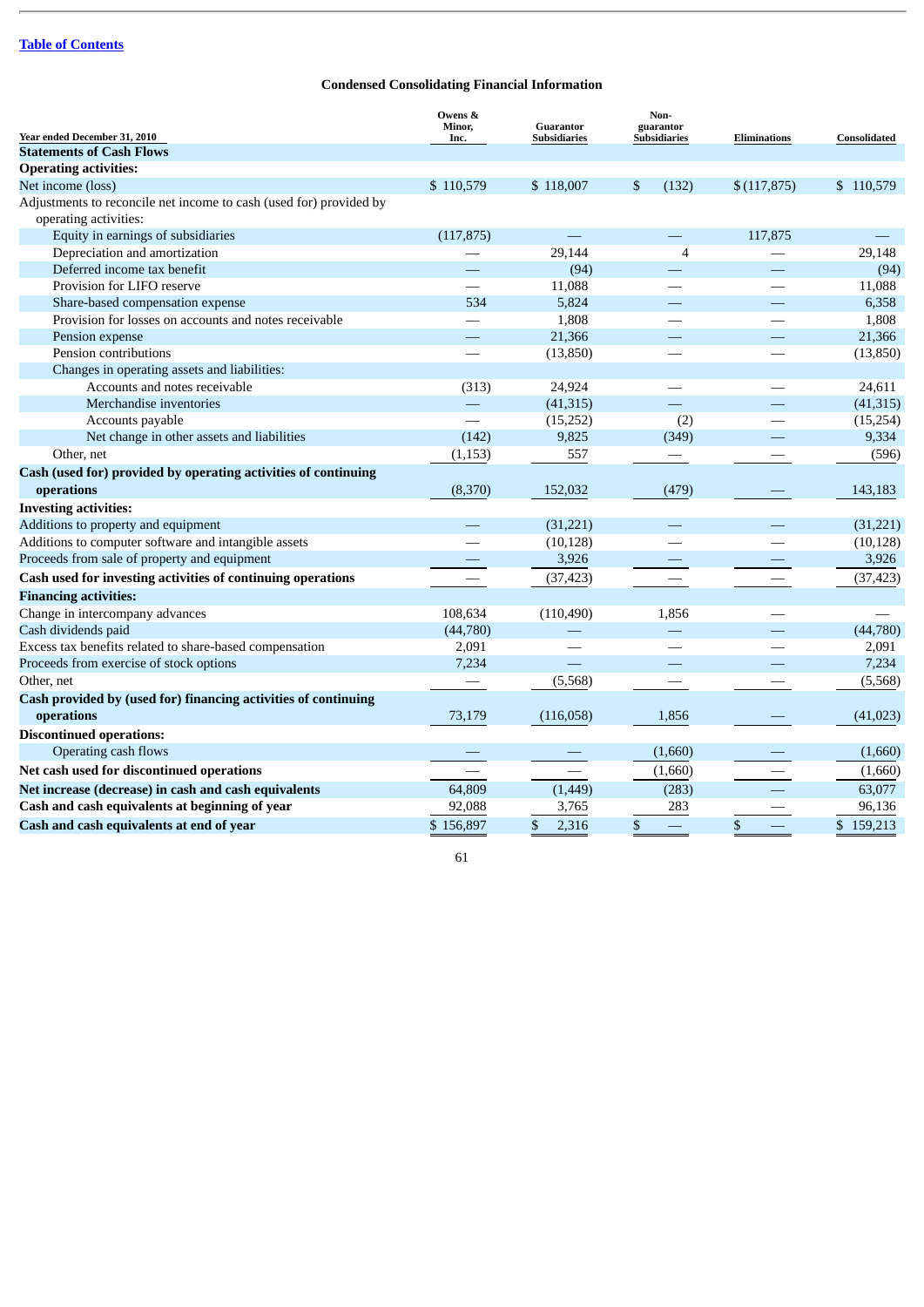| Year ended December 31, 2009                                                                | Owens &<br>Minor,<br>Inc. | <b>Guarantor</b><br><b>Subsidiaries</b> | Non-<br>guarantor<br>Subsidiaries | <b>Eliminations</b>   | Consolidated |
|---------------------------------------------------------------------------------------------|---------------------------|-----------------------------------------|-----------------------------------|-----------------------|--------------|
| <b>Statements of Cash Flows</b>                                                             |                           |                                         |                                   |                       |              |
| <b>Operating activities:</b>                                                                |                           |                                         |                                   |                       |              |
| Net income (loss)                                                                           | \$104.658                 | \$117,813                               | \$ (12,573)                       | \$(105,240)           | \$104,658    |
| Adjustments to reconcile net income to cash (used for) provided<br>by operating activities: |                           |                                         |                                   |                       |              |
| Equity in earnings of subisidiaries                                                         | (105, 240)                |                                         |                                   | 105,240               |              |
| Loss from discontinued operations, net of tax                                               |                           |                                         | 12,201                            |                       | 12,201       |
| Depreciation and amortization                                                               |                           | 25,233                                  | 32                                |                       | 25,265       |
| Deferred income tax expense                                                                 |                           | 10,869                                  |                                   |                       | 10,869       |
| Provision for LIFO reserve                                                                  |                           | 2,708                                   |                                   |                       | 2,708        |
| Share-based compensation expense                                                            | 520                       | 6,515                                   |                                   |                       | 7,035        |
| Provision for losses on accounts and notes receivable                                       | $\overline{\phantom{0}}$  | 3,976                                   |                                   |                       | 3,976        |
| Pension expense                                                                             |                           | 752                                     |                                   |                       | 752          |
| Pension contributions                                                                       |                           | (1,500)                                 |                                   |                       | (1,500)      |
| Changes in operating assets and liabilities:                                                |                           |                                         |                                   |                       |              |
| Accounts and notes receivable                                                               |                           | 19,239                                  | 16                                |                       | 19,255       |
| Merchandise inventories                                                                     |                           | (13,538)                                | 10                                |                       | (13,528)     |
| Accounts payable                                                                            |                           | 34,013                                  | (50)                              |                       | 33,963       |
| Net change in other assets and liabilities                                                  | 185                       | 13,667                                  | (96)                              |                       | 13,756       |
| Other, net                                                                                  | (1,533)                   | 161                                     |                                   |                       | (1,372)      |
| Cash (used for) provided by operating activities of continuing                              |                           |                                         |                                   |                       |              |
| operations                                                                                  | (1, 410)                  | 219,908                                 | (460)                             |                       | 218,038      |
| <b>Investing activities:</b>                                                                |                           |                                         |                                   |                       |              |
| Additions to property and equipment                                                         |                           | (19,739)                                | (7)                               |                       | (19,746)     |
| Additions to computer software and intangible assets                                        |                           | (12, 543)                               |                                   |                       | (12,543)     |
| Net cash received related to acquisition of business                                        |                           | 6,994                                   |                                   |                       | 6,994        |
| Proceeds from sale of property and equipment                                                |                           | 4,080                                   |                                   |                       | 4,080        |
| Cash used for investing activities of continuing operations                                 |                           | (21, 208)                               | (7)                               |                       | (21, 215)    |
| <b>Financing activities:</b>                                                                |                           |                                         |                                   |                       |              |
| Change in intercompany advances                                                             | 116,817                   | (43,259)                                | (73, 558)                         |                       |              |
| Payments on revolving credit facility                                                       |                           | (301, 964)                              |                                   |                       | (301, 964)   |
| Borrowings on revolving credit facility                                                     | $\overline{\phantom{0}}$  | 151,386                                 |                                   |                       | 151,386      |
| Cash dividends paid                                                                         | (38, 370)                 |                                         |                                   |                       | (38, 370)    |
| Excess tax benefits related to share-based compensation                                     | 2,570                     |                                         |                                   |                       | 2,570        |
| Proceeds from exercise of stock options                                                     | 6,593                     | $\equiv$                                |                                   |                       | 6,593        |
| Other, net                                                                                  |                           | (2,045)                                 |                                   |                       | (2,045)      |
| Cash provided by (used for) financing activities of continuing                              |                           |                                         |                                   |                       |              |
| operations                                                                                  | 87,610                    | (195, 882)                              | (73, 558)                         |                       | (181, 830)   |
| <b>Discontinued operations:</b>                                                             |                           |                                         |                                   |                       |              |
| Operating cash flows                                                                        |                           |                                         | 10,257                            |                       | 10,257       |
| Investing cash flows                                                                        |                           |                                         | 63,000                            |                       | 63,000       |
| Net cash provided by discontinued operations                                                |                           |                                         | 73,257                            |                       | 73,257       |
| Net increase (decrease) in cash and cash equivalents                                        | 86,200                    | 2,818                                   | (768)                             |                       | 88,250       |
| Cash and cash equivalents at beginning of year                                              | 5,888                     | 947                                     | 1,051                             |                       | 7,886        |
| Cash and cash equivalents at end of year                                                    | 92,088<br>\$              | \$<br>3,765                             | \$<br>283                         | \$<br>$\qquad \qquad$ | \$<br>96,136 |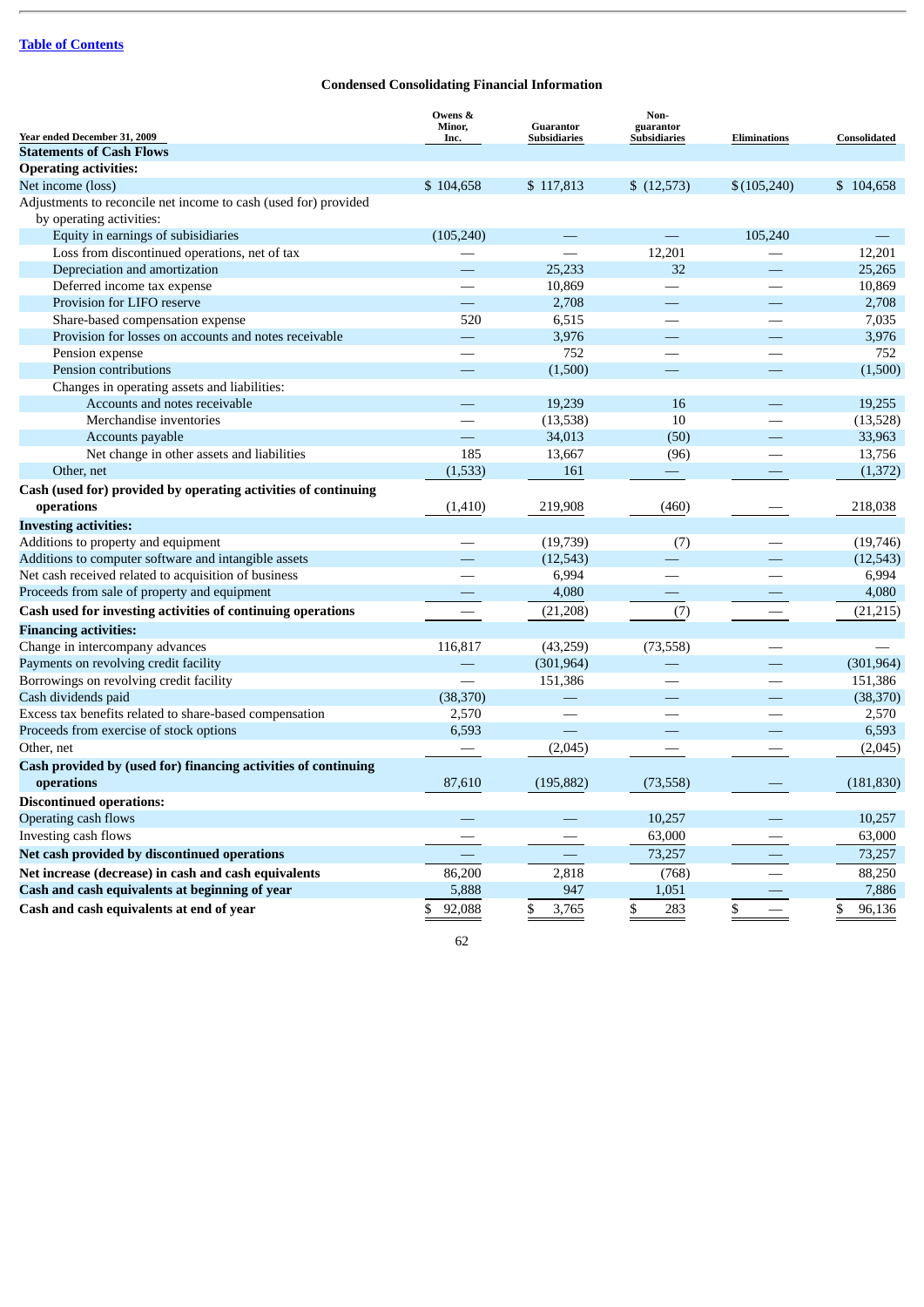#### **Report of Independent Registered Public Accounting Firm**

The Board of Directors and Shareholders Owens & Minor, Inc.:

We have audited the accompanying consolidated balance sheets of Owens & Minor, Inc. and subsidiaries (the Company) as of December 31, 2011 and 2010, and the related consolidated statements of income, changes in shareholders' equity, and cash flows for each of the years in the three-year period ended December 31, 2011. These consolidated financial statements are the responsibility of the Company's management. Our responsibility is to express an opinion on these consolidated financial statements based on our audits.

We conducted our audits in accordance with the standards of the Public Company Accounting Oversight Board (United States). Those standards require that we plan and perform the audit to obtain reasonable assurance about whether the financial statements are free of material misstatement. An audit includes examining, on a test basis, evidence supporting the amounts and disclosures in the financial statements. An audit also includes assessing the accounting principles used and significant estimates made by management, as well as evaluating the overall financial statement presentation. We believe that our audits provide a reasonable basis for our opinion.

In our opinion, the consolidated financial statements referred to above present fairly, in all material respects, the financial position of Owens & Minor, Inc. and subsidiaries as of December 31, 2011 and 2010, and the results of their operations and their cash flows for each of the years in the three-year period ended December 31, 2011, in conformity with U.S. generally accepted accounting principles.

As discussed in note 1 to the consolidated financial statements, the Company has elected to change its method of accounting for book overdrafts from financing activities to operating activities in the consolidated statements of cash flows for each of the years in the three-year period ended December 31, 2011.

We also have audited, in accordance with the standards of the Public Company Accounting Oversight Board (United States), the Company's internal control over financial reporting as of December 31, 2011, based on criteria established in *Internal Control—Integrated Framework* issued by the Committee of Sponsoring Organizations of the Treadway Commission (COSO), and our report dated February 24, 2012 expressed an unqualified opinion on the effectiveness of the Company's internal control over financial reporting.



Richmond, Virginia February 24, 2012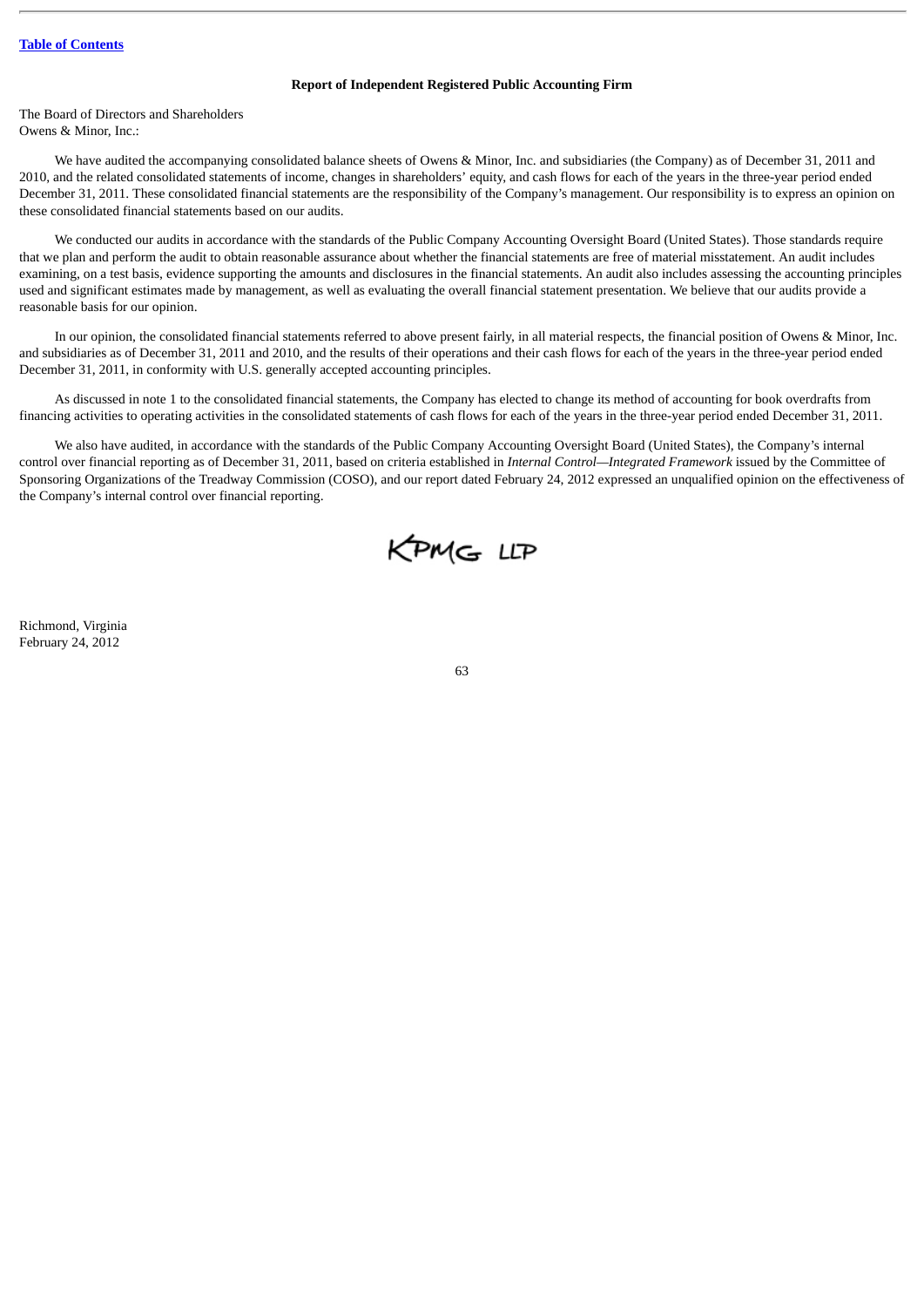# **SELECTED QUARTERLY FINANCIAL INFORMATION**

*(unaudited)*

|                                       |             | <b>Year Ended December 31, 2011</b> |              |             |    |                        |
|---------------------------------------|-------------|-------------------------------------|--------------|-------------|----|------------------------|
|                                       | 1st         | 2nd                                 |              | 3rd         |    | 4th                    |
| (in thousands, except per share data) | Quarter     | Quarter                             |              | Quarter     |    | Quarter <sup>(1)</sup> |
| Net revenue                           | \$2,123,815 | \$2,131,448                         |              | \$2,176,759 |    | \$2,195,890            |
| Gross margin                          | 210,775     | 216,066                             |              | 216,682     |    | 214,014                |
| Net income                            | 28,740      | \$<br>29,164                        |              | 33,352      | S. | 23,942                 |
| Net income per common share:          |             |                                     |              |             |    |                        |
| <b>Basic</b>                          | \$<br>0.45  | \$<br>0.46                          | $\mathbf{s}$ | 0.53        | S  | 0.38                   |
| Diluted                               | \$<br>0.45  | \$<br>0.46                          | \$           | 0.53        | S. | 0.38                   |
| Cash dividends per common share       | \$<br>0.20  | \$<br>0.20                          | \$           | 0.20        | S. | 0.20                   |
| Market price:                         |             |                                     |              |             |    |                        |
| High                                  | \$<br>32.48 | \$<br>35.20                         | \$           | 35.48       | S. | 31.52                  |
| Low                                   | 28.92       | 32.45                               |              | 26.74       |    | 26.67                  |
|                                       |             |                                     |              |             |    |                        |

|                                       | Year Ended December 31, 2010 <sup>(2)</sup> |             |    |             |    |             |     |                        |
|---------------------------------------|---------------------------------------------|-------------|----|-------------|----|-------------|-----|------------------------|
|                                       |                                             | 1st         |    | 2nd         |    | 3rd         |     | 4th                    |
| (in thousands, except per share data) |                                             | Quarter     |    | Quarter     |    | Quarter     |     | Quarter <sup>(3)</sup> |
| Net revenue                           |                                             | \$1,969,670 |    | \$2,019,893 |    | \$2,063,879 |     | \$2,070,166            |
| Gross margin                          |                                             | 197,001     |    | 198,940     |    | 203,954     |     | 207,830                |
| Net income                            |                                             | 27,817      | S. | 29,469      | S. | 31,505      | \$. | 21,788                 |
| Net income per common share:          |                                             |             |    |             |    |             |     |                        |
| <b>Basic</b>                          | \$                                          | 0.44        | \$ | 0.47        | \$ | 0.50        | \$  | 0.35                   |
| Diluted                               | \$.                                         | 0.44        | \$ | 0.46        | \$ | 0.50        | \$. | 0.34                   |
| Cash dividends per common share       | \$                                          | 0.177       | \$ | 0.177       | \$ | 0.177       | S   | 0.177                  |
| Market price:                         |                                             |             |    |             |    |             |     |                        |
| High                                  | $\mathbb{S}$                                | 31.19       | \$ | 32.60       | \$ | 29.28       | \$  | 30.08                  |
| Low                                   |                                             | 26.73       |    | 28.06       |    | 26.02       |     | 27.52                  |

*We incurred charges of \$12.7 million in the fourth quarter of 2011 associated with exit and realignment activities (\$7.7 million after taxes, or \$0.13 per diluted common share). (1)*

*Per share data for prior periods have been retroactively adjusted to reflect a three-for-two stock split effected on March 31, 2010. See Note 1 of Notes to Consolidated Financial Statements. (2)*

*We terminated our defined benefit plan in the fourth quarter of 2010 and recognized a settlement charge of \$19.6 million (\$11.9 million after taxes, or \$0.19 per diluted common share). (3)*

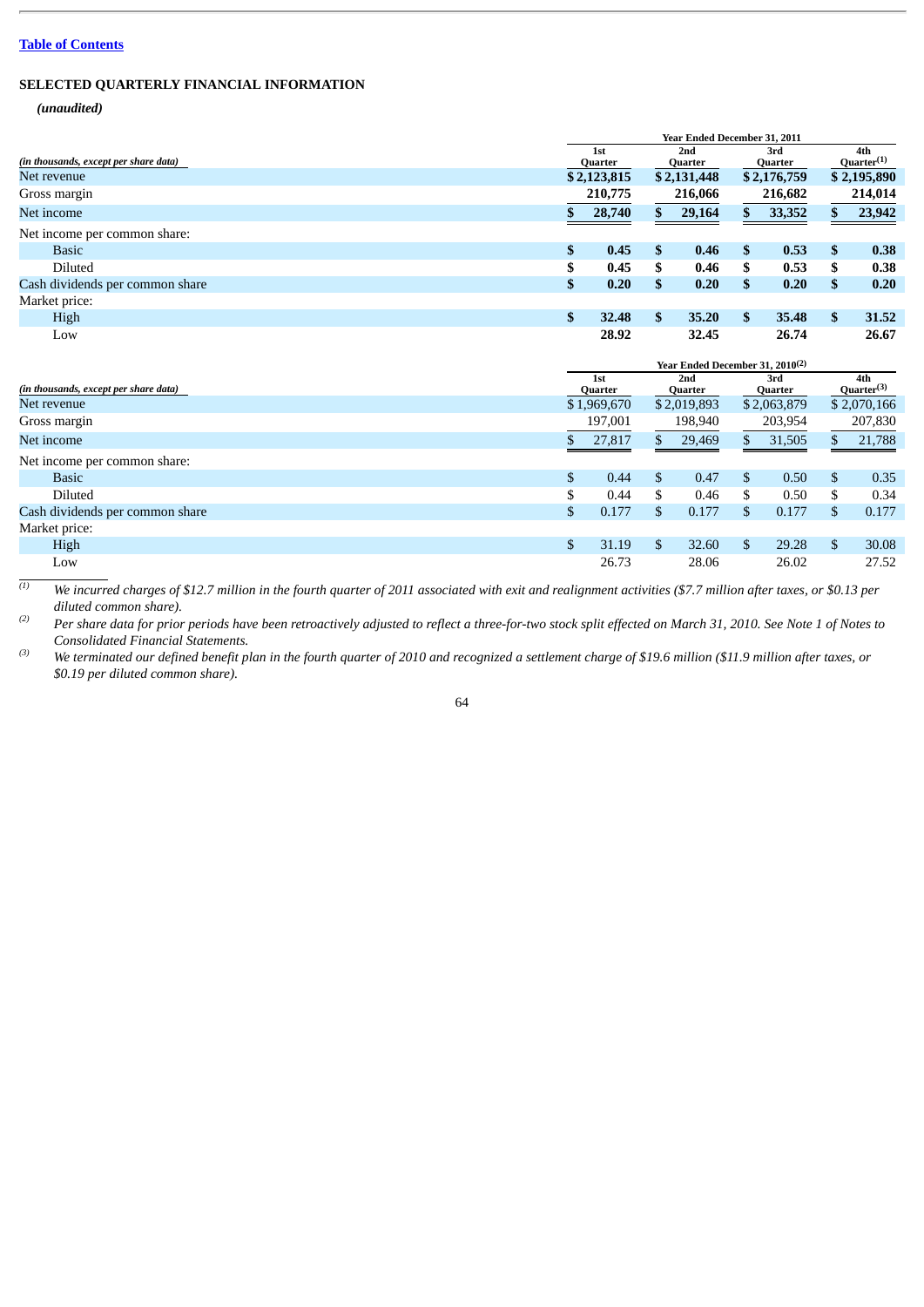#### **Index to Exhibits**

- 2.1 Form of Asset Purchase Agreement dated as of August 19, 2008 by and among Owens & Minor Distribution, Inc., The Burrows Company and George J. Burrows (incorporated herein by reference to our Current Report on Form 8-K, Exhibit 2.1, dated August 22, 2008)
- 2.2 Form of First Amendment to Asset Purchase Agreement dated as of September 30, 2008 by and among Owens & Minor Distribution, Inc., The Burrows Company and George J. Burrows (incorporated herein by reference to our Current Report on Form 8-K, Exhibit 2.1, dated October 6, 2008)
- 3.1 Amended and Restated Articles of Incorporation of Owens & Minor, Inc. (incorporated herein by reference to our Current Report on Form 8-K, Exhibit 3.1, dated July 29, 2008)
- 3.2 Amended and Restated Bylaws of Owens & Minor, Inc. (incorporated herein by reference to our Current Report on Form 8-K, Exhibit 3.1, dated May 5, 2011)
- 4.1 Form of Credit Agreement, dated June 7, 2010, among Owens & Minor Distribution, Inc., and Owens & Minor Medical, Inc. as Borrowers, Owens & Minor, Inc. and certain of its Subsidiaries, as Guarantors, the banks identified on the signature pages hereto and Bank of America, N.A. (as administrative agent) (incorporated herein by reference to the Company's Current Report on Form 8-K, Exhibit 4.1, dated June 10, 2010)
- 4.2 Indenture, dated as of April 7, 2006, for the Senior Notes due 2016 among the Company, Owens & Minor Distribution, Inc., Owens & Minor Medical, Inc., Owens & Minor Healthcare Supply, Inc., Access Diabetic Supply, LLC and SunTrust Bank, as trustee (incorporated herein by reference to the Company's Current Report on Form 8-K, Exhibit 4.2, dated April 7, 2006)
- 4.3 Form of Global Security for the Senior Notes due 2016 (incorporated herein by reference to the Company's Current Report on Form 8-K, Exhibit 4.3, dated April 7, 2006)
- 4.4 Rights Agreement dated as of April 30, 2004, between Owens & Minor, Inc., and Bank of New York, as Rights Agent (incorporated herein by reference to the Company's Annual Report on Form 10-K, Exhibit 4.6, for the year ended December 31, 2003)
- 10.1 Owens & Minor, Inc. 1998 Stock Option and Incentive Plan, as amended (incorporated herein by reference to the Company's Registration Statement on Form S-8, Registration No. 333-61550, Exhibit 4)\*
- 10.2 Owens & Minor, Inc. 1998 Directors' Compensation Plan (incorporated herein by reference from Annex B of the Company's definitive Proxy Statement filed pursuant to Section 14(a) of the Securities Exchange Act on March 13, 1998 (File No. 001-09810))\*
- 10.3 Amendment No. 1 to Owens & Minor, Inc. 1998 Directors' Compensation Plan (incorporated herein by reference to the Company's Annual Report on Form 10-K, Exhibit 10.15, for the year ended December 31, 1998)\*
- 10.4 Amendment to Owens & Minor, Inc. 1998 Directors' Compensation Plan (incorporated herein by reference to the Company's Quarterly Report on Form 10-Q, Exhibit 10.5, for the quarter ended March 31, 2008)\*
- 10.5 Owens & Minor, Inc. 2003 Directors' Compensation Plan (incorporated herein by reference to Annex B of the Company's definitive Proxy Statement filed pursuant to Section 14(a) of the Securities Exchange Act on March 13, 2003 (File No. 001-09810))<sup>\*</sup>
- 10.6 Amendment to 2003 Directors' Compensation Plan (incorporated herein by reference to the Company's Quarterly Report on Form 10-Q, Exhibit 10.6, for the quarter ended March 31, 2008)\*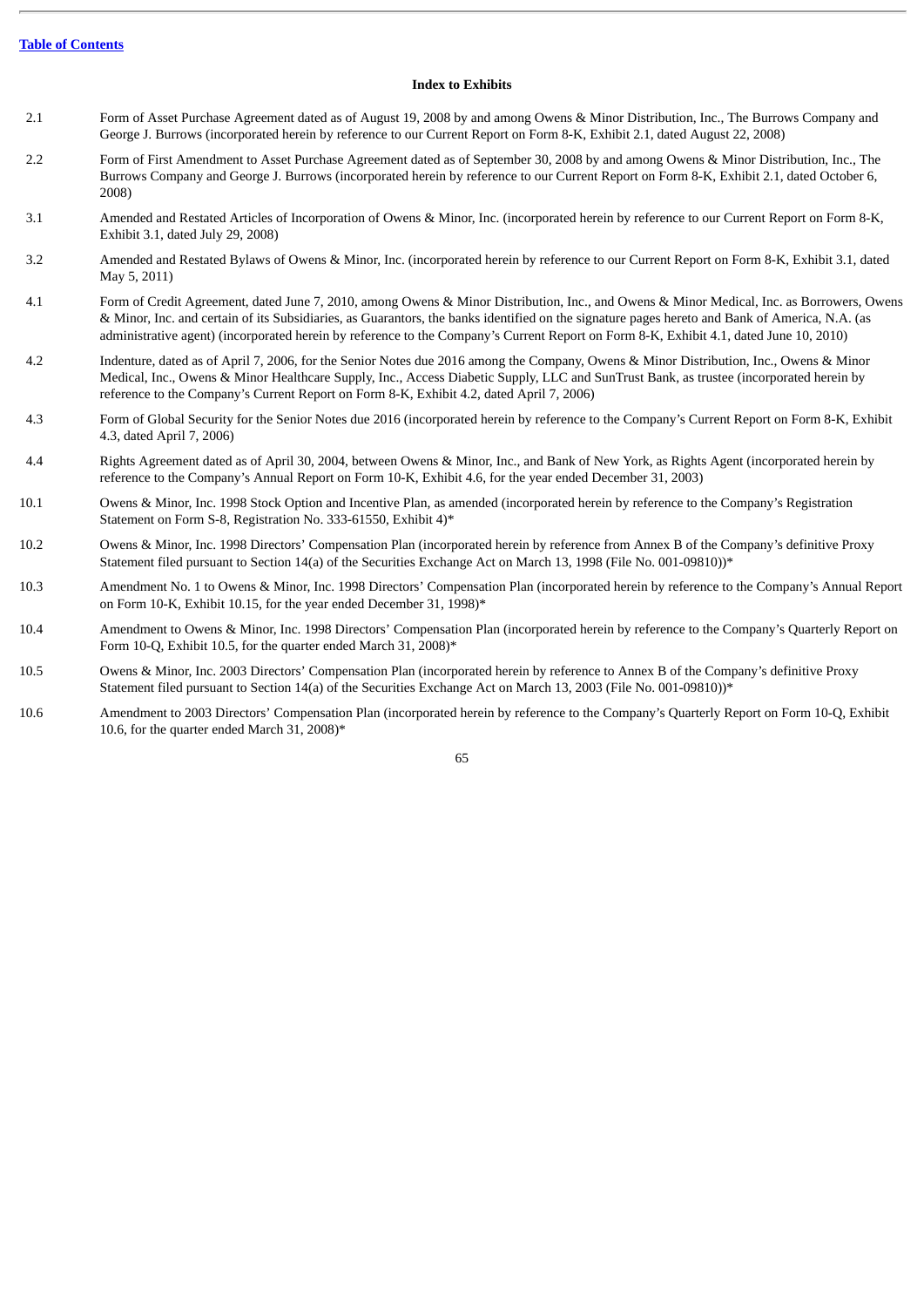- 10.7 Form of Director Restricted Stock Grant Agreement (incorporated herein by reference to the Company's Quarterly Report on Form 10-Q, Exhibit 10.3, for the quarter ended March 31, 2008)\*
- 10.8 Owens & Minor, Inc. Directors' Deferred Compensation Plan, as amended and restated effective January 1, 2005 (incorporated herein by reference to the Company's Quarterly Report on Form 10-Q, Exhibit 10.3, for the quarter ended September 30, 2008)\*
- 10.9 Deferral Election Form for The Owens & Minor, Inc. Directors' Deferred Compensation Plan (incorporated by reference to the Company's Annual Report on Form 10-K, Exhibit 10.9 for the year ended December 31, 2010)\*
- 10.10 Form of Owens & Minor, Inc. Executive Severance Agreement effective January 1, 2011 (incorporated by reference to the Company's Annual Report on Form 10-K, Exhibit 10.10 for the year ended December 31, 2010)\*
- 10.11 Owens & Minor, Inc. Supplemental Executive Retirement Plan, as amended and restated effective January 1, 2005 ("SERP") (incorporated herein by reference to the Company's Quarterly Report on Form 10-Q, Exhibit 10.1, for the quarter ended September 30, 2008)\*
- 10.12 Resolutions of the Board of Directors of the Company amending the SERP \*—filed herewith
- 10.13 Owens & Minor, Inc. Amended and Restated Management Equity Ownership Program and Stock Ownership Rewards Program (incorporated by reference to the Company's Annual Report on Form 10-K, Exhibit 10.15, for the year ended December 31, 2009)\*
- 10.14 Owens & Minor, Inc. Executive Deferred Compensation Plan as amended and restated effective January 1, 2005(incorporated by reference to the Company's Annual Report on Form 10-K Exhibit 10.13 for the year ended December 31, 2010)\*
- 10.15 Amended and Restated Owens & Minor, Inc. Deferred Compensation Trust Agreement ("Deferred Compensation Trust") (incorporated herein by reference to the Company's Current Report on Form 8-K, Exhibit 10.4, dated December 31, 2004)\*
- 10.16 Resolutions of the Board of Directors of the Company amending the Deferred Compensation Trust (incorporated herein by reference to the Company's Current Report on Form 8-K, Exhibit 10.3, dated December 31, 2004)\*
- 10.17 Owens & Minor, Inc. Pension Plan, as amended and restated effective January 1, 1994 ("Pension Plan") (incorporated herein by reference to the Company's Annual Report on Form 10-K, Exhibit 10(c), for the year ended December 31, 1996)\*
- 10.18 Amendment No. 1 to Pension Plan (incorporated herein by reference to the Company's Annual Report on Form 10-K, Exhibit 10(d), for the year ended December 31, 1996)\*
- 10.19 Amendment No. 2 to Pension Plan (incorporated herein by reference to the Company's Annual Report on Form 10-K, Exhibit 10.5, for the year ended December 31, 1998)\*
- 10.20 Resolutions of the Board of Directors of the Company amending the Owens & Minor, Inc. Pension Plan. (incorporated herein by reference to the Company's Current Report on Form 8-K, Exhibit 10.5, dated May 3, 2006)\*
- 10.21 Amendment No. 3 to Pension Plan (incorporated herein by reference to the Company's Quarterly Report on Form 10-Q, Exhibit 10.2, for the quarter ended September 30, 2008)\*
- 10.22 Fourth Amendment to Pension Plan (incorporated herein by reference to the Company's Annual Report on Form 10-K, Exhibit 10.24, for the year ended December 31, 2009)\*
- 10.23 Fifth, Sixth, and Seventh Amendments to Pension Plan (incorporated by reference to the Company's Annual Report on Form 10-K, Exhibit 10.22 for the year ended December 31, 2010)\*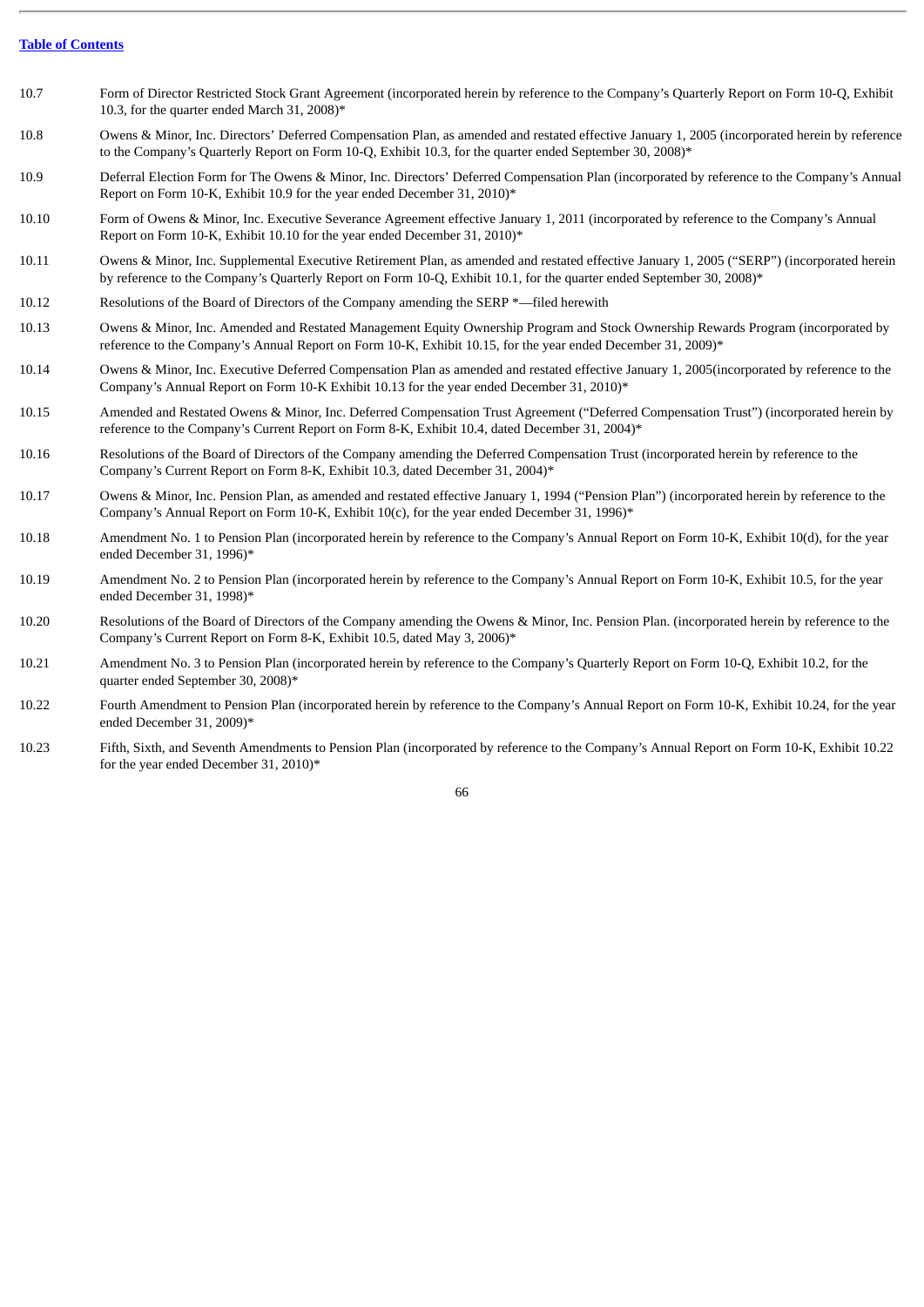- 10.24 Owens & Minor, Inc. 2005 Stock Incentive Plan, as amended (incorporated herein by reference to the Company's Registration Statement on Form S-8, Registration No. 333-124965)\*
- 10.25 Resolution of the Board of Directors of the Company amending the Owens & Minor, Inc. 2005 Stock Incentive Plan (incorporated herein by reference to the Company's Annual Report on Form 10-K, Exhibit 10.21, for the year ended December 31, 2007)\*
- 10.26 Amendment to Owens & Minor, Inc. 2005 Stock Incentive Plan (incorporated herein by reference to the Company's Quarterly Report on Form 10- Q, Exhibit 10.4, for the quarter ended March 31, 2008)\*
- 10.27 Amendment to Owens & Minor, Inc. 2005 Stock Incentive Plan (incorporated herein by reference to the Company's definitive Proxy Statement filed pursuant to Section 14(a) of the Securities Exchange Act on March 17, 2010 (File No. 001-09810))\*
- 10.28 Form of Owens & Minor, Inc. Stock Option Grant Agreement under 2005 Stock Incentive Plan (incorporated herein by reference to the company's Current Report on Form 8-K, Exhibit 10.1, dated June 23, 2005)\*
- 10.29 Form of Owens & Minor, Inc. Restricted Stock Grant Agreement under 2005 Stock Incentive Plan (incorporated herein by reference to the Company's Quarterly Report on Form 10-Q, Exhibit 10.2, for the quarter ended March 31, 2008)\*
- 10.30 Form of Performance Share Award Agreement (incorporated by reference to the Company's Annual Report on Form 10-K, Exhibit 10.32 for the year ended December 31, 2010)\*
- 10.31 Form of Performance Share Award Agreement \*—filed herewith.
- 10.32 Form of Annual Executive Incentive Program\* —filed herewith
- 10.33 Owens & Minor, Inc. Officer Severance Policy Terms (incorporated herein by reference to the Company's Current Report on Form 8-K, Exhibit 10.1, dated December 19, 2005)\*
- 10.34 Policy on Recoupment of Executive Incentive Compensation (incorporated herein by reference to the Company's Annual Report on Form 10-K, Exhibit 10.36, for the year ended December 31, 2009)\*
- 10.35 Medical-Surgical Distribution Agreement between Novation, LLC and Owens & Minor Distribution, Inc. effective September 1, 2006 (incorporated herein by reference to the company's Quarterly Report on Form 10-Q for the quarter ended June 30, 2006)\*\*
- 11.1 Calculation of Net Income per Common Share. Information related to this item is in Part II, Item 8, Notes to Consolidated Financial Statements, Note 15—Net Income per Common Share
- 11.2 Supplemental Information, GAAP reconciliation
- 18.1 Preferability letter of KPMG LLP, independent registered public accounting firm
- 21.1 Subsidiaries of Registrant
- 23.1 Consent of KPMG LLP, independent registered public accounting firm
- 31.1 Certification of Chief Executive Officer pursuant to Rule 13(a)-14(a) under the Securities Exchange Act of 1934, as adopted pursuant to Section 302 of the Sarbanes-Oxley Act of 2002
- 31.2 Certification of Chief Financial Officer pursuant to Rule 13(a)-14(a) under the Securities Exchange Act of 1934, as adopted pursuant to Section 302 of the Sarbanes-Oxley Act of 2002
- 32.1 Certification of Chief Executive Officer Pursuant to 18 U.S.C. Section 1350, as Adopted Pursuant to Section 906 of the Sarbanes-Oxley Act of 2002
- 32.2 Certification of Chief Financial Officer Pursuant to 18 U.S.C. Section 1350, as Adopted Pursuant to Section 906 of the Sarbanes-Oxley Act of 2002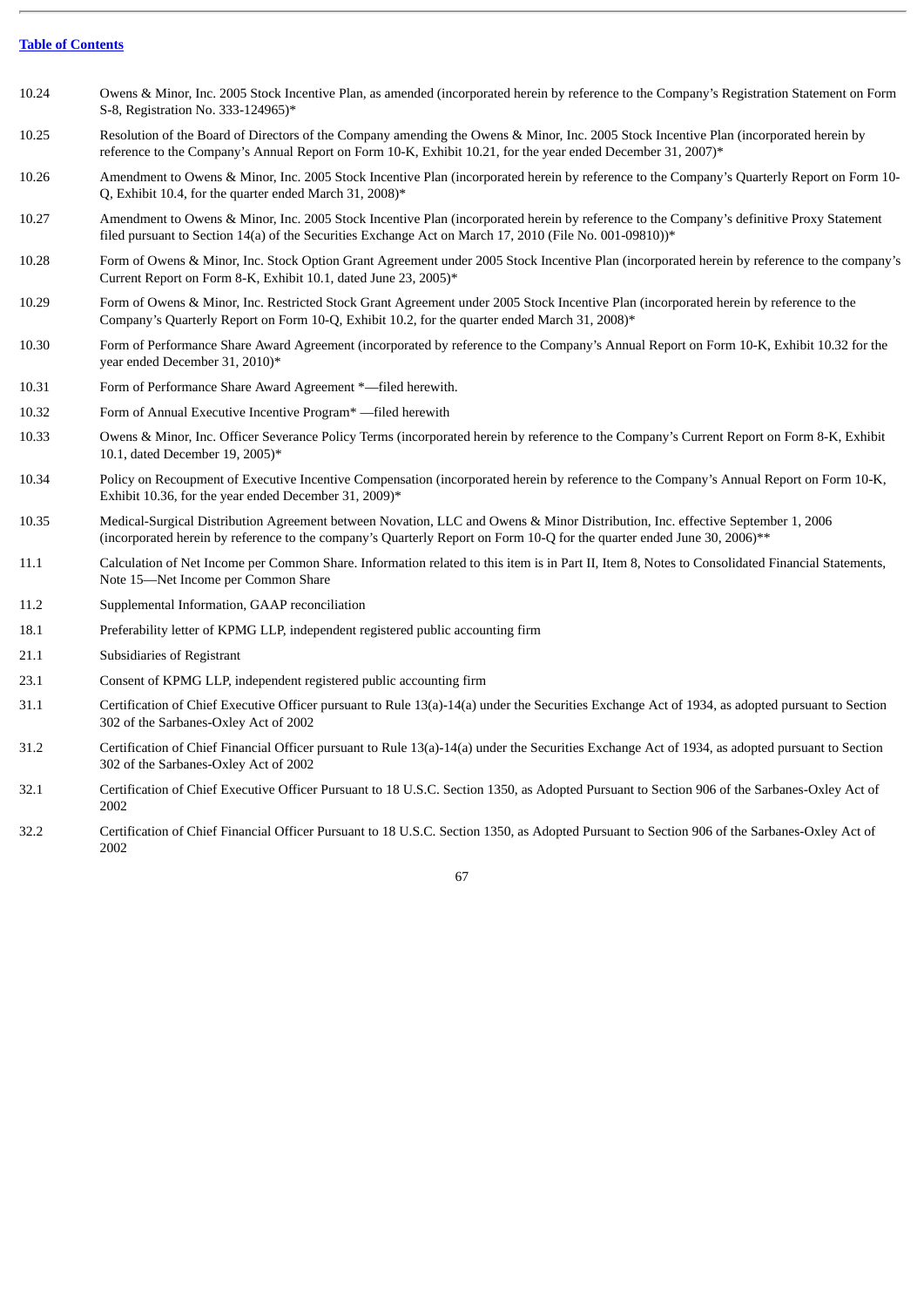| 101.INS+             | <b>XBRL Instance Document</b>                          |
|----------------------|--------------------------------------------------------|
| 101.SCH <sup>+</sup> | XBRL Taxonomy Extension Schema Document                |
| 101.CAL†             | XBRL Taxonomy Extension Calculation Linkbase Document  |
| 101.DEF†             | <b>XBRL Taxonomy Definition Linkbase Document</b>      |
| 101.LAB+             | XBRL Taxonomy Extension Label Linkbase Document        |
| 101.PRE+             | XBRL Taxonomy Extension Presentation Linkbase Document |

<sup>\*</sup> Management contract or compensatory plan or arrangement.

<sup>\*\*</sup> The Company has requested confidential treatment by the Commission of certain portions of this Agreement, which portions have been omitted and filed separately with the Commission.

<sup>†</sup> XBRL (Extensible Business Reporting Language) information is furnished and not filed or part of a registration statement or prospectus for purposes of Sections 11 or 12 of the Securities Act of 1933, is deemed not filed for purposes of Section 18 of the Securities Exchange Act of 1934, and otherwise is not subject to liability under these sections.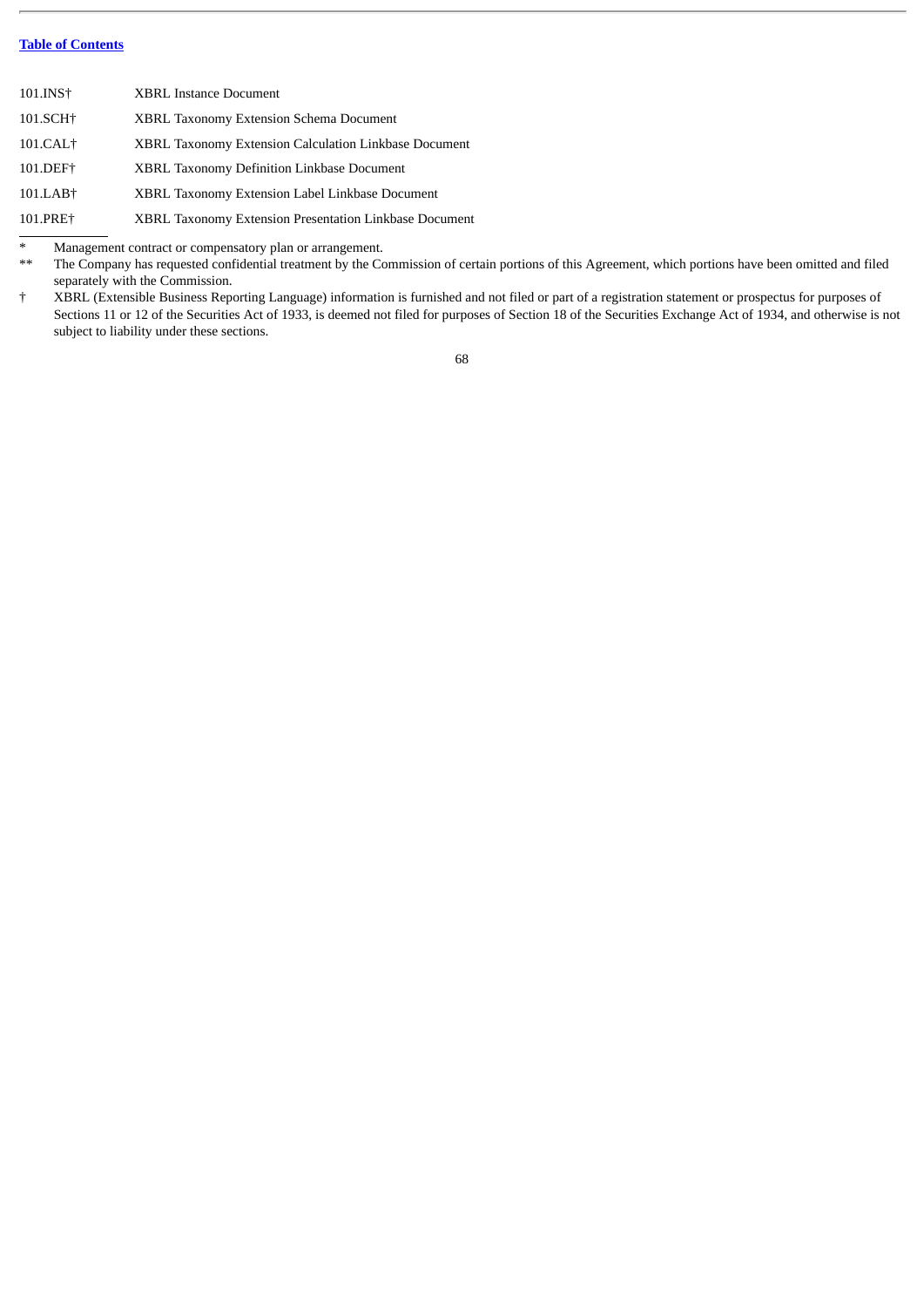# **SIGNATURES**

Pursuant to the requirements of Section 13 or 15(d) of the Securities Exchange Act of 1934, the registrant has duly caused this report to be signed on its behalf by the undersigned, thereunto duly authorized, on the 24<sup>th</sup> day of February, 2012.

|                                                                                                                     | <b>OWENS &amp; MINOR, INC.</b>                                                                                                                              |
|---------------------------------------------------------------------------------------------------------------------|-------------------------------------------------------------------------------------------------------------------------------------------------------------|
|                                                                                                                     | <b>CRAIG R. SMITH</b><br>/S/                                                                                                                                |
|                                                                                                                     | Craig R. Smith<br><b>President &amp; Chief Executive Officer</b>                                                                                            |
| and in the capacities indicated on the 24 <sup>th</sup> day of February, 2012:                                      | Pursuant to the requirements of the Securities Exchange Act of 1934, this report has been signed below by the following persons on behalf of the registrant |
| <b>CRAIG R. SMITH</b>                                                                                               | <b>JOHN W. GERDELMAN</b>                                                                                                                                    |
| /S/                                                                                                                 | /S/                                                                                                                                                         |
| Craig R. Smith                                                                                                      | John W. Gerdelman                                                                                                                                           |
| <b>President &amp; Chief Executive Officer</b>                                                                      | <b>Director</b>                                                                                                                                             |
| <b>JAMES L. BIERMAN</b>                                                                                             | LEMUEL E. LEWIS                                                                                                                                             |
| /S/                                                                                                                 | /S/                                                                                                                                                         |
| James L. Bierman<br><b>Executive Vice President &amp; Chief Financial Officer</b><br>(Principal Financial Officer)  | <b>Lemuel E. Lewis</b><br><b>Director</b>                                                                                                                   |
| <b>D. ANDREW EDWARDS</b>                                                                                            | EDDIE N. MOORE, JR.                                                                                                                                         |
| /S/                                                                                                                 | /S/                                                                                                                                                         |
| <b>D. Andrew Edwards</b><br>Vice President, Controller & Chief Accounting Officer<br>(Principal Accounting Officer) | Eddie N. Moore, Jr.<br><b>Director</b>                                                                                                                      |
| /S/ G. GILMER MINOR, III                                                                                            | PETER S. REDDING<br>/S/                                                                                                                                     |
| G. Gilmer Minor, III                                                                                                | <b>Peter S. Redding</b>                                                                                                                                     |
| <b>Chairman of the Board of Directors</b>                                                                           | <b>Director</b>                                                                                                                                             |
| A. MARSHALL ACUFF, JR.                                                                                              | <b>JAMES E. ROGERS</b>                                                                                                                                      |
| /S/                                                                                                                 | /S/                                                                                                                                                         |
| A. Marshall Acuff, Jr.                                                                                              | <b>James E. Rogers</b>                                                                                                                                      |
| <b>Director</b>                                                                                                     | <b>Lead Director</b>                                                                                                                                        |
| J. ALFRED BROADDUS, JR.                                                                                             | ROBERT C. SLEDD                                                                                                                                             |
| /S/                                                                                                                 | /S/                                                                                                                                                         |
| J. Alfred Broaddus, Jr.                                                                                             | <b>Robert C. Sledd</b>                                                                                                                                      |
| <b>Director</b>                                                                                                     | <b>Director</b>                                                                                                                                             |
| <b>RICHARD E. FOGG</b>                                                                                              | <b>ANNE MARIE WHITTEMORE</b>                                                                                                                                |
| /S/                                                                                                                 | /S/                                                                                                                                                         |
| <b>Richard E. Fogg</b>                                                                                              | <b>Anne Marie Whittemore</b>                                                                                                                                |
| <b>Director</b>                                                                                                     | <b>Director</b>                                                                                                                                             |
|                                                                                                                     | 69                                                                                                                                                          |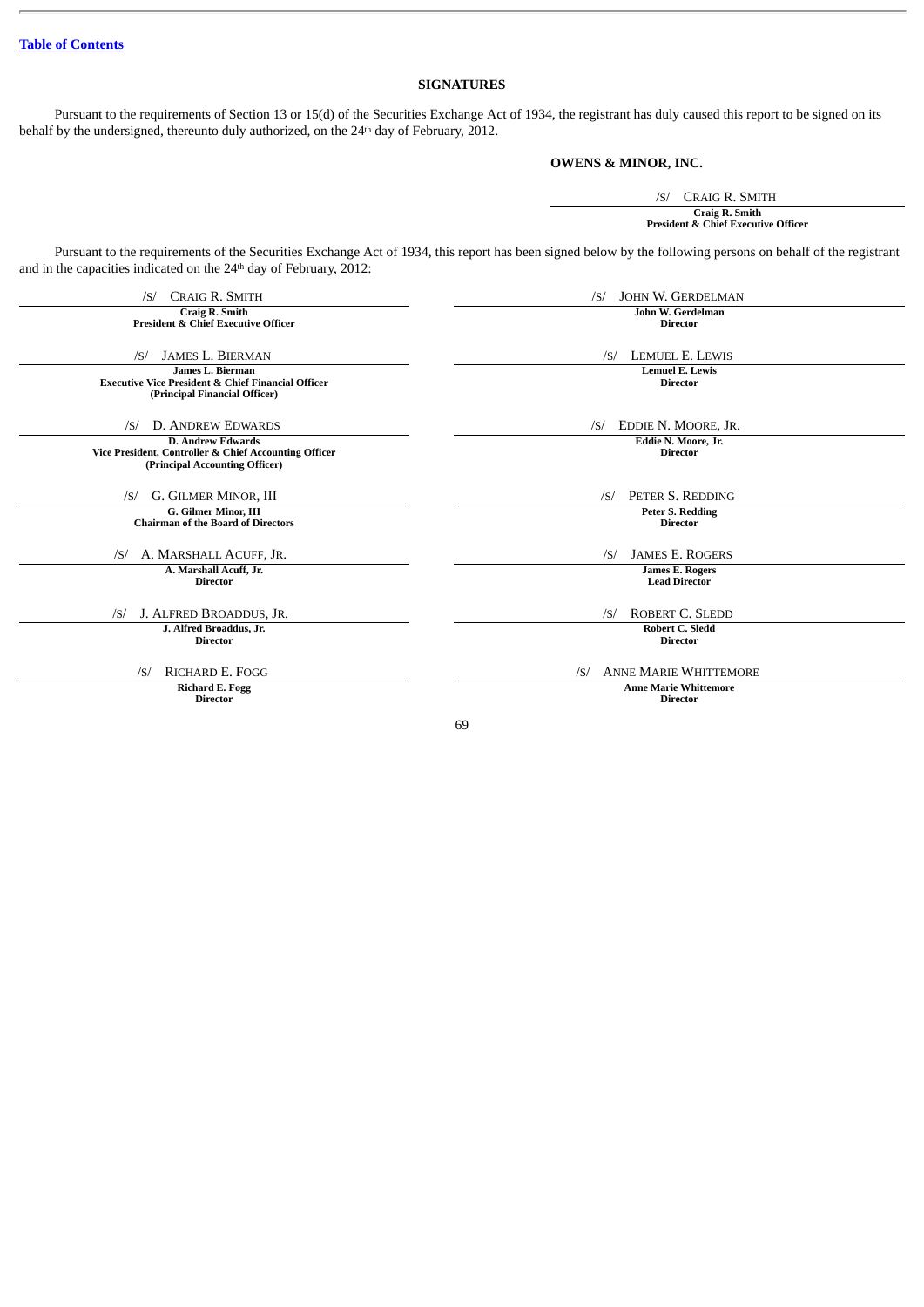# **Corporate Officers**

# **Craig R. Smith (60)**

*President & Chief Executive Officer*

President since 1999 and Chief Executive Officer since July 2005. Mr. Smith has been with the company since 1989.

## **James L. Bierman (59)**

## *Executive Vice President & Chief Financial Officer*

Executive Vice President & Chief Financial Officer since April 2011. Previously, Mr. Bierman served as Senior Vice President & Chief Financial Officer from June 2007 to April 2011. Prior to joining Owens & Minor, Mr. Bierman served as Executive Vice President & Chief Financial Officer at Quintiles Transnational Corp. from 2001 to 2004. He joined Quintiles in 1998. Prior to that Mr. Bierman was a partner of Arthur Andersen LLP from 1988 to 1998.

# **Charles C. Colpo (54)**

## *Executive Vice President & Chief Operating Officer*

Executive Vice President & Chief Operating Officer since 2010. Previously, Mr. Colpo served as Executive Vice President, Administration, from 2008 until 2010. Prior to that, Mr. Colpo served as Senior Vice President, Operations, from 1999 until 2008. He also served as Senior Vice President, Operations & Technology, from April 2005 to July 2006. Mr. Colpo has been with the company since 1981.

## **Erika T. Davis (48)**

## *Senior Vice President, Human Resources*

Senior Vice President, Human Resources, since 2001. From 1999 to 2001, Ms. Davis was Vice President of Human Resources. Ms. Davis has been with the company since 1993.

## **Grace R. den Hartog (60)**

### *Senior Vice President, General Counsel & Corporate Secretary*

Senior Vice President, General Counsel & Corporate Secretary, since joining Owens & Minor in 2003. Previously, Ms. den Hartog served as a partner of McGuireWoods LLP from 1990 to 2003.

## **D. Andrew Edwards (53)**

## *Vice President, Controller & Chief Accounting Officer*

Vice President, Controller & Chief Accounting Officer, since April 2010. Previously, Mr. Edwards served as Vice President, Finance, from December 2009 until April 2010. Prior to joining Owens & Minor, Mr. Edwards served as Vice President & Chief Financial Officer at Tredegar Corporation from August 2003 to December 2009. He joined Tredegar in 1992.

## **Richard W. Mears (51)**

### *Senior Vice President, Chief Information Officer*

Senior Vice President, Chief Information Officer, since joining Owens & Minor in 2005. Previously, Mr. Mears was an Executive Director with Perot Systems (now Dell Perot Systems) from 2003 to 2005, and an account executive from 1998 to 2003.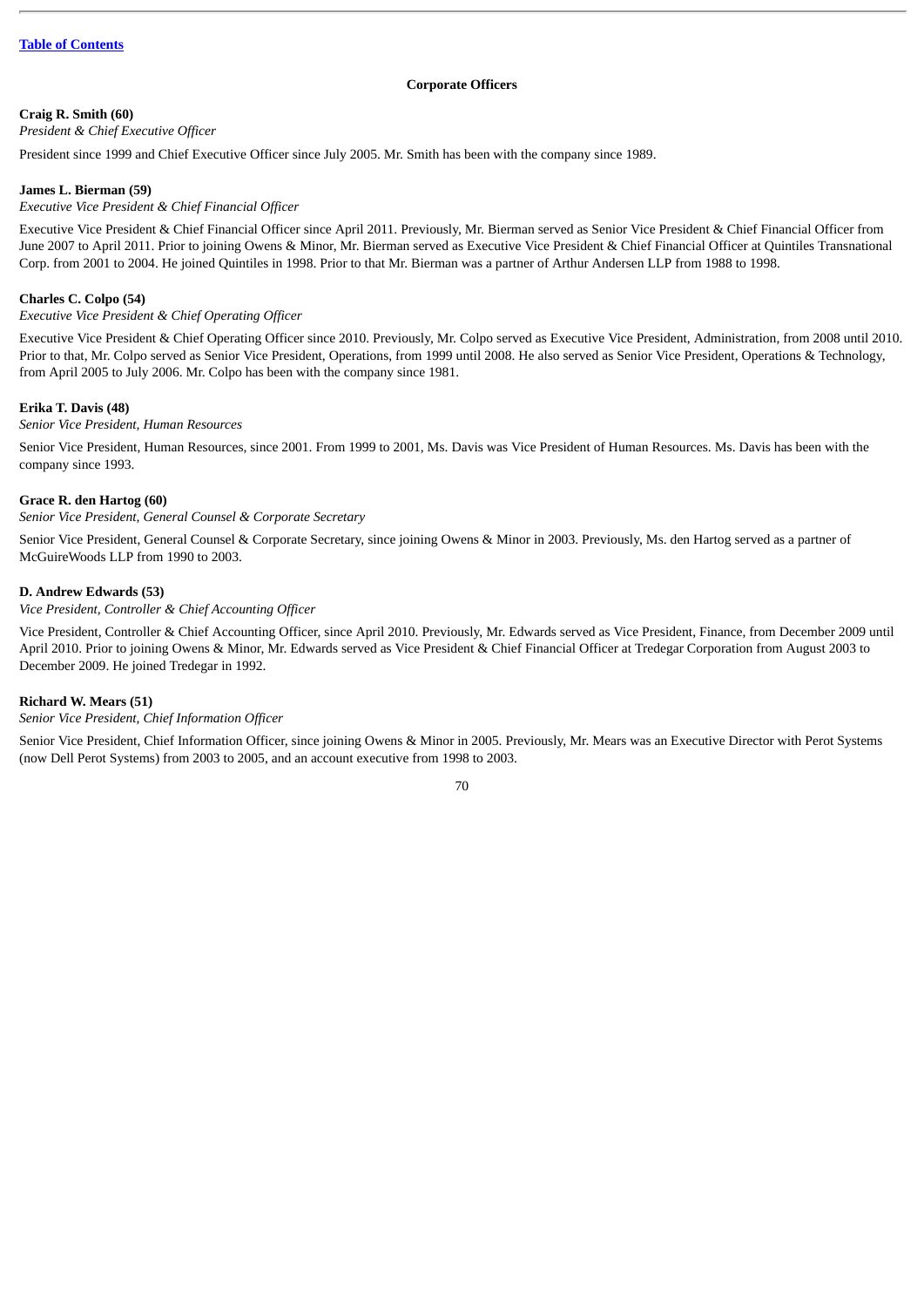### **Brian J. Shotto (48)**

*Senior Vice President, Specialty Services*

Senior Vice President, Specialty Services since joining Owens & Minor in October 2011. Previously, Mr. Shotto served as a Principal Consultant for the Blue Fin Group from 2009 until 2011. From 2006 to 2009, he served as Vice President, Distribution Strategy—Healthcare, UPS, a company he joined in 2000. Mr. Shotto also served the American Red Cross as Vice President, Supply Chain Operations from 1999 to 2000. Previously, Mr. Shotto was Vice President, Operations-Healthcare, FedEx Supply Chain Services from 1996 to 1999, a company he joined in 1990.

## **Mark A. Van Sumeren (54)**

## *Senior Vice President, Strategy & Business Development*

Senior Vice President, Strategy & Business Development, since 2007, and Senior Vice President, Business Development, since 2006. Prior to that, Mr. Van Sumeren was Senior Vice President, OMSolutions<sup>sM</sup> from 2003 to 2006. Mr. Van Sumeren previously served as Vice President for Cap Gemini Ernst & Young from 2000 to 2003. He has been with the company since 2003.

*Numbers inside parentheses indicate age.*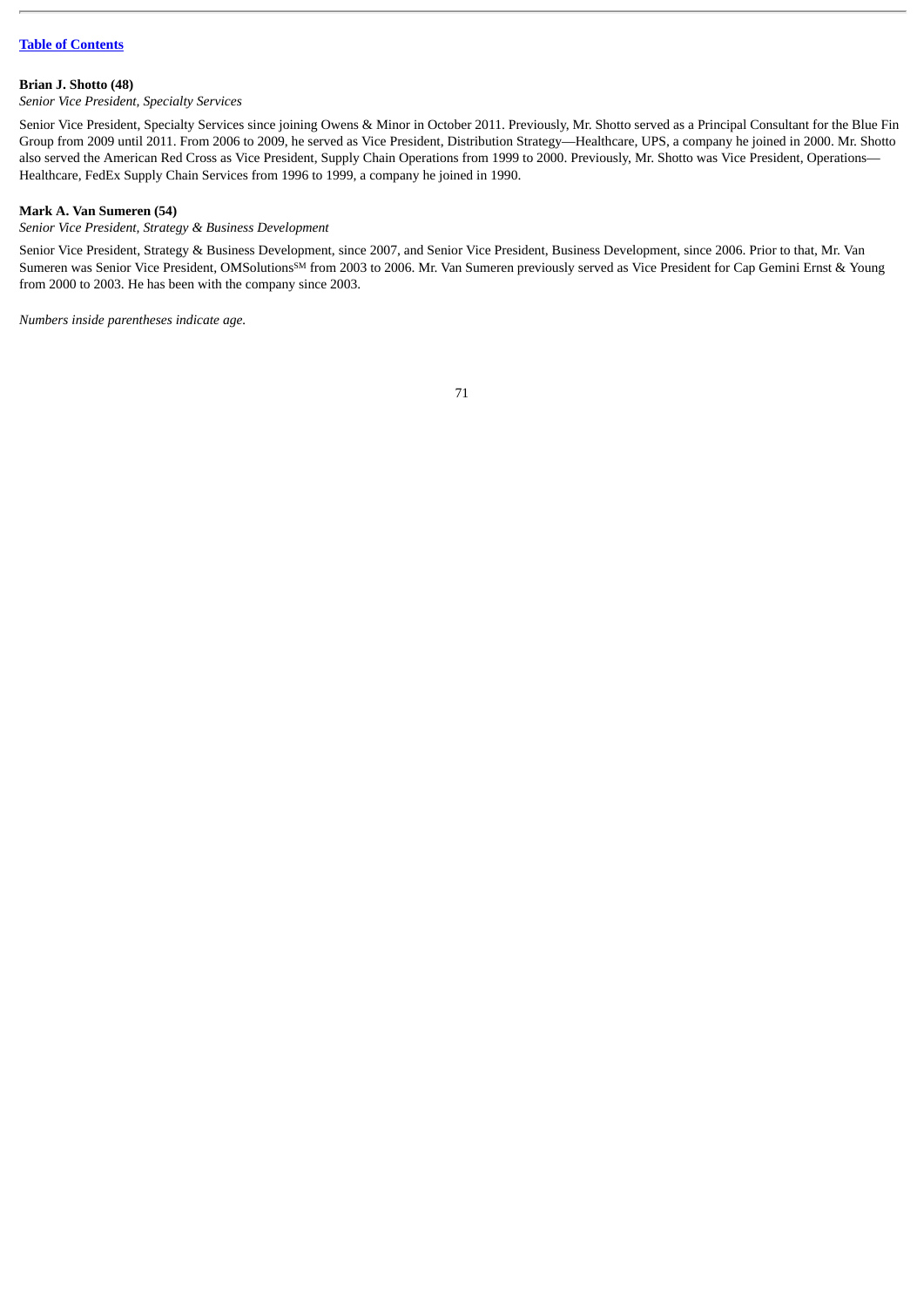## **OWENS & MINOR, INC.**

#### **BOARD OF DIRECTORS**

#### **February 1, 2012**

# **SUPPLEMENTAL EXECUTIVE RETIREMENT PLAN**

**RESOLVED,** that upon the recommendation of the Compensation & Benefits Committee, the Owens & Minor, Inc. Supplemental Executive Retirement Plan (the "Plan") is hereby amended in the following respects:

FIRST: The Plan is amended to end the accrual of additional benefits by amending the definition of "Final Average Pay" so that each Participant's Final Average Pay will be the amount determined under the Plan as of March 31, 2012.

SECOND: The Plan is amended to freeze the benefit offset amounts to the amount determined for each Participant as of March 31, 2012.

THIRD: The Plan is amended to provide that a Participant will vest in his or her benefit under the Plan if he or she is terminated without Cause.

FOURTH: The Plan is amended to provide that the vested Plan benefit of a Participant who separates from service before his or her Early Retirement Date and Normal Retirement Date will be payable on the earlier of what would have been the Participant's Early Retirement Date or Normal Retirement Date if he or she had remained employed.

**FURTHER RESOLVED**, that the appropriate officers are hereby authorized and directed to take such actions and to execute such documents as may be necessary or desirable to implement the foregoing resolution, all without the necessity of further action by this Board.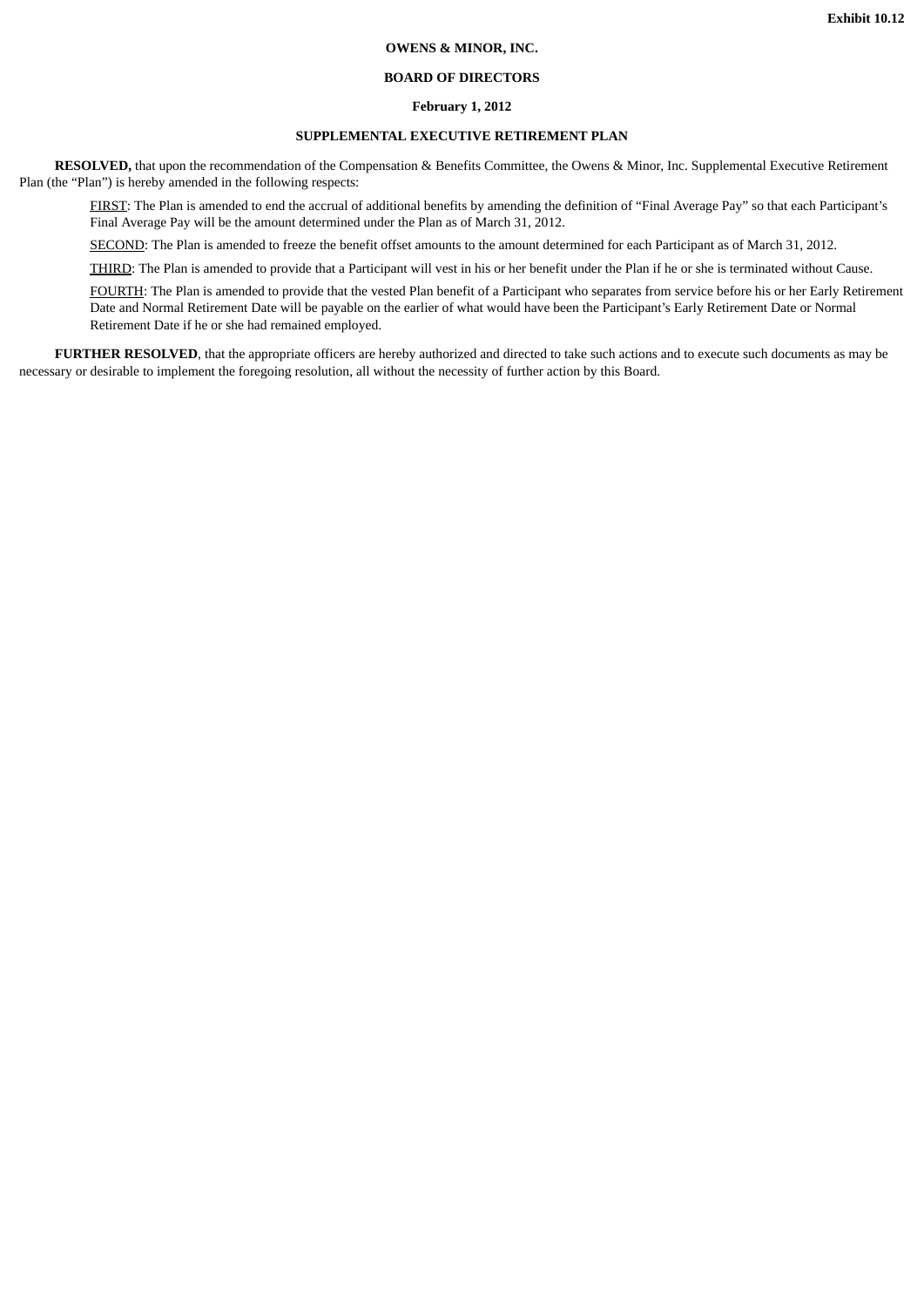### **OWENS & MINOR, INC.**

### **PERFORMANCE SHARE AWARD AGREEMENT**

THIS PERFORMANCE SHARE AWARD AGREEMENT ("Agreement") dated as of February 2, 2012 between Owens & Minor, Inc., a Virginia corporation (the "Company"), and ("Participant") is made pursuant to and subject to the provisions of the Company's 2005 Stock Incentive Plan (the "Plan"). All capitalized terms used in this Agreement that are not otherwise defined shall have the same meanings given to them in the Plan.

1. **Grant of Performance Share Award.** In accordance with the Plan, on February 2, 2012 (the "Date of Grant"), the Company granted to the Participant, subject to the terms and conditions of the Plan and the terms and conditions set forth in this Agreement. Performance Shares, subject to adjustment as provided in Section 2 (the "Performance Shares"). The Participant will earn the Performance Shares to the extent that the requirements of Section 2 are satisfied. The Company will issue shares of Common Stock in accordance with Section 3 in settlement of the Performance Shares, if any, that the Participant earns in accordance with Section 2, which shares of Common Stock (the "Restricted Stock") will be further subject to the vesting and forfeiture provisions described in Section 4 (except as otherwise specifically provided in Section 3(b)).

2. **Earning Performance Shares.** This Section 2 determines the number of Performance Shares that the Participant earns under this Agreement.

(a) Performance Criteria. The Participant will earn Performance Shares based on achievement by the Company of the following applicable level of Operating Earnings (defined below) for calendar year 2013:

| Operating Earnings for<br>Calendar Year 2013 |             | Performance Shares Earned |
|----------------------------------------------|-------------|---------------------------|
| \$                                           | (Threshold) |                           |
| \$                                           | (Target)    |                           |
| \$                                           | (Maximum)   |                           |

If the Company's Operating Earnings for calendar year 2013 is greater than the Threshold but less than the Target, then the additional number of Performance Shares earned by the Participant in excess of the Threshold level of Performance Shares will be determined based on a straight line interpolation of the operating earnings in excess of the Threshold. If the Company's Operating Earnings for calendar year 2013 is greater than the Target but less than the Maximum, then the additional number of Performance Shares earned by the Participant in excess of the Target level of Performance Shares will be determined based on a straight line interpolation of the operating earnings in excess of the Target.

Operating Earnings shall be defined as the operating earnings presented in the Company's consolidated audited income statement for the applicable year, adjusted to eliminate or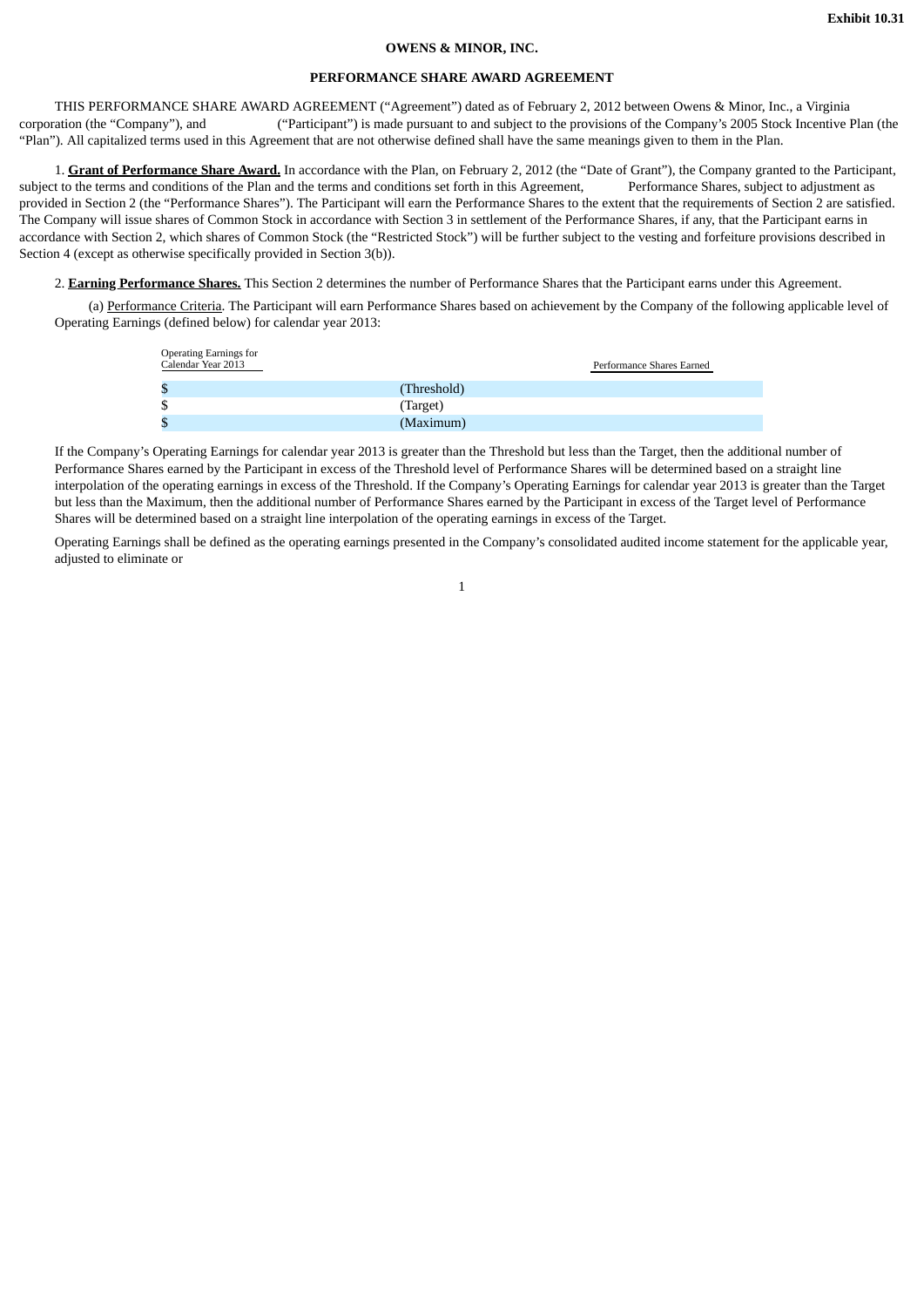exclude the effects of unusual or non-recurring items, including but not limited to, the effect of accounting and/or tax changes; tangible and intangible asset impairment charges; fees, expenses and charges associated with debt and/or equity financing transactions and merger and acquisition activity (including the purchase or sale of a business unit or its assets); gains/losses from asset sales not made in the ordinary course of business; retirement plan gains/losses; and gains/losses or charges associated with material litigation, regulatory, tax or insurance settlements. Adjustments to Operating Earnings for purposes of determining any Performance Shares earned hereunder shall be taken into account only to the extent that they are separately identified or quantified in the Company's consolidated audited financial statements, the notes to the consolidated financial statements, "Management's Discussion and Analysis" in the Company's Annual Report on Form 10-K or in other Company filings with the Securities and Exchange Commission. In addition to and notwithstanding the foregoing, the Committee may make any adjustments in its discretion that would reduce Operating Earnings for purposes of determining the number of Performance Shares earned hereunder.

(b) Effect of Termination Prior to Issuance of Restricted Stock. Except as provided in subparagraphs (c), (d) and (e), no Performance Shares will be earned if the Participant's employment with, and service to, the Company and its Affiliates terminates or is terminated before January 1, 2014 or the date on which Restricted Stock is issued as provided in Section 3(b).

(c) Death or Disability. This subparagraph (c) applies if the Participant's employment with, and service to, the Company and its Affiliates terminates before January 1, 2014 or the date on which Restricted Stock is issued as provided in Section 3(b), on account of the Participant's death or permanent and total disability (as defined in Section 22(e)(3) of the Code). In the event of the Participant's death prior to January 1, 2014 or the date on which Restricted Stock is issued as provided in Section 3(b), the number of Performance Shares earned by the Participant shall equal the number determined in accordance with subparagraph (a). In the event the Participant's employment terminates before January 1, 2014 or the date on which Restricted Stock is issued as provided in Section 3(b) due to permanent and total disability, the number of Performance Shares earned by the Participant shall equal the number determined in accordance with subparagraph (a) multiplied by a fraction. The numerator of the fraction shall be the number of whole months that the Participant was employed by, or providing services to, the Company or an Affiliate during the 24-month period beginning January 1, 2012 and ending December 31, 2013 (including any period that the Participant was absent from work for illness, injury or short term disability prior to termination of employment) and the denominator shall be 24.

(d) Retirement. This subparagraph (d) applies if the Participant's employment with, and service to, the Company and its Affiliates terminates before January 1, 2014 or the date on which Restricted Stock is issued as provided in Section 3(b), on account of the Participant's retirement (defined below). In the event of the Participant's retirement before January 1, 2014 or the date on which Restricted Stock is issued as provided in

 $\overline{2}$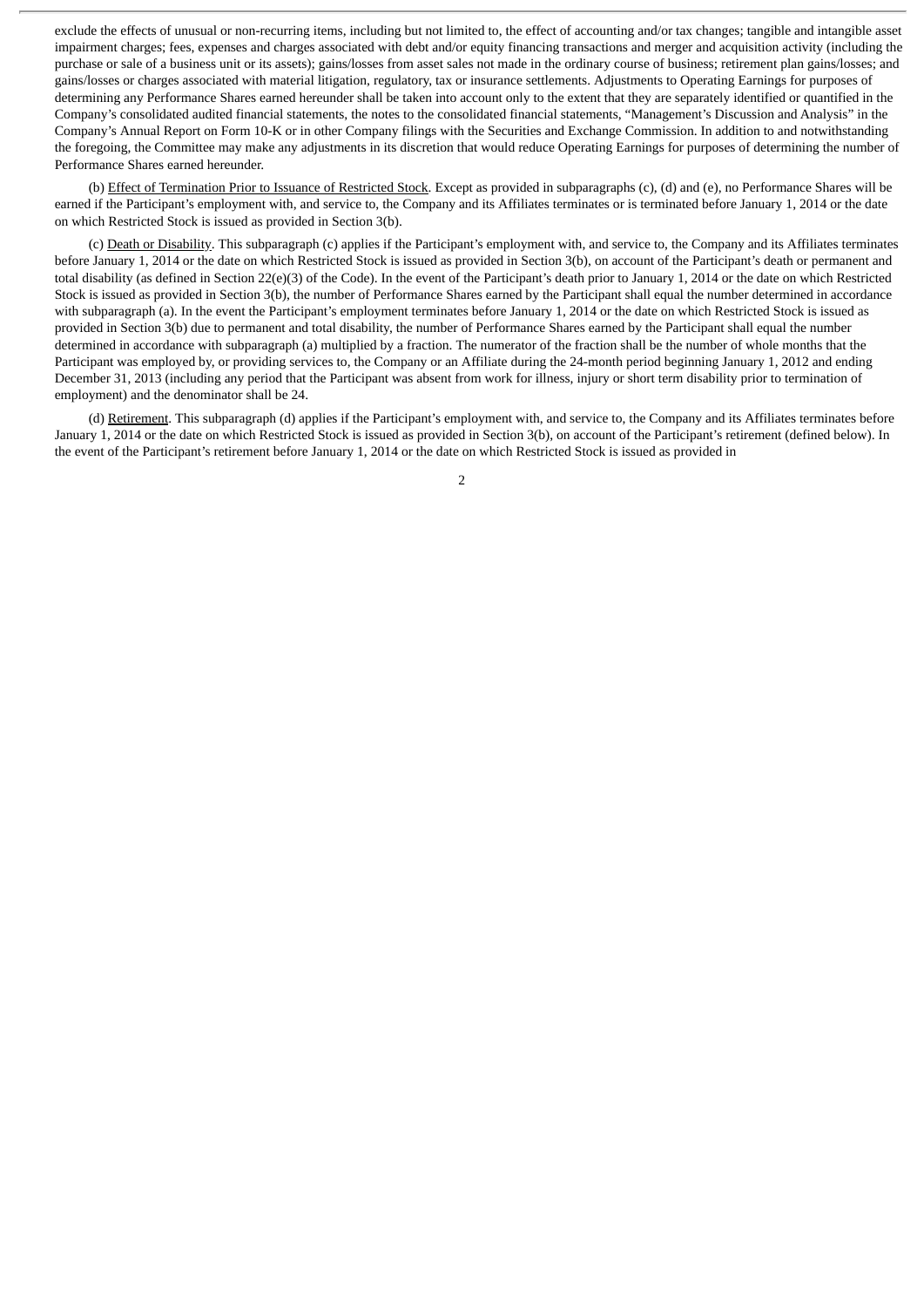Section 3(b), the number of Performance Shares earned by the Participant shall equal the number determined in accordance with subparagraph (a) multiplied by a fraction. The numerator of the fraction shall be the number of whole months that the Participant was employed by, or providing services to, the Company or an Affiliate during the 24-month period beginning January 1, 2012 and ending December 31, 2013 and the denominator shall be 24. For purposes of this Section 2(d), retirement shall mean severance from the employment of the Company and its Affiliates (i) at or after the attainment of age 55 and after completing a number of years of service (the total years of service credited to Participant for purposes of determining vested or nontransferable interest in a defined benefit pension plan maintained by the Company or an Affiliate which satisfies the requirements of Section 401(a) of the Code) that, when added to Participant's age at the time of severance from employment, equals at least 65 or (ii) at or after the attainment of age 65.

(e) Change in Control. The Participant will earn the number of Performance Shares designated for Target level of compounded annual growth in Operating Earnings if there is a Change in Control before January 1, 2014 or the date on which Restricted Stock is issued as provided in Section 3(b).

### 3. **Settlement of Performance Shares.** The Performance Shares will be settled in accordance with this Section 3.

(a) Committee Certification. As soon as practicable after 2014 (but no later than March 15, 2014), the Committee will determine the number of Performance Shares that are earned under the provisions of Section 2. The Committee's determination shall be set forth in writing, as part of the minutes of a meeting of the Committee, by unanimous consent or otherwise. Notwithstanding the preceding sentences, a written determination of the Committee shall not be required in the case of Performance Shares that are earned pursuant to the provisions of Section 2(d).

(b) Issuance of Restricted Stock. As soon as practicable after the Committee's certification under subparagraph (a) (but no later than March 15, 2014), the Committee shall issue shares of Restricted Stock under the Plan in settlement of the Performance Shares earned by the Participant. The number of shares of Restricted Stock issued shall equal the number of Performance Shares earned by the Participant. Notwithstanding the preceding sentences, (i) if the Performance Shares are earned pursuant to the provisions of Section 2(c) or 2(d), such Performance Shares shall be settled in shares of Common Stock that are not subject to the restrictions set forth in Section 4 and (ii) if the Performance Shares are earned pursuant to the provisions of Section 2(e), the number of shares of Restricted Stock indicated in Section 2(e) shall be issued to the Participant on the Control Change Date, and such shares of Restricted Stock shall otherwise be treated as provided in Section 4(c)(vi).

(c) Registration, etc. Shares of Restricted Stock issued in settlement of the Performance Shares shall be registered in the name of the Participant on the stock transfer books of the Company but shall be held by the Company (or its transfer agent) during the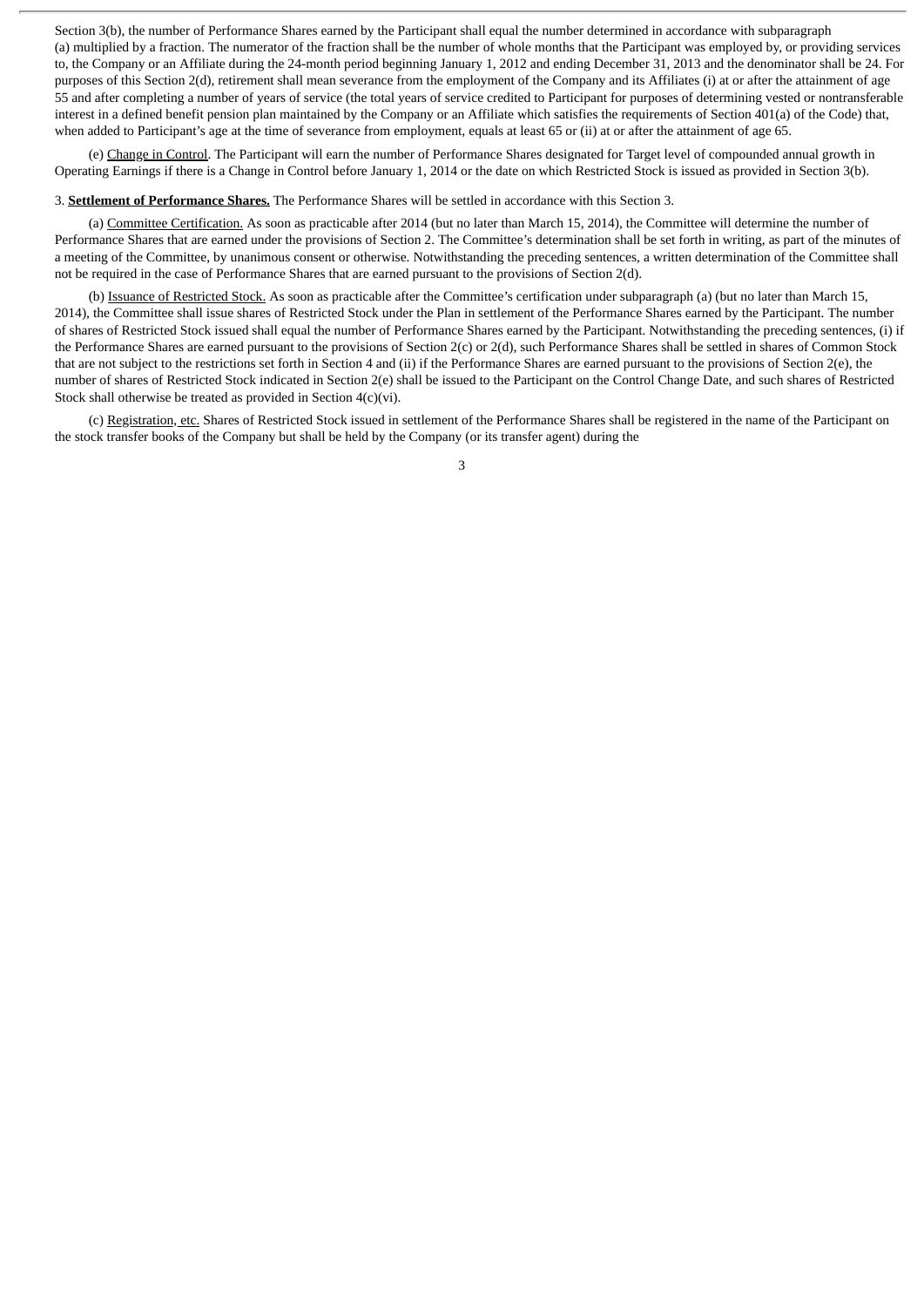Restricted Period (defined below). The Company's Secretary and its General Counsel shall serve as attorney-in-fact for Participant during the Restricted Period with full power and authority in Participant's name to assign and convey to the Company any shares of Restricted Stock that Participant forfeits under Section 4(c) or that are recovered under Section 5. Each certificate representing shares of Restricted Stock may bear a legend referring to the risk of forfeiture of the shares and stating that such shares are nontransferable until all restrictions have been satisfied and the legend has been removed.

(d) Dividends. Upon issuance of shares of Restricted Stock in settlement of the Performance Shares earned by the Participant, the Company shall pay Participant in cash the amount of any dividends that would have been paid on the Performance Shares prior to settlement if the Performance Shares had been actual shares of Restricted Stock outstanding during the period from January 1, 2012 through December 31, 2013. No dividends will be paid on the Performance Shares if Restricted Stock is not earned and issued hereunder.

4. **Terms of Restricted Stock.** The shares of Restricted Stock issued in settlement of the Performance Shares are subject to the following terms and conditions:

(a) Restricted Period. Until February 2, 2015 (the "Restricted Period") or the lapse of restrictions as provided in subparagraph (c) hereof, the Restricted Stock shall be subject to the following restrictions:

(i) Participant shall not be entitled to receive the certificate or certificates evidencing the Restricted Stock;

(ii) Shares of Restricted Stock may not be sold, transferred, assigned, pledged, conveyed, hypothecated or otherwise disposed of; and

(iii) Shares of Restricted Stock may be forfeited immediately as provided in subparagraph (c) hereof.

(b) Distribution of Restricted Stock. If Participant remains in the continuous employment of the Company or an Affiliate during the entire Restricted Period and otherwise does not forfeit such shares pursuant to subparagraph (c) hereof, all restrictions applicable to the shares of Restricted Stock shall lapse upon expiration of the Restricted Period and a certificate or certificates representing the shares of Common Stock that were granted to Participant in the form of shares of Restricted Stock shall be delivered to Participant.

### (c) Lapse of Restrictions or Forfeiture.

(i) Death. If Participant's employment with the Company and its Affiliates is terminated before the expiration of the Restricted Period by reason of Participant's death, all restrictions applicable to the shares of Restricted Stock shall immediately lapse on the date of Participant's death and the certificate or certificates representing the shares of Common Stock shall be delivered to Participant's estate.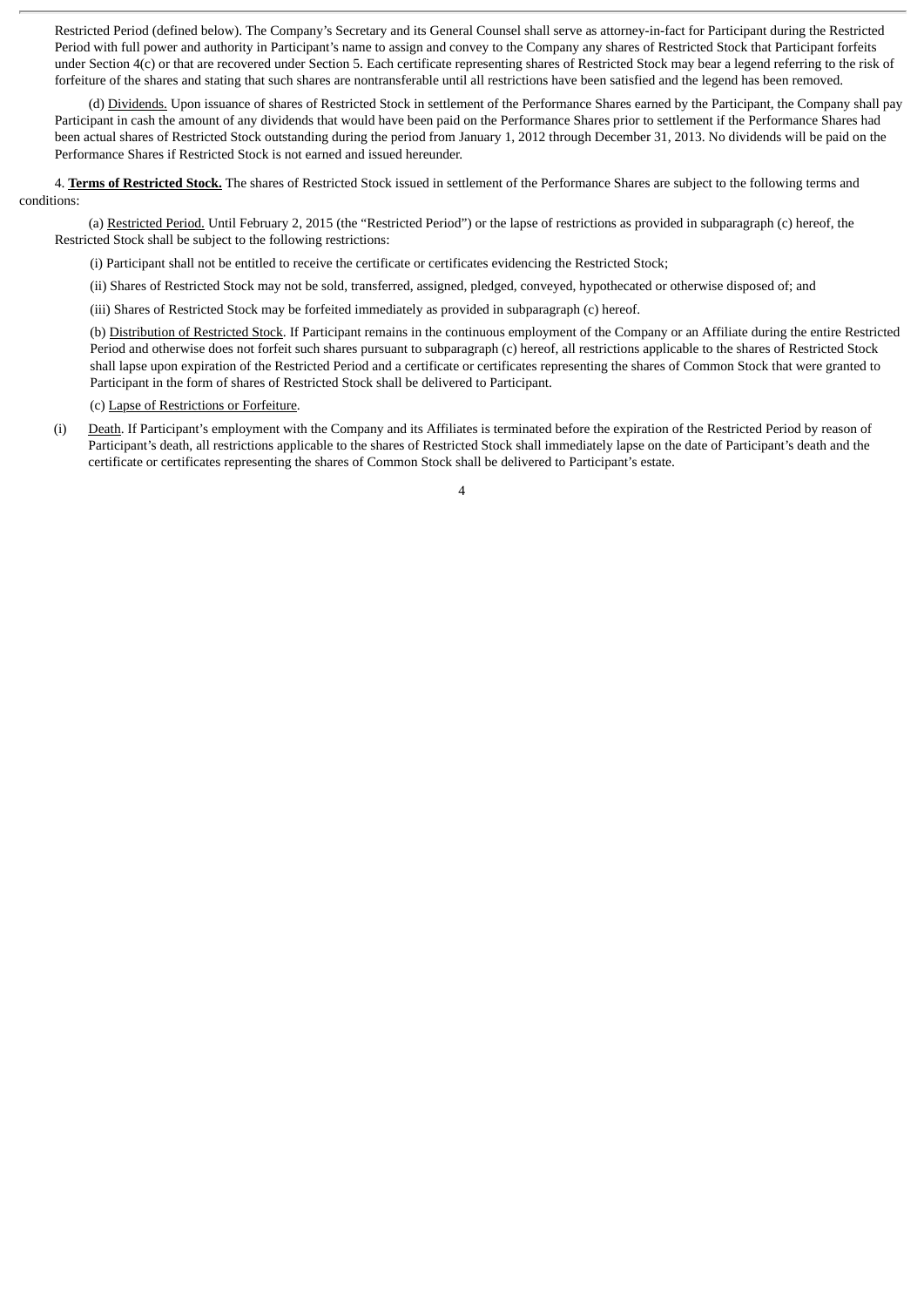- (ii) Disability. If Participant's employment with the Company and its Affiliates is terminated before the expiration of the Restricted Period by reason of "total and permanent disability" (as such term is defined in Section 22(e)(3) of the Code), all restrictions on a pro rata number of shares of Restricted Stock shall lapse. The "pro rata number" shall be the number of shares of Restricted Stock multiplied by a fraction, the numerator of which is the number of months (including a fractional month) of Participant's employment after the Date of Grant and the denominator of which is 36. The certificate or certificates representing the shares of Common Stock upon which the restrictions have lapsed shall be delivered to Participant.
- (iii) Retirement. If Participant's employment with the Company and its Affiliates is terminated before the expiration of the Restricted Period by reason of retirement (defined below), all shares of Restricted Stock shall be forfeited immediately and all rights of Participant to such shares shall terminate immediately without further obligation on the part of the Company. Notwithstanding the foregoing, if Participant's service to the Company or an Affiliate continues from and after the date of retirement through (i) membership on the Board, (ii) a written consulting services arrangement with the Company or an Affiliate or (iii) at the Company's discretion, a written confidentiality and non-solicitation agreement with the Company ("Post-Retirement Service"), shares of Restricted Stock shall not be forfeited but shall continue to be held by the Company until the earlier of (i) the end of the Restricted Period at which time such shares shall be delivered to the Participant or (ii) the date Participant ceases to provide Post-Retirement Service at which time such shares shall be forfeited. For purposes of this subparagraph  $4(c)$ (iii), retirement shall mean severance from the employment of the Company and its Affiliates (i) at or after the attainment of age 55 and after completing a number of years of service (the total years of service credited to Participant for purposes of determining vested or nontransferable interest in a defined benefit pension plan maintained by the Company or an Affiliate which satisfies the requirements of Section 401(a) of the Code) that, when added to Participant's age at the time of severance from employment, equals at least 65 or (ii) at or after the attainment of age 65.
- (iv) Termination of Employment by Company or Affiliate.
	- (a) With Cause. If the Company or an Affiliate terminates Participant's employment with the Company and its Affiliates with "cause," all shares of Restricted Stock shall be forfeited immediately and all rights of Participant to such shares shall terminate immediately without further obligation on the part of the Company. For purposes of this Agreement, "cause" means: (i) misappropriation, theft or embezzlement of funds or property from the Company or an Affiliate or securing or attempting to secure personally any profit in connection with any transaction entered into on behalf of the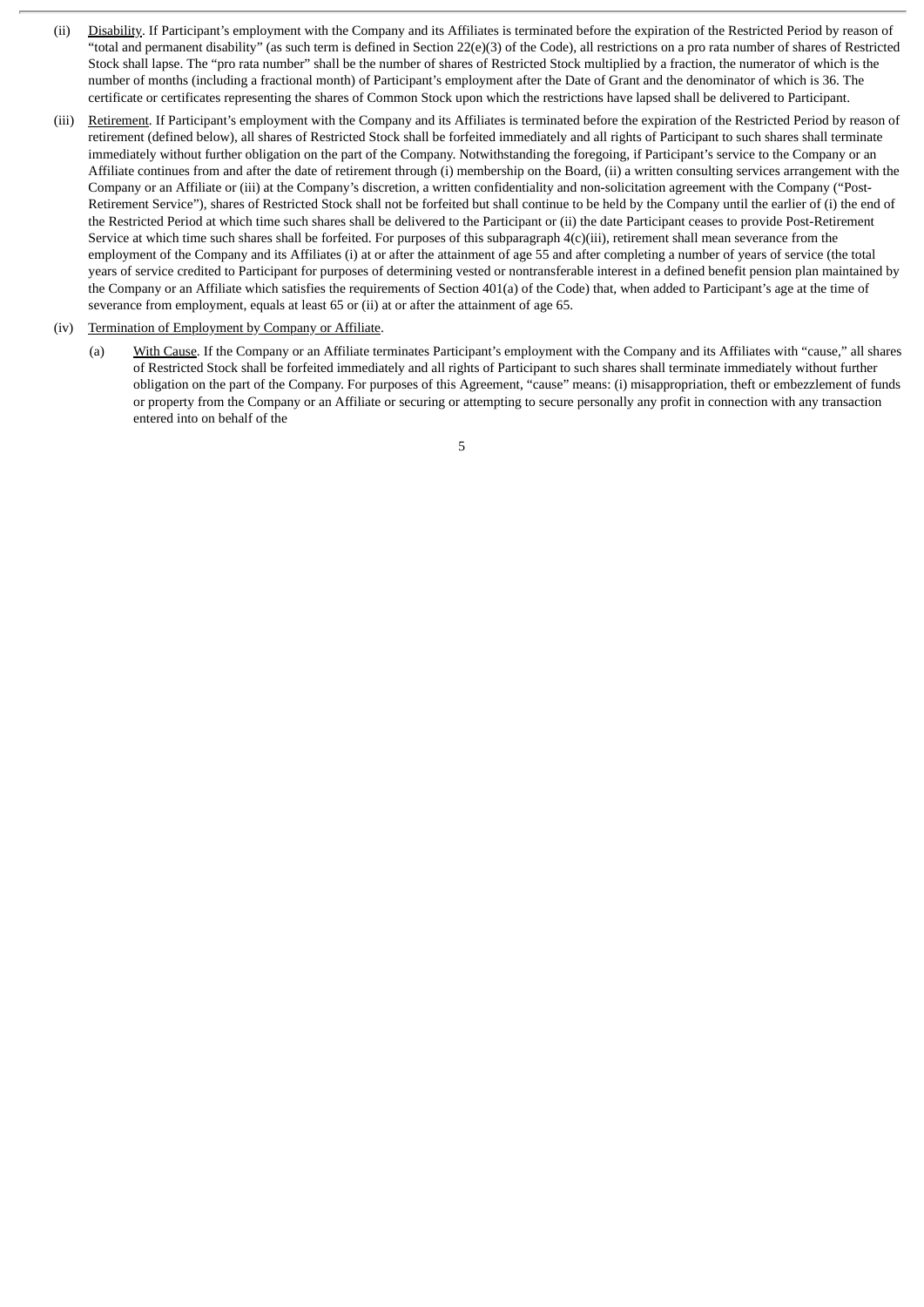Company or an Affiliate, (ii) conviction of, or entry of a plea of "*nolo contendere*" with respect to, a felony which, in the reasonable opinion of the Company, is likely to cause material harm to the Company's or an Affiliate's business, customer or supplier relations, financial condition or prospects, (iii) violation of the Company's Code of Honor or any successor code of conduct; or (iv) failure to substantially perform (other than by reason of illness or temporary disability, regardless of whether such temporary disability is or becomes a total and permanent disability (as defined in subparagraph 4(c)(ii) above), or by reason of approved leave of absence) the duties of Participant's job.

- (b) Without Cause. If Participant's employment with the Company and its Affiliates is terminated by the Company or an Affiliate without "cause," all restrictions on a pro rata number of shares of Restricted Stock shall lapse. The "pro rata number" shall be the number of shares of Restricted Stock multiplied by a fraction, the numerator of which is the number of months (including a fractional month) of Participant's employment after the Date of Grant and the denominator of which is 36. The certificate or certificates representing the shares of Common Stock upon which the restrictions have lapsed shall be delivered to Participant.
- (v) Termination of Employment by Participant. If Participant resigns from employment with the Company and its Affiliates before the expiration of the Restricted Period, without regard to the reason for such resignation (other than death, disability or retirement as provided in subsections (i), (ii) and (iii) above), all of the shares of Restricted Stock shall be forfeited immediately and all rights of Participant to such shares shall terminate immediately without further obligation on the part of the Company.

# (vi) Change in Control.

- (a) If, upon a Change in Control, (i) the Restricted Stock is assumed by, or a substitute award granted by, the surviving entity (together with its Related Entities, the "Surviving Entity") in the Change in Control (such assumed or substituted award to be of the same type of award as this Restricted Stock with a value as of the Control Change Date substantially equal to the value of this Restricted Stock) and (ii) within 24 months of the Control Change Date, Participant's employment with the Surviving Entity is terminated by the Surviving Entity without Cause (defined below) or by Participant for Good Reason (defined below), all restrictions applicable to the shares of Restricted Stock shall immediately lapse on the date of employment termination and the certificate or certificates representing the shares of Common Stock upon which the restrictions have lapsed shall be delivered to Participant.
- (b) For purposes of this subsection 4(c)(vi), "Cause" shall mean (i) the willful and continued failure by Participant to substantially perform his or her duties with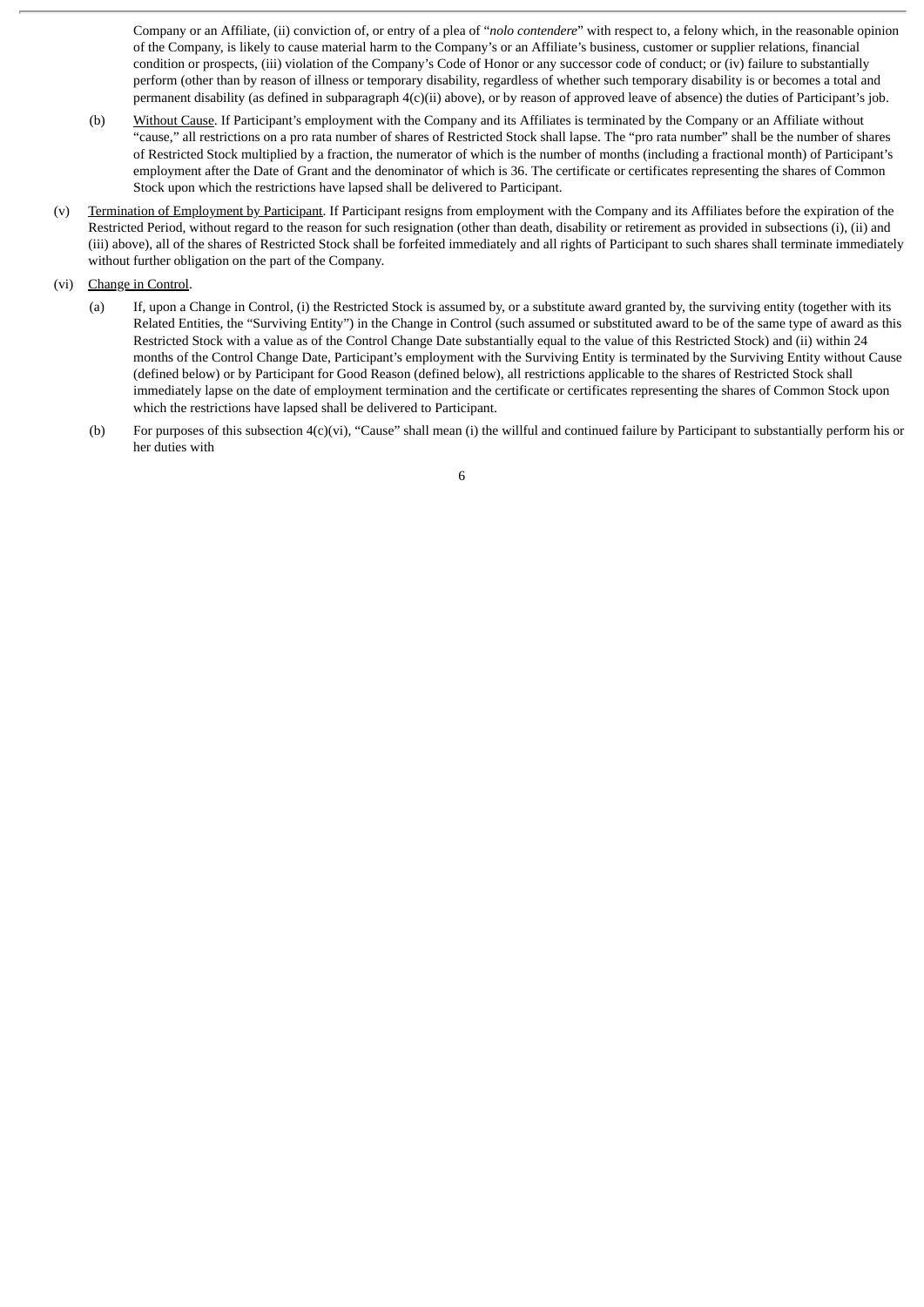the Surviving Entity (other than any such failure resulting from Participant's incapacity due to physical or mental illness) after a written demand for substantial performance is delivered to Participant by the Surviving Entity, which demand specifically identifies the manner in which the Surviving Entity believes that Participant has not substantially performed his or her duties, or (ii) the willful engaging by Participant in conduct which is demonstrably and materially injurious to the Surviving Entity, monetarily or otherwise. For purposes of this paragraph, no act, or failure to act, on Participant's part shall be deemed "willful" unless done, or omitted to be done, not in good faith and without reasonable belief that the action or omission was in the best interest of the Surviving Entity.

- (c) For purposes of this subparagraph 4(c)(vi), "Good Reason" shall have the meaning given to such term in the Executive Severance Agreement between Participant and the Company effective January 1, 2011, as such agreement from time to time may be amended, modified, extended or replaced by a successor agreement or plan.
- (d) If, upon a Change in Control, the Restricted Stock is not assumed by, or a substitute award granted by, the Surviving Entity in the Change in Control as provided in subparagraph 4(c)(vi)(a) above, all restrictions applicable to the shares of Restricted Stock shall immediately lapse on the Control Change Date and the certificate or certificates representing the shares of Common Stock upon which the restrictions have lapsed shall be delivered to Participant.

5. **Recoupment Policy.** Notwithstanding any other provision in this Agreement to the contrary, the Stock Award and underlying Restricted Stock granted under this Agreement are subject to recoupment by the Company in accordance with the Company's Policy on Recoupment of Executive Incentive Compensation in effect on the date of this Agreement, as such policy is interpreted and applied by the Company's board of directors.

6. **Nontransferability.** The Performance Shares are nontransferable except by will or by the laws of descent and distribution. Shares of Restricted Stock issued in settlement of the Performance Shares cannot be transferred before the Restricted Period lapses except by will or by the laws of descent and distribution.

7. **Shareholder Rights.** Except as otherwise specifically provided herein, the Participant shall not have any rights as a shareholder of the Company with respect to the Performance Shares. Upon the issuance of shares of Restricted Stock in settlement of the Performance Shares, the Participant shall have all of the rights of a shareholder of the Company with respect to those shares, including the right to vote the shares and to receive, free of all restrictions, ordinary cash dividends. Stock received as a dividend on, or in connection with a stock split of any shares of Restricted Stock issued in settlement of the Performance Shares shall be subject to the same vesting restrictions as the underlying shares of Restricted Stock. The Participant's right to receive any extraordinary dividends or distributions with respect to shares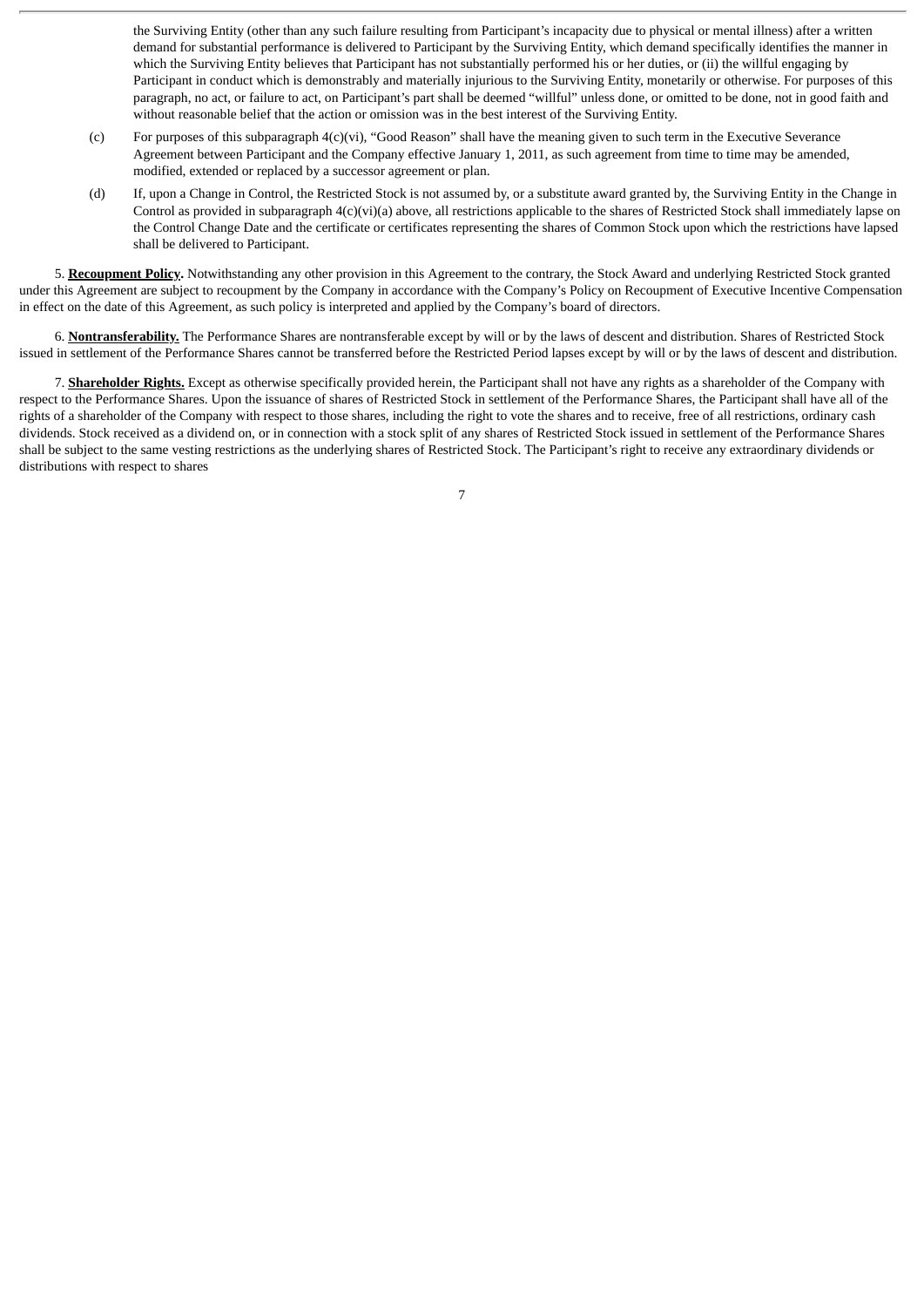of Restricted Stock issued in settlement of the Performance Shares shall be at the sole discretion of the Committee, but in the event of any such extraordinary event, the Committee shall take action appropriate to preserve the value of, and to prevent the unintended enhancement of value in, such shares of Restricted Stock.

8. **Withholding.** The Participant shall pay the Company any amount of taxes as may be necessary in the opinion of the Company to satisfy tax withholding required under the laws of any country, state, province, city or other jurisdiction, including but not limited to income taxes, capital gains taxes, transfer taxes, and social security contributions. In lieu thereof, the Company shall have the right to retain, from the shares of Restricted Stock to be issued under Section 3, the number of shares of Restricted Stock with Fair Market Value equal to the minimum amount required to be withheld. In any event, the Company shall have the right to deduct from all amounts paid to a Participant in cash (whether under the Plan or otherwise) any taxes required to be withheld. The Participant shall promptly notify the Company of any election made pursuant of Section 83(b) of the Code.

9. **No Right to Continued Employment.** The award and settlement of the Performance Shares does not give Participant any right with respect to continuance of employment by the Company or an Affiliate, nor shall it interfere in any way with the right of the Company or an Affiliate to terminate his or her employment at any time.

10. **Change in Capital Structure.** The number of Performance Shares and the performance criteria in Section 2 (or, after any settlement of the Performance Shares, the number of shares of Restricted Stock) shall be adjusted as the Committee determines is equitably required in the event the Company effects one or more stock dividends, stock split-ups subdivisions or consolidations of shares, other similar changes in capitalization or such other events as are described in the Plan.

11. **Governing Law.** This Agreement shall be governed by the laws of the Commonwealth of Virginia.

12. **Conflicts.** In the event of any conflict between the provisions of the Plan as in effect on the Date of Grant and the provisions of this Agreement, the provisions of the Plan shall govern. All references herein to the Plan shall mean the plan as in effect on the Date of Grant.

13. **Participant Bound by Plan.** Participant hereby acknowledges that a copy of the Plan has been made available to him or her and he or she agrees to be bound by all the terms and provisions of the Plan.

14. **Binding Effect.** Subject to the limitations stated above and in the Plan, this Agreement shall be binding upon Participant and his or her successors in interest and the successors of the Company.

IN WITNESS WHEREOF, the parties have executed this Agreement as of the date first above written.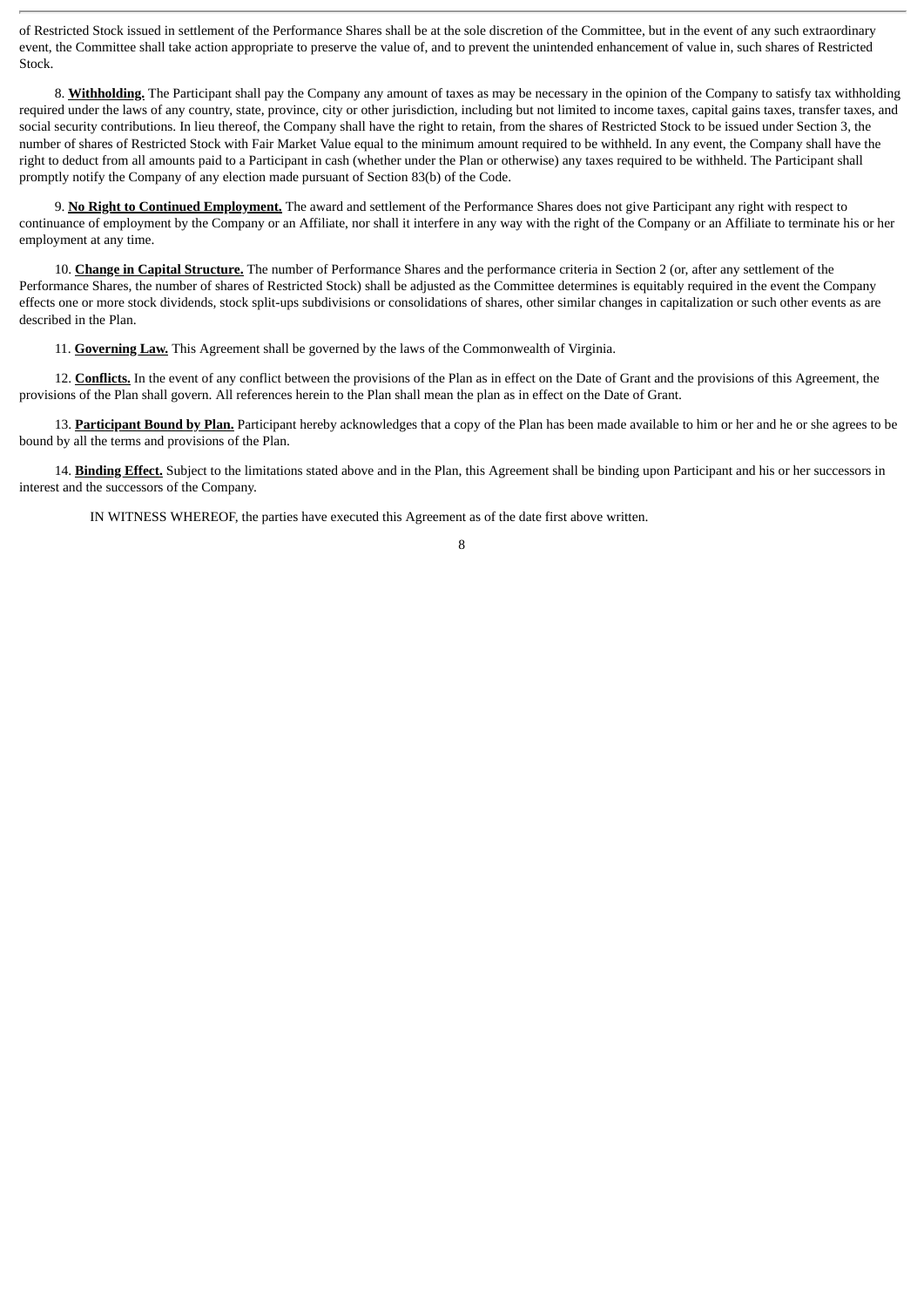OWENS & MINOR, INC.

By:

President & Chief Executive Officer

Participant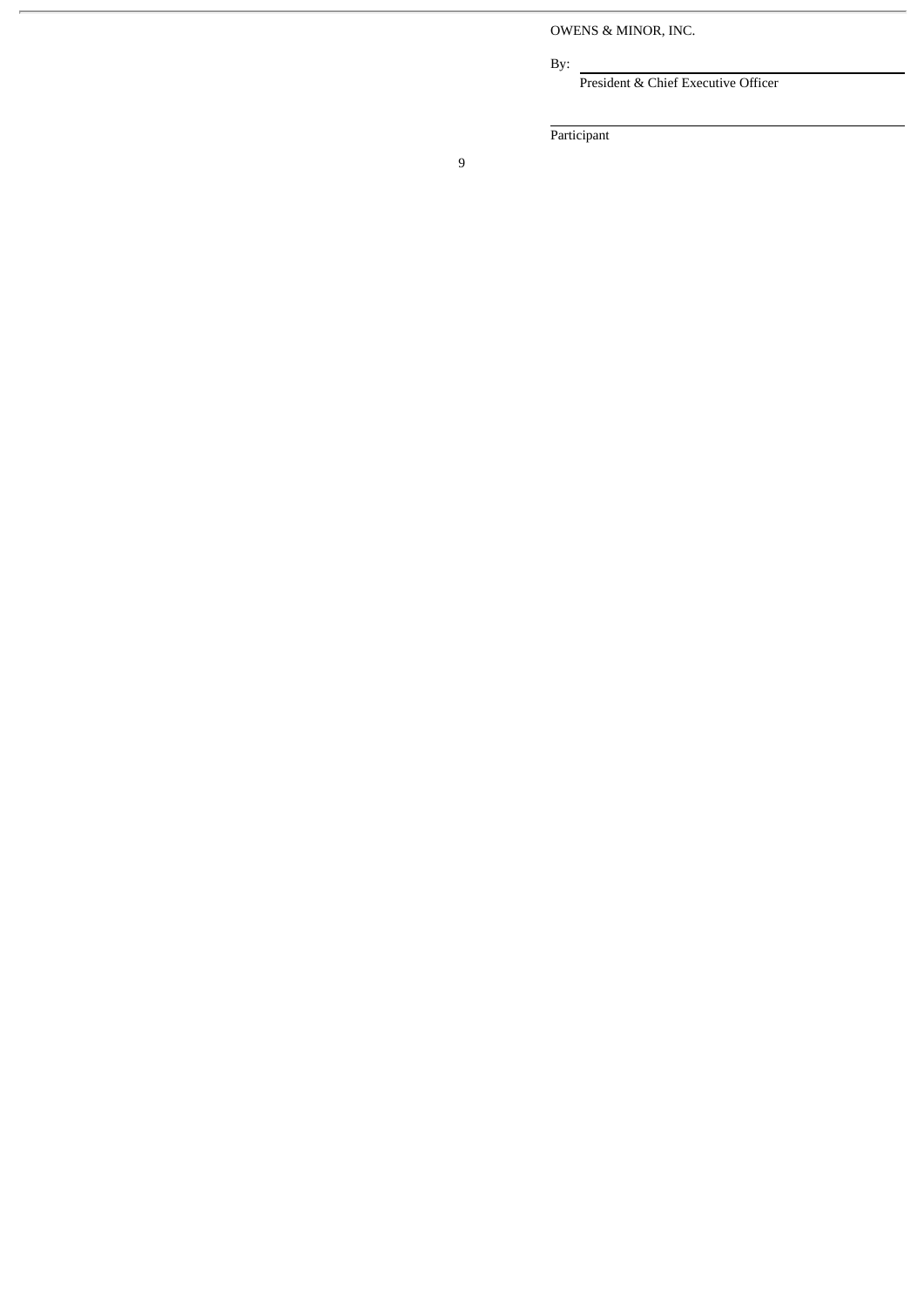## **OWENS & MINOR, INC.** *EXECUTIVE INCENTIVE PROGRAM*

# **1. PURPOSE**

The purpose of the Owens & Minor, Inc. 20 Executive Incentive Program (the "Program") is to permit Owens & Minor, Inc. and its Subsidiaries (the "Company") to provide awards of annual incentive compensation which satisfy the requirements for "performance-based compensation" under Section 162(m) of the Internal Revenue Code. This Program evidences the terms and conditions of "Incentive Awards" granted under and pursuant to the terms of the Owens & Minor, Inc. 2005 Stock Incentive Plan. This Program and the Awards granted hereunder shall be administered in accordance with the terms of the Owens & Minor, Inc. 2005 Stock Incentive Plan.

#### **2. DEFINITIONS**

"20 COMPANY INCOME FROM CONTINUING OPERATIONS" shall mean, for the Performance Period, the Company's income from continuing operations as presented in the Company's consolidated audited income statement for the Performance Period, adjusted to eliminate or exclude the after-tax effects of unusual or non-recurring items, including but not limited to, the effect of accounting and/or tax changes; tangible and intangible asset impairment charges; fees, expenses and charges associated with debt and/or equity financing transactions and merger and acquisition activity (including the purchase or sale of a business unit or its assets); gains/losses from asset sales not made in the ordinary course of business; retirement plan gains/losses; and gains/losses or charges associated with material litigation, regulatory, tax or insurance settlements. Adjustments to 20 Company Income from Continuing Operations for purposes of determining any Award earned hereunder shall be taken into account only to the extent that they are separately identified or quantified in the Company's consolidated audited financial statements, the notes to the consolidated financial statements, "Management's Discussion and Analysis" in the Company's 20 Annual Report on Form 10-K or in other Company filings with the Securities and Exchange Commission.

"20 COMPANY REVENUE" shall mean, for the Performance Period, the Company's revenue from continuing operations as reported in the Company's consolidated income statement for the Performance Period, adjusted to include (to the extent not already included) any revenue relating to unusual or nonrecurring items, including but not limited to, merger and acquisition activity; revenue associated with material litigation or insurance settlements.

"20 COMPANY RETURN ON AVERAGE ASSETS" shall mean 20 Company Income from Continuing Operations divided by the Company's average total assets (calculated by averaging the Company's total assets as of each month-end during the Performance Period).

"20 PERFORMANCE GOAL" shall mean each of 20 Company Income from Continuing Operations, 20 Company Revenue and 20 Company Return on Average Assets.

"AWARD" shall mean an Incentive Award (as defined under the Stock Plan) that entitles the Participant to a cash payment in accordance with, and subject to, the terms of this Program.

"BOARD" shall mean the Board of Directors of the Company.

"CODE" shall mean the Internal Revenue Code of 1986, as amended.

"COMMITTEE" shall mean the Compensation & Benefits Committee of the Board or any subcommittee thereof which meets the requirements of Section 162(m)(4)(C) of the Code.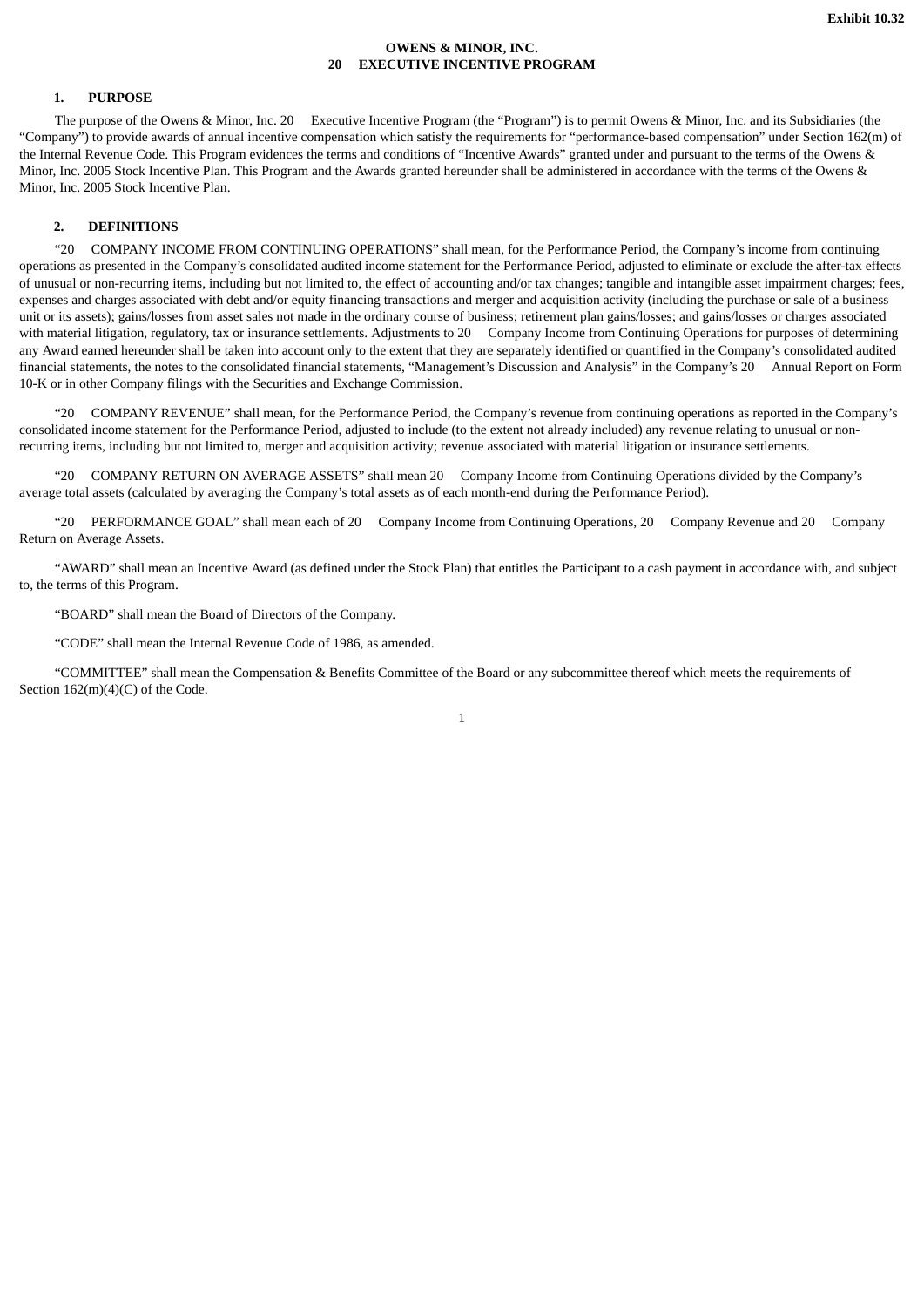"EXCHANGE ACT" shall mean the Securities Exchange Act of 1934, as amended.

"PARTICIPANT" shall mean each individual serving in one of the positions of the Company identified in Annex A hereto.

"PERFORMANCE PERIOD" shall mean the Company's 20 fiscal year.

"PROGRAM" shall mean this Owens & Minor, Inc. 20 Executive Incentive Program, as amended from time to time.

"STOCK PLAN" shall mean the Owens & Minor, Inc. 2005 Stock Incentive Plan and/or any prior and successor stock plans adopted or assumed by the Company.

"SUBSIDIARY" shall mean any entity that is directly or indirectly controlled by the Company or any entity, in which the Company has at least a 50% equity interest.

### **3. ADMINISTRATION**

(a) Subject to subsection (b) below, the Program shall be administered by the Compensation Committee, which shall have full authority to interpret and amend the Program, to establish rules and regulations relating to the operation of the Program, to select Participants, to determine the maximum Awards and the amounts of any Awards and to make all determinations and take all other actions necessary or appropriate for the proper administration of the Program. Before any payments are made under the Program, the Committee shall certify in writing the 20 Performance Goals that have been achieved. The Committee's interpretation of the Program, and all actions taken within the scope of its authority, shall be final and binding on the Company, its stockholders and Participants and their respective successors and assigns.

(b) This Program is intended to comply both by its terms and in its operation with Sections 162(m) and other provisions of the Code in order to make it as tax-efficient for the Company as possible. Accordingly, any modifications to the 20 Performance Goals that would increase the amount of any Award shall be made by the Committee prior to March 31, 20 and the identification of any unusual, non-recurring or discretionary adjustments to the 20 Performance Goals shall be made by the Committee on or before the last day of the Performance Period.

#### **4. DETERMINATION OF AWARDS**

(a) Each Participant is hereby granted an Award that, contingent upon achievement of the 20 Performance Goals, will entitle the Participant to receive a cash payment calculated as provided in Annex A hereto. Set forth on Annex A hereto are the following: (i) the goal levels established for each 20 Performance Goal, (ii) the weight attributable to each 20 Performance Goal and (iii) the award opportunity for each Participant. Following the end of the Performance Period, the Committee shall certify any achievement of the 20 Performance Goals as specified herein. Notwithstanding the foregoing, the Committee may make any adjustments in its discretion that would reduce the amount paid for any Award earned hereunder.

(b) If 20 Company Income from Continuing Operations is less than the 20 threshold level of reported Company Income from Continuing Operations set forth in Annex A, both measures as adjusted for unusual or non-recurring items approved by the Committee, no payment in respect of any Award shall be made under this Program.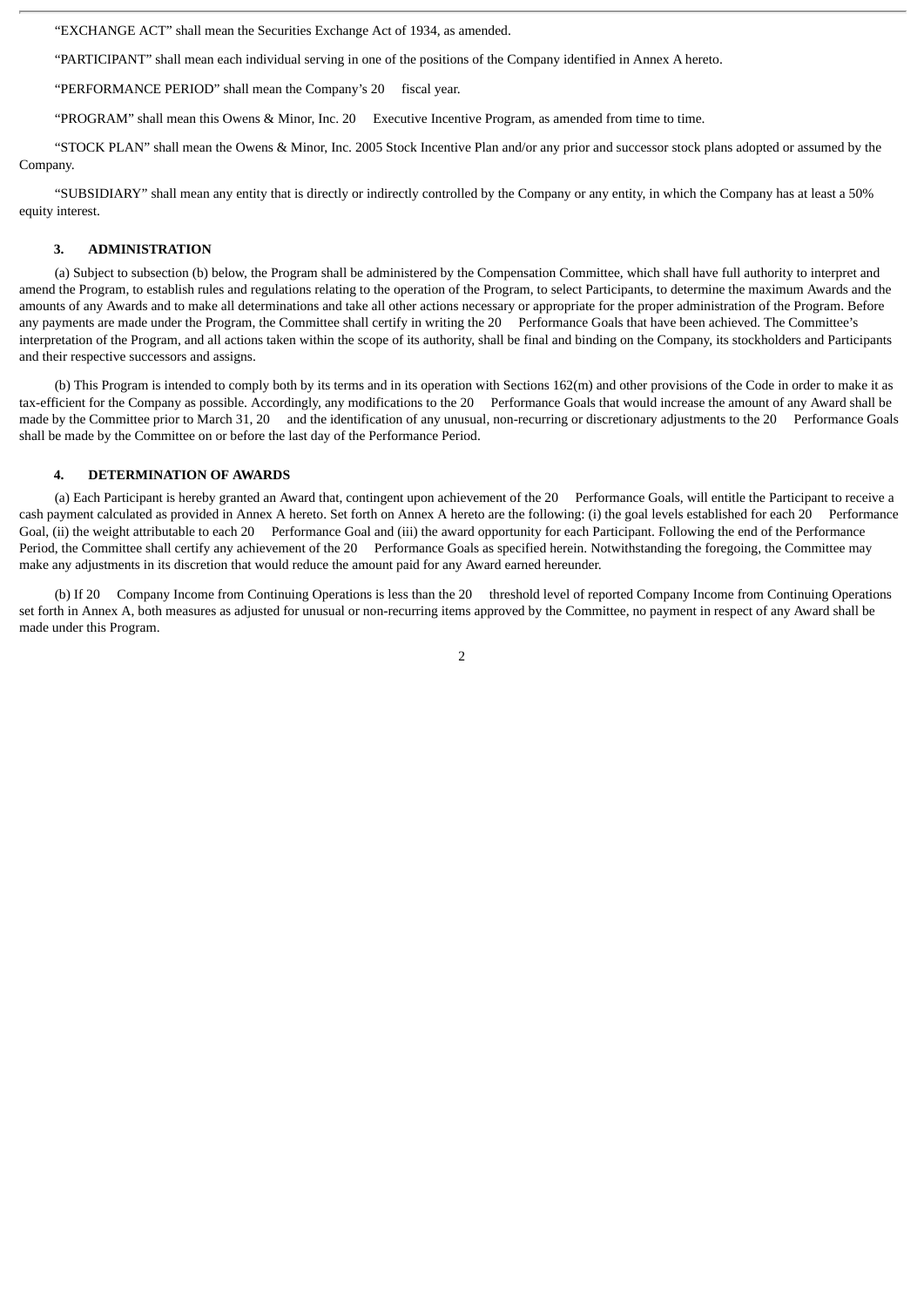### **5. PAYMENT OF AWARDS**

Except as provided in the Stock Plan in the event of a Change in Control (as defined under the Stock Plan), a Participant will receive all or part of the amount payable under an Award, only to the extent that the Committee certifies that the applicable 20 Performance Goals have been achieved. In addition, a Participant will receive the amount payable under an Award only if the Participant is employed on the last day of the Performance Period; provided, however, that the Committee, in its discretion, may determine to make a pro rata payment of an Award for a Participant who is not employed on the last day of the Performance Period in accordance with the Company's executive severance policy. All Awards earned shall be paid in cash in a lump sum no later than March 15, 20 .

#### **6. RECOUPMENT POLICY**

Notwithstanding any other provision in this Agreement to the contrary, any Award under this Program is subject to recoupment by the Company in accordance with the Company's Policy on Recoupment of Executive Incentive Compensation in effect on the date of this Agreement, as such policy is interpreted and applied by the Company's board of directors.

### **7. OTHER PROVISIONS**

(a) Neither the establishment of this Program, nor any action taken hereunder, shall be construed as giving any Participant any right to be retained in the employ of the Company. Nothing contained in this Program shall limit the ability of the Company to make payments or awards to Participants under any other plan, agreement or arrangement.

(b) The rights and benefits of a Participant hereunder are personal to the Participant and, except for payments made following a Participant's death, shall not be subject to any voluntary or involuntary alienation, assignment, pledge, transfer, encumbrance, attachment, garnishment or other disposition.

(c) Awards under this Program shall not constitute compensation for the purpose of determining participation or benefits under any other plan of the Company unless specifically included as compensation in such plan.

(d) The Company shall have the right to deduct from Awards any taxes or other amounts required to be withheld by law.

(e) All questions pertaining to the construction, regulation, validity and effect of the provisions of the Program shall be determined in accordance with the laws of the Commonwealth of Virginia without regard to principles of conflict of laws.

(f) If any provision of this Program would cause Awards not to constitute "qualified performance-based compensation" under Section 162(m) of the Code, that provision shall be severed from, and shall be deemed not to be a part of, the Program, but the other provisions hereof shall remain in full force and effect.

(g) No member of the Committee or the Board, and no officer, employee or agent of the Company shall be liable for any act or action hereunder, whether of commission or omission, taken by any other member, or by any officer, agent, or employee, or, except in circumstances involving bad faith, for anything done or omitted to be done in the administration of the Program.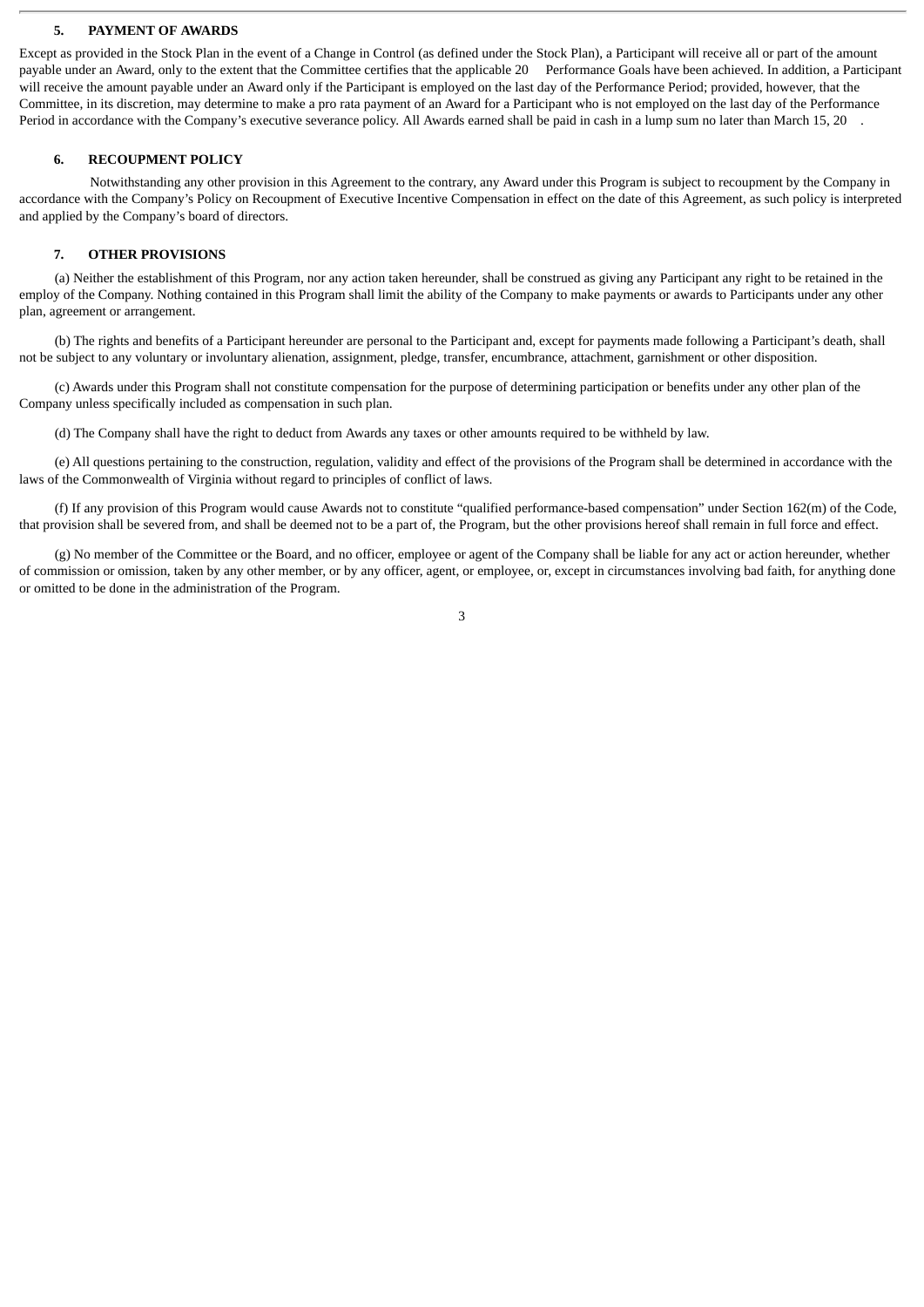# **8. EFFECTIVE DATE**

The Program shall be effective as of January 1, 20 .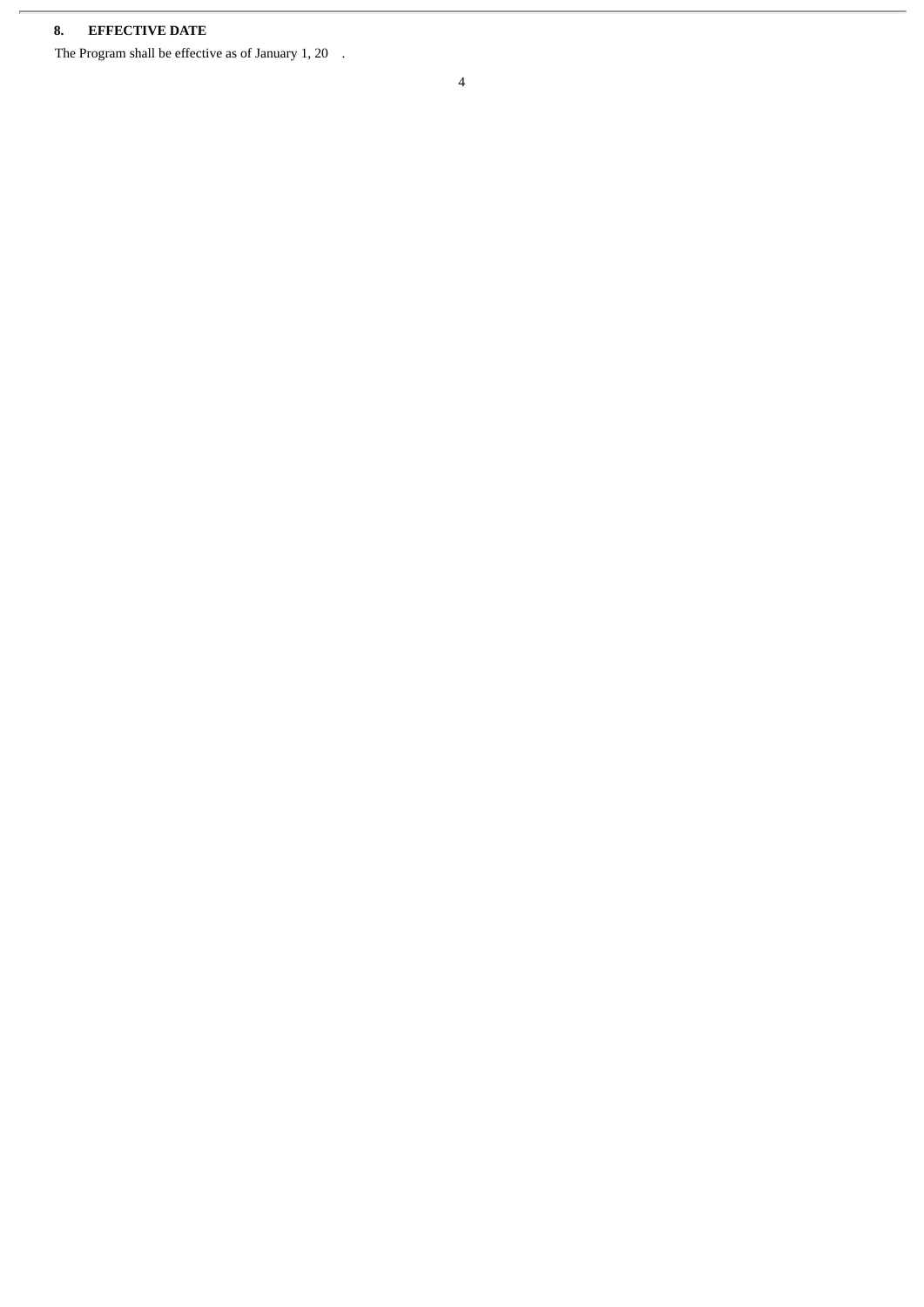# **OWENS & MINOR 20 EXECUTIVE INCENTIVE PROGRAM**

# **AWARD OPPORTUNITY**

| <b>Position</b><br>President and CEO                        | Cash Target as a<br><b>Percentage of Base Salary</b><br>75% |
|-------------------------------------------------------------|-------------------------------------------------------------|
| Executive Vice President or Senior Vice President reporting |                                                             |
| directly to President and CEO                               | 50%                                                         |
| <b>Senior Vice President</b>                                | 40%                                                         |
| Vice President                                              | 35%                                                         |

# **GOALS AND WEIGHTS**

|                    | <b>Position</b>            | 20<br>Company<br>Revenue | 20<br>Company<br><b>Income from</b><br>Continuing<br><b>Operations</b> | 20<br>Company<br><b>Return on Average</b><br>Assets |
|--------------------|----------------------------|--------------------------|------------------------------------------------------------------------|-----------------------------------------------------|
|                    | All above positions        | 25%                      | 50%                                                                    | 25%                                                 |
| <b>GOAL LEVELS</b> | Achievement vs. Target (1) | 20<br>Company<br>Revenue | 20<br>Company<br><b>Income from</b><br>Continuing<br><b>Operations</b> | 20<br>Company<br><b>Return on Average</b>           |
|                    |                            | (thousands)              | (thousands)                                                            | Assets $(\% )$                                      |
|                    | 200% (Maximum)             |                          |                                                                        |                                                     |
|                    | 100% (Target)              |                          |                                                                        |                                                     |
|                    | 50% (Threshold)            |                          |                                                                        |                                                     |

(1) If a 20 Performance Goal is achieved at a level between Threshold and Target or between Target and Maximum, then the amount of the Award will be determined based on a straight line interpolation of achievement levels between the Threshold and Target or Target and Maximum, as applicable

### **QUALIFIER**

**No Incentive Award will be made if 20 Company Income from Continuing Operations is less than the 20 threshold level of reported Company Income from Continuing Operations, both measures as adjusted for unusual or non-recurring items approved by the Compensation & Benefits Committee of the Board of Directors; the Controller's team is responsible for calculating all financial metrics.**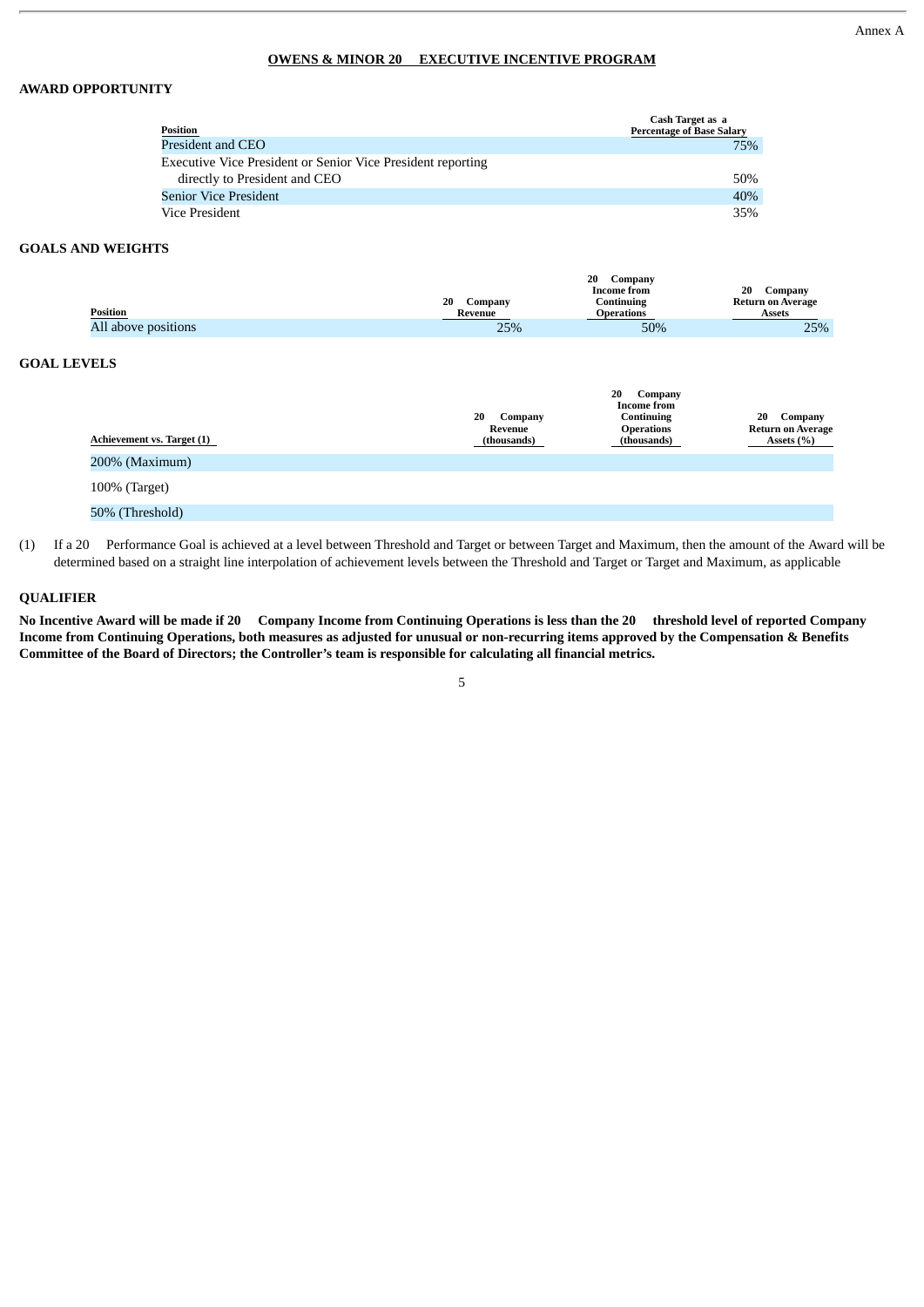### **Supplemental Information**

### **GAAP Reconciliation**

The company has provided certain non-GAAP financial measures that exclude the effect of exit and realignment charges incurred in the fourth quarter of 2011 and a pension settlement charge incurred in the fourth quarter of 2010, as the charges are unusual in the company's history. Management has provided these non-GAAP measures as an additional tool for investors to evaluate the company's financial performance. These measures should be considered in addition to, rather than as a substitute for, GAAP measures of the company's performance. The following table reconciles these non-GAAP financial measures to the most closely related GAAP measure.

| (in thousands except per share amounts)                                      |             |                             |             |                                    |  |
|------------------------------------------------------------------------------|-------------|-----------------------------|-------------|------------------------------------|--|
| Year ended December 31,                                                      |             | 2011                        |             | 2010                               |  |
|                                                                              | <b>GAAP</b> | <b>Adjusted</b><br>Non-GAAP | <b>GAAP</b> | <b>Adjusted</b><br><b>Non-GAAP</b> |  |
| <b>Operating earnings</b>                                                    | \$203,515   | \$203,515                   | \$195,936   | \$195,936                          |  |
| Non-GAAP adjustments:                                                        |             |                             |             |                                    |  |
| Exit and realignment charges                                                 |             | 12,708                      |             |                                    |  |
| Pension settlement charge                                                    |             |                             |             | 19,573                             |  |
| Adjusted operating earnings                                                  | \$203,515   | \$216,223                   | \$195,936   | \$215,509                          |  |
| Numerator:                                                                   |             |                             |             |                                    |  |
| <b>Net income</b>                                                            | \$115,198   | \$115,198                   | \$110,579   | \$110,579                          |  |
| Non-GAAP adjustments:                                                        |             |                             |             |                                    |  |
| Exit and realignment charges, net of $tax^{(1)}$                             |             | 7,714                       |             |                                    |  |
| Pension settlement charge, net of tax(2)                                     |             |                             |             | 11,918                             |  |
| Adjusted net income                                                          | 115,198     | 122,912                     | 110,579     | 122,497                            |  |
| Less: income allocated to unvested restricted shares                         | (1,059)     | (1,117)                     | (1,167)     | (1,267)                            |  |
| Net income attributable to common shareholders - basic                       | 114,139     | 121,795                     | 109,412     | 121,230                            |  |
| Add: undistributed income attributable to unvested restricted shares - basic | 480         | 538                         | 555         | 655                                |  |
| Less: undistributed income reallocated to unvested restricted shares -       |             |                             |             |                                    |  |
| diluted                                                                      | (479)       | (537)                       | (553)       | (653)                              |  |
| Net income attributable to common shareholders - diluted                     | \$114,140   | \$121,796                   | \$109,414   | \$121,232                          |  |
| Denominator:                                                                 |             |                             |             |                                    |  |
| Weighted average shares outstanding - diluted                                | 62,924      | 62,924                      | 62,563      | 62,563                             |  |
| Net income per diluted share attributable to common shareholders             | 1.81<br>\$  | 1.94<br>S.                  | 1.75<br>S.  | S.<br>1.94                         |  |

Calculated using an effective tax rate of 39.3% for 2011 *(1)*

Calculated using an effective tax rate of 39.1% for 2010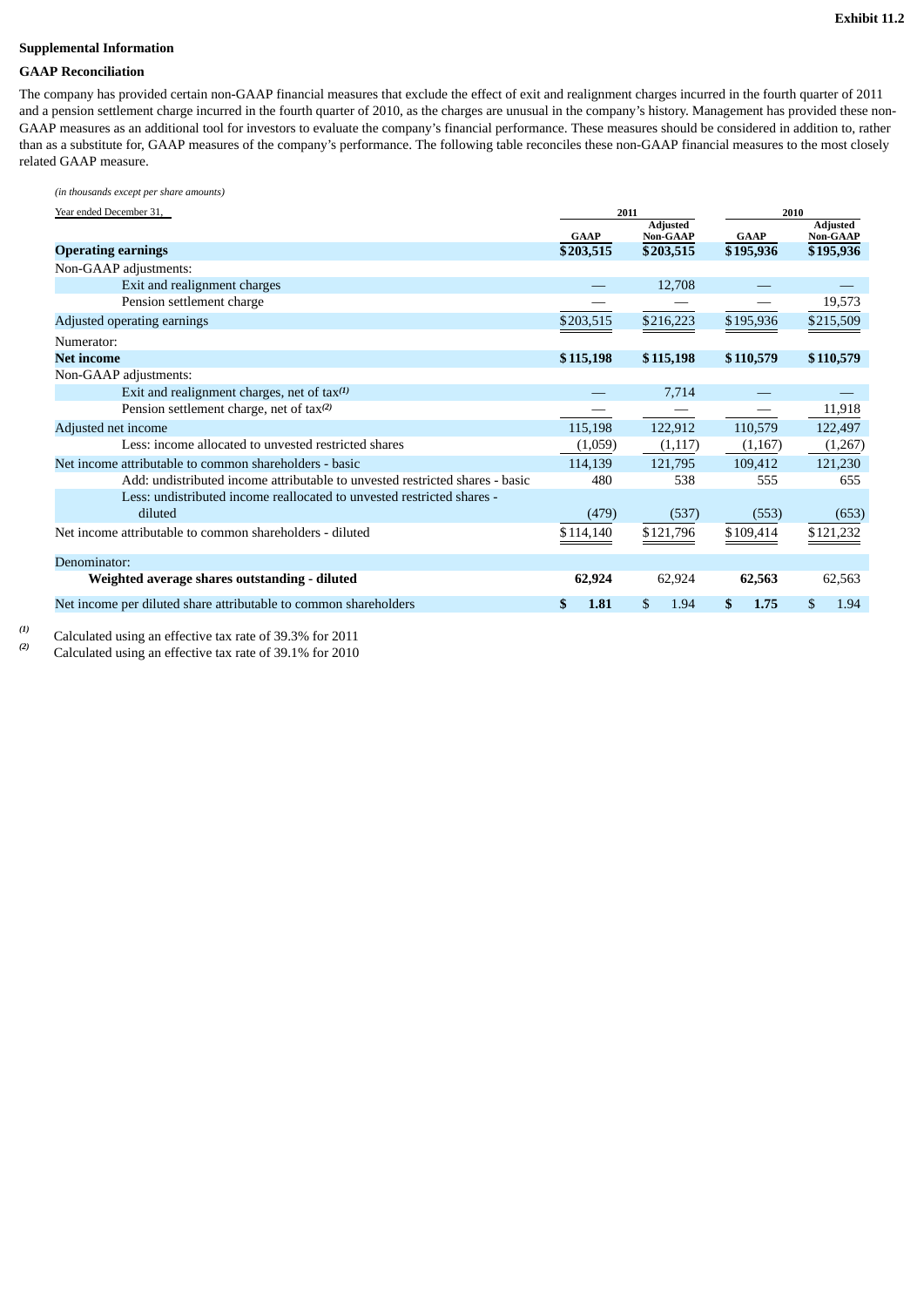February 24, 2012

Owens & Minor, Inc. Richmond, Virginia

Ladies and Gentlemen:

We have audited the consolidated balance sheets of Owens & Minor, Inc. and subsidiaries (the Company) as of December 31, 2011 and 2010, and the related consolidated statements of income, changes in shareholders' equity, and cash flows for each of the years in the three-year period ended December 31, 2011, and have reported thereon under date of February 24, 2012. The aforementioned consolidated financial statements and our audit report thereon are included in the Company's annual report on Form 10-K for the year ended December 31, 2011. As stated in note 1 to the consolidated financial statements, the Company changed its method of accounting for book overdrafts from financing activities to operating activities in the consolidated statements of cash flows and states that the newly adopted accounting policy is preferable in the circumstances because the Company's book overdrafts do not result in bank financing but rather are similar to trade payables at the end of a reporting period, and presenting changes in book overdrafts within operating activities eliminates operating and financing cash flow volatility that is not representative of actual borrowing and repayment activity or economic performance. In accordance with your request, we have reviewed and discussed with Company officials the circumstances and business judgment and planning upon which the decision to make this change in the method of accounting was based.

With regard to the aforementioned accounting change, authoritative criteria have not been established for evaluating the preferability of one acceptable method of accounting over another acceptable method. However, for purposes of the Company's compliance with the requirements of the Securities and Exchange Commission, we are furnishing this letter.

Based on our review and discussion, with reliance on management's business judgment and planning, we concur that the newly adopted method of accounting is preferable in the Company's circumstances.

Very truly yours,

KPMG LLP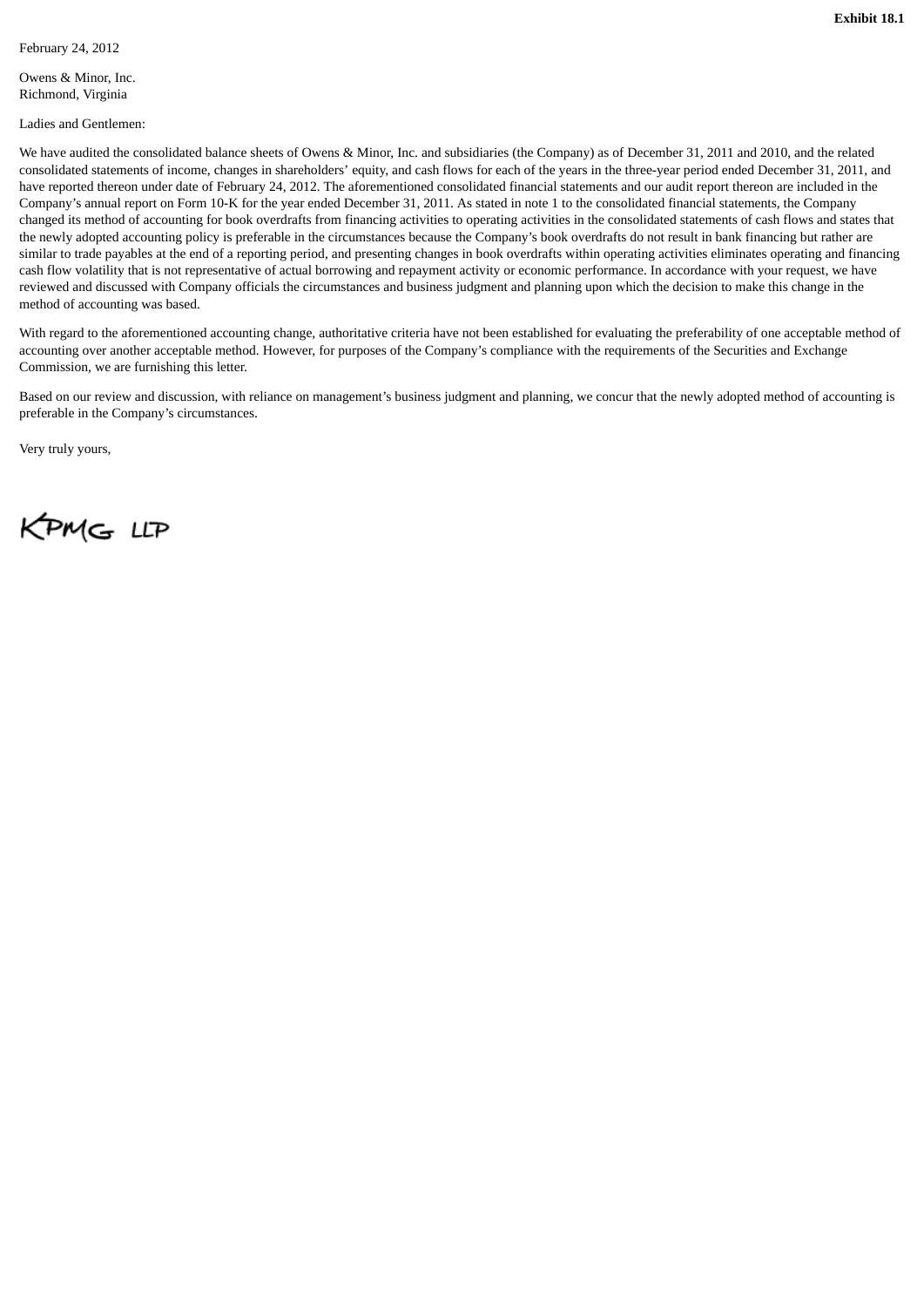# **Subsidiaries of Registrant**

|                                           | <b>State of Incorporation/</b> |                           |                                 |
|-------------------------------------------|--------------------------------|---------------------------|---------------------------------|
| Subsidiary                                | Organization                   | Country                   | <b>Assumed Name</b>             |
| Owens & Minor Medical. Inc.               | Virginia                       | <b>USA</b>                |                                 |
| O&M Funding Corp.                         | Virginia                       | <b>USA</b>                |                                 |
| Owens & Minor Distribution, Inc.          | Virginia                       | <b>USA</b>                | <b>OM HealthCare Solutions</b>  |
| OM Solutions International, Inc.          | Virginia                       | <b>USA</b>                |                                 |
| Owens & Minor Canada, Inc.                | Virginia                       | <b>USA</b>                |                                 |
| Owens & Minor Global Resources, LLC       | Virginia                       | <b>USA</b>                |                                 |
| Owens & Minor Healthcare Supply, Inc.     | Virginia                       | <b>USA</b>                |                                 |
| Access Diabetic Supply, LLC               | Florida                        | <b>USA</b>                | <b>AOM HealthCare Solutions</b> |
| Access Respiratory Supply, Inc.           | Florida                        | <b>USA</b>                |                                 |
| Medical Supply Group, Inc.                | Virginia                       | <b>USA</b>                |                                 |
| Key Diabetes Supply Co.                   | Michigan                       | <b>USA</b>                | <b>AOM HealthCare Solutions</b> |
| OMI International, Ltd.                   | N/A                            | British Virgin Islands    |                                 |
| Mira MED source Holding Company Limited   | N/A                            | Hong Kong                 |                                 |
| Mira MEDsource (Shanghai) Company Limited | N/A                            | Peoples Republic of China |                                 |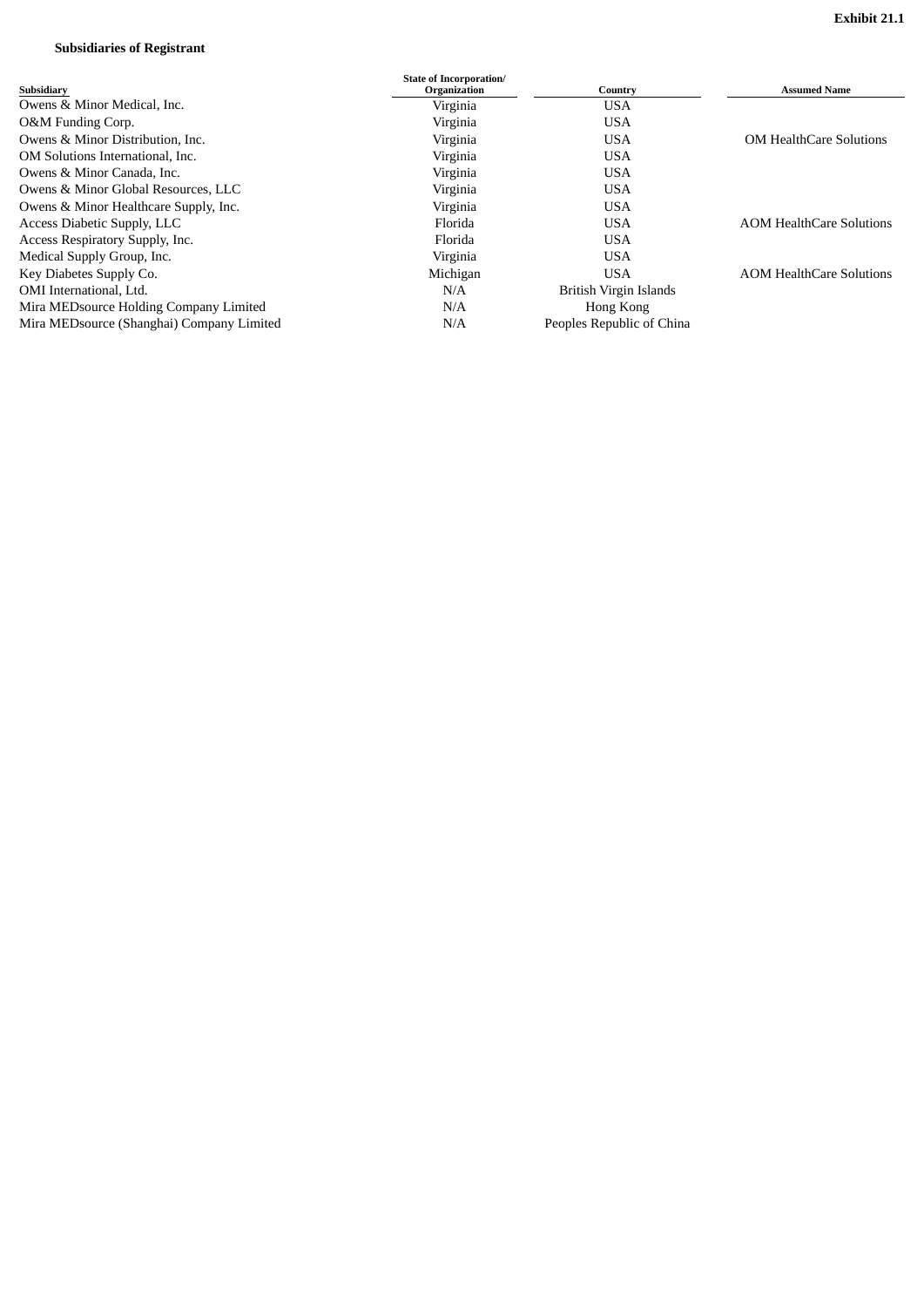# **Consent of Independent Registered Public Accounting Firm**

The Board of Directors Owens & Minor, Inc.:

We consent to the incorporation by reference in the registration statements (Nos. 33-32497, 33-41402, 33- 58337, 333-58341, 333-61550, 333-106361, 333- 124965, and 333-142716) on Form S-8 of Owens & Minor, Inc. of our reports dated February 24, 2012, with respect to the consolidated balance sheets of Owens & Minor, Inc. and subsidiaries as of December 31, 2011 and 2010, and the related consolidated statements of income, changes in shareholders' equity, and cash flows for each of the years in the three-year period ended December 31, 2011, and the effectiveness of internal control over financial reporting as of December 31, 2011, which reports appear in the December 31, 2011 annual report on Form 10-K of Owens & Minor, Inc. Our report on the consolidated financial statements refers to the change in the method of accounting for book overdrafts from financing activities to operating activities in the consolidated statements of cash flows for each of the years in the three-year period ended December 31, 2011.



Richmond, Virginia February 24, 2012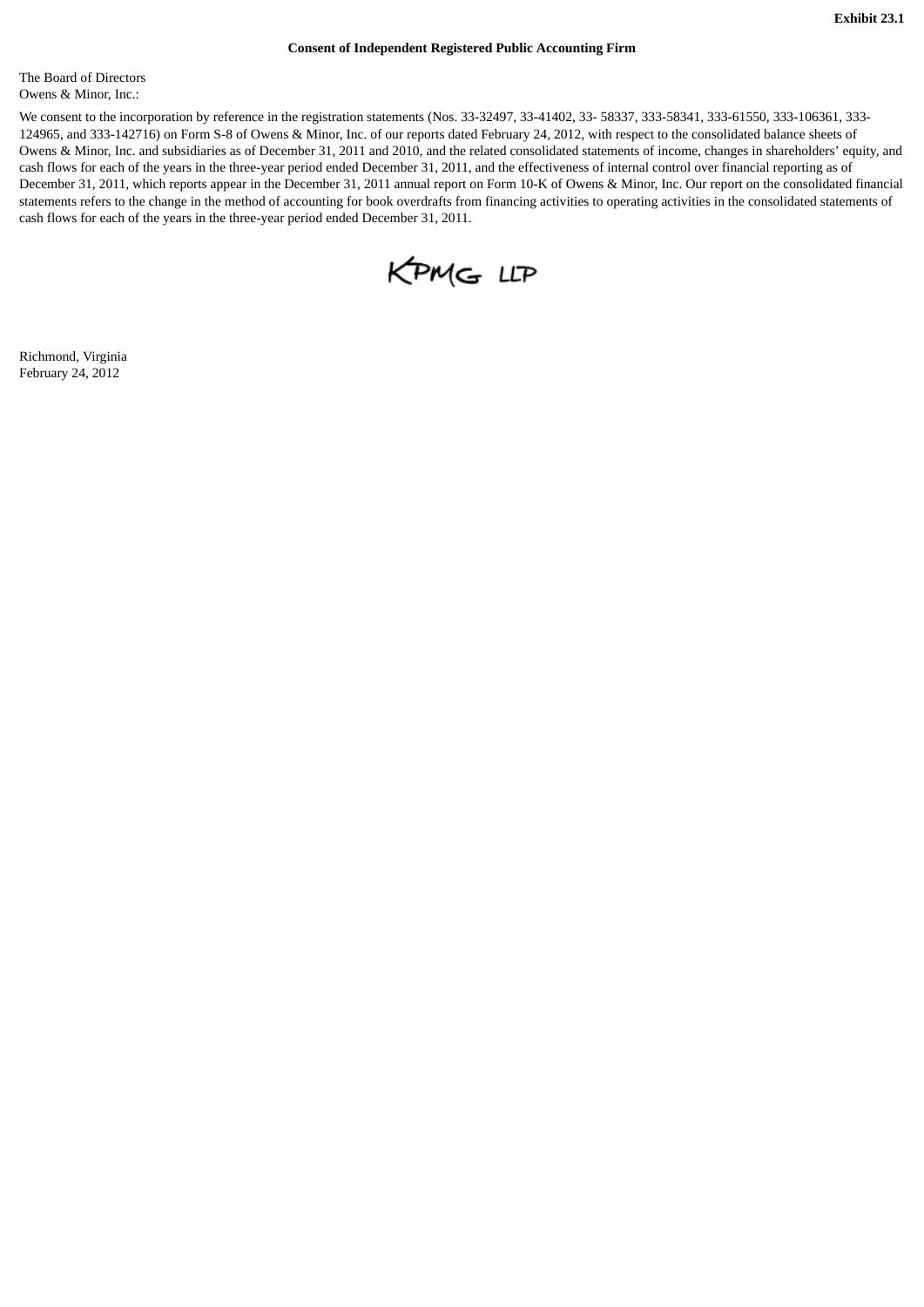### **CERTIFICATION PURSUANT TO RULE 13a-14(a) UNDER THE SECURITIES EXCHANGE ACT OF 1934, AS ADOPTED PURSUANT TO SECTION 302 OF THE SARBANES-OXLEY ACT OF 2002**

I, Craig R. Smith, certify that:

1. I have reviewed this Annual Report on Form 10-K for the year ended December 31, 2011, of Owens & Minor, Inc.;

2. Based on my knowledge, this report does not contain any untrue statement of a material fact or omit to state a material fact necessary to make the statements made, in light of the circumstances under which such statements were made, not misleading with respect to the period covered by this report;

3. Based on my knowledge, the financial statements, and other financial information included in this report, fairly present in all material respects the financial condition, results of operations and cash flows of the registrant as of, and for, the periods presented in this report;

4. The registrant's other certifying officer and I are responsible for establishing and maintaining disclosure controls and procedures (as defined in Exchange Act Rules 13a-15(e) and 15d-15(e)) and internal control over financial reporting (as defined in Exchange Act Rules 13a-15(f) and 15d-15(f)) for the registrant and have:

a) Designed such disclosure controls and procedures, or caused such disclosure controls and procedures to be designed under our supervision, to ensure that material information relating to the registrant, including its consolidated subsidiaries, is made known to us by others within those entities, particularly during the period in which this report is being prepared;

b) Designed such internal control over financial reporting, or caused such internal control over financial reporting to be designed under our supervision, to provide reasonable assurance regarding the reliability of financial reporting and the preparation of financial statements for external purposes in accordance with generally accepted accounting principles;

c) Evaluated the effectiveness of the registrant's disclosure controls and procedures and presented in this report our conclusions about the effectiveness of the disclosure controls and procedures, as of the end of the period covered by this report based on such evaluation; and

d) Disclosed in this report any change in the registrant's internal control over financial reporting that occurred during the registrant's most recent fiscal quarter (the registrant's fourth fiscal quarter in the case of an annual report) that has materially affected, or is reasonably likely to materially affect, the registrant's internal control over financial reporting; and

5. The registrant's other certifying officer and I have disclosed, based on our most recent evaluation of internal control over financial reporting, to the registrant's auditors and the audit committee of the registrant's board of directors (or persons performing the equivalent functions):

a) All significant deficiencies and material weaknesses in the design or operation of internal control over financial reporting which are reasonably likely to adversely affect the registrant's ability to record, process, summarize and report financial information; and

b) Any fraud, whether or not material, that involves management or other employees who have a significant role in the registrant's internal control over financial reporting.

Date: February 24, 2012

Craing R Sm Ht

**Craig R. Smith Chief Executive Officer Owens & Minor, Inc.**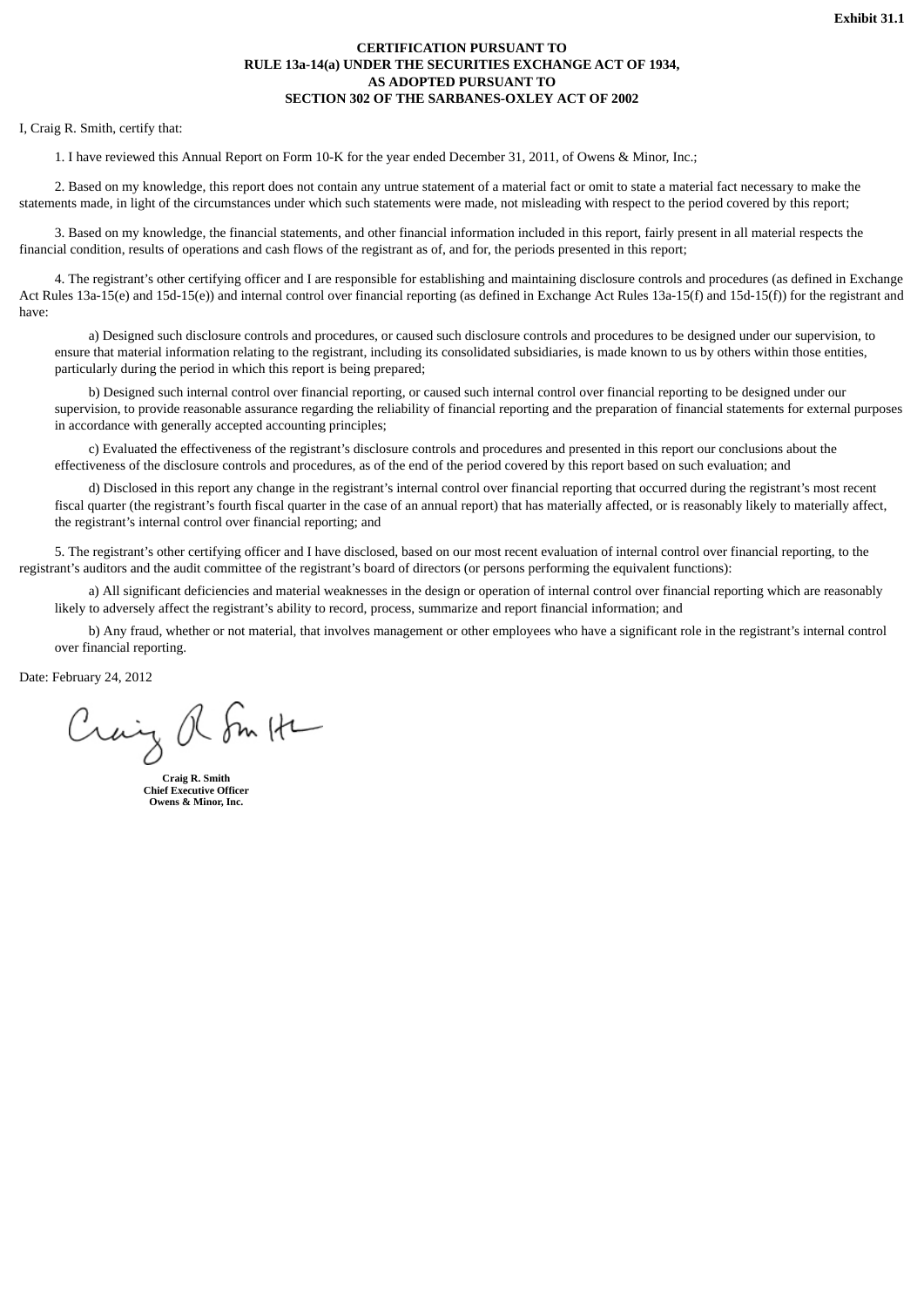## **CERTIFICATION PURSUANT TO RULE 13a-14(a) UNDER THE SECURITIES EXCHANGE ACT OF 1934, AS ADOPTED PURSUANT TO SECTION 302 OF THE SARBANES-OXLEY ACT OF 2002**

I, James L. Bierman, certify that:

1. I have reviewed this Annual Report on Form 10-K for the year ended December 31, 2011, of Owens & Minor, Inc.;

2. Based on my knowledge, this report does not contain any untrue statement of a material fact or omit to state a material fact necessary to make the statements made, in light of the circumstances under which such statements were made, not misleading with respect to the period covered by this report;

3. Based on my knowledge, the financial statements, and other financial information included in this report, fairly present in all material respects the financial condition, results of operations and cash flows of the registrant as of, and for, the periods presented in this report;

4. The registrant's other certifying officer and I are responsible for establishing and maintaining disclosure controls and procedures (as defined in Exchange Act Rules 13a-15(e) and 15d-15(e)) and internal control over financial reporting (as defined in Exchange Act Rules 13a-15(f) and 15d-15(f)) for the registrant and have:

a) Designed such disclosure controls and procedures, or caused such disclosure controls and procedures to be designed under our supervision, to ensure that material information relating to the registrant, including its consolidated subsidiaries, is made known to us by others within those entities, particularly during the period in which this report is being prepared;

b) Designed such internal control over financial reporting, or caused such internal control over financial reporting to be designed under our supervision, to provide reasonable assurance regarding the reliability of financial reporting and the preparation of financial statements for external purposes in accordance with generally accepted accounting principles;

c) Evaluated the effectiveness of the registrant's disclosure controls and procedures and presented in this report our conclusions about the effectiveness of the disclosure controls and procedures, as of the end of the period covered by this report based on such evaluation; and

d) Disclosed in this report any change in the registrant's internal control over financial reporting that occurred during the registrant's most recent fiscal quarter (the registrant's fourth fiscal quarter in the case of an annual report) that has materially affected, or is reasonably likely to materially affect, the registrant's internal control over financial reporting; and

5. The registrant's other certifying officer and I have disclosed, based on our most recent evaluation of internal control over financial reporting, to the registrant's auditors and the audit committee of the registrant's board of directors (or persons performing the equivalent functions):

a) All significant deficiencies and material weaknesses in the design or operation of internal control over financial reporting which are reasonably likely to adversely affect the registrant's ability to record, process, summarize and report financial information; and

b) Any fraud, whether or not material, that involves management or other employees who have a significant role in the registrant's internal control over financial reporting.

Date: February 24, 2012

L.

**James L. Bierman Chief Financial Officer Owens & Minor, Inc.**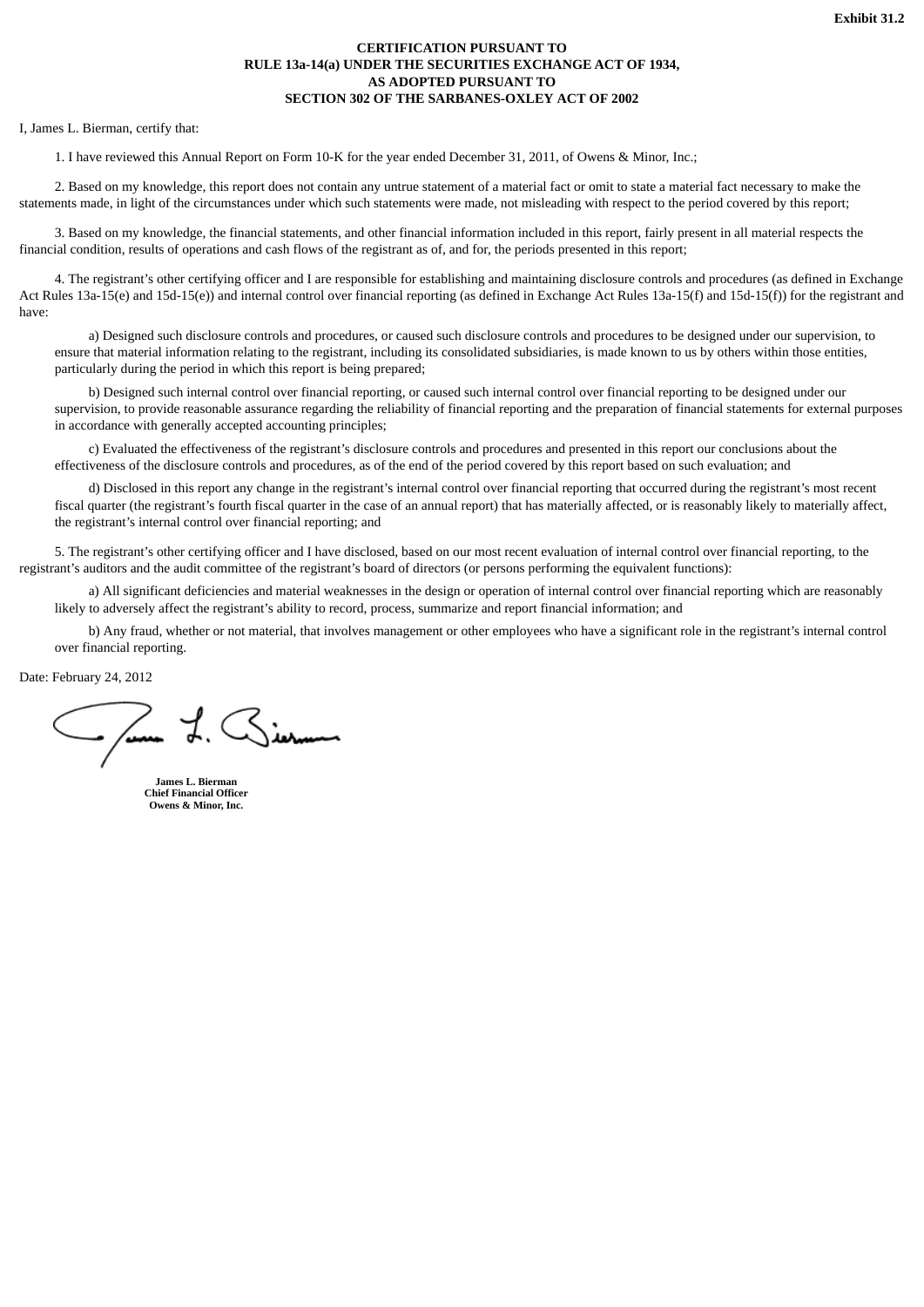# **CERTIFICATION PURSUANT TO 18 U.S.C. SECTION 1350, AS ADOPTED PURSUANT TO SECTION 906 OF THE SARBANES-OXLEY ACT OF 2002**

In connection with the Annual Report of Owens & Minor, Inc. (the "Company") on Form 10-K for the year ended December 31, 2011, as filed with the Securities and Exchange Commission on the date hereof (the "Report"), I, Craig R. Smith, Chief Executive Officer of the Company, certify, pursuant to 18 U.S.C. Section 1350, as adopted pursuant to Section 906 of the Sarbanes-Oxley Act of 2002, that to the best of my knowledge:

(1) The Report fully complies with the requirements of Section 13(a) or 15(d) of the Securities Exchange Act of 1934, as amended; and

(2) The information contained in the Report fairly presents, in all material respects, the financial condition and results of operations of the Company.

Crainz R Sm Ht

**Craig R. Smith Chief Executive Officer Owens & Minor, Inc.**

February 24, 2012